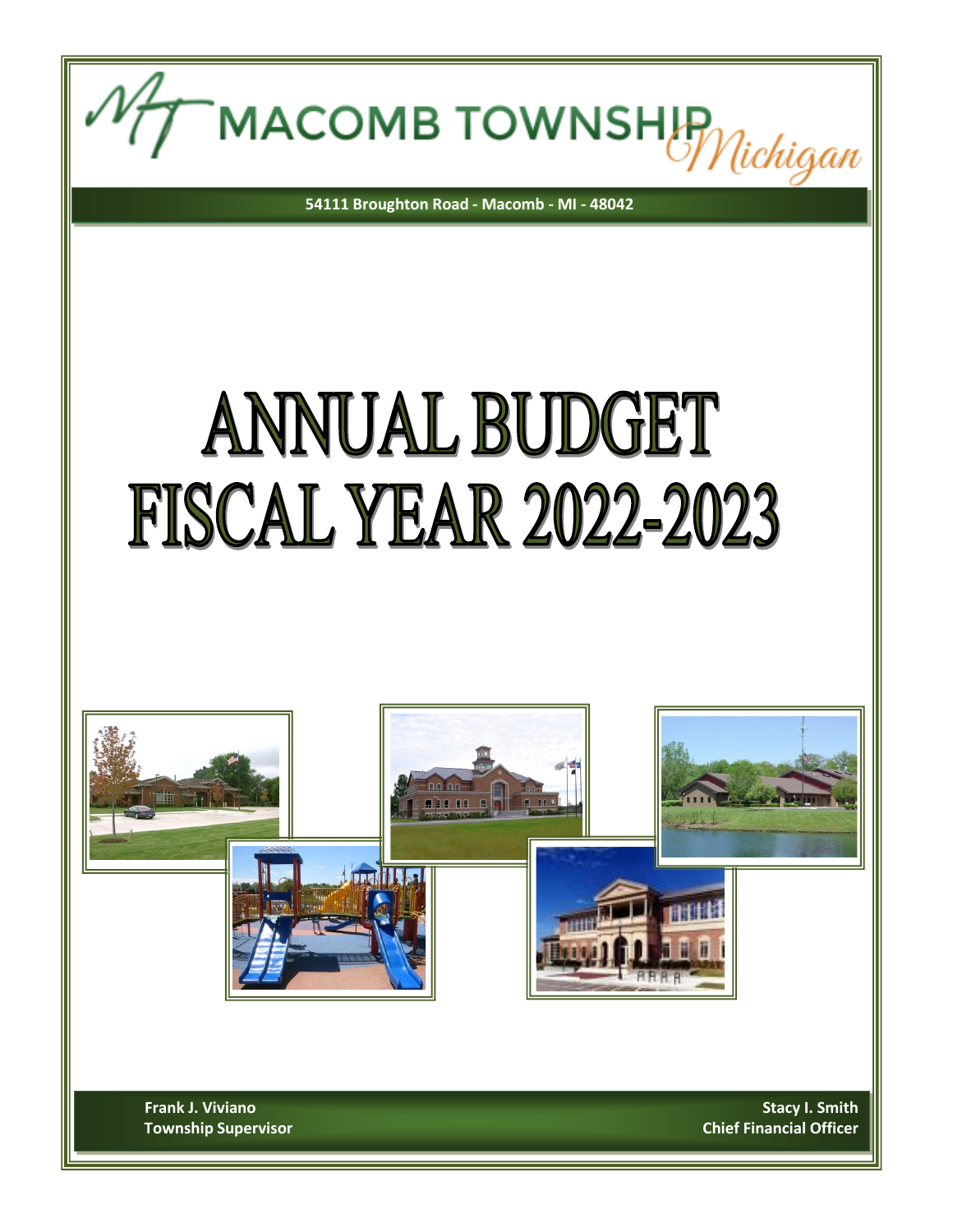

## **Supervisor Clerk Treasurer**

Frank J. Viviano **Kristi L. Pozzi** Charles And Leon Drolet

## **Trustees**

Frank A. Cusumano, Jr.

Peter J. Lucido III

Nance J. Nevers

Charles Oliver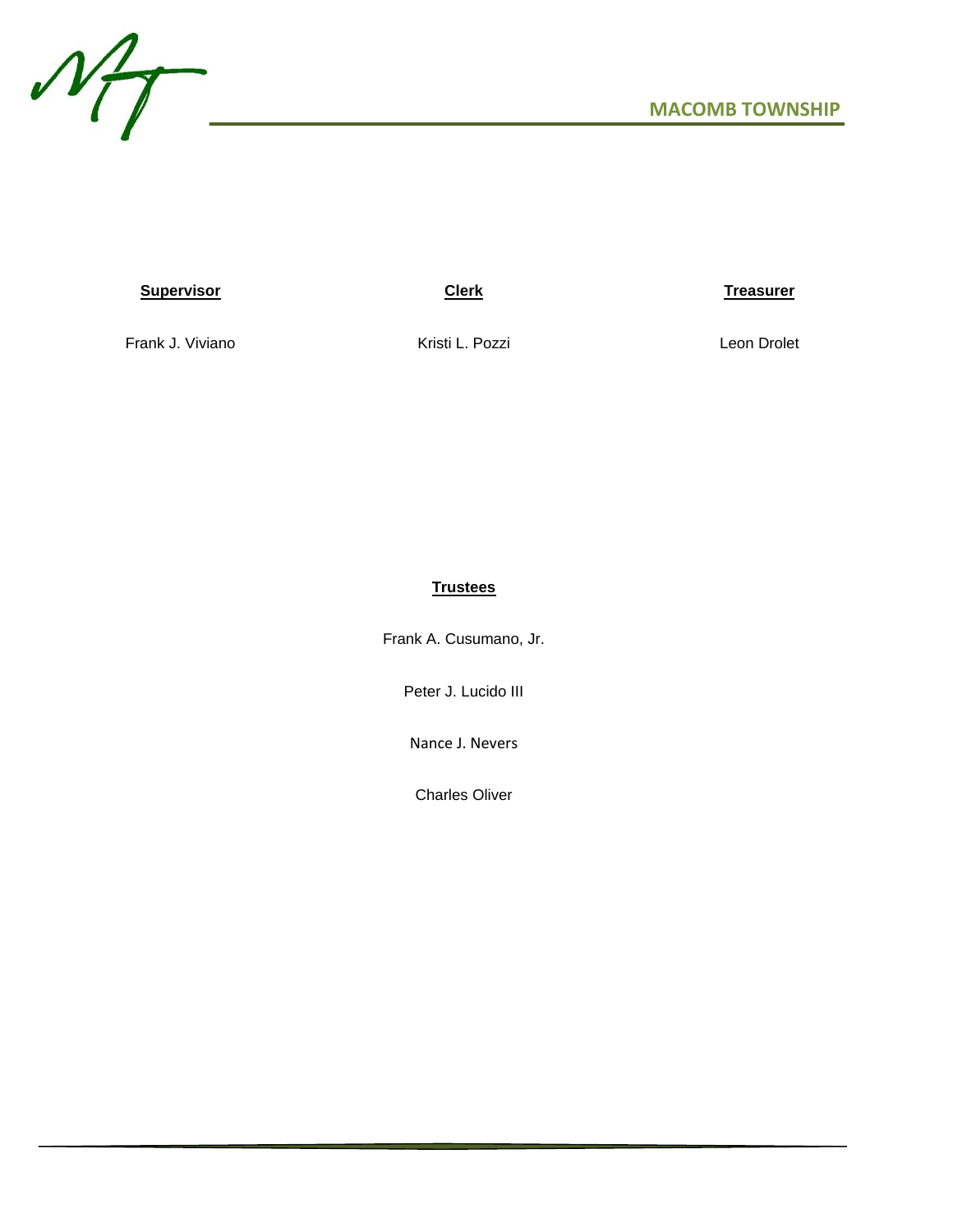

## **Table of Contents**

| able of contents.                |  |
|----------------------------------|--|
| <b>APPROPRIATIONS RESOLUTION</b> |  |
|                                  |  |

## **INTRODUCTION**

| <b>Budget Summary By Fund</b> |  |
|-------------------------------|--|
|                               |  |

## **GENERAL FUND**

| $\overline{3}$ |
|----------------|
| $\overline{4}$ |
| 5              |
| 6              |
| 6              |
| 7              |
|                |
|                |
|                |
|                |
|                |
|                |
|                |
|                |
|                |
|                |
|                |
|                |
|                |
|                |
|                |
|                |
|                |
|                |
|                |
|                |
|                |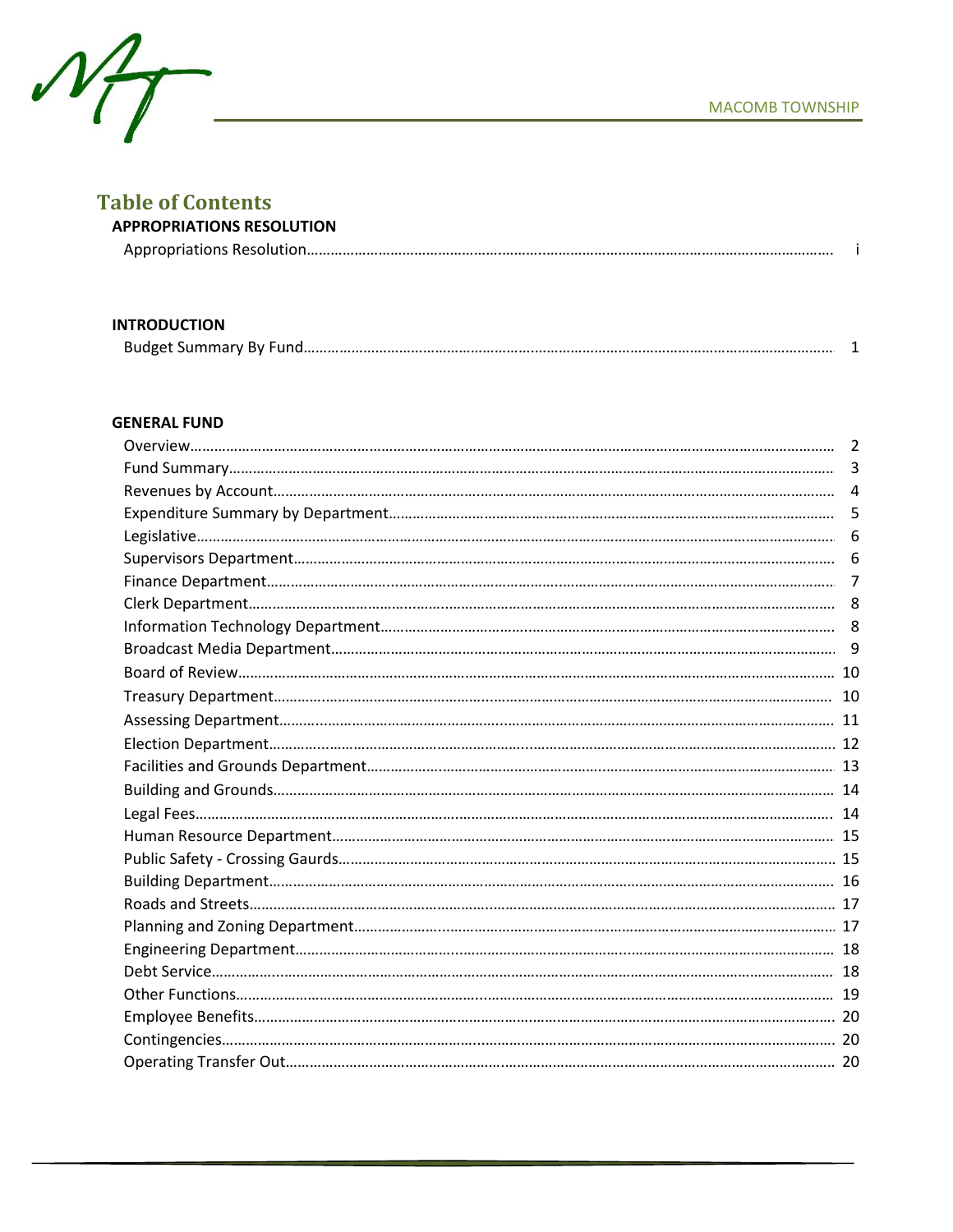



## **SPECIAL REVENUE FUNDS**

## **CAPITAL PROJECT FUNDS**

| Municipal Roadway Fund  |    |
|-------------------------|----|
| Public Improvement Fund |    |
| Building Authority Fund | 40 |

## **FIDUCIARY FUNDS**

| Fire  | $ -$ |
|-------|------|
| Retir |      |

## **ENTERPRISE FUND**

|--|--|--|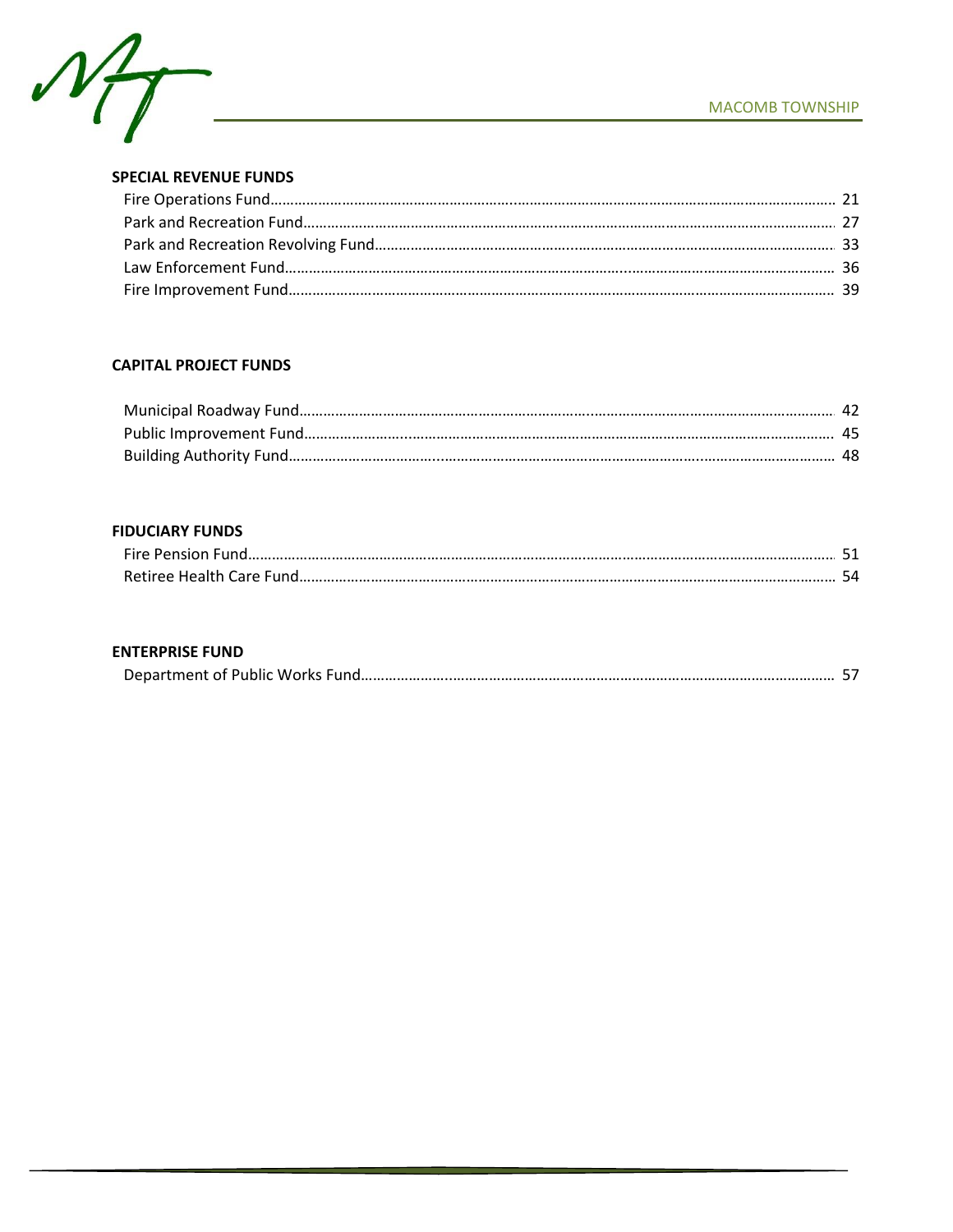## **GENERAL APPROPRIATIONS ACT**

An Act to provide for the adoption of a budget proposed by the Macomb Township Supervisor containing estimates of proposed revenues and expenditures, and to provide for the levy of taxes for the fiscal year beginning July 1, 2022 and ending June 30, 2023 in accordance with Michigan Public Act 621 of 1978.

*Be it resolved* by the Board of Trustees, Township of Macomb, County of Macomb, State of Michigan.

- Section 1. That for the expenses of Township Government and its activities for the fiscal year beginning July 1, 2022 and ending June 30, 2023 the following sections are hereby appropriated:
- Section 2. That for the said fiscal year there is hereby appropriated out of the General Operating Fund on an activity basis, the following:

| <b>REVENUES</b>                         |                  |
|-----------------------------------------|------------------|
| <b>Property Tax</b>                     | \$<br>2,701,575  |
| License and Permits                     | 3,477,800        |
| <b>Federal Grants</b>                   | 511,665          |
| <b>State Shared Revenues and Grants</b> | 8,796,603        |
| <b>Charges for Services</b>             | 282,470          |
| <b>Fines and Forfeitures</b>            | 297,500          |
| <b>Special Assessment</b>               | 945,800          |
| Interest Income                         | 75,000           |
| Other                                   | 314,660          |
| Sale of Fixed Assets                    | 850,000          |
| <b>Operating Transfer In</b>            |                  |
| <b>Total General Fund Revenues</b>      | \$<br>18,253,073 |
| <b>EXPENDITURES</b>                     |                  |
| Legislative                             | \$<br>72,275     |
| Supervisor                              | 543,235          |
| Finance                                 | 477,920          |
| Clerk - Records Management              | 444,649          |
| Information Technology                  | 522,037          |
| <b>Broadcast Media</b>                  | 149,873          |
| <b>Board of Review</b>                  | 4,971            |
| Treasury                                | 419,975          |
| Assessing                               | 713,705          |
| Elections                               | 735,659          |
| <b>Facilities and Grounds</b>           | 649,592          |
| <b>Building and Grounds</b>             | 1,131,575        |
| Legal Fees                              | 525,000          |
| Human Resource                          | 386,735          |
| Public Safety - Crossing Guards         | 27,125           |
| <b>Building</b>                         | 1,610,195        |
| <b>Roads and Streets</b>                | 1,224,300        |
| Planning and Zoning                     | 591,145          |
| Engineering                             | 323,795          |
| <b>Debt Service</b>                     | 1,012,220        |
| <b>Other Functions</b>                  | 463,230          |
| <b>Employee Benefits</b>                | 1,365,202        |
| Contingencies                           | 200,000          |
| <b>Operating Transfer Out</b>           | 4,200,000        |
| <b>Total General Fund</b>               | \$<br>17,794,412 |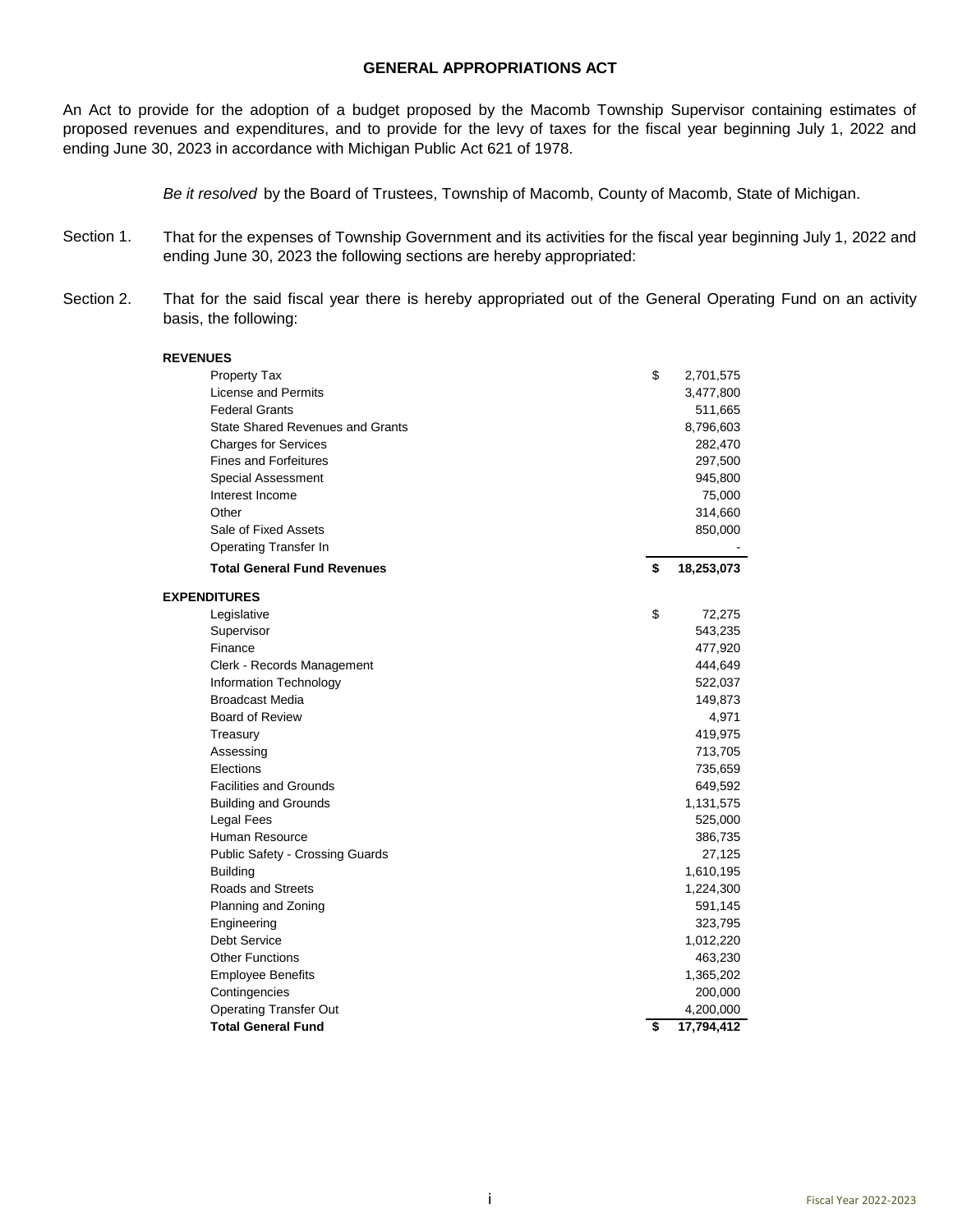Section 3. That for the said fiscal year there is hereby appropriated out of the Fire Operations Fund on an activity basis, the following:

| <b>Fire Operating Revenue</b><br><b>Fire Operating Expenditures</b> | S | 8,286,920<br>8.314.486 |
|---------------------------------------------------------------------|---|------------------------|
| <b>Appropriated Surplus</b>                                         |   | (27, 566)              |
| <b>Total Revenues and Appropriated Surplus</b>                      |   | 8,314,486              |

Section 4. That for the said fiscal year there is hereby appropriated out of the Park and Recreation Fund on an activity basis, the following:

| <b>Park and Recreation Revenue</b><br><b>Park and Recreation Expenditure</b> | S | 7.274.300<br>7.482.149 |
|------------------------------------------------------------------------------|---|------------------------|
| <b>Appropriated Surplus</b>                                                  |   | (207, 849)             |
| <b>Total Revenues and Appropriated Surplus</b>                               |   | 7.482.149              |

Section 5. That for the said fiscal year there is hereby appropriated out of the Parks & Recreation Revolving Fund on an activity basis, the following:

| <b>Park and Recreation Revolving Revenue</b>     | 60 |
|--------------------------------------------------|----|
| <b>Park and Recreation Revolving Expenditure</b> |    |

Section 6. That for the said fiscal year there is hereby appropriated out of the Law Enforcement Fund on an activity basis, the following:

| <b>Law Enforcement Revenue</b>     | 6,417,050 |
|------------------------------------|-----------|
| <b>Law Enforcement Expenditure</b> | 6,195,350 |

Section 7. That for the said fiscal year there is hereby appropriated out of the Fire Improvement Fund on an activity basis, the following:

| <b>Fire Improvement Revenue</b><br><b>Fire Improvement Expenditure</b> | S | 561.200<br>2.261.732 |
|------------------------------------------------------------------------|---|----------------------|
| <b>Appropriated Surplus</b>                                            |   | (1,700,532)          |
| <b>Total Revenues and Appropriated Surplus</b>                         |   | 2.261.732            |

Section 8. That for the said fiscal year there is hereby appropriated out of the Municipal Roadway Fund on an activity basis, the following:

| Municipal Roadway Revenue     | 6.273.500 |
|-------------------------------|-----------|
| Municipal Roadway Expenditure | 4.929.218 |

Section 9. That for the said fiscal year there is hereby appropriated out of the Public Improvement Fund on an activity basis, the following:

| <b>Public Improvement Revenue</b><br><b>Public Improvement Expenditure</b> | S | 21.000<br>950,000 |
|----------------------------------------------------------------------------|---|-------------------|
| Appropriated Surplus                                                       |   | (929.000)         |
| <b>Total Revenues and Appropriated Surplus</b>                             |   | 950.000           |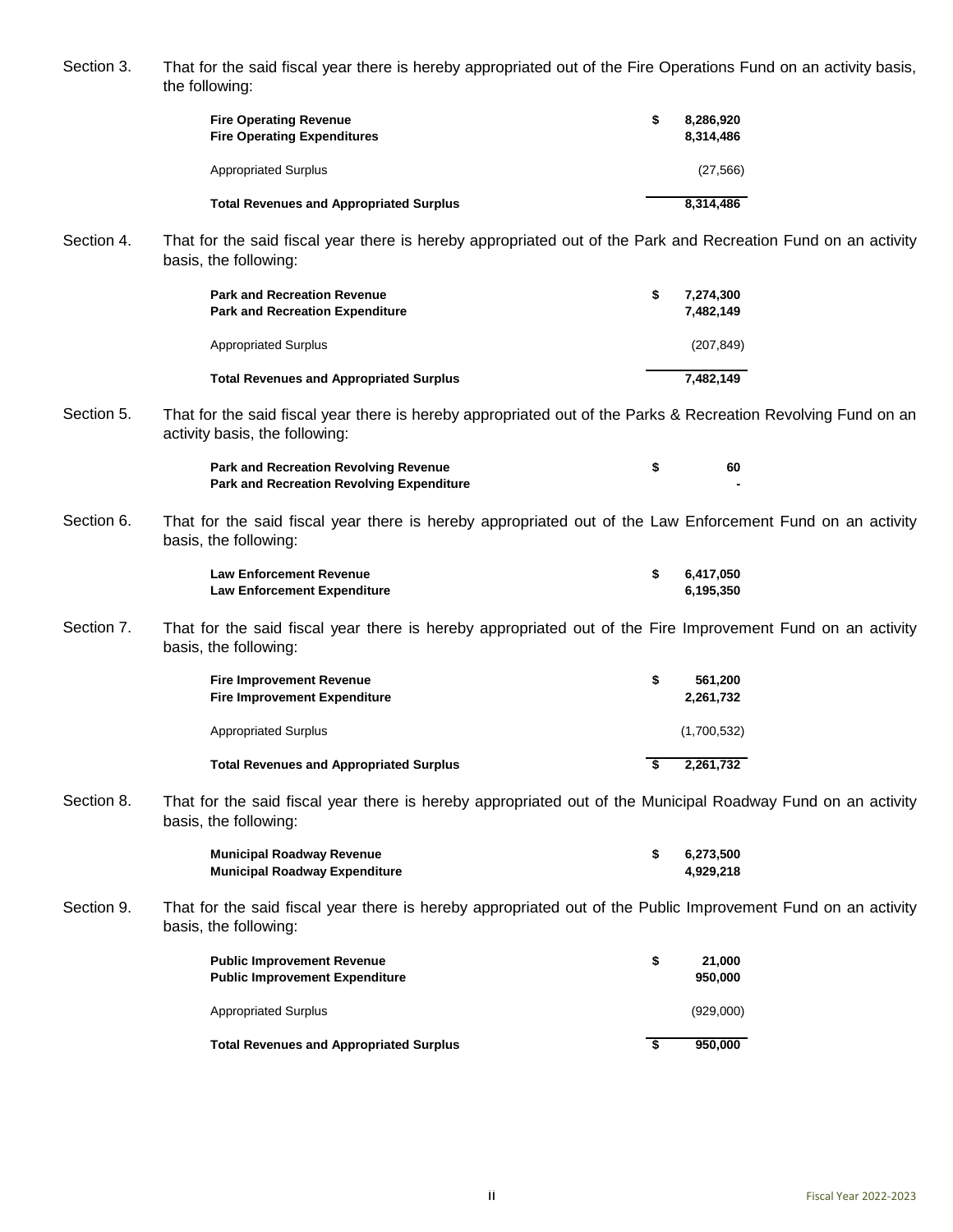Section 10. That for the said fiscal year there is hereby appropriated out of the Building Authority Fund on an activity

| <b>Building Authority Revenue</b><br><b>Building Authority Expenditure</b> | S | 234.989    |
|----------------------------------------------------------------------------|---|------------|
| <b>Appropriated Surplus</b>                                                |   | (234, 989) |
| <b>Total Revenues and Appropriated Surplus</b>                             |   | 234.989    |

Section 11. That for the said fiscal year there is hereby appropriated out of the Fire Pension Fund on an activity basis, the

| Fire Pension Revenue            | 377.920 |
|---------------------------------|---------|
| <b>Fire Pension Expenditure</b> | 178.390 |

Section 12. That for the said fiscal year there is hereby appropriated out of the Retiree Health Care Fund on an activity basis, the following:

| <b>Retiree Healthcare Revenue</b><br><b>Retiree Healthcare Expenditure</b> | S | 520.890<br>653.695 |
|----------------------------------------------------------------------------|---|--------------------|
| <b>Appropriated Surplus</b>                                                |   | (132, 805)         |
| <b>Total Revenues and Appropriated Surplus</b>                             | S | 653.695            |

Section 13. That for the said fiscal year there is hereby appropriated out of the Water and Sewer Fund on an activity basis, the following:

| <b>Water and Sewer Revenue</b>     | 40,296,250 |
|------------------------------------|------------|
| <b>Water and Sewer Expenditure</b> | 37.247.867 |

- Section 14. That those amounts budgeted for specific items or purchases and not required to be utilized for such items and purposes may be rebudgeted by the Township Supervisor for other items and purposes within the same funds for which such allocation was originally made.
- Section 15. Millage Levy-The Macomb Township Board shall cause to be levied and collected the general property tax on all real and personal property within the Township upon the current tax roll an allocated millage of:

| <b>General Operating</b>   | 0.6258 |
|----------------------------|--------|
| <b>Fire Operating</b>      | 1.9000 |
| <b>Fire Pension</b>        | 0.0900 |
| <b>Police</b>              | 1.5000 |
| <b>Park and Recreation</b> | 0.7625 |

Adopted this 8th day of June, 2022.

 $f(\omega)$ 

 $\mathcal{A}_1$ ,  $\mathcal{A}_2$   $\mathcal{A}_3$   $\mathcal{A}_4$   $\mathcal{A}_5$ 

Township Clerk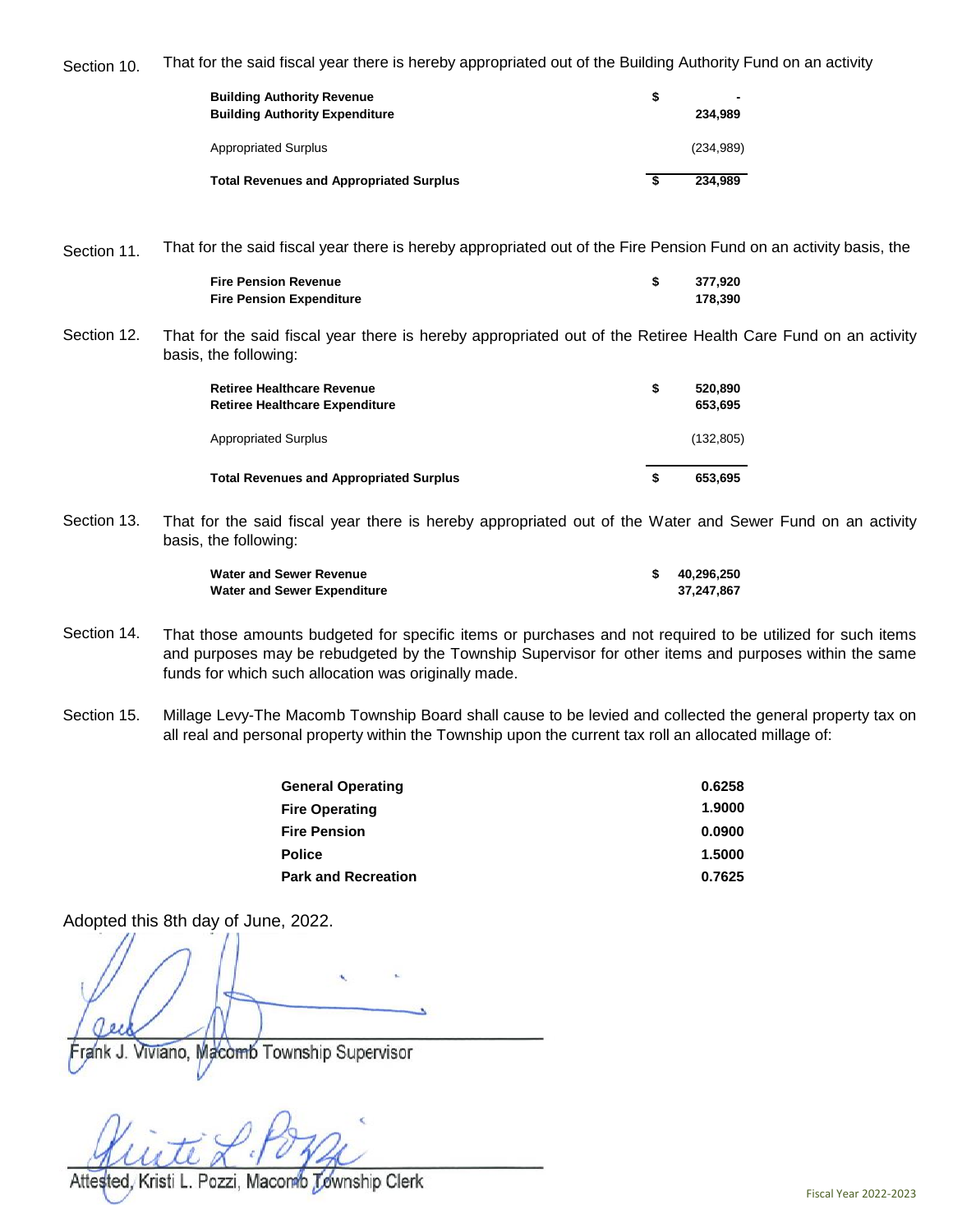

**Surplus/** 



## **2022-2023 BUDGET SUMMARY BY FUND**

|             |                                    |                                        |                  | .             |
|-------------|------------------------------------|----------------------------------------|------------------|---------------|
| <b>Fund</b> | <b>Fund Name</b>                   | <b>Expenditures</b><br><b>Revenues</b> |                  | (Shortfall)   |
| 101         | <b>General Fund</b>                | \$18,253,073                           | \$<br>17,794,412 | \$<br>458,661 |
| 206         | <b>Fire Operations Fund</b>        | 8,286,920                              | 8,314,486        | (27, 566)     |
| 208         | Park and Recreation Fund           | 7,274,300                              | 7,482,149        | (207, 849)    |
| 209         | Park and Recreation Revolving Fund | 60                                     |                  | 60            |
| 266         | Law Enforcement Fund               | 6,417,050                              | 6,195,350        | 221,700       |
| 663         | Fire Improvement Fund              | 561,200                                | 2,261,732        | (1,700,532)   |
| 204         | Municipal Roadway Fund             | 6,273,500                              | 4,929,218        | 1,344,282     |
| 245         | <b>Public Improvement Fund</b>     | 21,000                                 | 950,000          | (929,000)     |
| 469         | <b>Building Authority Fund</b>     |                                        | 234,989          | (234, 989)    |
| 732         | <b>Fire Pension Fund</b>           | 377,920                                | 178,390          | 199,530       |
| 736         | Retiree Health Care Fund           | 520,890                                | 653,695          | (132, 805)    |
| 591         | Department of Public Works Fund    | 40,296,250                             | 37,247,867       | 3,048,384     |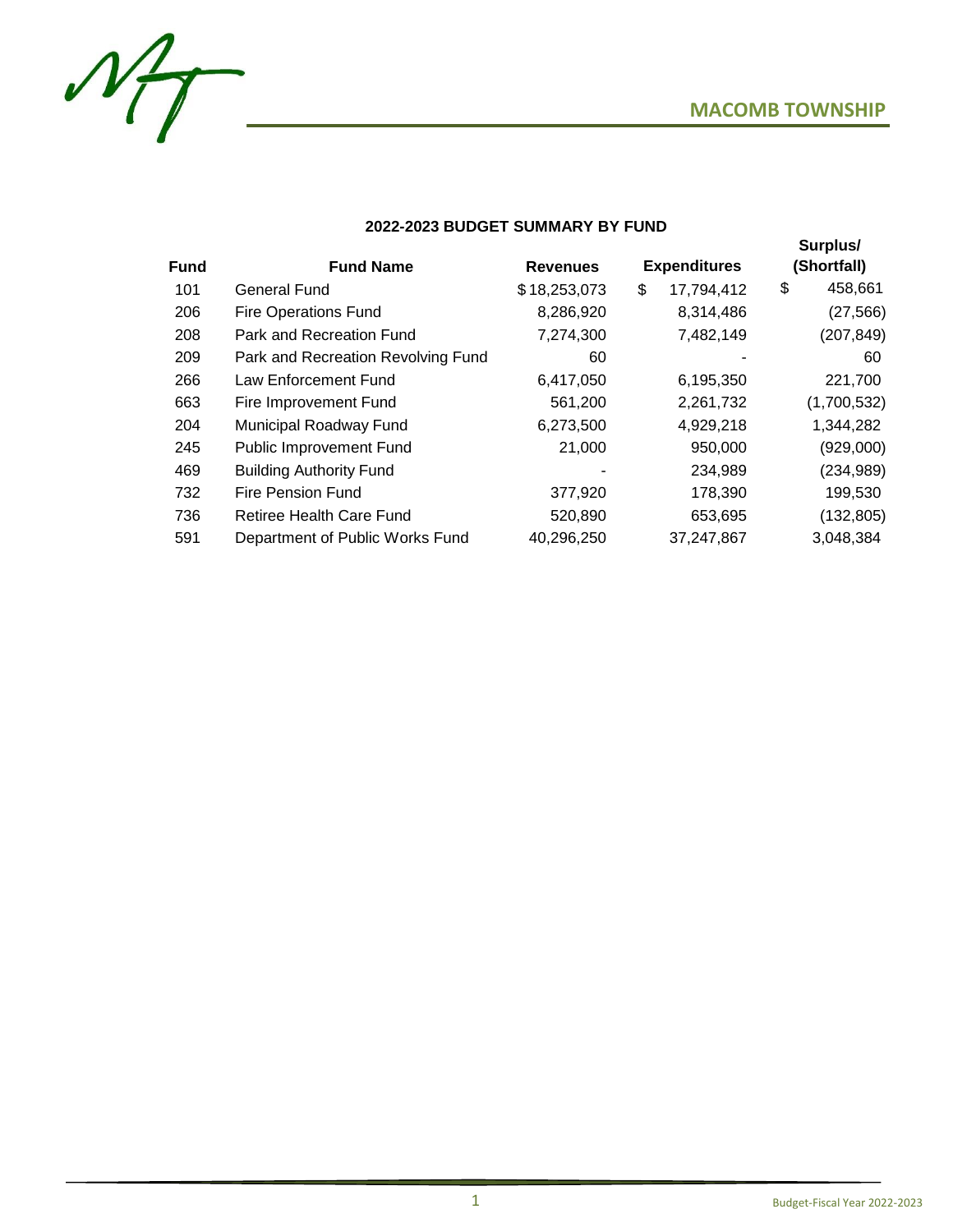

## **General Fund – 101**

## **Purpose**

The General Fund accounts for the ordinary activities of the Township that are not accounted for in another fund. General Fund activities are financed by revenue from general property taxes, state-shared revenue, and other sources.

## **Activities**

There are currently twenty-four activities in the General Fund. They are:

- Legislative
- Supervisor
- Finance
- Clerk
- Information Technology
- Broadcast Media
- Board of Review
- Treasury
- Assessing
- Elections
- Facilities and Grounds
- Building and Grounds
- Legal Fees
- Human Resource
- Public Safety Crossing Guards
- Building
- Roads and Streets
- Planning and Zoning
- Engineering
- Debt Service
- Other Functions
- Employee Benefits
- **Contingencies**
- Operating Transfer Out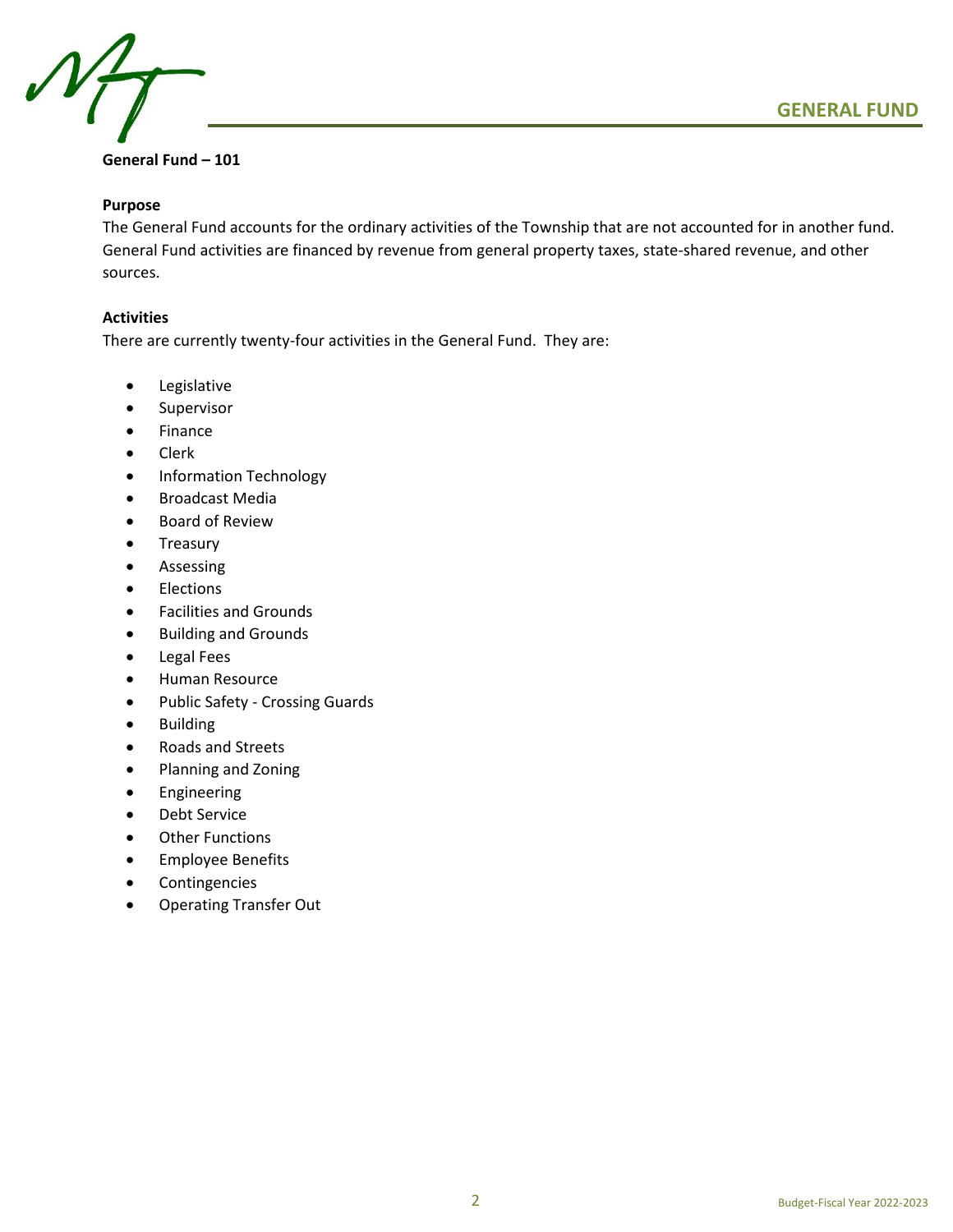

## **GENERAL FUND SUMMARY**

|                                                    |     |               | 2021/2022     |             | 2021/2022 |             | 2022/2023 |               |
|----------------------------------------------------|-----|---------------|---------------|-------------|-----------|-------------|-----------|---------------|
|                                                    |     | 2021 Actual   | <b>Budget</b> |             |           | Projected   |           | <b>Budget</b> |
| <b>Revenues</b>                                    |     |               |               |             |           |             |           |               |
| Property Taxes and Fees                            | \$  | 2,500,557     | \$            | 2,554,705   | \$        | 2,554,703   | \$        | 2,701,575     |
| License and permits                                |     | 3,615,260     |               | 3,539,301   |           | 3,538,618   |           | 3,337,800     |
| <b>Federal Grants</b>                              |     | 349,485       |               | 657,100     |           | 657,096     |           | 511,665       |
| State-shared revenues and grants                   |     | 7,689,952     |               | 10,270,000  |           | 10,270,000  |           | 8,796,603     |
| <b>Charges for Services</b>                        |     | 260,164       |               | 327,226     |           | 326,428     |           | 282,470       |
| Fines and forfeitures                              |     | 242,101       |               | 307,320     |           | 307,320     |           | 297,500       |
| Special Assessment                                 |     | 935,924       |               | 944,753     |           | 944,883     |           | 945,800       |
| Donations                                          |     |               |               |             |           |             |           |               |
| Interest                                           |     | 155,332       |               | (105, 165)  |           | (105, 165)  |           | 75,000        |
| Other                                              |     | 444,121       |               | 314,694     |           | 316,653     |           | 314,660       |
| <b>Total Revenues</b>                              | \$  | 16,192,897    | \$            | 18,809,934  | \$        | 18,810,536  | \$        | 17,263,073    |
| <b>Expenditures</b>                                |     |               |               |             |           |             |           |               |
| <b>Current:</b>                                    |     |               |               |             |           |             |           |               |
| <b>General Government</b>                          | \$  | 8,502,188     | \$            | 8,200,106   | \$        | 7,481,150   | \$        | 8,515,759     |
| <b>Public Safety</b>                               |     | 1,419,297     |               | 1,613,399   |           | 1,454,130   |           | 1,637,320     |
| <b>Public Works</b>                                |     | 1,336,985     |               | 1,464,175   |           | 1,448,591   |           | 1,548,095     |
| Community and economic development                 |     | 529,981       |               | 563,870     |           | 555,577     |           | 591,145       |
| Recreation and culture                             |     | 320,832       |               | 356,102     |           | 336,507     |           | 149,873       |
| Capital Outlay                                     |     |               |               |             |           |             |           |               |
| <b>Total Expenditures</b>                          | \$  | 12,109,282    | \$            | 12,197,652  | \$        | 11,275,955  | \$        | 12,442,192    |
| <b>Excess of Revenue Over (Under) Expenditures</b> | \$  | 4,083,615     | \$            | 6,612,282   | \$        | 7,534,581   | \$        | 4,820,881     |
|                                                    |     |               |               |             |           |             |           |               |
| <b>Other Financing Sources (Uses)</b>              |     |               |               |             |           |             |           |               |
| Sale of Fixes Assets                               | \$  | 91,151        | \$            | 1,810,380   |           | 1,810,380   | \$        | 850,000       |
| Transfers In                                       |     |               |               |             |           |             |           |               |
| <b>Transfers Out</b>                               |     | (8,733,960)   |               | (5,720,795) |           | (5,701,725) |           | (5,212,220)   |
| <b>Total Other Financing Sources</b>               | \$  | (8,642,809)   | \$            | (3,910,415) | \$        | (3,891,345) | \$        | (4, 362, 220) |
| <b>Net Change in Fund Balances</b>                 | \$  | (4, 559, 194) | \$            | 2,701,867   | \$        | 3,643,236   | \$        | 458,661       |
| <b>Fund Balance, Beginning</b>                     | \$  | 25,579,663    | \$            | 21,020,470  | \$        | 21,020,470  | \$        | 24,663,706    |
| <b>Fund Balance, Ending</b>                        | \$. | 21,020,470    | \$            | 23,722,336  | \$        | 24,663,706  | \$        | 25,122,367    |
|                                                    |     |               |               |             |           |             |           |               |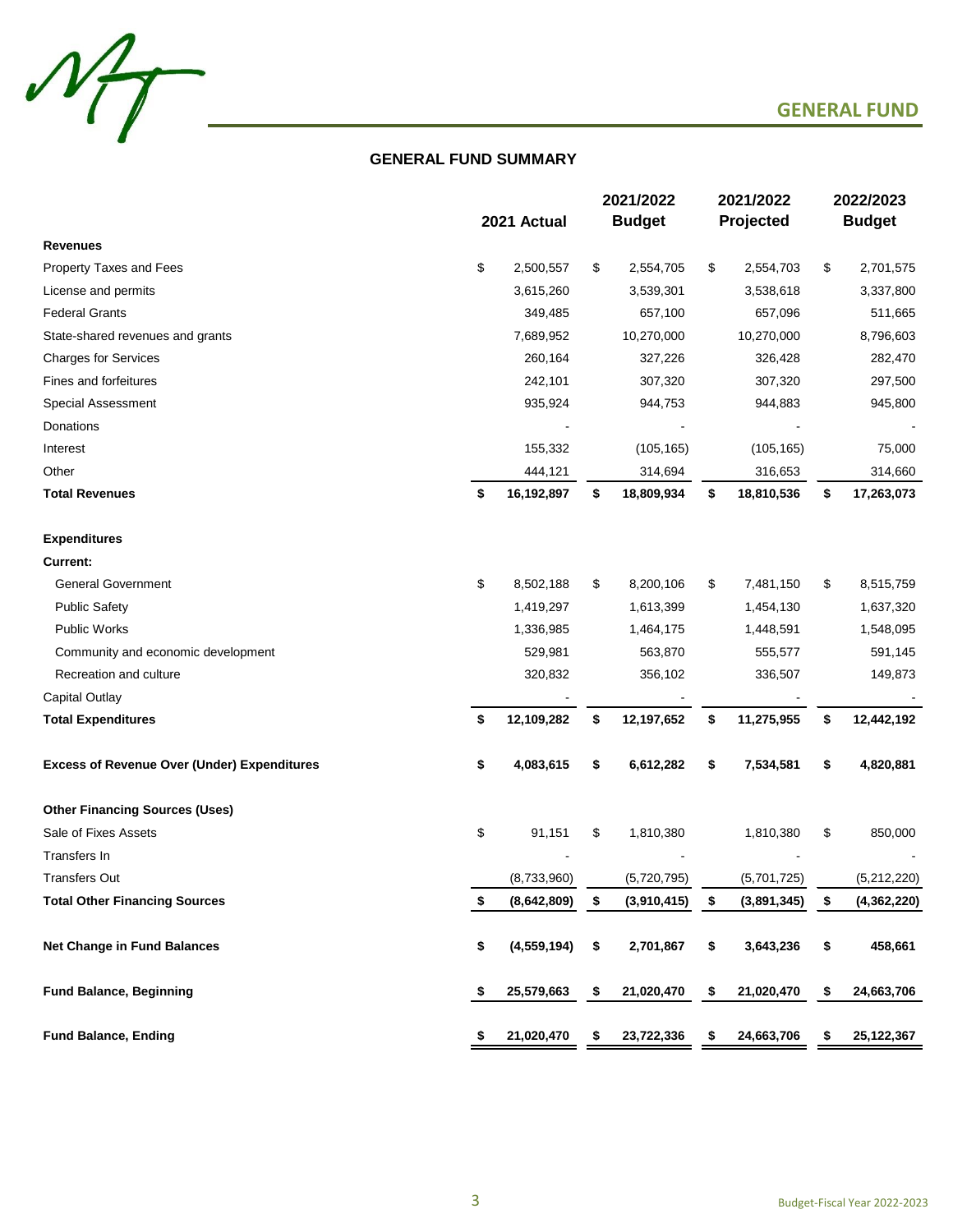

## **GENERAL FUND REVENUES**

|                  |                                             |              | 2021/2022     | 2021/2022       | 2022/2023     |
|------------------|---------------------------------------------|--------------|---------------|-----------------|---------------|
| <b>GL Number</b> | <b>Description</b>                          | 2021 Actual  | <b>Budget</b> | Projected       | <b>Budget</b> |
| 101-000-403.000  | <b>Current Real &amp; Personal Property</b> | \$2,487,285  | 2,543,130     | 2,543,128<br>S. | \$2,690,000   |
| 101-000-423.000  | <b>Trailer Park Fees</b>                    | 13,272       | 11,575        | 11,575          | 11,575        |
| 101-000-476.000  | <b>Building Permit Application Fee</b>      | 68,200       | 52,000        | 52,000          | 55,000        |
| 101-000-477.000  | <b>Building Permits</b>                     | 1,264,946    | 1,200,000     | 1,200,000       | 1,000,000     |
| 101-000-477.001  | <b>Zoning Permits</b>                       | 115,889      | 87,550        | 87,550          | 100,000       |
| 101-000-478.000  | <b>Electrical Permits</b>                   | 253,982      | 273,200       | 273,197         | 260,000       |
| 101-000-479.000  | <b>HVAC</b>                                 | 259,525      | 271,350       | 271,350         | 270,000       |
| 101-000-480.000  | <b>Plumbing Permits</b>                     | 140,334      | 135,260       | 135,260         | 135,000       |
| 101-000-480.001  | Approach Permit                             | 7,180        | 4,800         | 4,800           | 6,500         |
| 101-000-481.000  | <b>Building License Registration</b>        | 3,800        | 4,000         | 3,320           | 3,500         |
| 101-000-481.001  | <b>Civil Engineer Charges</b>               | 142,500      | 95,000        | 95,000          | 140,000       |
| 101-000-482.000  | Extension of Time Application Fee           |              | 750           | 750             | 500           |
| 101-000-502.000  | Community Dev. Block Grant                  | 121,604      | 161,325       | 161,325         | 311,665       |
| 101-000-503.000  | S.M.A.R.T.                                  | (3,074)      | 15,000        | 15,000          | 15,000        |
| 101-000-528.000  | Other Federal Grants-CARES/ARPA             | 227,881      | 495,775       | 495,771         | 200,000       |
| 101-000-539.000  | <b>State Grants</b>                         | 3,242        |               |                 |               |
| 101-000-576.000  | <b>State Share Revenue Sales Use</b>        | 7,572,037    | 10,255,000    | 10,255,000      | 8,781,603     |
| 101-000-605.000  | <b>Candidate Filing Fee</b>                 | 1,200        |               |                 |               |
| 101-000-608.000  | <b>Planning Commission</b>                  | 90,298       | 85,000        | 85,000          | 80,000        |
| 101-000-609.000  | Liquor License App Fee                      | 830          | 500           |                 | 500           |
| 101-000-611.000  | <b>ZBOA</b>                                 | 13,650       | 15,000        | 15,000          | 12,000        |
| 101-000-613.000  | <b>Split Applications</b>                   | 4,260        | 5,000         | 5,000           | 4,000         |
| 101-000-615.000  | Bldg Board of Appeals App Fee               |              | 300           |                 | 300           |
| 101-000-616.000  | <b>School Tax Administration Fee</b>        | 56,425       | 108,880       | 108,882         | 110,000       |
| 101-000-616.001  | Penalty on Delinquent WS Billing            | 126,495      | 128,830       | 128,830         | 128,000       |
| 101-000-626.000  | <b>Administrative Charges</b>               | 82,207       | 74,827        | 74,827          | 60,170        |
| 101-000-626.002  | <b>Reimbursement of Election Personnel</b>  |              | 11,599        | 11,599          |               |
| 101-000-627.000  | <b>Weed Cutting Collection</b>              | 6,520        | 6,120         | 6,120           | 5,000         |
|                  | 101-000-628.000 PUD/Concept Review          | 5,974        |               |                 |               |
| 101-000-629.000  | Marihuana Review/Inspection Fee             |              | 19,250        | 19,250          | 10,000        |
| 101-000-651.000  | <b>Cable Franchise Fees</b>                 | 1,260,753    | 1,301,141     | 1,301,141       | 1,320,900     |
| 101-000-651.002  | Video Service Franchise Fee                 | 240,652      | 210,000       | 210,000         | 186,900       |
| 101-000-655.000  | <b>Court Fines &amp; Fees</b>               | 105,715      | 168,490       | 168,490         | 160,000       |
|                  | 101-000-657.000 Penalties Late Charges      | 9,891        | 10,000        | 10,000          | 9,500         |
|                  | 101-000-664.000 W/S Tower Lease             | 104,679      | 101,265       | 101,264         | 102,500       |
| 101-000-664.001  | Station #2 Tower Lease                      | 139,808      | 143,600       | 145,247         | 150,375       |
| 101-000-664.003  | Station #1 Tower Lease                      | 31,700       | 32,225        | 32,968          | 34,285        |
| 101-000-665.000  | Gain/(Loss) on Investment Income            | 155,332      | (105, 165)    | (105, 165)      | 75,000        |
| 101-000-672.000  | <b>Street Lighting SAD Revenue</b>          | 931,205      | 940,753       | 940,753         | 942,000       |
| 101-000-672.001  | Special Assessment Revenue                  | 4,719        | 4,000         | 4,130           | 3,800         |
| 101-000-673.000  | Gain on Sale of Fixed Asset                 | 91,151       | 1,810,380     | 1,810,380       | 850,000       |
| 101-000-674.000  | <b>Contribution-Election Grant</b>          | 78,700       |               |                 |               |
| 101-000-675.000  | Donations-Historical Commission             |              |               |                 |               |
| 101-000-676.001  | <b>Election Reimbursement</b>               | 117,747      |               |                 |               |
| 101-000-676.003  | Qualified Leave Wages Reimbursement         |              | 6,104         | 6,104           |               |
| 101-000-694.000  | Miscellaneous Revenue                       | 87,516       | 30,700        | 30,700          | 27,000        |
| 101-000-694.004  | <b>Building Department Copies</b>           | 518          | 800           | 370             | 500           |
| 101-000-669.000  | <b>Operating Transfer In</b>                |              |               |                 |               |
|                  |                                             | \$16,426,548 | \$20,715,314  | \$20,715,916    | \$18,253,073  |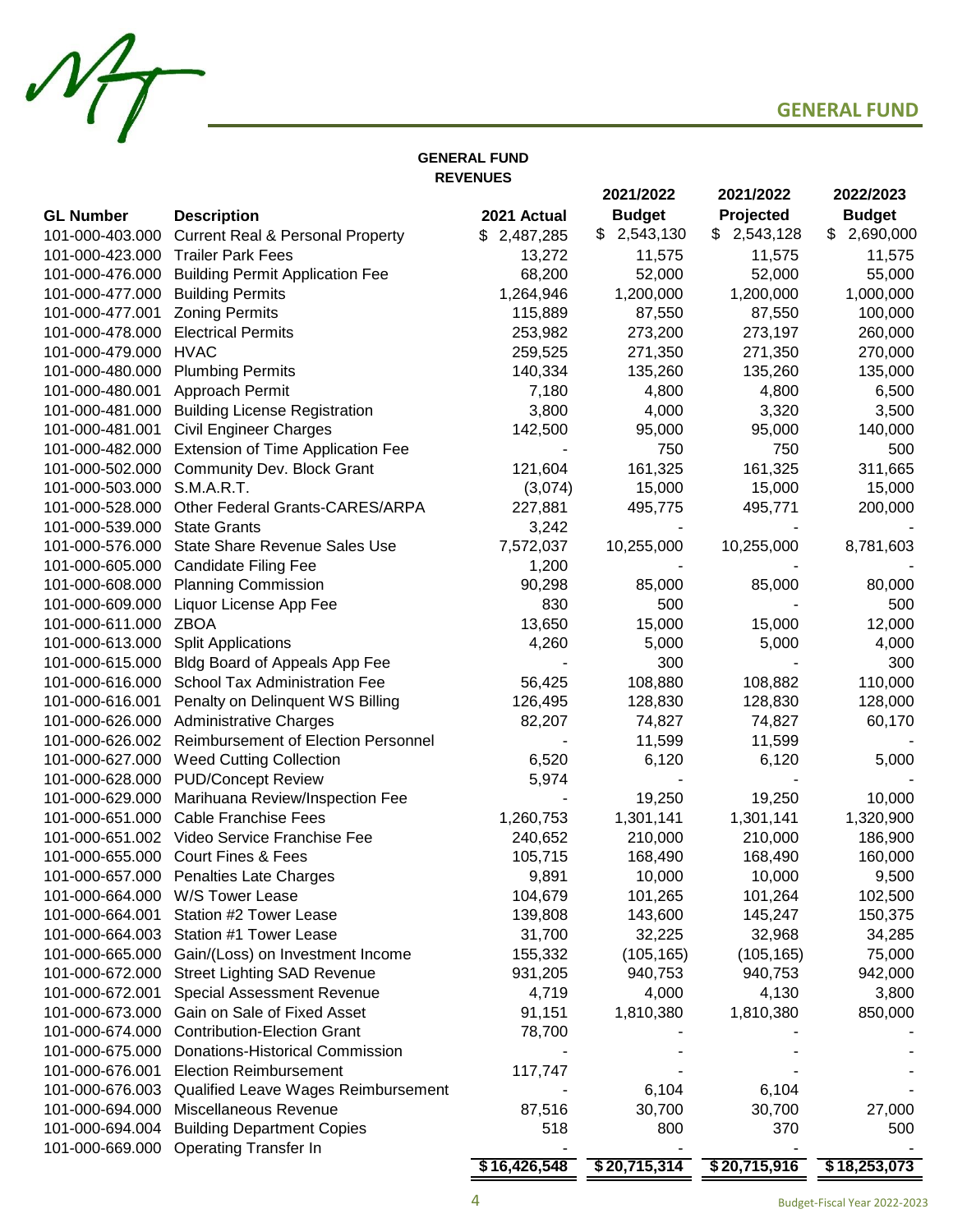

## **GENERAL FUND EXPENDITURE SUMMARY BY DEPARTMENT**

| <b>Department</b> |                                        |              | 2021/2022                  | 2021/2022    | 2022/2023     |
|-------------------|----------------------------------------|--------------|----------------------------|--------------|---------------|
| <b>Number</b>     | <b>Department Name</b>                 | 2021 Actual  | <b>Budget</b><br>Projected |              | <b>Budget</b> |
| 101               | Legislative                            | \$<br>65,724 | \$<br>72,300               | \$<br>68,155 | \$<br>72,275  |
| 171               | Supervisor                             | 293,443      | 364,915                    | 340,408      | 543,235       |
| 202               | Finance                                | 424,938      | 445,550                    | 432,660      | 477,920       |
| 215               | <b>Clerk</b>                           | 389,181      | 432,302                    | 416,309      | 444,649       |
| 228               | <b>Information Technology</b>          | 295,616      | 304,010                    | 281,983      | 522,037       |
| 229               | <b>Broadcast Media</b>                 | 330,832      | 371,102                    | 351,507      | 149,873       |
| 247               | <b>Board of Review</b>                 | 1,308        | 5,085                      | 1,749        | 4,971         |
| 253               | Treasury                               | 366,409      | 404,904                    | 380,994      | 419,975       |
| 257               | Assessing                              | 581,682      | 652,377                    | 579,607      | 713,705       |
| 262               | Elections                              | 661,340      | 486,429                    | 445,383      | 735,659       |
| 264               | <b>Facilities and Grounds</b>          | 842,155      | 1,047,233                  | 730,030      | 649,592       |
| 265               | <b>Building and Grounds</b>            | 2,140,674    | 1,302,340                  | 1,277,105    | 1,131,575     |
| 266               | Legal Fees                             | 447,604      | 575,000                    | 521,675      | 525,000       |
| 270               | Human Resource                         | 266,748      | 320,260                    | 282,155      | 386,735       |
| 326               | <b>Public Safety - Crossing Guards</b> | 18,094       | 32,495                     | 23,765       | 27,125        |
| 371               | <b>Building</b>                        | 1,401,202    | 1,580,904                  | 1,430,365    | 1,610,195     |
| 446               | Roads and Streets                      | 1,088,296    | 1,200,000                  | 1,188,675    | 1,224,300     |
| 723               | Planning and Zoning                    | 529,981      | 563,870                    | 555,577      | 591,145       |
| 725               | Engineering                            | 248,688      | 264,175                    | 259,916      | 323,795       |
| 906               | <b>Debt Service</b>                    | 2,723,960    | 2,705,795                  | 2,686,725    | 1,012,220     |
| 950               | <b>Other Functions</b>                 | 497,895      | 492,130                    | 490,827      | 463,230       |
| 951               | <b>Employee Benefits</b>               | 1,369,972    | 1,390,272                  | 1,327,109    | 1,365,202     |
| 959               | Contingencies                          |              |                            |              | 200,000       |
| 966               | <b>Operating Transfer Out</b>          | 6,000,000    | 3,000,000                  | 3,000,000    | 4,200,000     |
|                   |                                        | \$20,985,742 | \$18,013,447               | \$17,072,680 | \$17,794,412  |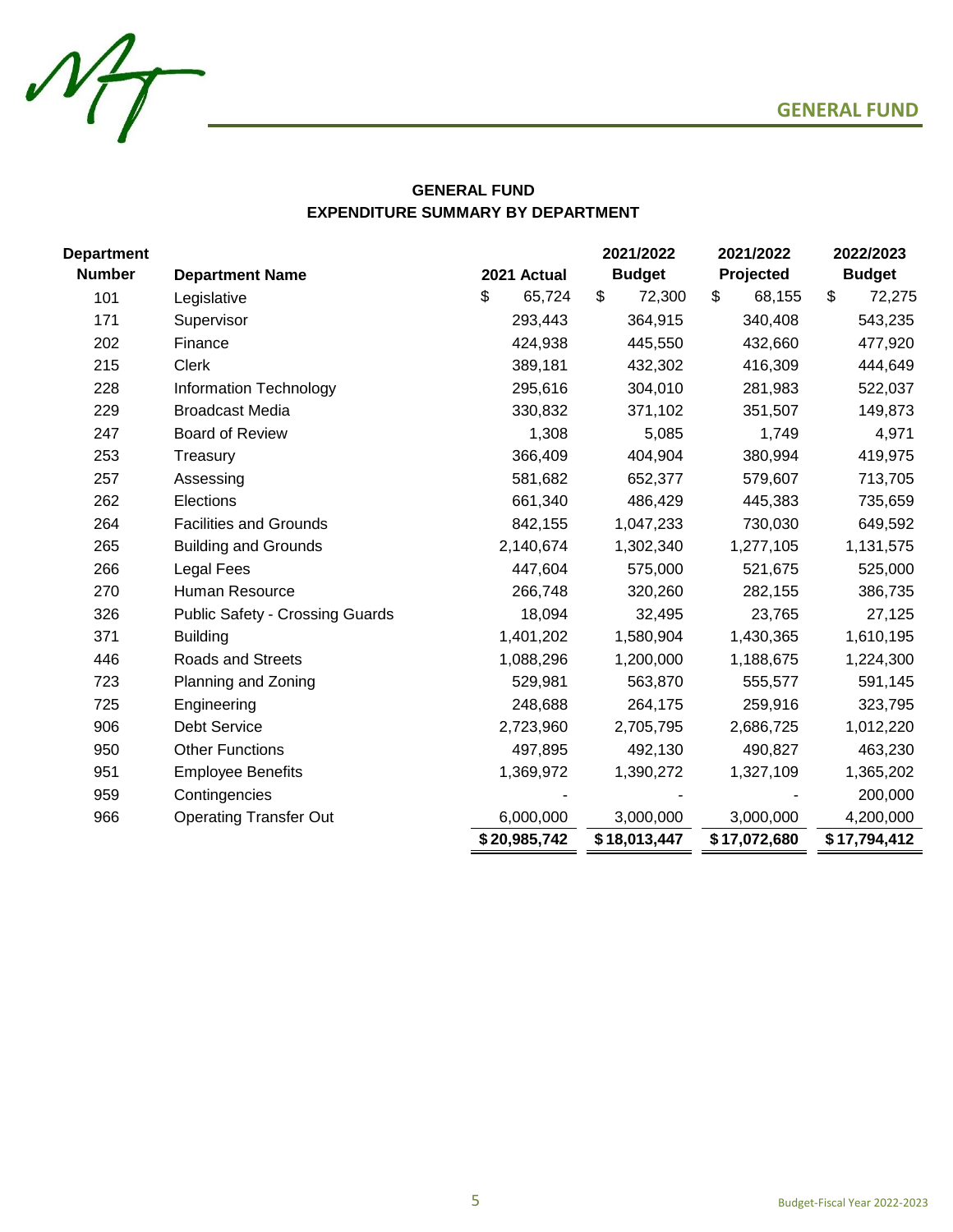

## **LEGISLATIVE**

| <b>TOWNSHIP BOARD OF TRUSTEES</b> |  |
|-----------------------------------|--|
| Township Board of Trustees        |  |
| Total                             |  |

| <b>GL Number</b> | <b>Description</b>                   | 2021 Actual |        |   |        | 2021/2022<br><b>Budget</b> |        | 2021/2022<br>Projected |        | 2022/2023<br><b>Budget</b> |  |
|------------------|--------------------------------------|-------------|--------|---|--------|----------------------------|--------|------------------------|--------|----------------------------|--|
| 101-101-701.000  | Wages/Boards/Commissions             | \$          | 56,480 | S | 57,600 | \$.                        | 55,500 | S                      | 57,600 |                            |  |
| 101-101-715.000  | Fica Employer                        |             | 3,502  |   | 3,780  |                            | 3,780  |                        | 3,575  |                            |  |
| 101-101-715.001  | Medicare Employer                    |             | 819    |   | 900    |                            | 900    |                        | 840    |                            |  |
| 101-101-721.000  | Pension Contribution Employer 401(a) |             | 4,755  |   | 6,100  |                            | 6.100  |                        | 5,760  |                            |  |
| 101-101-860.000  | Mileage Reimbursement                |             |        |   | 400    |                            | 400    |                        | 400    |                            |  |
| 101-101-956.000  | Miscellaneous                        |             | 123    |   | 100    |                            | 50     |                        | 100    |                            |  |
| 101-101-957.000  | Conference, Education & Training     |             | 45     |   | 3,420  |                            | 1,425  |                        | 4,000  |                            |  |
|                  |                                      |             | 65,724 |   | 72,300 |                            | 68,155 |                        | 72,275 |                            |  |

## **SUPERVISORS DEPARTMENT**

| <b>FULL TIME STAFFING SUMMARY</b>        |  |
|------------------------------------------|--|
| Supervisor                               |  |
| Deputy Supervisor                        |  |
| Confidential Assistant to the Supervisor |  |
| Community Relations Liaison              |  |
| Code Enforcement Officer                 |  |
| <b>T</b> otal                            |  |

|                               |                                                       |    |             |    | 2021/2022     | 2021/2022 |           | 2022/2023     |
|-------------------------------|-------------------------------------------------------|----|-------------|----|---------------|-----------|-----------|---------------|
| <b>GL Number</b>              | <b>Description</b>                                    |    | 2021 Actual |    | <b>Budget</b> |           | Projected | <b>Budget</b> |
| 101-171-703.000               | Salary-Elected Appointed                              | \$ | 189,148     | \$ | 204,060       | \$        | 183,754   | \$<br>310,830 |
| 101-171-704.010               | Code Enforcement Officer                              |    | 62,547      |    | 64,790        |           | 62,280    | 65,850        |
| 101-171-704.011               | Code Enforcement OT                                   |    |             |    | 250           |           | 250       | 250           |
|                               | 101-171-707.000 Wages Temps-Part-time-Code Enforcemer |    |             |    | 33,830        |           | 33,820    | 78,530        |
| 101-171-715.000 Fica Employer |                                                       |    | 15,644      |    | 17,325        |           | 17,310    | 28,240        |
|                               | 101-171-715.001 Medicare Employer                     |    | 3,659       |    | 4,400         |           | 4,048     | 6,605         |
|                               | 101-171-721.000 Pension Contribution Employer 401(a)  |    | 13,830      |    | 25,000        |           | 24,925    | 37,675        |
|                               | 101-171-727.000 Office Supplies & Expense             |    | 3,186       |    | 3,150         |           | 3,148     | 3,200         |
|                               | 101-171-860.000 Mileage Reimbursement                 |    |             |    | 900           |           | 887       | 900           |
| 101-171-920.003               | Utility Bill-Telephone                                |    | 1,161       |    | 1,200         |           | 830       | 1,655         |
|                               | 101-171-956.000 Miscellaneous Expense                 |    | 1,593       |    | 2,010         |           | 2,007     | 2,000         |
|                               | 101-171-957.000 Conference, Education & Training      |    | 295         |    | 2,500         |           | 1,650     | 4,000         |
| 101-171-958.000               | Membership & Dues                                     |    | 499         |    | 500           |           | 499       | 500           |
|                               | 101-171-977.001 Equipment & Software                  |    | 1,880       |    | 5,000         |           | 5,000     | 3,000         |
|                               |                                                       | S  | 293,443     | \$ | 364,915       | \$        | 340,408   | \$<br>543,235 |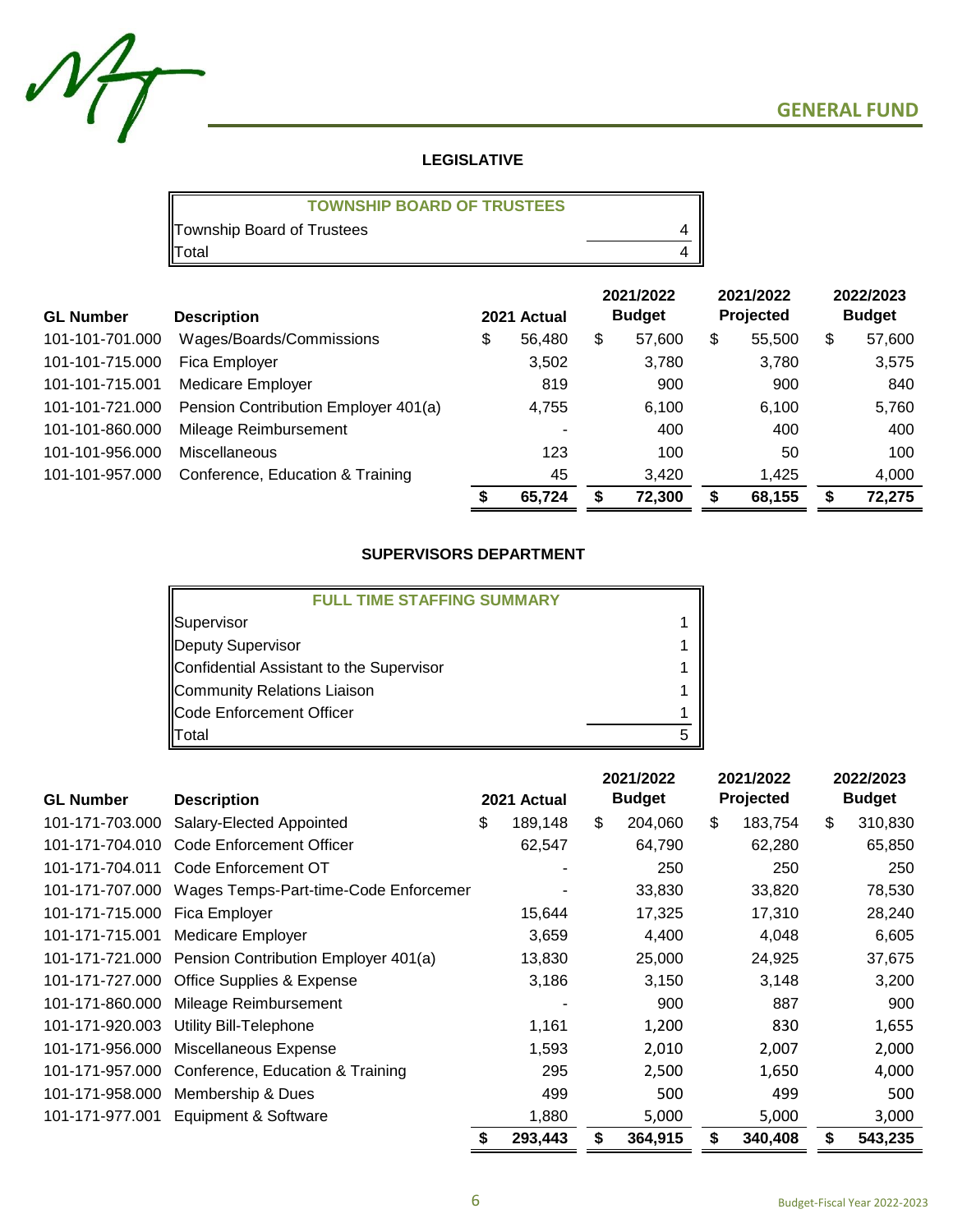

## **FINANCE**

| <b>FULL TIME STAFFING SUMMARY</b> |  |
|-----------------------------------|--|
| Finance Director                  |  |
| Financial Analyst                 |  |
| Accountanting Clerk               |  |
| Purchasing Specialist             |  |
| Total                             |  |

|                  |                                      |             |         | 2021/2022     |         |           | 2021/2022 | 2022/2023     |         |  |
|------------------|--------------------------------------|-------------|---------|---------------|---------|-----------|-----------|---------------|---------|--|
| <b>GL Number</b> | <b>Description</b>                   | 2021 Actual |         | <b>Budget</b> |         | Projected |           | <b>Budget</b> |         |  |
| 101-202-703.000  | Salary-Elected-Appointed             | \$          | 186,001 | \$            | 206,500 | \$        | 206,395   | \$            | 275,600 |  |
| 101-202-706.000  | Wages-Clerical                       |             | 122,417 |               | 105,200 |           | 105,195   |               | 56,000  |  |
| 101-202-706.001  | <b>Clerical Overtime</b>             |             | 427     |               | 3,750   |           | 3,750     |               | 600     |  |
| 101-202-710.000  | Longevity/Benefit Wages              |             | 10,076  |               | 12,910  |           | 12,905    |               | 12,000  |  |
| 101-202-715.000  | Fica Employer                        |             | 19,249  |               | 20,630  |           | 20,630    |               | 21,345  |  |
| 101-202-715.001  | Medicare Employer                    |             | 4,502   |               | 4,830   |           | 4,830     |               | 4,995   |  |
| 101-202-721.000  | Pension Contribution Employer 401(a) |             | 30,712  |               | 32,175  |           | 32,175    |               | 33,160  |  |
| 101-202-727.000  | Office Supplies & Expense            |             | 5,873   |               | 5,200   |           | 5,200     |               | 5,500   |  |
| 101-202-808.000  | Audit & Accounting                   |             | 41,700  |               | 44,500  |           | 34,562    |               | 34,570  |  |
| 101-202-860.000  | Mileage Reimbursement                |             |         |               | 500     |           | 100       |               | 500     |  |
| 101-202-920.003  | Utility Bill - Telephone             |             | 1,685   |               | 2,210   |           | 1,325     |               | 1,650   |  |
| 101-202-956.000  | Miscellaneous Expense                |             | 266     |               | 500     |           | 100       |               | 500     |  |
| 101-202-957.000  | Conference, Education & Training     |             | 214     |               | 2,020   |           | 1,500     |               | 4,000   |  |
| 101-202-958.000  | Membership & Dues                    |             | 1,334   |               | 1,400   |           | 1,400     |               | 2,000   |  |
| 101-202-977.001  | <b>Office Equipment</b>              |             | 105     |               | 2,225   |           | 2,218     |               | 500     |  |
| 101-202-977.002  | <b>Computer Equipment/Software</b>   |             | 375     |               | 1,000   |           | 375       |               | 25,000  |  |
|                  |                                      | S           | 424,938 | \$            | 445,550 | \$        | 432,660   | \$            | 477,920 |  |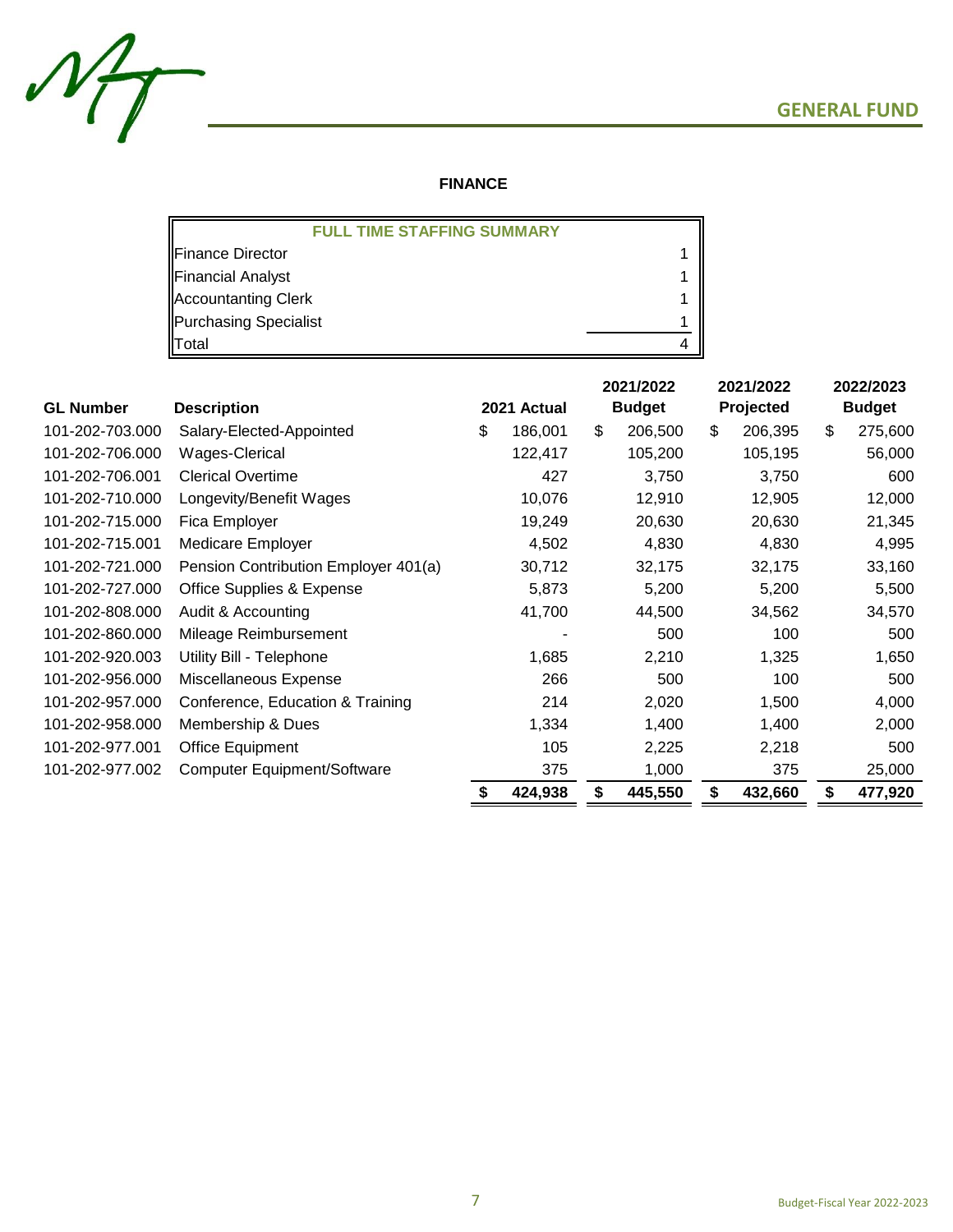

## **CLERK'S DEPARTMENT**

|                 | <b>FULL TIME STAFFING SUMMARY</b> |  |
|-----------------|-----------------------------------|--|
| Township Clerk  |                                   |  |
| Deputy Clerk    |                                   |  |
| Records Manager |                                   |  |
| Clerical        |                                   |  |
| Total           |                                   |  |

|                  |                                      |                              | 2021/2022 |         | 2021/2022 |         | 2022/2023 |               |  |
|------------------|--------------------------------------|------------------------------|-----------|---------|-----------|---------|-----------|---------------|--|
| <b>GL Number</b> | <b>Description</b>                   | <b>Budget</b><br>2021 Actual |           |         | Projected |         |           | <b>Budget</b> |  |
| 101-215-703.000  | Salary-Elected-Appointed             | \$<br>258,338                | \$        | 270,560 | \$        | 270,335 | \$        | 278,650       |  |
| 101-215-706.000  | Wages-Clerical                       | 53,143                       |           | 54,550  |           | 53,635  |           | 55,390        |  |
| 101-215-706.001  | <b>Clerical Overtime</b>             | 3,237                        |           | 1,500   |           | 1,000   |           | 5,300         |  |
| 101-215-710.000  | Longevity/Benefit Wages              | 6,531                        |           | 6,250   |           | 6,240   |           | 6,475         |  |
| 101-215-715.000  | Fica Employer                        | 19,564                       |           | 20,526  |           | 20,225  |           | 21,441        |  |
| 101-215-715.001  | <b>Medicare Employer</b>             | 4,575                        |           | 4,800   |           | 4,760   |           | 5,014         |  |
| 101-215-721.000  | Pension Contribution Employer 401(a) | 30,972                       |           | 32,511  |           | 32,370  |           | 33,404        |  |
| 101-215-727.000  | Office Supplies & Expense            | 2,532                        |           | 2,375   |           | 2,370   |           | 7,000         |  |
| 101-215-860.000  | Mileage Reimbursement                |                              |           | 400     |           | 250     |           | 500           |  |
| 101-215-920.003  | Utility Bill - Telephone             | 2,487                        |           | 2,500   |           | 2,300   |           | 2,475         |  |
| 101-215-956.000  | Miscellaneous Expense                | 139                          |           | 1,000   |           | 911     |           | 1,000         |  |
| 101-215-956.006  | Document Imaging                     | 7,488                        |           | 27,830  |           | 16,281  |           | 20,000        |  |
| 101-215-957.000  | Conference, Education & Training     |                              |           | 3,000   |           | 2,849   |           | 3,500         |  |
| 101-215-958.000  | Membership & Dues                    | 175                          |           | 1,000   |           | 790     |           | 1,000         |  |
| 101-215-977.001  | Equipment                            |                              |           | 3,500   |           | 1,993   |           | 3,500         |  |
|                  |                                      | 389,181                      | \$        | 432,302 | \$        | 416,309 | S         | 444,649       |  |

## **INFORMATION TECHNOLOGY DEPARTMENT**

| <b>FULL TIME STAFFING SUMMARY</b> |  |
|-----------------------------------|--|
| Information Technology Director   |  |
| Total                             |  |

| <b>GL Number</b> | <b>Description</b>                   | 2021 Actual |         | 2021/2022<br><b>Budget</b> |         | 2021/2022<br>Projected |         | 2022/2023<br><b>Budget</b> |         |
|------------------|--------------------------------------|-------------|---------|----------------------------|---------|------------------------|---------|----------------------------|---------|
|                  |                                      |             |         |                            |         |                        |         |                            |         |
| 101-228-703.000  | Salary-Elected Appointed             | \$          | 86,276  | \$                         | 87,845  | \$                     | 85,466  | \$                         | 109,500 |
| 101-228-710.000  | Longevity/Benefit Wages              |             | 2,974   |                            | 3,090   |                        |         |                            |         |
| 101-228-715.000  | Fica Employer                        |             | 5,516   |                            | 5,660   |                        | 5,494   |                            | 6,789   |
| 101-228-715.001  | <b>Medicare Employer</b>             |             | 1,290   |                            | 1,325   |                        | 1,285   |                            | 1,588   |
| 101-228-721.000  | Pension Contribution Employer 401(a) |             | 8,591   |                            | 8,815   |                        | 3,105   |                            | 10,950  |
| 101-228-727.000  | <b>Office Supplies</b>               |             | 111     |                            | 200     |                        |         |                            |         |
| 101-228-817.000  | <b>Contract Services</b>             |             | 189,600 |                            | 191,500 |                        | 181,880 |                            | 184,160 |
| 101-228-920.003  | Utility Bill-Telephone               |             | 658     |                            | 800     |                        | 500     |                            | 800     |
| 101-228-956.000  | Miscellaneous Expense                |             |         |                            | 500     |                        |         |                            | -       |
| 101-228-977.000  | Equipment                            |             | 21      |                            | 1,200   |                        | 1.189   |                            |         |
| 101-228-977.002  | <b>Computer Equipment/Software</b>   |             | 579     |                            | 3,075   |                        | 3,064   |                            | 208,250 |
|                  |                                      |             | 295,616 |                            | 304,010 |                        | 281,983 | S                          | 522,037 |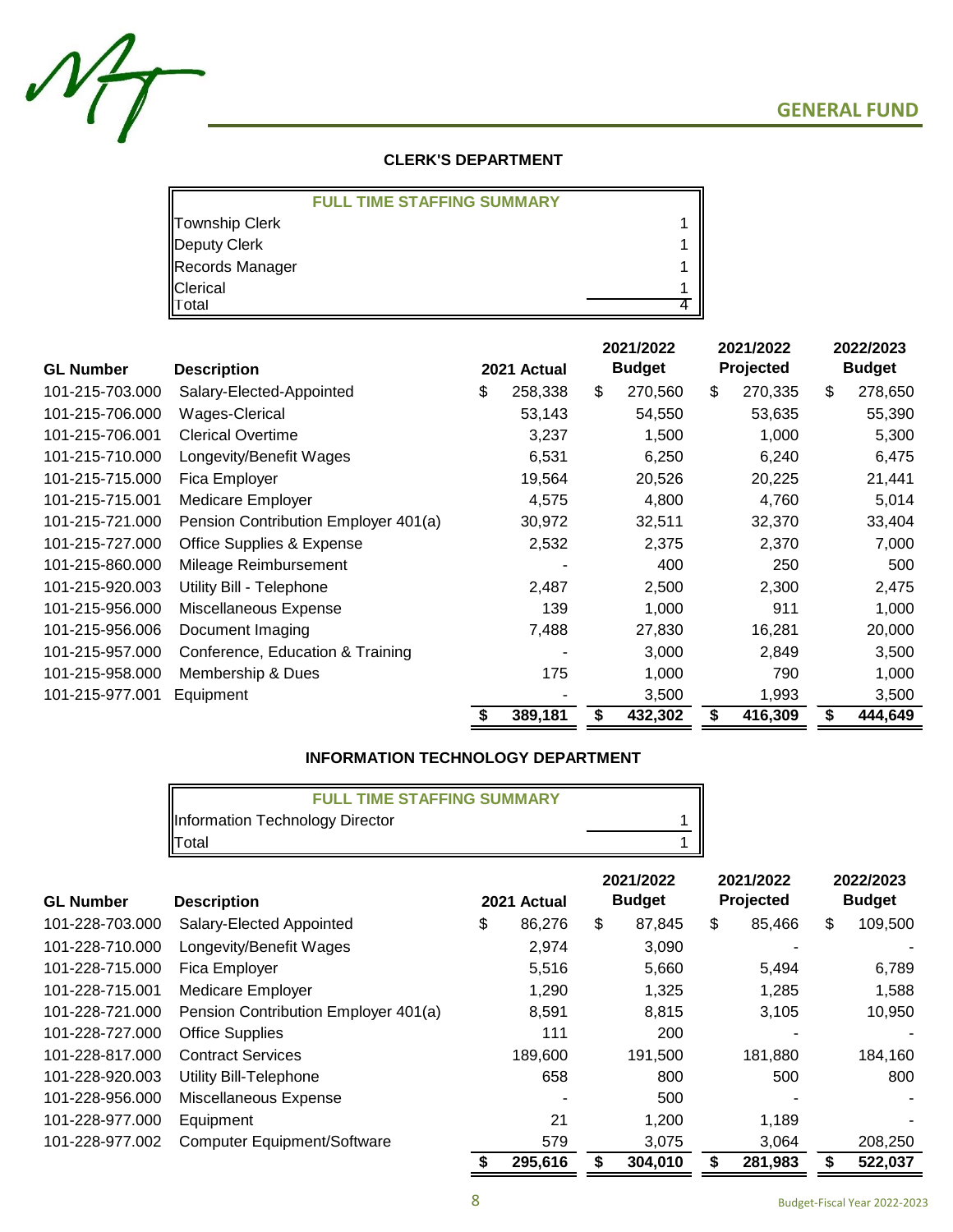

## **BROADCAST MEDIA DEPARTMENT**

| <b>FULL TIME STAFFING SUMMARY</b> |  |
|-----------------------------------|--|
| IBroadcast Media Director         |  |
| <b>Access Producer</b>            |  |
| Media Technician                  |  |
| <b>T</b> otal                     |  |

| <b>GL Number</b> | <b>Description</b>                   | 2021 Actual |         | 2021/2022<br><b>Budget</b> |         | 2021/2022<br>Projected | 2022/2023<br><b>Budget</b> |         |
|------------------|--------------------------------------|-------------|---------|----------------------------|---------|------------------------|----------------------------|---------|
| 101-229-703.000  | Salary-Elected Appointed             | \$          | 99,699  | \$                         | 101,830 | \$<br>101,830          | \$                         | 103,865 |
| 101-229-706.055  | <b>Broadcast Media Employee</b>      |             | 136,625 |                            | 138,850 | 137,325                |                            |         |
| 101-229-710.000  | Longevity/Benefit Wages              |             | 10,035  |                            | 11,000  | 10,715                 |                            | 3,500   |
| 101-229-715.000  | Fica Employer                        |             | 15,294  |                            | 16,225  | 16,220                 |                            | 6,440   |
| 101-229-715.001  | Medicare Employer                    |             | 3,577   |                            | 3,775   | 3,760                  |                            | 1,506   |
| 101-229-721.000  | Pension Contribution Employer 401(a) |             | 23,401  |                            | 24,725  | 24,715                 |                            | 10,387  |
| 101-229-727.000  | <b>Office Supplies</b>               |             | 43      |                            | 750     | 226                    |                            | 500     |
| 101-229-740.000  | <b>Operating Supplies</b>            |             | 29      |                            | 1,000   | 200                    |                            | 500     |
| 101-229-755.000  | Apparel                              |             |         |                            | 750     |                        |                            |         |
| 101-229-817.000  | <b>Consultant/Contract Services</b>  |             | 8,721   |                            | 12,000  | 9,157                  |                            |         |
| 101-229-860.000  | Mileage Reimbursement                |             |         |                            | 500     |                        |                            | 200     |
| 101-229-863.000  | Gas & Oil                            |             | 113     |                            | 500     | 367                    |                            | 100     |
| 101-229-920.000  | Utility Bill- Water                  |             | 549     |                            | 575     | 575                    |                            | 575     |
| 101-229-920.001  | Utility Bill - Edison                |             | 6,107   |                            | 5,800   | 5,721                  |                            | 5,800   |
| 101-229-920.002  | <b>Utility Bill-Gas</b>              |             | 1,369   |                            | 2,375   | 2,360                  |                            | 2,400   |
| 101-229-920.003  | <b>Utility Bill-Telephone</b>        |             | 8,601   |                            | 9,000   | 4,733                  |                            | 5,500   |
| 101-229-920.004  | Utility Bill - Cable                 |             | 1,921   |                            | 2,500   | 2,500                  |                            | 2,600   |
| 101-229-931.000  | <b>Building &amp; Grounds Upkeep</b> |             | 159     |                            | 7,500   | 7,500                  |                            | 1,000   |
| 101-229-933.000  | <b>Equipment Maintenance</b>         |             | 804     |                            | 3,000   | 782                    |                            |         |
| 101-229-933.005  | Vehicle Maintenance/Repair           |             | 68      |                            | 1,500   | 1,488                  |                            |         |
| 101-229-956.000  | Miscellaneous Expense                |             | 200     |                            | 3,000   | 200                    |                            |         |
| 101-229-957.000  | Conference, Education & Training     |             |         |                            | 1,000   |                        |                            |         |
| 101-229-977.000  | Equipment                            |             | 1,236   |                            | 3,947   | 2,600                  |                            |         |
| 101-229-977.002  | <b>Computer Equipment/Software</b>   |             | 2,281   |                            | 4,000   | 3,534                  |                            | 5,000   |
| 101-229-977.005  | Vehicles                             |             |         |                            |         |                        |                            |         |
| 101-229-999.000  | Transfer to Capital Improvement Fund |             | 10,000  |                            | 15,000  | 15,000                 |                            |         |
|                  |                                      | \$          | 330,832 | \$                         | 371,102 | \$<br>351,507          | \$                         | 149,873 |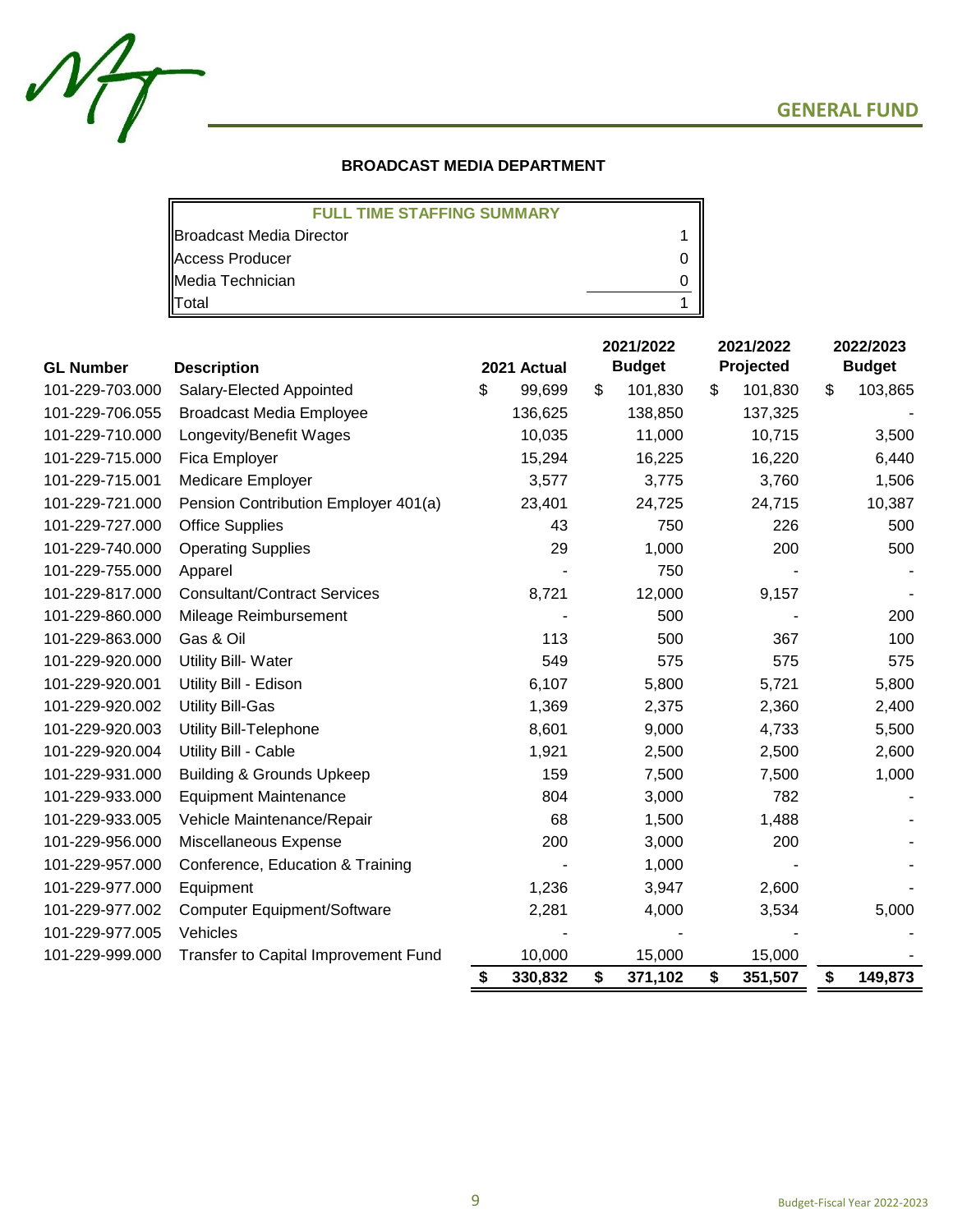

## **BOARD OF REVIEW**

|                  |                           |             |   | 2021/2022     |   | 2021/2022 | 2022/2023     |
|------------------|---------------------------|-------------|---|---------------|---|-----------|---------------|
| <b>GL Number</b> | <b>Description</b>        | 2021 Actual |   | <b>Budget</b> |   | Projected | <b>Budget</b> |
| 101-247-701.000  | Wages/Boards/Commissions  | \$<br>1,215 | S | 3.000         | S | 1,215     | \$<br>3,000   |
| 101-247-715.000  | Fica Employer             | 75          |   | 190           |   | 75        | 186           |
| 101-247-715.001  | <b>Medicare Employer</b>  | 18          |   | 45            |   | 18        | 135           |
| 101-247-740.000  | <b>Operating Supplies</b> | ٠           |   | 150           |   | 53        | 150           |
| 101-247-900.000  | Publishing                | ٠           |   | 1.700         |   | 388       | 1,500         |
|                  |                           | 1.308       |   | 5,085         |   | 1,749     | 4,971         |

## **TREASURY DEPARTMENT**

| <b>FULL TIME STAFFING SUMMARY</b> |  |
|-----------------------------------|--|
| Township Treasurer                |  |
| Deputy Treasurer                  |  |
| Lead Accounting Clerk             |  |
| Accounting Clerk                  |  |
| Total                             |  |

|                  |                                      |    |             | 2021/2022 |               | 2021/2022 |           | 2022/2023 |               |
|------------------|--------------------------------------|----|-------------|-----------|---------------|-----------|-----------|-----------|---------------|
| <b>GL Number</b> | <b>Description</b>                   |    | 2021 Actual |           | <b>Budget</b> |           | Projected |           | <b>Budget</b> |
| 101-253-703.000  | Salary-Elected-Appointed             | \$ | 172,062     | \$        | 182,375       | \$        | 181,275   | \$        | 188,725       |
| 101-253-706.000  | Wages-Clerical                       |    | 111,147     |           | 114,975       |           | 108,750   |           | 124,000       |
| 101-253-706.001  | <b>Clerical Overtime</b>             |    | 4,144       |           | 2,525         |           | 2,505     |           | 2,400         |
| 101-253-707.000  | Wages Temp - Part Time               |    | 8,904       |           | 1,600         |           |           |           |               |
| 101-253-710.000  | Longevity/Benefit Wages              |    | 5,456       |           | 6,000         |           | 6,000     |           | 6,000         |
| 101-253-715.000  | Fica Employer                        |    | 18,613      |           | 19,100        |           | 19,071    |           | 20,000        |
| 101-253-715.001  | Medicare Employer                    |    | 4,353       |           | 4,500         |           | 4,460     |           | 4,680         |
| 101-253-721.000  | Pension Contribution Employer 401(a) |    | 25,623      |           | 30,050        |           | 30,045    |           | 31,420        |
| 101-253-727.000  | Office Supplies & Expense            |    | 3,857       |           | 5,000         |           | 3,989     |           | 5,000         |
| 101-253-817.000  | <b>Consultant/Contract Services</b>  |    | 8,841       |           | 23,000        |           | 18,047    |           | 23,000        |
| 101-253-860.000  | Mileage Reimbursement                |    |             |           | 1,000         |           | 200       |           | 800           |
| 101-253-920.003  | Utility Bill - Telephone             |    | 1,796       |           | 2,125         |           | 1,035     |           | 1,050         |
| 101-253-933.003  | <b>Computer Equipment Maint</b>      |    | 903         |           | 1,000         |           | 600       |           | 1,000         |
| 101-253-956.000  | Miscellaneous Expense                |    |             |           | 400           |           | 100       |           | 400           |
| 101-253-957.000  | Conference, Education & Training     |    | 253         |           | 3,500         |           | 1,440     |           | 3,250         |
| 101-253-958.000  | Membership & Dues                    |    | 190         |           | 250           |           | 200       |           | 250           |
| 101-253-977.001  | Equipment & Software                 |    | 268         |           | 7,504         |           | 3,278     |           | 8,000         |
|                  |                                      | S  | 366,409     | \$        | 404,904       | \$        | 380,994   | \$        | 419,975       |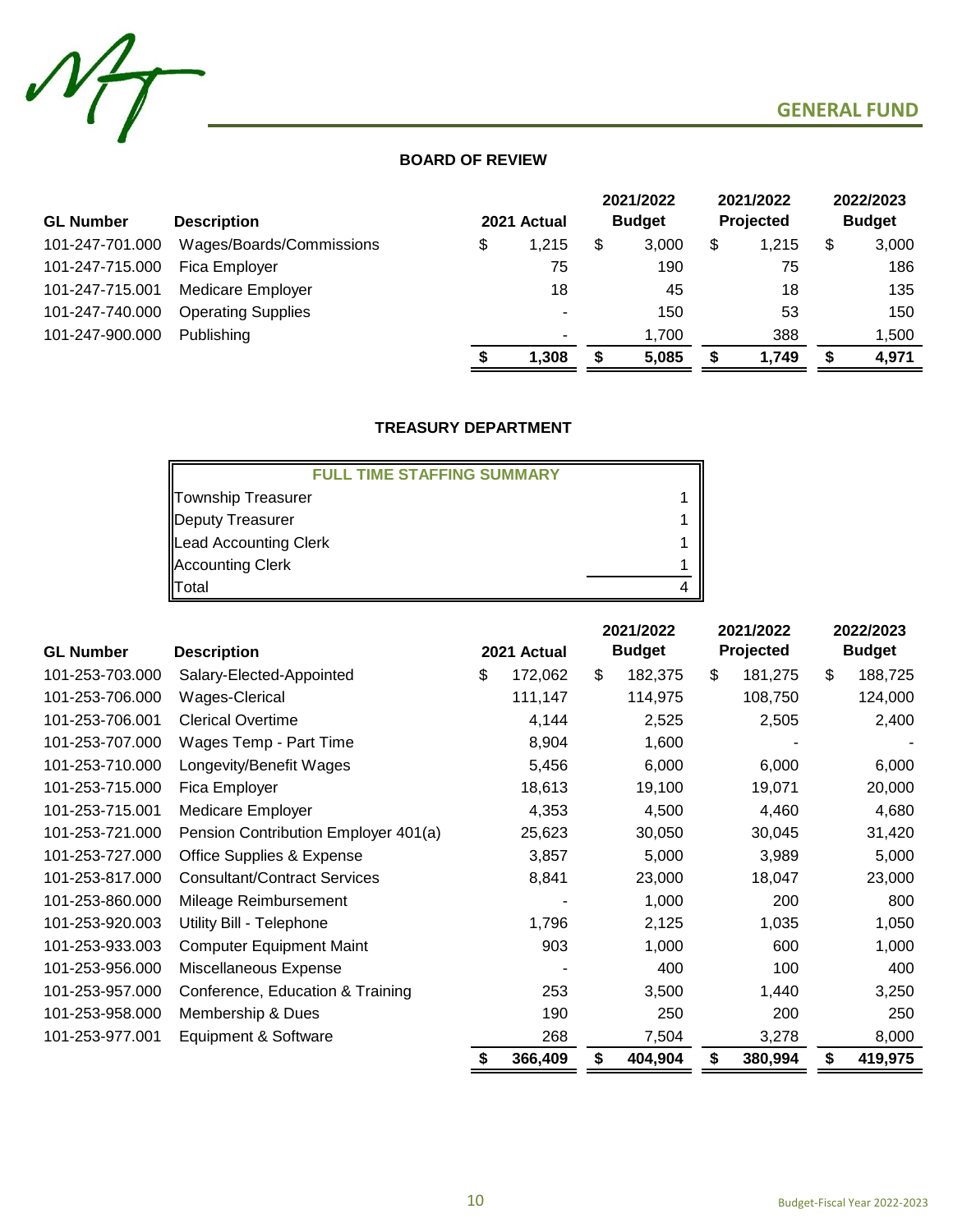

## **ASSESSING DEPARTMENT**

| <b>FULL TIME STAFFING SUMMARY</b> |  |
|-----------------------------------|--|
| <b>Assessor</b>                   |  |
| Deputy Assessor                   |  |
| Senior Appraiser                  |  |
| Property Appraiser                |  |
| Appraiser Aide                    |  |
| Administrative Assistant          |  |
| Total                             |  |

|                  |                                      |               | 2021/2022     |    | 2021/2022 |    | 2022/2023     |  |
|------------------|--------------------------------------|---------------|---------------|----|-----------|----|---------------|--|
| <b>GL Number</b> | <b>Description</b>                   | 2021 Actual   | <b>Budget</b> |    | Projected |    | <b>Budget</b> |  |
| 101-257-703.000  | Salary-Elected-Appointed             | \$<br>184,741 | \$<br>202,275 | \$ | 201,000   | \$ | 206,410       |  |
| 101-257-704.000  | Wages-Inspectors-Appraiser           | 220,967       | 227,385       |    | 202,500   |    | 288,095       |  |
| 101-257-704.001  | Inspectors-Appraisers OT             | 274           | 500           |    | 275       |    | 400           |  |
| 101-257-706.000  | Wages-Clerical                       | 60,482        | 60,185        |    | 59,360    |    | 61,115        |  |
| 101-257-706.001  | <b>Clerical Overtime</b>             | 211           | 500           |    | 230       |    | 400           |  |
| 101-257-710.000  | Longevity/Benefit Wages              | 7,000         | 23,500        |    | 14,876    |    | 9,800         |  |
| 101-257-715.000  | Fica Employer                        | 29,756        | 31,889        |    | 30,525    |    | 35,110        |  |
| 101-257-715.001  | Medicare Employer                    | 6,959         | 7,458         |    | 7,140     |    | 8,210         |  |
| 101-257-721.000  | Pension Contribution Employer 401(a) | 47,049        | 48,985        |    | 47,010    |    | 55,565        |  |
| 101-257-724.000  | Uniforms                             | 1,503         | 2,000         |    | 1,600     |    | 2,000         |  |
| 101-257-727.000  | <b>Office Supplies</b>               | 4,563         | 10,000        |    | 5,000     |    | 7,000         |  |
| 101-257-817.000  | <b>Consultant/Contract Services</b>  |               | 20,000        |    |           |    | 20,000        |  |
| 101-257-860.000  | Mileage Reimbursement                |               | 500           |    |           |    | 500           |  |
| 101-257-863.000  | Gas & Oil                            | 526           | 1,500         |    | 700       |    | 1,500         |  |
| 101-257-920.003  | Utility Bill - Telephone             | 1,946         | 3,000         |    | 1,600     |    | 1,700         |  |
| 101-257-933.001  | <b>Office Equipment Maintenance</b>  |               | 500           |    |           |    |               |  |
| 101-257-933.005  | Vehicle Maintenance/Repair           | 143           | 1,000         |    | 200       |    | 1,000         |  |
| 101-257-956.000  | Miscellaneous Expense                | 483           | 350           |    | 331       |    | 200           |  |
| 101-257-957.000  | Conference, Education & Training     | 276           | 2,000         |    | 400       |    | 2,000         |  |
| 101-257-958.000  | Membership & Dues                    | 1,570         | 2,000         |    | 1,410     |    | 2,000         |  |
| 101-257-977.001  | Office Equipment                     | 7,999         | 1,000         |    |           |    |               |  |
| 101-257-977.002  | <b>Computer Equipment/Software</b>   | 5,236         | 5,850         |    | 5,450     |    | 4,000         |  |
| 101-257-977.005  | Vehicles                             |               |               |    |           |    | 6,700         |  |
|                  |                                      | \$<br>581,682 | \$<br>652,377 | \$ | 579,607   | \$ | 713,705       |  |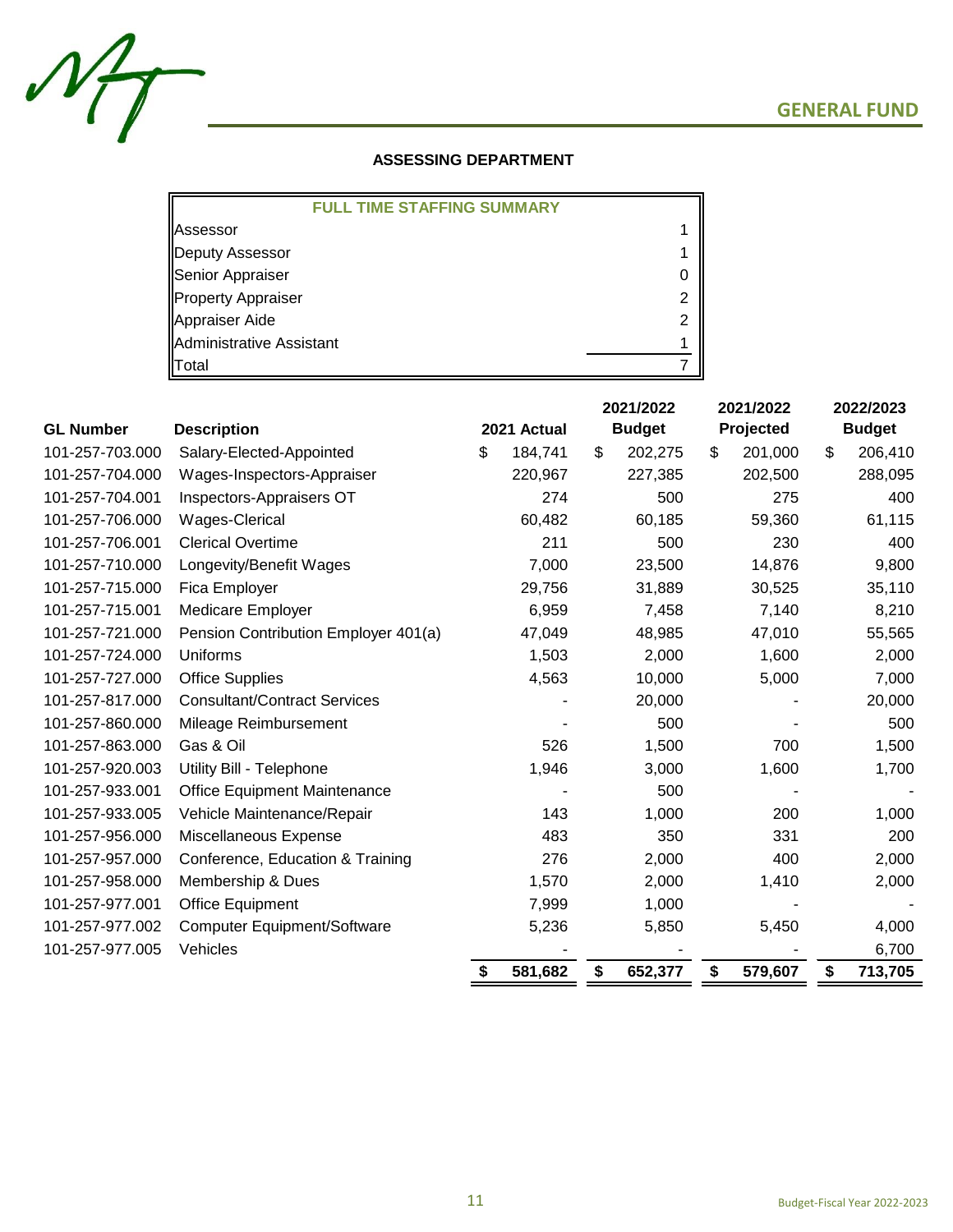

## **ELECTIONS**

| <b>FULL TIME STAFFING SUMMARY</b> |   |
|-----------------------------------|---|
| <b>Elections Manager</b>          |   |
| <b>Election Supervisor</b>        |   |
| <b>Elections Coordinator</b>      |   |
| lTotal                            | າ |

|                  |                                       |    |             | 2021/2022 |               | 2021/2022 |           | 2022/2023      |               |
|------------------|---------------------------------------|----|-------------|-----------|---------------|-----------|-----------|----------------|---------------|
| <b>GL Number</b> | <b>Description</b>                    |    | 2021 Actual |           | <b>Budget</b> |           | Projected |                | <b>Budget</b> |
| 101-262-703.000  | Salary-Elected-Appointed              | \$ | 161,112     | \$        | 165,125       | \$        | 162,900   | $\mathfrak{S}$ | 168,500       |
| 101-262-706.000  | Wages-Clerical                        |    | 42,074      |           | 60,740        |           | 59,275    |                | 61,680        |
| 101-262-706.001  | <b>Clerical Overtime</b>              |    | 6,101       |           | 3,700         |           | 3,700     |                | 12,000        |
| 101-262-707.000  | Wages Temps-Part-time                 |    | 118,202     |           | 72,720        |           | 72,720    |                | 147,640       |
| 101-262-711.000  | <b>Precinct Workers Wages</b>         |    | 168,918     |           |               |           |           |                | 200,000       |
| 101-262-715.000  | Fica Employer                         |    | 20,873      |           | 19,030        |           | 19,026    |                | 24,169        |
| 101-262-715.001  | <b>Medicare Employer</b>              |    | 4,882       |           | 4,450         |           | 4,450     |                | 5,652         |
| 101-262-721.000  | Pension Contribution Employer 401(a)  |    | 18,312      |           | 22,760        |           | 22,758    |                | 23,018        |
| 101-262-724.001  | Hazard Pay                            |    | 40,300      |           |               |           |           |                |               |
| 101-262-727.000  | <b>Office/Election Supplies</b>       |    | 38,770      |           | 28,404        |           | 24,002    |                | 20,000        |
| 101-262-742.000  | <b>AV Supplies</b>                    |    | 10,304      |           | 40,000        |           | 40,000    |                | 10,000        |
| 101-262-850.000  | Postage                               |    | 19,175      |           | 45,000        |           | 23,000    |                | 20,000        |
| 101-262-860.000  | Mileage Reimbursement                 |    | 799         |           | 1,000         |           | 300       |                | 1,000         |
| 101-262-900.000  | Publishing                            |    | 2,435       |           | 2,500         |           | 1,000     |                | 3,500         |
| 101-262-933.001  | <b>Election Equipment Maintenance</b> |    |             |           | 5,500         |           |           |                | 25,000        |
| 101-262-956.000  | Miscellaneous Expense                 |    | 4,969       |           | 7,500         |           | 7,500     |                | 6,000         |
| 101-262-957.000  | Conference, Education & Training      |    | 1,066       |           | 2,500         |           | 561       |                | 1,500         |
| 101-262-958.000  | Membership & Dues                     |    | 235         |           | 1,000         |           | 265       |                |               |
| 101-262-977.001  | Equipment & Software                  |    | 2,815       |           | 4,500         |           | 3,926     |                | 6,000         |
|                  |                                       | S  | 661,340     | \$        | 486,429       | \$        | 445,383   | \$             | 735,659       |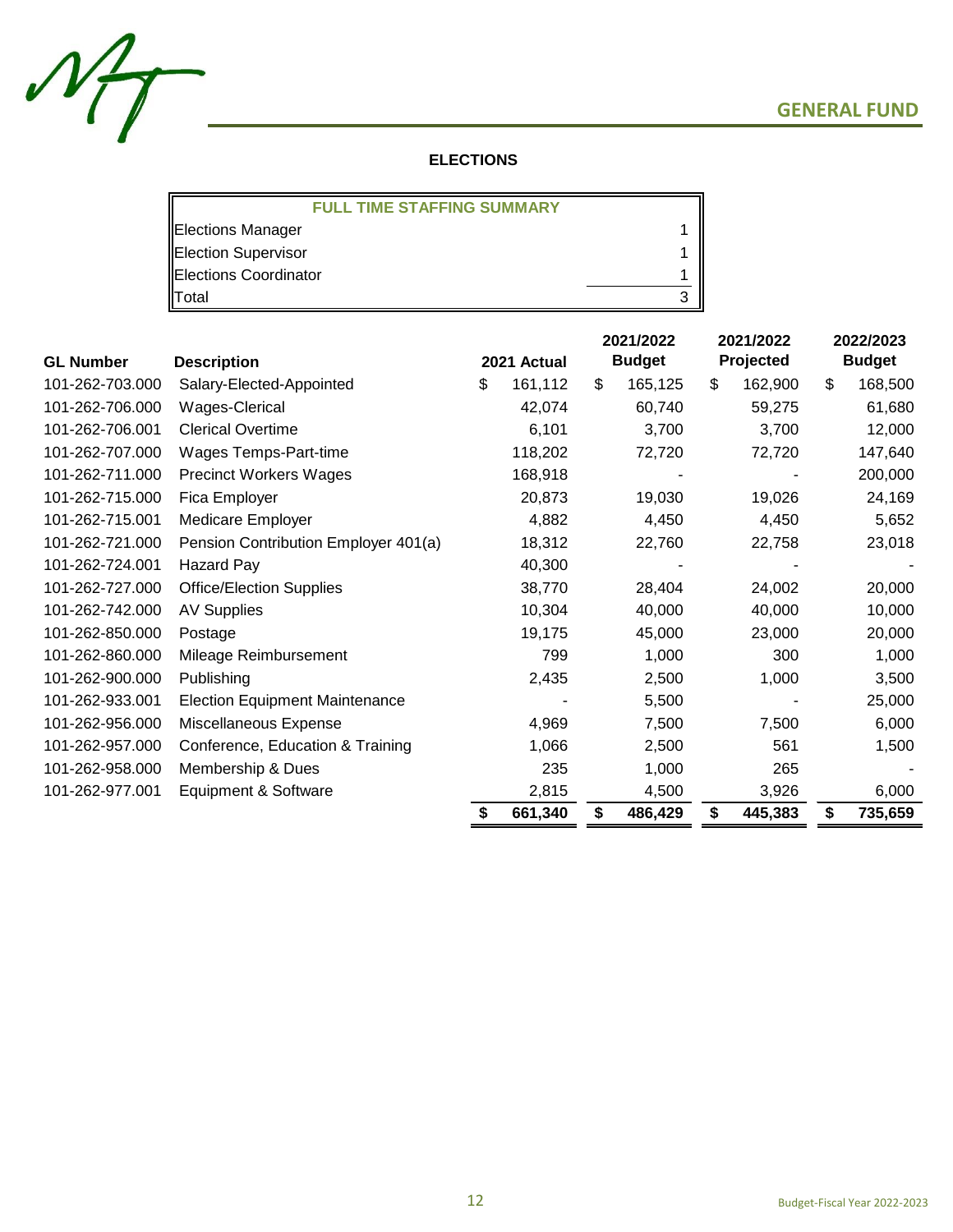

| <b>FULL TIME STAFFING SUMMARY</b> |  |
|-----------------------------------|--|
| Maintenance Manager               |  |
| Maintenance Worker                |  |
| Total                             |  |

 $M_{\mathcal{T}}$ 

|                  |                                      |               | 2021/2022 |               | 2021/2022 |           | 2022/2023 |               |
|------------------|--------------------------------------|---------------|-----------|---------------|-----------|-----------|-----------|---------------|
| <b>GL Number</b> | <b>Description</b>                   | 2021 Actual   |           | <b>Budget</b> |           | Projected |           | <b>Budget</b> |
| 101-264-703.000  | Salary-Elected Appointed             | \$<br>86,185  | \$        | 107,900       | S         | 88,105    | \$        | 89,920        |
| 101-264-706.000  | Wages-Clerical                       | 53,143        |           | 54,550        |           | 18,780    |           |               |
| 101-264-706.050  | Grounds & Maintenance Worker         | 317,399       |           | 275,000       |           | 233,800   |           | 113,175       |
| 101-264-707.000  | Wages Temps-Part-time                | 175,123       |           | 200,000       |           | 146,598   |           | 75,000        |
| 101-264-710.000  | Longevity/Benefit Wages              | 11,321        |           | 11,665        |           | 11,040    |           | 6,650         |
| 101-264-715.000  | Fica Employer                        | 39,613        |           | 42,302        |           | 32,255    |           | 17,655        |
| 101-264-715.001  | Medicare Employer                    | 9,264         |           | 9,893         |           | 7,545     |           | 4,133         |
| 101-264-721.000  | Pension Contribution Employer 401(a) | 45,903        |           | 49,563        |           | 35,520    |           | 20,310        |
| 101-264-724.000  | Uniforms                             | 4,881         |           | 7,000         |           | 4,445     |           | 5,000         |
| 101-264-727.000  | <b>Office Supplies</b>               | 1,742         |           | 2,500         |           | 760       |           | 2,000         |
| 101-264-777.000  | <b>Custodial Supplies</b>            | 2,042         |           | 7,500         |           | 2,941     |           | 5,000         |
| 101-264-863.000  | Gas & Oil                            | 15,821        |           | 25,000        |           | 17,484    |           | 20,000        |
| 101-264-920.000  | <b>Utility Bill-Water</b>            | 121           |           | 1,000         |           | 300       |           | 1,500         |
| 101-264-920.001  | Utility Bill-Edison                  | 2,897         |           | 3,500         |           | 3,278     |           | 5,000         |
| 101-264-920.002  | Utility Bill-Gas                     | 1,286         |           | 2,700         |           | 2,700     |           | 2,750         |
| 101-264-920.003  | <b>Utility Bill-Telephone</b>        | 5,406         |           | 4,660         |           | 4,660     |           | 5,000         |
| 101-264-931.000  | <b>Building &amp; Grounds Upkeep</b> | 3,629         |           | 50,000        |           | 23,832    |           | 75,000        |
| 101-264-933.000  | <b>Equipment Maintenance</b>         | 14,389        |           | 15,000        |           | 8,325     |           | 10,000        |
| 101-264-933.005  | Vehicle Maint/Repair                 | 7,915         |           | 10,000        |           | 6,649     |           | 10,000        |
| 101-264-956.000  | Miscellaneous Expense                | 11,830        |           | 15,000        |           | 13,865    |           | 15,000        |
| 101-264-957.000  | Conference, Education & Training     |               |           | 2,000         |           | 500       |           | 2,000         |
| 101-264-958.000  | Membership & Dues                    | 320           |           | 1,000         |           | 500       |           | 1,000         |
| 101-264-977.000  | Equipment                            | 28,485        |           | 57,000        |           | 56,648    |           | 75,000        |
| 101-264-977.001  | <b>Office Equipment</b>              | 3,440         |           | 3,500         |           | 3,000     |           | 3,500         |
| 101-264-977.005  | Vehicles                             |               |           | 89,000        |           | 6,500     |           | 85,000        |
|                  |                                      | \$<br>842,155 | \$        | 1,047,233     | \$        | 730,030   | \$        | 649,592       |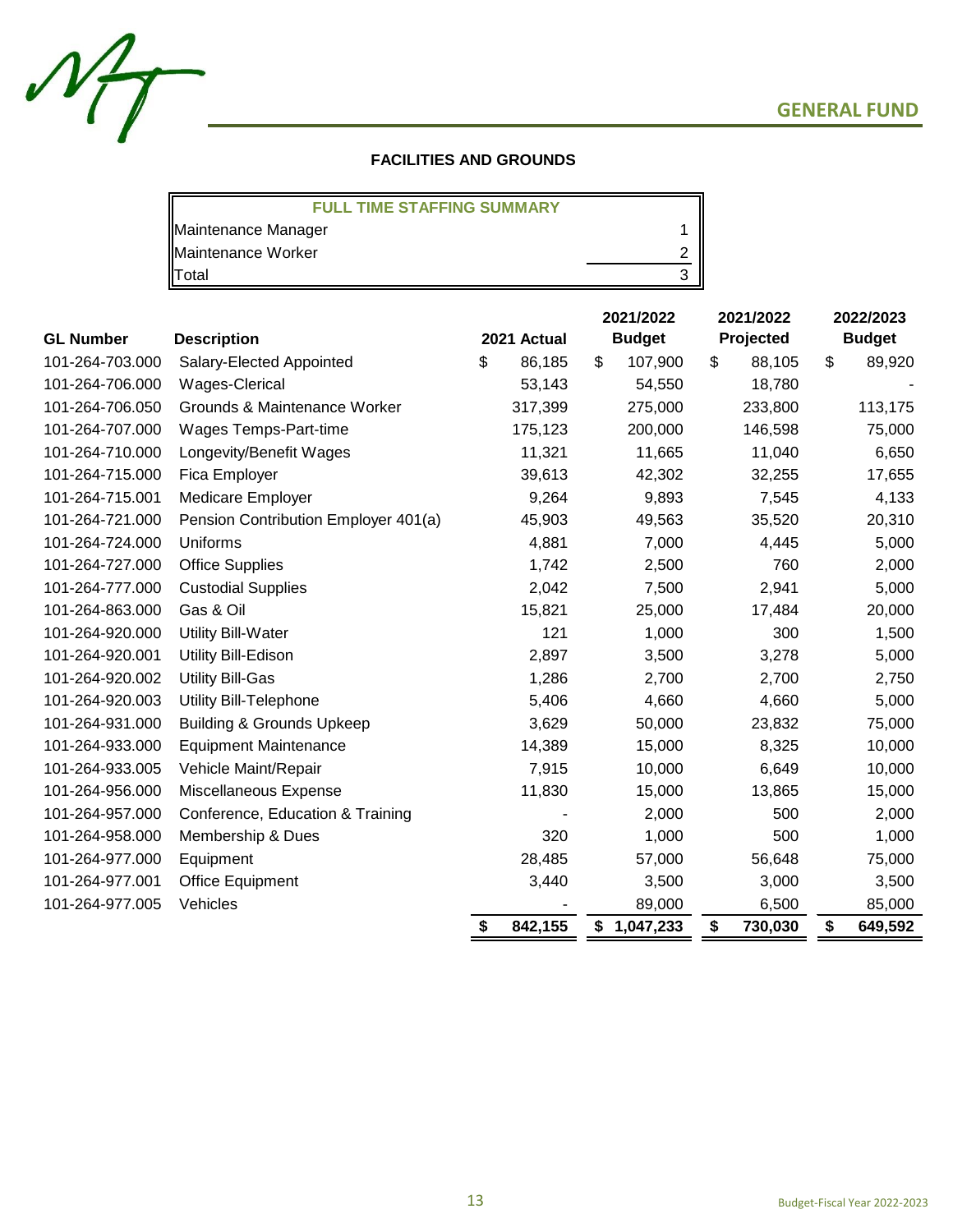

## **BUILDING AND GROUNDS**

 $M_{\!T}$ 

|                  |                                         |                 | 2021/2022 |               | 2021/2022 |           | 2022/2023     |             |
|------------------|-----------------------------------------|-----------------|-----------|---------------|-----------|-----------|---------------|-------------|
| <b>GL Number</b> | <b>Description</b>                      | 2021 Actual     |           | <b>Budget</b> |           | Projected | <b>Budget</b> |             |
| 101-265-723.000  | <b>Insurance and Bonds</b>              | \$<br>160,837   | \$        | 155,050       | \$        | 155,046   | \$            | 162,000     |
| 101-265-740.000  | <b>Operating Supplies</b>               | 856             |           | 1,000         |           | 800       |               | 900         |
| 101-265-777.000  | <b>Custodial Supplies</b>               | 3,555           |           | 6,800         |           | 6,800     |               | 7,800       |
| 101-265-811.000  | Computer-Network Support Administration | 125,418         |           | 130,000       |           | 129,700   |               | 130,000     |
| 101-265-920.000  | Utility Bill - Water                    | 8,694           |           | 9,500         |           | 2,650     |               | 7,500       |
| 101-265-920.001  | Utility Bill - Edison                   | 39,166          |           | 45,000        |           | 42,450    |               | 45,625      |
| 101-265-920.002  | Utility Bill - Gas                      | 5,645           |           | 11,755        |           | 11,755    |               | 12,000      |
| 101-265-920.003  | Utility Bill - Telephone                | 54,585          |           | 66,585        |           | 66,585    |               | 68,000      |
| 101-265-931.000  | <b>Building &amp; Grounds Upkeep</b>    | 56,016          |           | 85,000        |           | 85,000    |               | 60,000      |
| 101-265-933.000  | <b>Equipment Maintenance</b>            | 38,484          |           | 15,000        |           | 15,000    |               | 20,000      |
| 101-265-956.000  | Miscellaneous Expense                   | 5,876           |           | 1,000         |           | 500       |               | 1,000       |
| 101-265-961.001  | Snow Removal                            | 3,977           |           | 5,775         |           | 3,804     |               | 4,000       |
| 101-265-967.019  | <b>Town Center Park</b>                 |                 |           | 3,090         |           | 3,089     |               |             |
| 101-265-967.020  | <b>Town Square</b>                      |                 |           | 2,195         |           | 2,194     |               |             |
| 101-265-967.021  | Old Town Hall Park                      |                 |           | 2,540         |           | 2,540     |               |             |
| 101-265-967.022  | <b>Townhall Basement Project</b>        |                 |           | 481,300       |           | 481,300   |               | 200,000     |
| 101-265-967.024  | Boardroom Improvements                  |                 |           | 14,475        |           | 14,471    |               |             |
| 101-265-970.000  | Capital Improvements                    | 117,587         |           | 25,000        |           | 20,450    |               | 250,000     |
| 101-265-970.001  | Ramp Program                            | 56,350          |           |               |           |           |               | 92,750      |
| 101-265-970.002  | Sidewalk 25 Mile to Macomb Cnrs Park    |                 |           | 21,970        |           | 21,968    |               | 50,000      |
| 101-265-970.003  | Wade Nursery Improvement                |                 |           | 8,025         |           | 8,025     |               |             |
| 101-265-971.000  | Land Acquisition                        | 1,305,644       |           |               |           |           |               |             |
| 101-265-974.000  | Capital Outlay-24/Foss Park             | 123,653         |           | 6,280         |           | 6,279     |               |             |
| 101-265-974.005  | Senior Cntr/Media Storm Wtr Detention   | 579             |           |               |           |           |               |             |
| 101-265-977.000  | Equipment                               | 9,374           |           | 5,000         |           | 5,000     |               | 20,000      |
| 101-265-977.002  | <b>Computer Equipment/Software</b>      | 24,378          |           | 200,000       |           | 191,700   |               |             |
|                  |                                         | \$<br>2,140,674 | \$        | 1,302,340     | \$        | 1,277,105 |               | \$1,131,575 |

## **LEGAL FEES**

|                  |                    |                              |  | 2021/2022        |  | 2021/2022     |  | 2022/2023 |
|------------------|--------------------|------------------------------|--|------------------|--|---------------|--|-----------|
| <b>GL Number</b> | <b>Description</b> | <b>Budget</b><br>2021 Actual |  | <b>Projected</b> |  | <b>Budget</b> |  |           |
| 101-266-814.000  | Legal Fees         | 447.604                      |  | 575.000          |  | 521.675       |  | 525,000   |
|                  |                    | 447.604                      |  | 575.000          |  | 521.675       |  | 525.000   |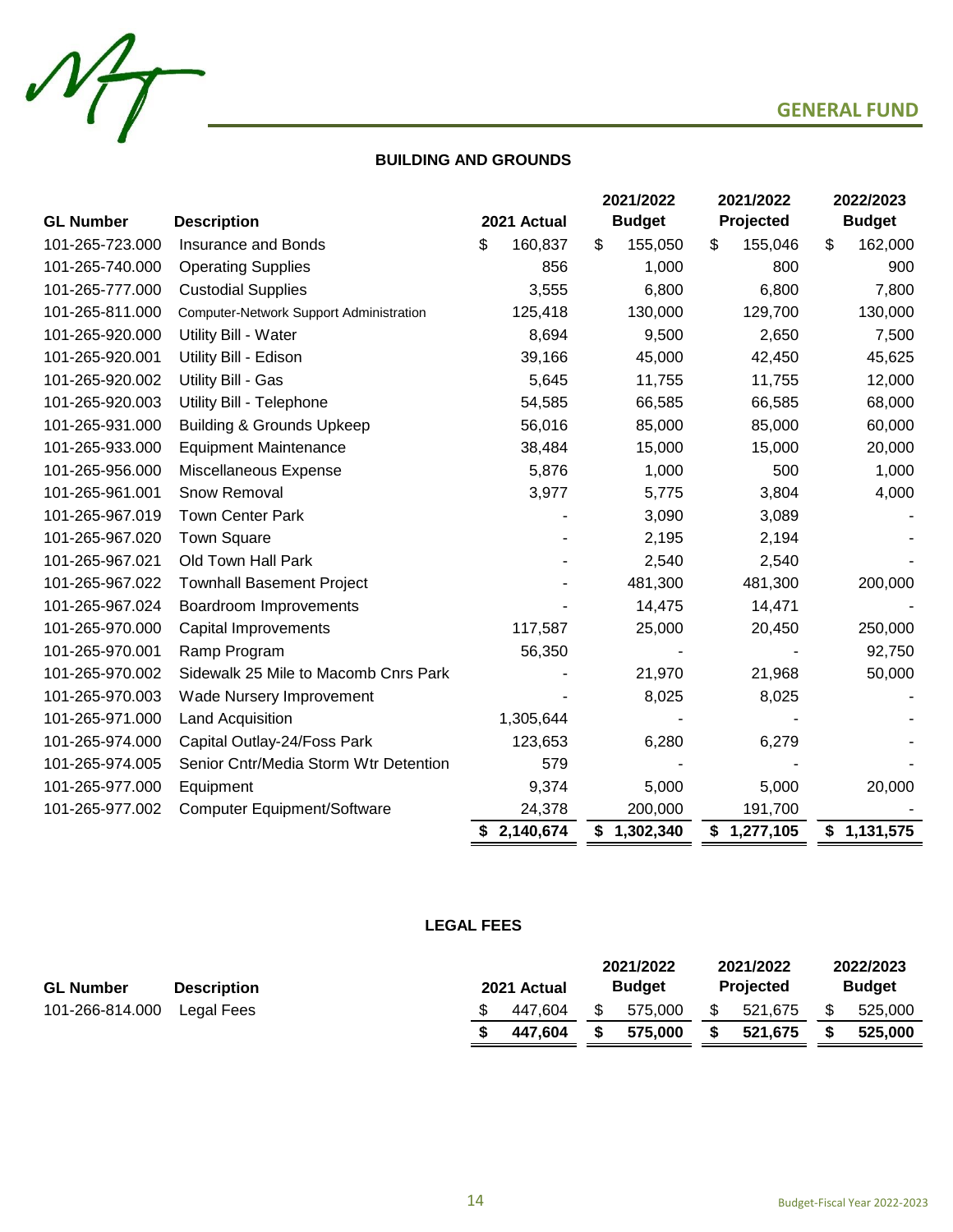

## **HUMAN RESOURCE DEPARTMENT**

| <b>FULL TIME STAFFING SUMMARY</b> |  |
|-----------------------------------|--|
| Human Resource Director           |  |
| Human Resource Specialist         |  |
| <b>Clerical</b>                   |  |
| Maintenance Custodian             |  |
| Total                             |  |

|                  |                                      |             |         | 2021/2022     |         | 2021/2022 |         | 2022/2023     |         |
|------------------|--------------------------------------|-------------|---------|---------------|---------|-----------|---------|---------------|---------|
| <b>GL Number</b> | <b>Description</b>                   | 2021 Actual |         | <b>Budget</b> |         | Projected |         | <b>Budget</b> |         |
| 101-270-703.000  | Salary-Elected-Appointed             | \$          | 182,066 | \$            | 185,905 | \$        | 185,905 | \$            | 190,455 |
| 101-270-706.000  | <b>Wages Clerical</b>                |             | 23,552  |               | 53,517  |           | 31,085  |               | 50,900  |
| 101-270-706.001  | <b>Clerical Overtime</b>             |             |         |               | 300     |           |         |               | 1,000   |
| 101-270-706.050  | Maintenance Custodian                |             |         |               |         |           |         |               | 55,390  |
| 101-270-707.000  | Wages Temps-Part-time                |             |         |               |         |           |         |               | 4,500   |
| 101-270-710.000  | Longevity/Benefit Wages              |             | 3,500   |               | 6,750   |           | 6,750   |               | 6,810   |
| 101-270-715.000  | Fica Employer                        |             | 12,715  |               | 15,382  |           | 14,205  |               | 16,565  |
| 101-270-715.001  | <b>Medicare Employer</b>             |             | 3,065   |               | 3,597   |           | 3,325   |               | 3,875   |
| 101-270-721.000  | Pension Contribution Employer 401(a) |             | 17,622  |               | 23,980  |           | 22,335  |               | 24,590  |
| 101-270-727.000  | Office Supplies & Expense            |             | 2,132   |               | 3,000   |           | 2,900   |               | 3,000   |
| 101-270-815.000  | Mediation, Arbitration, Labor        |             |         |               | 2,128   |           |         |               | 5,000   |
| 101-270-817.000  | <b>Consultant/Contract Services</b>  |             | 9,951   |               | 11,000  |           | 9,050   |               | 11,000  |
| 101-270-835.000  | <b>Occupational Health Services</b>  |             | 1,700   |               | 1,000   |           | 850     |               | 1,000   |
| 101-270-836.000  | <b>Recruitment Staffing</b>          |             | 6,304   |               | 5,000   |           | 2,500   |               | 5,000   |
| 101-270-860.000  | Mileage Reimbursement                |             |         |               | 500     |           | 100     |               | 500     |
| 101-270-920.003  | Utility Bill - Telephone             |             | 1,017   |               | 1,200   |           | 1,100   |               | 1,150   |
| 101-270-956.000  | Miscellaneous Expense                |             | 718     |               | 1,000   |           | 200     |               | 1,000   |
| 101-270-957.000  | Conference, Education & Training     |             | 1,095   |               | 2,500   |           | 1,100   |               | 2,500   |
| 101-270-958.000  | Membership & Dues                    |             | 500     |               | 1,500   |           | 500     |               | 1,500   |
| 101-270-977.001  | Equipment & Software                 |             | 810     |               | 2,000   |           | 250     |               | 1,000   |
|                  |                                      | S           | 266,748 | \$            | 320,260 | \$        | 282,155 | \$            | 386,735 |

## **PUBLIC SAFETY - CROSSING GUARDS**

|                 |                       | 2021 Actual | 2021/2022<br><b>Budget</b> | 2021/2022<br><b>Projected</b> | 2022/2023<br><b>Budget</b> |
|-----------------|-----------------------|-------------|----------------------------|-------------------------------|----------------------------|
| 101-326-707.000 | Wages Temps-Part time | 16,682      | 30,000                     | 22,075                        | 25,000                     |
| 101-326-715.000 | Fica Employer         | 1,034       | 1,860                      | 1,370                         | 1,550                      |
| 101-326-715.001 | Medicare Employer     | 242         | 435                        | 320                           | 375                        |
| 101-326-977.000 | Equipment             | 136         | 200                        | $\overline{\phantom{a}}$      | 200                        |
|                 |                       | 18,094      | 32,495                     | 23.765                        | 27,125                     |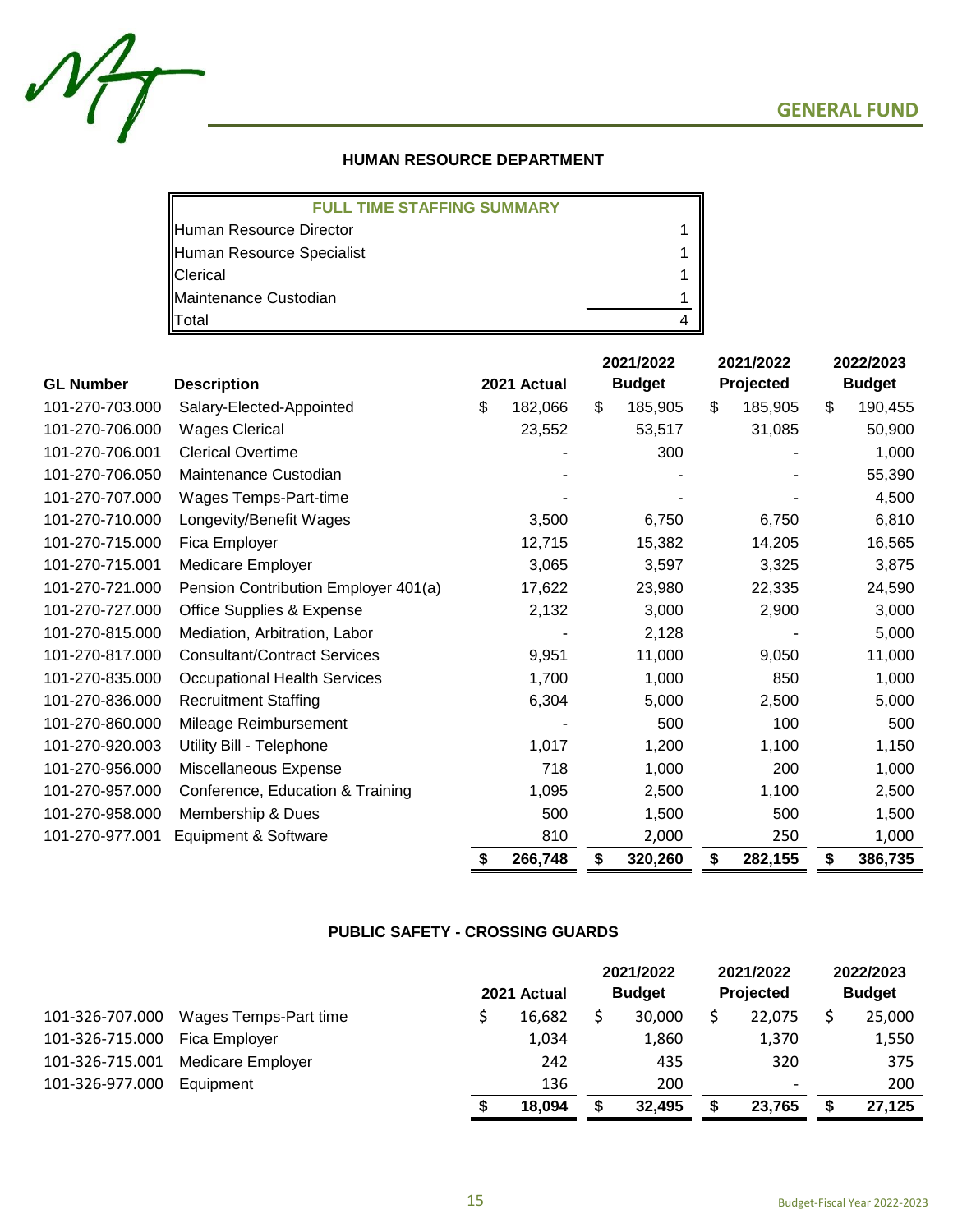

## **BUILDING DEPARTMENT**

| <b>JLL TIME STAFFING SUMMARY</b> |  |
|----------------------------------|--|
| <b>Building Official</b>         |  |
| Assistant Building Official      |  |
| <b>Building Inspector</b>        |  |
| Electrical Inspector             |  |
| Mechanical Inspector             |  |
| Plumbing Inspector               |  |
| Administrative Assistant         |  |
| <b>Clerical</b>                  |  |
| Total                            |  |

|                  |                                      |                 | 2021/2022       | 2021/2022       | 2022/2023                                         |  |
|------------------|--------------------------------------|-----------------|-----------------|-----------------|---------------------------------------------------|--|
| <b>GL Number</b> | <b>Description</b>                   | 2021 Actual     | <b>Budget</b>   | Projected       | <b>Budget</b>                                     |  |
| 101-371-701.000  | <b>Builders Board of Appeals</b>     | \$              | \$<br>1,000     | \$<br>300       | \$<br>300                                         |  |
| 101-371-703.000  | Salary-Elected-Appointed             | 203,141         | 206,150         | 203,450         | 206,410                                           |  |
| 101-371-704.000  | Wages-Building Inspector             | 228,705         | 307,150         | 302,210         | 311,890                                           |  |
| 101-371-704.001  | <b>Building Inspector Overtime</b>   |                 | 500             | 500             | 600                                               |  |
| 101-371-706.000  | Wages-Clerical                       | 211,486         | 218,200         | 213,465         | 227,680                                           |  |
| 101-371-706.001  | <b>Clerical Overtime</b>             | 828             | 1,500           | 200             | 500                                               |  |
| 101-371-707.000  | Wages Temps-Part-time                | 51,240          | 50,000          | 40,177          | 50,000                                            |  |
| 101-371-708.000  | Wages-Electrical Inspectors          | 64,910          | 76,800          | 75,600          | 77,975                                            |  |
| 101-371-708.001  | Electrical Inspectors OT             | 10,590          | 18,000          | 12,502          | 10,000                                            |  |
| 101-371-709.000  | <b>Mechanical Inspectors</b>         | 74,887          | 76,800          | 74,980          | 77,975                                            |  |
| 101-371-709.001  | Mechanical Inspectors OT             | 3,284           | 6,000           | 2,089           | 2,000                                             |  |
| 101-371-709.010  | Plumbing Inspectors                  | 74,812          | 76,800          | 75,600          | 77,975                                            |  |
| 101-371-709.011  | Plumbing Inspectors OT               |                 | 4,000           | 500             | 500                                               |  |
| 101-371-710.000  | Longevity/Benefit Wages              | 17,160          | 27,600          | 22,810          | 17,115                                            |  |
| 101-371-715.000  | Fica Employer                        | 57,683          | 68,865          | 64,519          | 65,780                                            |  |
| 101-371-715.001  | Medicare Employer                    | 13,490          | 17,104          | 15,089          | 15,385                                            |  |
| 101-371-721.000  | Pension Contribution Employer 401(a) | 85,488          | 96,190          | 94,231          | 98,000                                            |  |
| 101-371-723.000  | Insurance & Bonds                    | 7,870           | 9,000           | 8,115           | 8,525                                             |  |
| 101-371-723.001  | <b>Worker Compensation Insurance</b> | 31,459          | 33,100          | 33,100          | 34,095                                            |  |
| 101-371-724.000  | Uniforms                             | 2,387           | 5,750           | 5,065           | 7,000                                             |  |
| 101-371-727.000  | <b>Office Supplies</b>               | 6,444           | 7,325           | 7,310           | 7,500                                             |  |
| 101-371-740.000  | <b>Inspector Supplies</b>            | 308             | 2,500           | 1,171           | 1,000                                             |  |
| 101-371-800.001  | <b>Weed Cutting Expense</b>          | 2,060           | 5,000           | 2,410           | 5,000                                             |  |
| 101-371-816.000  | <b>Engineering Services</b>          | 219,895         | 135,000         | 132,143         | 165,000                                           |  |
| 101-371-817.000  | <b>Consultant/Contract Services</b>  | 200             | 7,000           | 5,000           | 5,000                                             |  |
| 101-371-860.000  | Mileage                              |                 | 500             | 175             | 500                                               |  |
| 101-371-863.000  | Gasoline & Oil                       | 11,269          | 16,460          | 16,459          | 20,000                                            |  |
| 101-371-920.003  | Utility Bill - Telephone             | 8,334           | 8,675           | 8,670           | 8,930                                             |  |
| 101-371-933.001  | <b>Office Equipment Maintenance</b>  | 3,409           | 1,000           | 500             | 1,000                                             |  |
| 101-371-933.005  | Vehicle Maintenance/Repair           | 7,380           | 5,050           | 5,049           | 1,000                                             |  |
| 101-371-956.000  | Miscellaneous Expense                | 695             | 500             | 175             | 100                                               |  |
| 101-371-957.000  | Conference, Education & Training     | 195             | 2,225           | 2,223           | 2,500                                             |  |
| 101-371-958.000  | Membership & Dues                    | 570             | 2,500           | 2,500           | 1,000                                             |  |
| 101-371-977.000  | Equipment                            |                 | 500             |                 |                                                   |  |
| 101-371-977.001  | <b>Office Equipment</b>              |                 | 2,500           | 1,077           | 1,200                                             |  |
| 101-371-977.002  | Computer Equipment/Software          | 1,024           | 5,000           | 1,000           | 5,000                                             |  |
| 101-371-977.005  | Vehicles                             |                 | 78,660          |                 | 95,760                                            |  |
|                  |                                      | \$<br>1,401,202 | \$<br>1,580,904 | 1,430,365<br>\$ | $\overline{\boldsymbol{\mathsf{s}}}$<br>1,610,195 |  |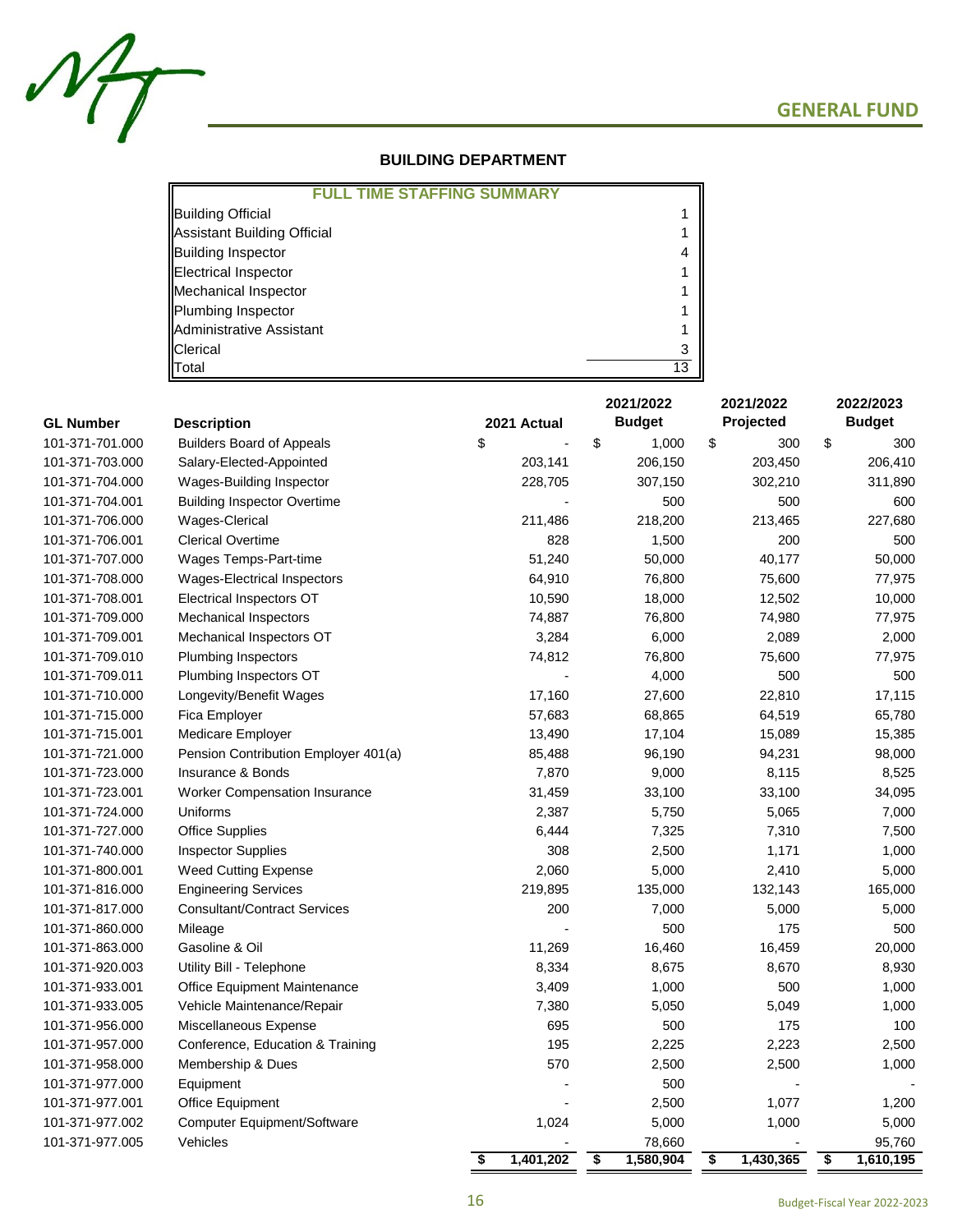



 $M_{\overline{1}}$ 

|                  |                    |             | 2021/2022     | 2021/2022        | 2022/2023   |
|------------------|--------------------|-------------|---------------|------------------|-------------|
| <b>GL Number</b> | <b>Description</b> | 2021 Actual | <b>Budget</b> | <b>Projected</b> | Budget      |
| 101-446-927.000  | Street Lighting    | \$1.088.296 | \$1,200,000   | \$1,188,675      | \$1,224,300 |
|                  |                    | \$1.088.296 | \$1,200,000   | \$1,188,675      | \$1.224.300 |

## **PLANNING AND ZONING**

| <b>FULL TIME STAFFING SUMMARY</b> |  |
|-----------------------------------|--|
| Planning Director                 |  |
| Plan Review Specialist            |  |
| Administrative Assistant          |  |
| Clerical                          |  |
| Total                             |  |

|                  |                                         |    |             | 2021/2022 |               | 2021/2022 |         | 2022/2023     |         |
|------------------|-----------------------------------------|----|-------------|-----------|---------------|-----------|---------|---------------|---------|
| <b>GL Number</b> | <b>Description</b>                      |    | 2021 Actual |           | <b>Budget</b> | Projected |         | <b>Budget</b> |         |
| 101-723-701.000  | Wages/Boards/Commissions Planning Comm. | \$ | 15,132      | \$        | 20,000        | \$        | 18,650  | \$            | 25,200  |
| 101-723-701.001  | Wages/Boards/Commissions ZBA            |    | 7,107       |           | 9,000         |           | 8,950   |               | 9,000   |
| 101-723-703.000  | Salary-Elected-Appointed                |    | 124,816     |           | 170,000       |           | 167,250 |               | 193,885 |
| 101-723-706.000  | Wages-Clerical                          |    | 112,118     |           | 110,000       |           | 108,465 |               | 116,500 |
| 101-723-706.001  | <b>Clerical Overtime</b>                |    |             |           | 500           |           | 281     |               | 500     |
| 101-723-707.000  | Wages Temps-Part time                   |    |             |           | 3,600         |           | 3,593   |               |         |
| 101-723-710.000  | Longevity/Benefit Wages                 |    | 6,677       |           | 3,500         |           | 3,500   |               | 3,500   |
| 101-723-715.000  | Fica Employer                           |    | 16,145      |           | 20,100        |           | 19,937  |               | 21,615  |
| 101-723-715.001  | Medicare Employer                       |    | 3,776       |           | 4,675         |           | 4,663   |               | 5,055   |
| 101-723-721.000  | Pension Contribution Employer 401(a)    |    | 21,597      |           | 28,560        |           | 28,366  |               | 31,040  |
| 101-723-727.000  | <b>Office Supplies &amp; Expense</b>    |    | 4,008       |           | 3,530         |           | 3,527   |               | 4,000   |
| 101-723-817.000  | <b>Consultant/Contract Services</b>     |    | 199,169     |           | 161,000       |           | 161,000 |               | 150,000 |
| 101-723-860.000  | Mileage Reimbursement                   |    |             |           | 200           |           |         |               | 200     |
| 101-723-900.000  | Publishing                              |    | 15,504      |           | 17,280        |           | 17,278  |               | 17,000  |
| 101-723-920.003  | Utility Bill - Telephone                |    | 1,527       |           | 1,425         |           | 1,095   |               | 1,150   |
| 101-723-956.000  | Miscellaneous Expense                   |    | 442         |           | 1,000         |           | 997     |               | 1,000   |
| 101-723-957.000  | Conference, Education & Training        |    |             |           | 2,000         |           | 2,000   |               | 4,000   |
| 101-723-958.000  | Membership & Dues                       |    | 1,106       |           | 2,000         |           | 1,875   |               | 2,000   |
| 101-723-977.001  | Office Equipment                        |    | 330         |           | 2,500         |           | 2,000   |               | 2,500   |
| 101-723-977.002  | Computer Equipment/Software             |    | 526         |           | 3,000         |           | 2,150   |               | 3,000   |
|                  |                                         | \$ | 529,981     | \$        | 563,870       | \$        | 555,577 | \$            | 591,145 |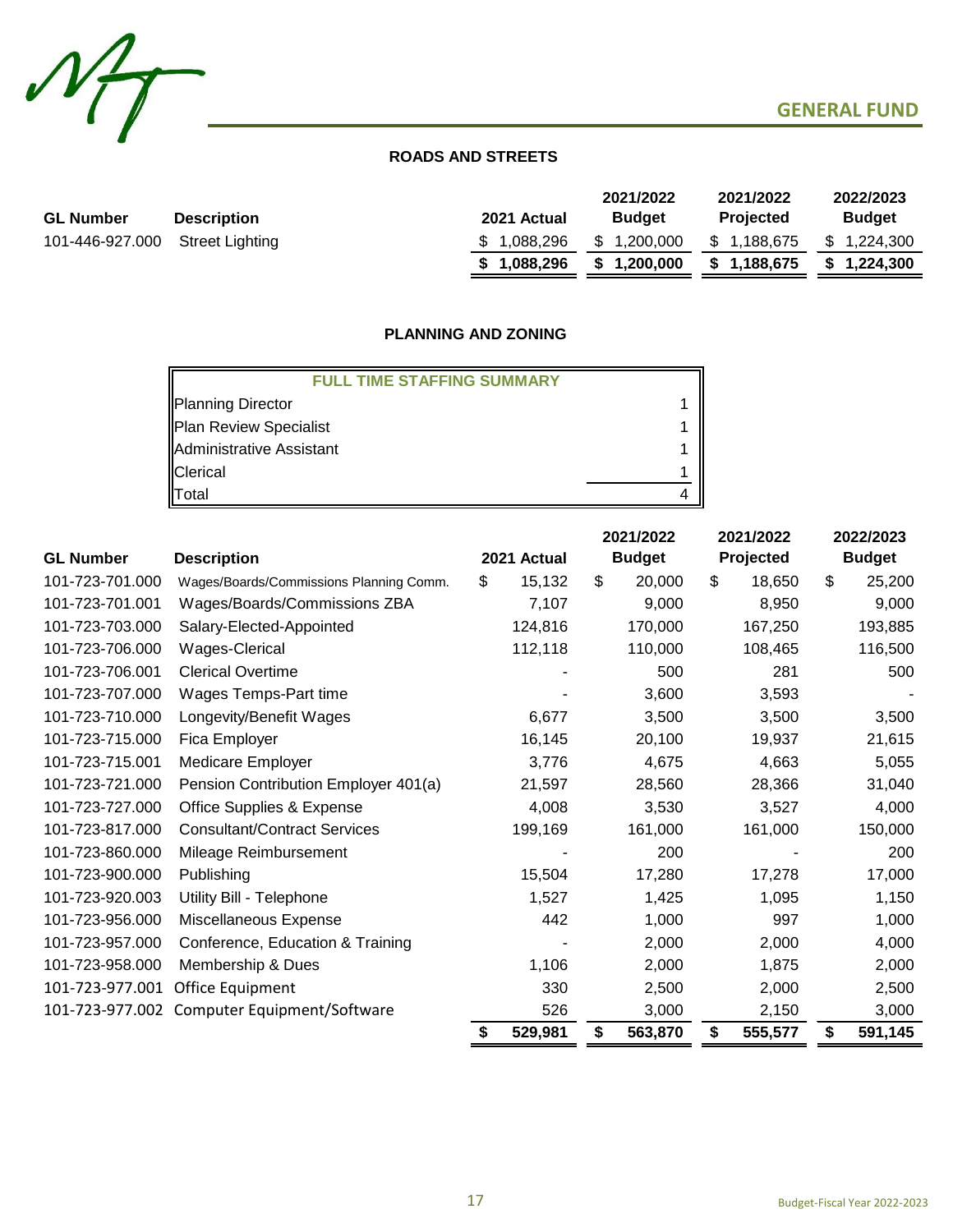

## **ENGINEERING**

| <b>FULL TIME STAFFING SUMMARY</b> |  |
|-----------------------------------|--|
| Engineering Director              |  |
| Engineering Manager               |  |
| Total                             |  |

|                  |                                      |             |         | 2021/2022     |         | 2021/2022 |         | 2022/2023     |         |
|------------------|--------------------------------------|-------------|---------|---------------|---------|-----------|---------|---------------|---------|
| <b>GL Number</b> | <b>Description</b>                   | 2021 Actual |         | <b>Budget</b> |         | Projected |         | <b>Budget</b> |         |
| 101-725-703.000  | Salary-Elected-Appointed             | \$          | 193,913 | \$            | 201,600 | \$        | 201,600 | \$            | 235,195 |
| 101-725-715.000  | Fica Employer                        |             | 11,980  |               | 12,950  |           | 12,935  |               | 14,585  |
| 101-725-715.001  | Medicare Employer                    |             | 2,802   |               | 3,025   |           | 3,025   |               | 3,415   |
| 101-725-721.000  | Pension Contribution Employer 401(a) |             | 18,930  |               | 20,700  |           | 20,700  |               | 23,160  |
| 101-725-727.000  | Office Supplies & Expense            |             | 212     |               | 1,000   |           | 310     |               | 1,000   |
| 101-725-816.000  | <b>Engineering Services</b>          |             | 19,176  |               | 20,000  |           | 18,190  |               | 40,000  |
| 101-725-860.000  | Mileage Reimbursement                |             |         |               | 300     |           | 50      |               | 300     |
| 101-725-920.003  | Utility Bill - Telephone             |             | 1,675   |               | 1,300   |           | 1,105   |               | 1,140   |
| 101-725-956.000  | Miscellaneous Expense                |             | 243     |               | 500     |           | 255     |               | 600     |
| 101-725-957.000  | Conference, Education & Training     |             | (675)   |               | 1,000   |           | 80      |               | 1,000   |
| 101-725-958.000  | Membership & Dues                    |             | 353     |               | 400     |           | 273     |               | 400     |
| 101-725-977.002  | <b>Computer Equipment/Software</b>   |             | 80      |               | 1,400   |           | 1,393   |               | 3,000   |
|                  |                                      | \$          | 248,688 | \$            | 264,175 | \$        | 259,916 |               | 323,795 |

## **DEBT SERVICE**

| <b>GL Number</b> | <b>Description</b>                     | 2021 Actual  | 2021/2022<br><b>Budget</b> | 2021/2022<br><b>Projected</b> | 2022/2023<br><b>Budget</b> |
|------------------|----------------------------------------|--------------|----------------------------|-------------------------------|----------------------------|
|                  | 101-906-999.000 Operating Transfer Out | \$ 2.723.960 | \$ 2,705,795               | \$ 2,686,725                  | \$1,012,220                |
|                  |                                        | \$2,723,960  | \$2,705,795                | \$2,686,725                   | \$1,012,220                |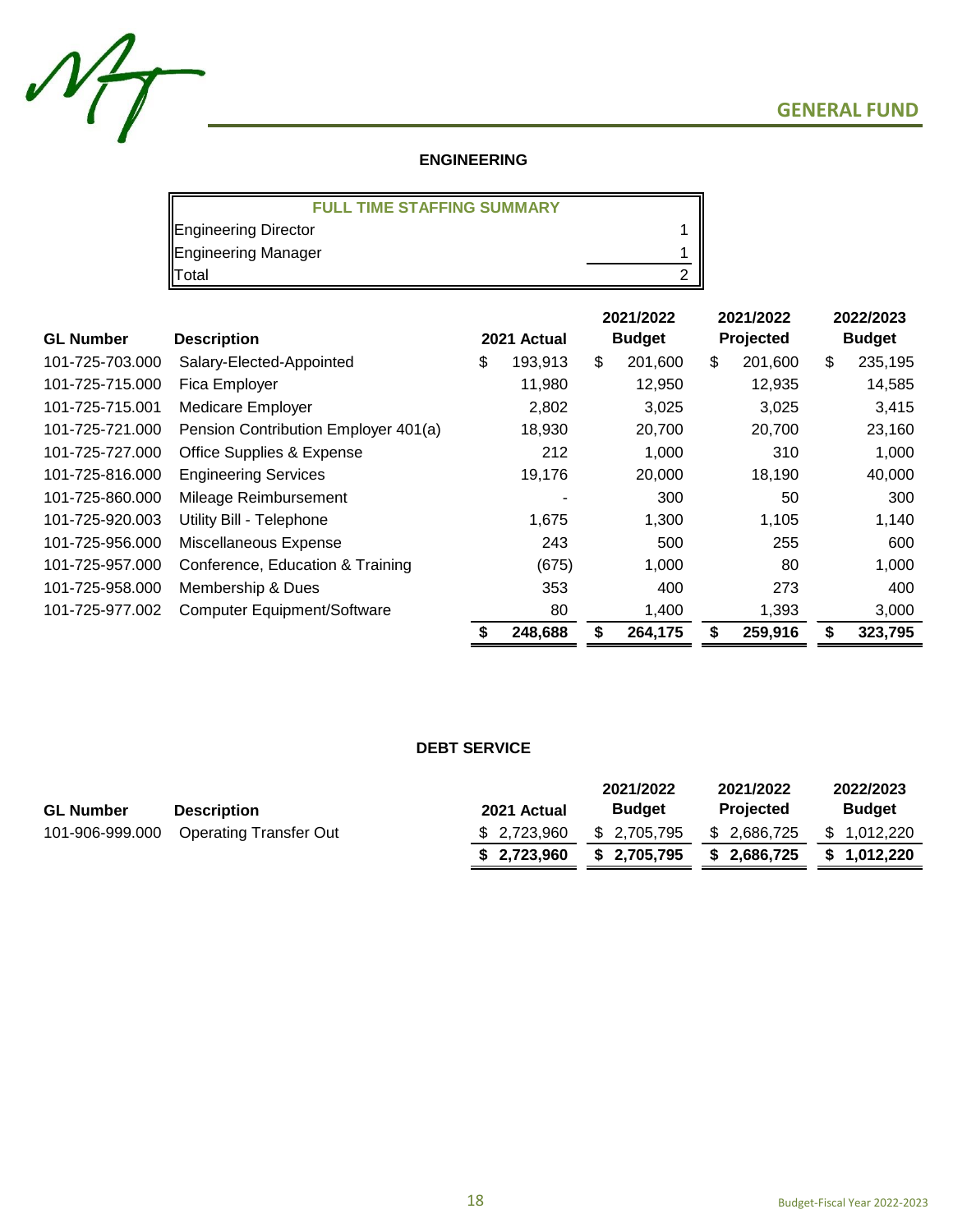



## **OTHER FUNCTIONS**

|                  |                                            |               | 2021/2022     |    | 2021/2022 | 2022/2023     |
|------------------|--------------------------------------------|---------------|---------------|----|-----------|---------------|
| <b>GL Number</b> | <b>Description</b>                         | 2021 Actual   | <b>Budget</b> |    | Projected | <b>Budget</b> |
| 101-950-707.000  | <b>Wages Temp-Part Time</b>                | \$<br>24,260  | \$            | S. |           | \$            |
| 101-950-715.000  | Fica Employer                              | 1,536         |               |    |           |               |
| 101-950-715.001  | <b>Medicare Employer</b>                   | 359           |               |    |           |               |
| 101-950-817.000  | <b>Consultant/Contract Services</b>        | 30,686        | 75,800        |    | 75,800    | 42,900        |
| 101-950-845.000  | <b>Community Development Block Grant</b>   | 122,132       | 161,325       |    | 161,325   | 218,915       |
| 101-950-849.000  | S.M.A.R.T.                                 |               | 15,000        |    | 15,000    | 15,000        |
| 101-950-850.000  | Postage                                    | 76,923        | 61,000        |    | 61,000    | 62,830        |
| 101-950-863.000  | Gasoline & Oil                             | 249           | 1,000         |    | 400       | 1,000         |
| 101-950-900.000  | Publishing                                 | 14,047        | 13,500        |    | 13,500    | 16,000        |
| 101-950-920.001  | Utility Bill - Edison                      | 1,695         | 1,850         |    | 1,850     | 1,910         |
| 101-950-920.003  | Utility Bill - Telephone                   | 2,524         | 3,160         |    | 3,160     | 3,300         |
| 101-950-933.005  | Vehicle Maintenance/Repair                 | 336           | 2,000         |    | 1,500     | 2,000         |
| 101-950-956.000  | Miscellaneous Expense                      | 7,036         | 76,150        |    | 76,149    | 10,000        |
| 101-950-956.005  | Bank Fees - ACH/Credit Card                | 1,035         | 2,800         |    | 2,795     | 3,000         |
| 101-950-958.000  | Membership & Dues                          | 19,392        | 25,000        |    | 25,000    | 26,000        |
| 101-950-967.006  | Buckingham I & II/Windgate Retension Por   | 2,690         | 4,975         |    | 4,965     | 5,125         |
| 101-950-967.011  | <b>Historical Expenses</b>                 | 185           | 250           |    | 84        | 250           |
| 101-950-967.013  | <b>Conklin Drain Cleanout</b>              |               | 3,490         |    | 3,483     |               |
| 101-950-967.015  | Deer Creek Drain Cleanout                  | 6,591         |               |    |           |               |
| 101-950-967.018  | Chelsea Park Paving SAD                    |               | 42,515        |    | 42,515    | 5,000         |
| 101-950-967.023  | Vintage Lane Paving SAD                    |               | 135           |    | 134       | 50,000        |
| 101-950-967.025  | Hillsboro Dr Paving SAD                    |               | 730           |    | 726       |               |
| 101-950-977.005  | Vehicles                                   |               |               |    |           |               |
| 101-950-999.001  | COVID-19 Expenses                          | 151,710       |               |    |           |               |
| 101-950-999.002  | <b>COVID-19 Expenses Election Supplies</b> | 34,508        | 1,450         |    | 1,440     |               |
|                  |                                            | \$<br>497,895 | \$<br>492,130 | \$ | 490,827   | \$<br>463,230 |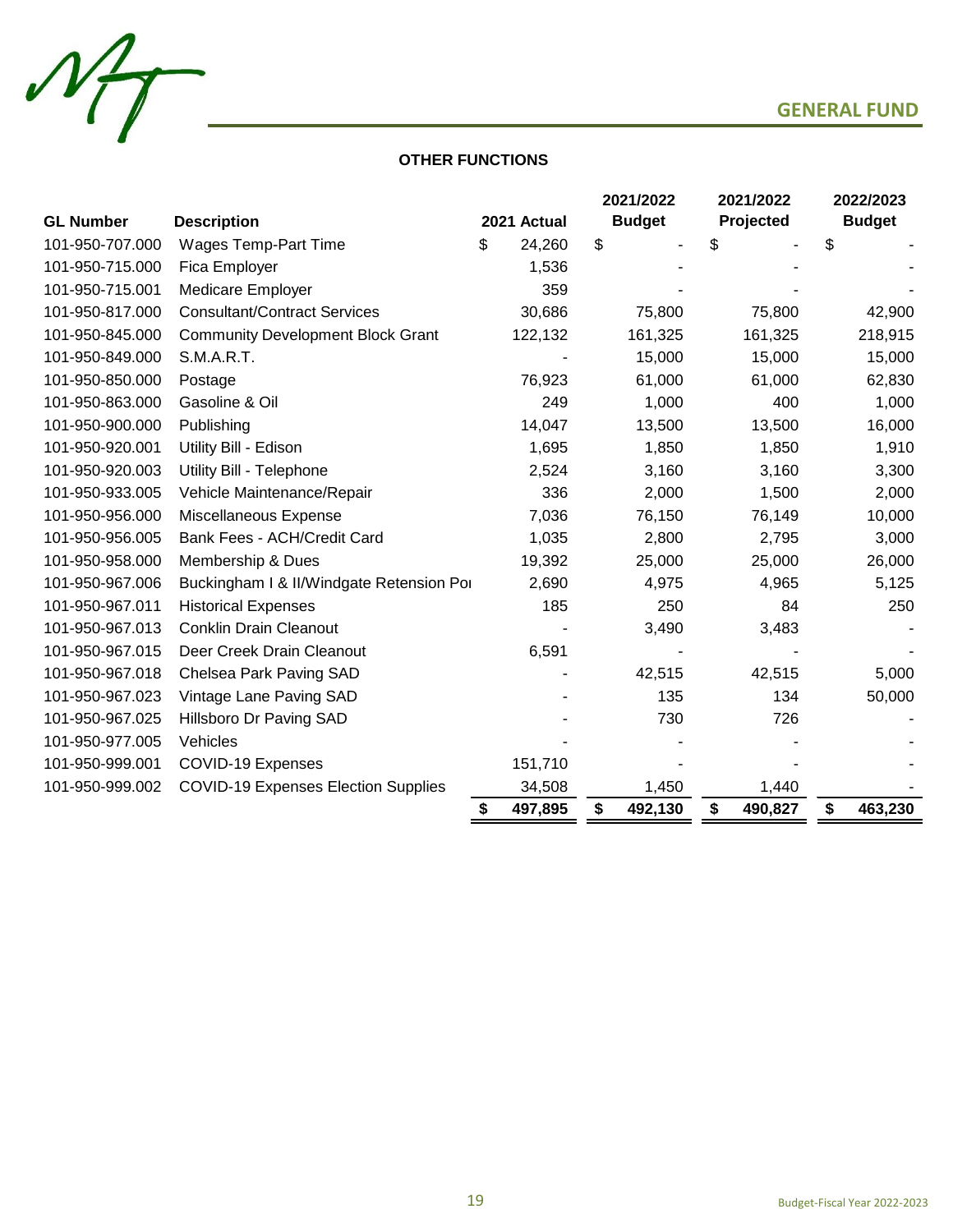



 $M_{T}$ 

|                  |                                        |                | 2021/2022       | 2021/2022       | 2022/2023       |  |
|------------------|----------------------------------------|----------------|-----------------|-----------------|-----------------|--|
| <b>GL Number</b> | <b>Description</b>                     | 2021 Actual    | <b>Budget</b>   | Projected       | <b>Budget</b>   |  |
| 101-951-710.000  | Longevity/Benefit Wages                | \$             | \$              | \$              | \$<br>28,250    |  |
| 101-951-715.000  | Fica Employer                          | 441            | 2,000           | 1,980           | 4,002           |  |
| 101-951-715.001  | <b>Medicare Employer</b>               | 103            | 500             | 475             | 960             |  |
| 101-951-716.000  | <b>Health Care Insurance</b>           | 772,836        | 772,367         | 725,175         | 699,032         |  |
| 101-951-716.001  | <b>Health Saving Account Expense</b>   |                | 146,000         | 146,000         | 147,000         |  |
| 101-951-717.000  | Life Insurance Premiums                | 16,107         | 18,150          | 17,000          | 18,804          |  |
| 101-951-718.000  | <b>Optical Insurance Premiums</b>      | 12,139         | 13,625          | 12,500          | 13,868          |  |
| 101-951-719.000  | Dental Insurance Premiums              | 55,140         | 61,655          | 58,575          | 64,902          |  |
| 101-951-720.000  | <b>Unemployment Compensation</b>       | 1,108          | 5,200           | 5,195           | 2,000           |  |
| 101-951-722.000  | Long & Short Term Disability Insurance | 62,953         | 68,025          | 68,025          | 73,289          |  |
| 101-951-723.000  | Insurance & Bonds                      | 20,145         | 30,000          | 20,055          | 30,000          |  |
| 101-951-723.001  | <b>Worker Compensation Insurance</b>   | 17,477         | 18,175          | 18,155          | 19,968          |  |
| 101-951-726.000  | Employee Assistance Program            | 2,656          | 2,800           | 2,530           | 3,307           |  |
| 101-951-817.000  | <b>Consultant/Contract Services</b>    | 1,330          | 1,550           | 1,220           | 1,135           |  |
| 101-951-965.000  | <b>OPEB Contributions</b>              | 407,538        | 250,225         | 250,224         | 258,685         |  |
|                  |                                        | 1,369,972<br>S | \$<br>1,390,272 | 1,327,109<br>\$ | 1,365,202<br>\$ |  |

## **CONTINGENCIES**

| <b>GL Number</b>              | <b>Description</b> | 2021 Actual |                | <b>Budget</b> |                | <b>Projected</b> |  | <b>Budget</b>  |
|-------------------------------|--------------------|-------------|----------------|---------------|----------------|------------------|--|----------------|
| 101-959-959.000 Contingencies |                    |             | $\sim$         |               |                | $-5$             |  | $-$ \$ 200,000 |
|                               |                    |             | $\blacksquare$ |               | $\blacksquare$ |                  |  | 200.000        |

## **OPERATING TRANSFER OUT**

| <b>GL Number</b> | <b>Description</b>                           | 2021 Actual  | <b>Budget</b> | <b>Projected</b> | <b>Budget</b> |
|------------------|----------------------------------------------|--------------|---------------|------------------|---------------|
|                  | 101-966-999.000 Contributions to other Funds | \$ 6.000.000 | \$ 3.000.000  | \$ 3.000.000     | \$4.200.000   |
|                  |                                              | \$ 6.000.000 | \$3.000.000   | \$ 3.000.000     | \$4.200.000   |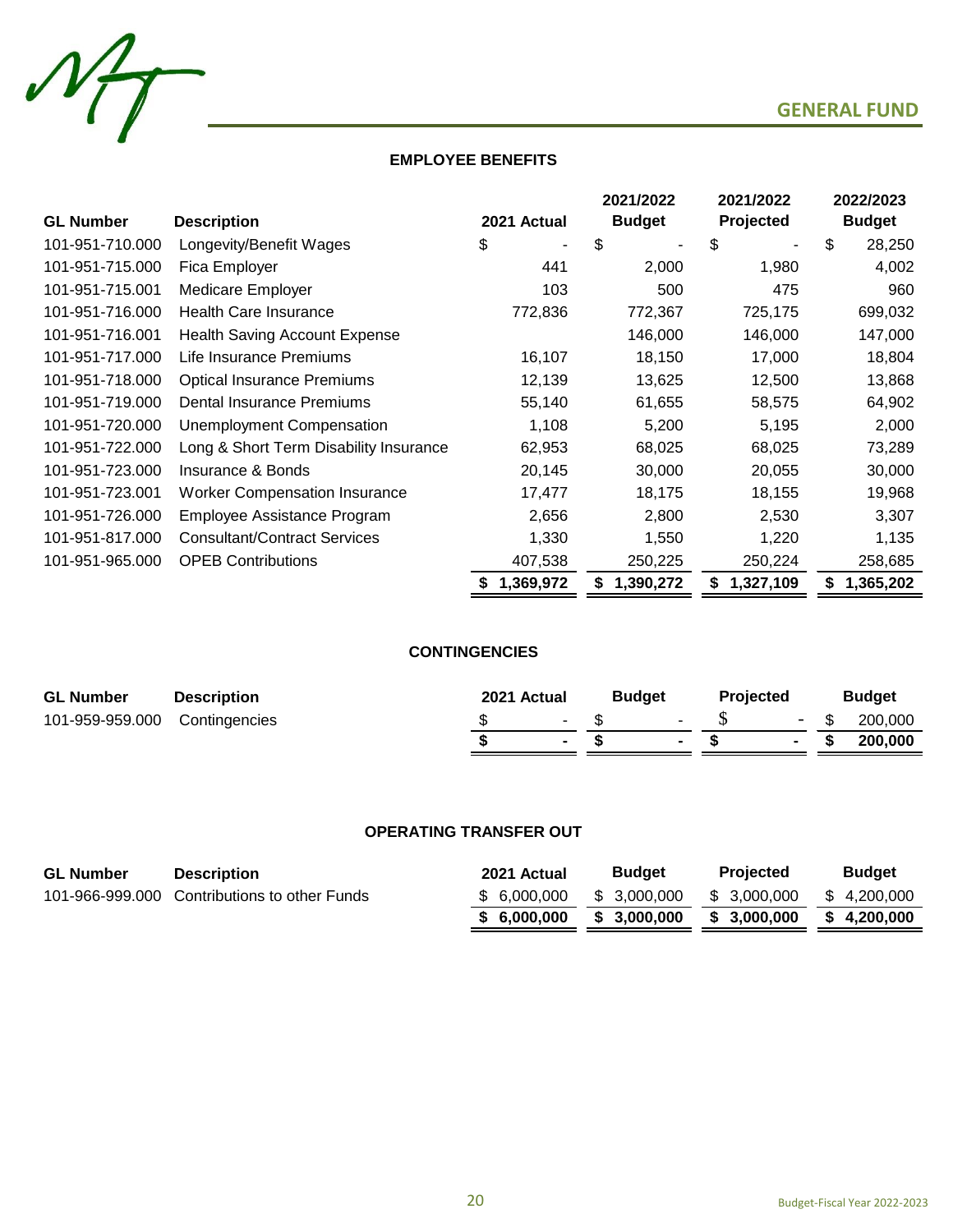## **Purpose**

The Macomb Township Fire Department, through progressive training, organization and teamwork will help educate, protect and serve our community.

## **Activities**

The Macomb Township Fire Department provides the following:

Quick response and action to reduce or eliminate real or perceived emergencies.

Fire safety and fire prevention and other safety education to the community.

Superior and proactive training to the members of the Fire Department to develop and retain a staff of paid on call and full time firefighters.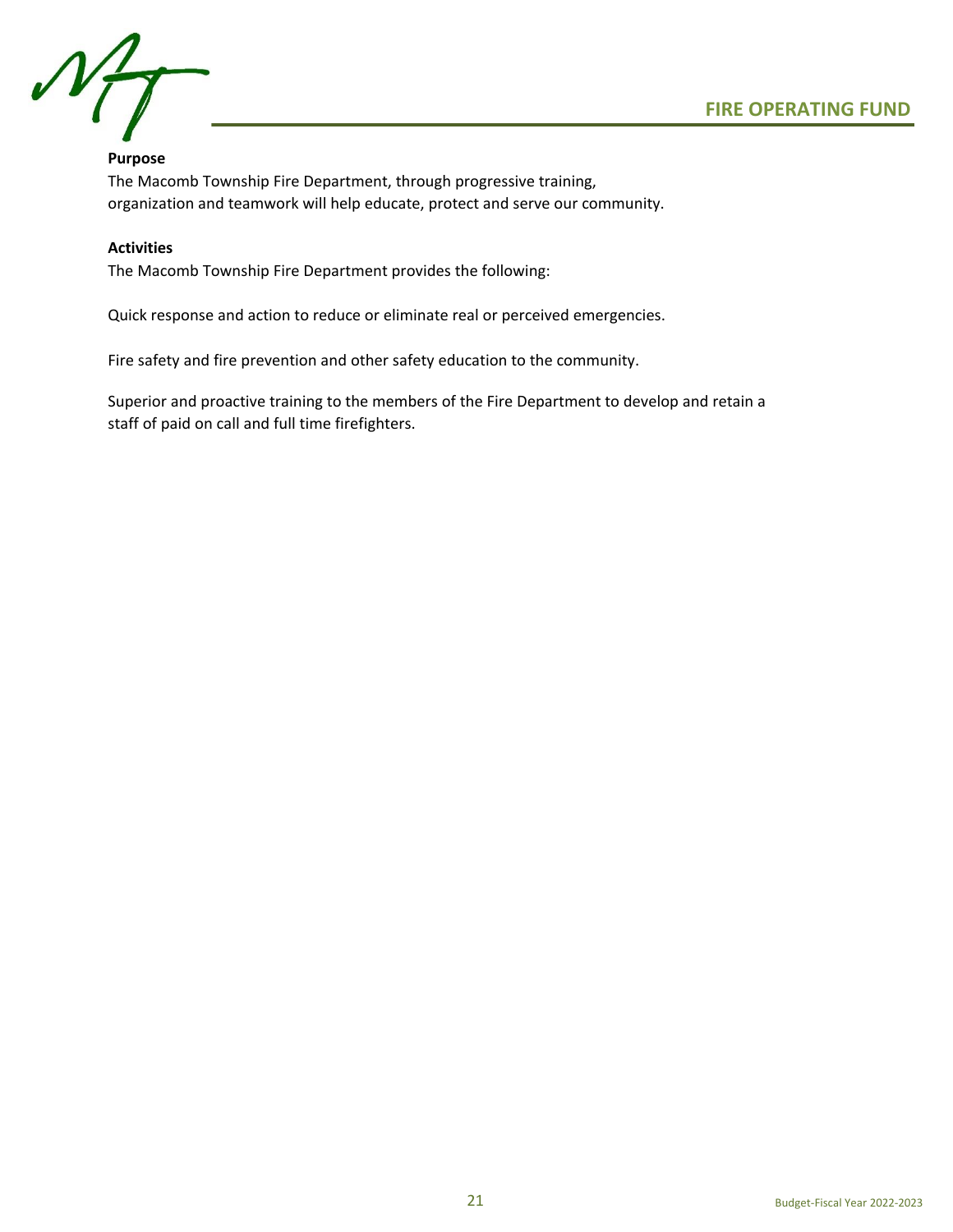



|                                                    | 2021 Actual     | 2021/2022<br>2021/2022<br><b>Budget</b><br>Projected |                  | 2022/2023<br><b>Budget</b> |
|----------------------------------------------------|-----------------|------------------------------------------------------|------------------|----------------------------|
| <b>Revenues</b>                                    |                 |                                                      |                  |                            |
| Property Taxes and Fees                            | \$<br>7,505,492 | \$7,435,175                                          | 7,799,065<br>\$. | 8,163,420<br>\$            |
| <b>Federal Grants</b>                              | 599,764         | 20,440                                               | 20,441           | 2,500                      |
| <b>Charges for Services</b>                        |                 |                                                      |                  |                            |
| Interest Income                                    | 27,764          | 17,540                                               | 10,000           | 25,000                     |
| Other                                              | 7,998           | 14,275                                               | 21,839           | 6,000                      |
| <b>Total Revenues</b>                              | \$8,141,019     | \$7,487,430                                          | 7,851,345<br>\$  | \$<br>8,196,920            |
| <b>Expenditures</b>                                |                 |                                                      |                  |                            |
| <b>Public Safety</b>                               | \$5,476,216     | \$5,872,106                                          | 5,819,651<br>\$  | 6,533,361<br>\$            |
| <b>Capital Outlay</b>                              |                 |                                                      |                  |                            |
| <b>Total Expenditures</b>                          | \$5,476,216     | \$5,872,106                                          | \$5,819,651      | \$<br>6,533,361            |
| <b>Excess of Revenue Over (Under) Expenditures</b> | \$2,664,803     | \$1,615,324                                          | 2,031,694<br>\$  | 1,663,559<br>\$            |
| <b>Other Financing Sources (Uses)</b>              |                 |                                                      |                  |                            |
| Proceeds from sale of capital assets               | \$<br>13,287    | \$<br>148,885                                        | \$<br>148,887    | \$<br>90,000               |
| <b>Transfers In</b>                                |                 |                                                      |                  |                            |
| <b>Transfers Out</b>                               | (1,066,417)     | (1,617,233)                                          | (1,616,343)      | (1,781,125)                |
| <b>Total Other Financing Sources</b>               | \$(1,053,130)   | \$(1,468,348)                                        | \$(1,467,456)    | \$<br>(1,691,125)          |
| <b>Net Change in Fund Balances</b>                 | \$1,611,673     | \$<br>146,976                                        | \$<br>564,238    | \$<br>(27, 566)            |
| <b>Fund Balance, Beginning</b>                     | \$7,849,084     | \$9,460,757                                          | 9,460,757<br>\$  | \$10,024,995               |
| <b>Fund Balance, Ending</b>                        | \$9,460,757     | \$9,607,733                                          | \$10,024,995     | 9,997,429<br>\$            |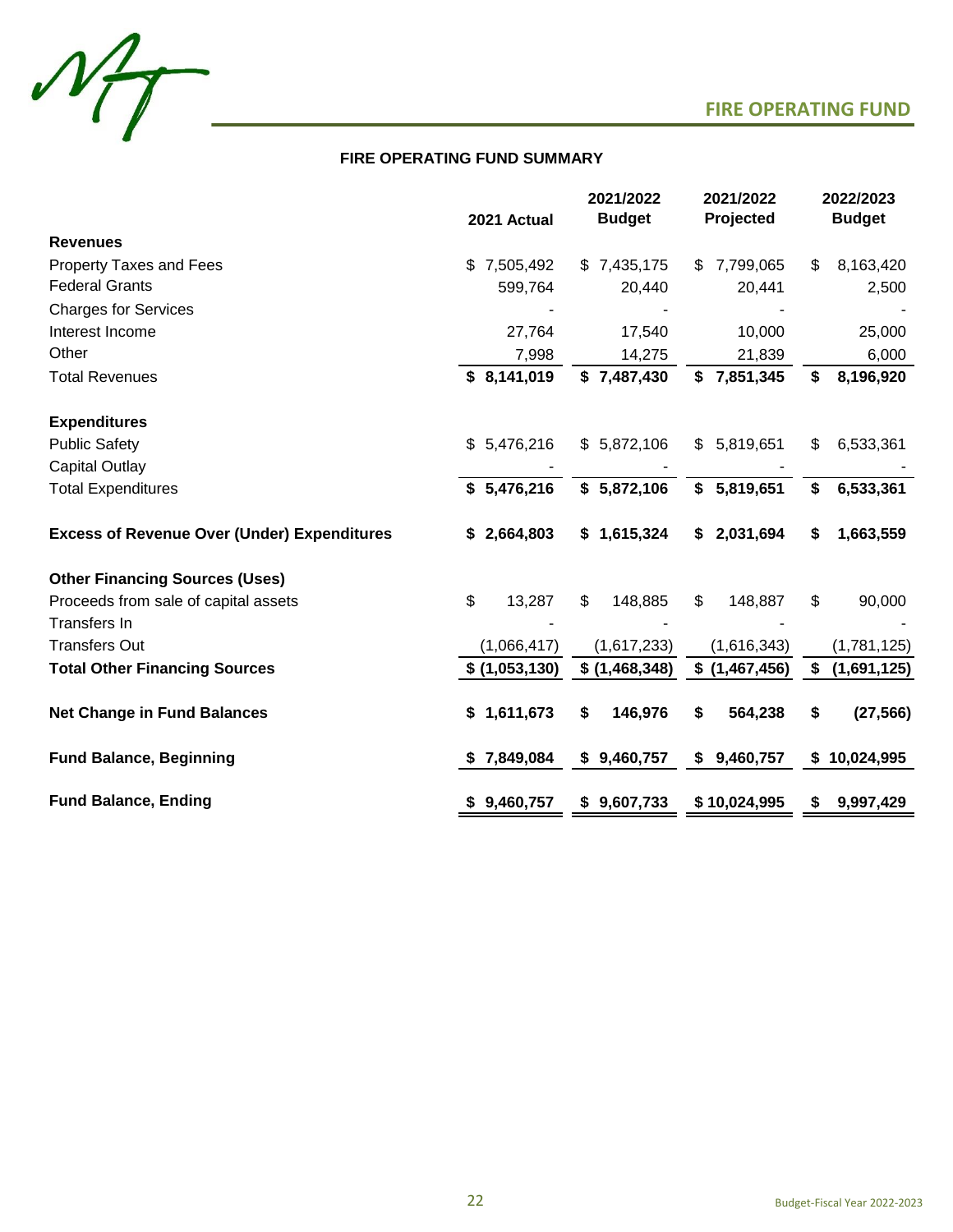

## **FIRE OPERATING FUND**

| <b>FULL TIME STAFFING SUMMARY</b> |    |
|-----------------------------------|----|
| Fire Chief                        |    |
| Deputy Fire Chief                 |    |
| Lieutenant                        | 5  |
| Full Time Fire Fighter            | 22 |
| <b>RMS</b> Supervisor             |    |
| <b>Accounting Clerk</b>           |    |
| <b>Clerical</b>                   |    |
| Total                             | 33 |

## **REVENUES**

| 2021 Actual                                         | 2021/2022<br><b>Budget</b> | 2021/2022<br>Projected | 2022/2023<br><b>Budget</b> |
|-----------------------------------------------------|----------------------------|------------------------|----------------------------|
| \$<br>۰.                                            | \$<br>363,885              | \$<br>363,888          | \$<br>317,420              |
| 7,505,492                                           | 7,435,175                  | 7,435,176              | 7,846,000                  |
| 599,764                                             | 20,440                     | 20,441                 | 2,500                      |
| 27,764                                              | 10,000                     | 10.000                 | 25,000                     |
| 13,287                                              | 148,885                    | 148,887                | 90,000                     |
| 206-000-676.003 Qualified Leave Wages Reimbursement | 7,540                      | 7.544                  |                            |
| 7,998                                               | 14,275                     | 14,296                 | 6,000                      |
|                                                     |                            |                        |                            |
| 8,154,305                                           | 8,000,200<br>S             | 8,000,232<br>S         | 8,286,920<br>S             |
|                                                     |                            |                        |                            |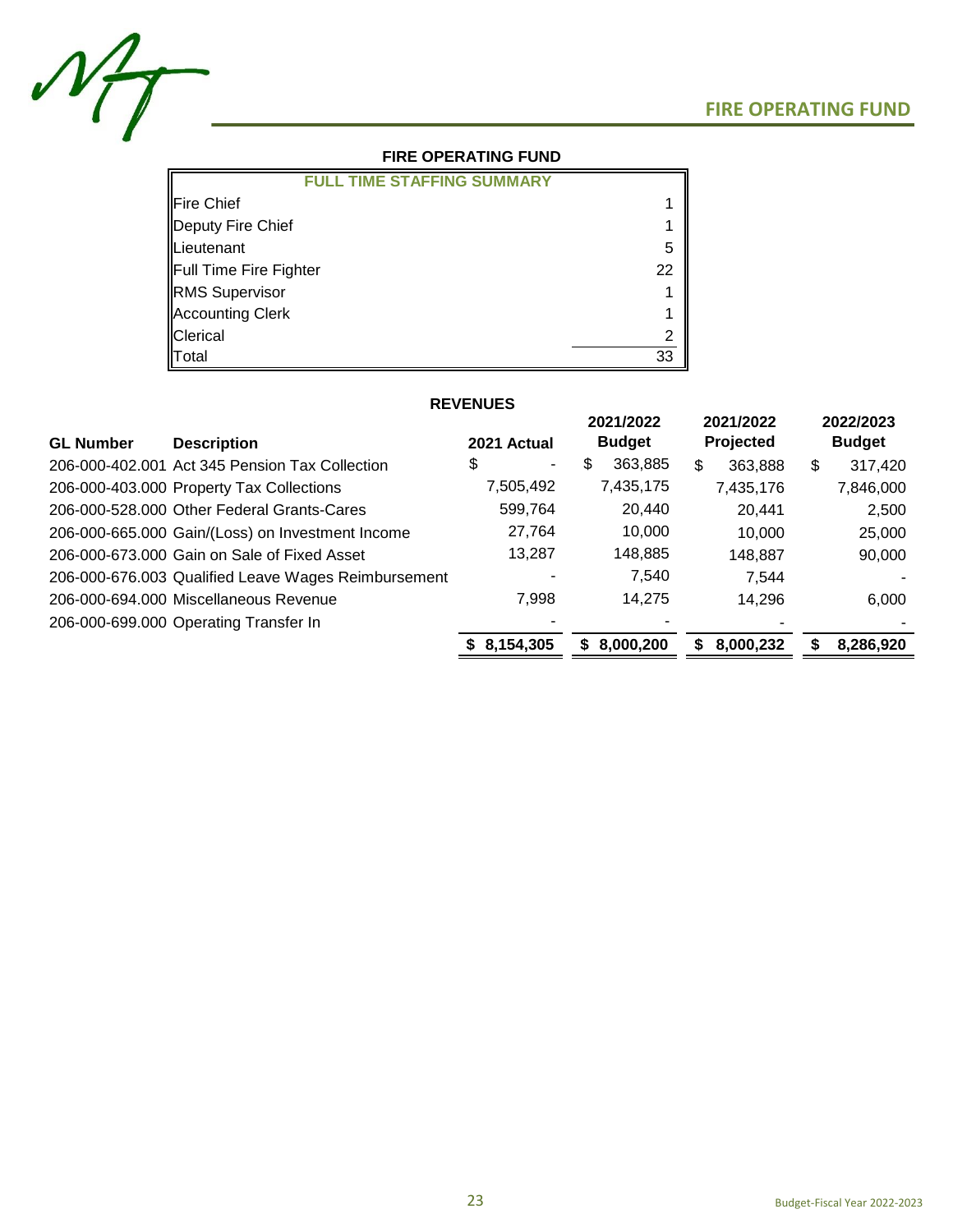

## **EXPENSES**

|                  |                                         |    |             |    | 2021/2022     | 2021/2022       | 2022/2023       |
|------------------|-----------------------------------------|----|-------------|----|---------------|-----------------|-----------------|
| <b>GL Number</b> | <b>Description</b>                      |    | 2021 Actual |    | <b>Budget</b> | Projected       | <b>Budget</b>   |
| 206-336-703.000  | Salary-Elected-Appointed                | \$ | 307,829     | \$ | 311,500       | \$<br>311,400   | \$<br>314,475   |
| 206-336-703.060  | <b>Fulltime Fire Fighter</b>            |    | 1,983,725   |    | 2,427,000     | 2,426,921       | 2,600,000       |
| 206-336-705.000  | Wages-Paid on Call Fire Fighter         |    | 581,749     |    | 530,000       | 521,392         | 645,000         |
| 206-336-706.000  | Wages - Clerical                        |    | 156,810     |    | 157,000       | 156,975         | 166,410         |
| 206-336-706.001  | <b>Clerical Overtime</b>                |    |             |    | 615           | 614             | 675             |
| 206-336-707.010  | Paid on Call Officer Pay                |    | 16,261      |    | 14,500        | 14,417          | 16,900          |
| 206-336-710.000  | Longevity/Benefit Wages                 |    | 3,177       |    | 3,275         | 3,177           | 30,855          |
| 206-336-714.000  | <b>Clothing Allowance</b>               |    | 27,400      |    | 28,400        | 28,400          | 29,400          |
| 206-336-715.000  | <b>FICA Employer</b>                    |    | 164,378     |    | 203,800       | 202,048         | 235,831         |
| 206-336-715.001  | Medicare Employer                       |    | 45,845      |    | 52,020        | 51,986          | 55,153          |
| 206-336-716.000  | <b>Health Care Insurance</b>            |    | 435,588     |    | 428,000       | 427,075         | 383,850         |
| 206-336-716.001  | Health Saving Account Expense           |    |             |    | 102,000       | 102,000         | 106,000         |
| 206-336-717.000  | Life Insurance Premiums                 |    | 10,475      |    | 11,550        | 11,025          | 11,400          |
| 206-336-718.000  | <b>Optical Insurance Premiums</b>       |    | 8,667       |    | 9,790         | 9,550           | 9,850           |
| 206-336-719.000  | Dental Insurance Premiums               |    | 41,087      |    | 42,500        | 42,200          | 43,475          |
| 206-336-721.000  | Pension Contributions Employer          |    | 142,566     |    | 201,000       | 200,465         | 308,089         |
| 206-336-721.010  | Deferred Contribution Employer - Obra   |    | 29,890      |    | 31,000        | 30,155          | 41,038          |
| 206-336-722.000  | Long & Short Term Disablility Insurance |    | 36,687      |    | 38,750        | 38,000          | 39,150          |
| 206-336-723.000  | Insurance & Bonds                       |    | 33,460      |    | 35,000        | 31,389          | 37,000          |
| 206-336-723.001  | Workers Comp Insurance                  |    | 62,917      |    | 73,735        | 73,731          | 76,000          |
| 206-336-724.000  | Uniforms                                |    | 15,466      |    | 30,000        | 30,000          | 10,500          |
| 206-336-724.001  | Hazard Pay                              |    | (4,767)     |    |               |                 |                 |
| 206-336-726.000  | Employee Assistance Program             |    | 1,987       |    | 2,500         | 2,000           | 2,100           |
| 206-336-740.000  | <b>Burn Bldg Supplies</b>               |    |             |    | 3,000         | 2,070           | 3,000           |
| 206-336-808.000  | Audit & Accounting                      |    | 2,750       |    | 3,500         | 2,279           | 2,280           |
| 206-336-811.000  | <b>Computer Administration</b>          |    | 7,609       |    | 7,700         | 7,700           | 7,500           |
| 206-336-814.000  | <b>Legal Services</b>                   |    | 14,278      |    | 32,200        | 32,192          | 25,000          |
| 206-336-815.000  | <b>Arbitration Fees</b>                 |    |             |    | 1,000         |                 | 2,000           |
| 206-336-817.000  | <b>Consultant/Contract Services</b>     |    | 477,845     |    | 405,000       | 399,000         | 475,000         |
| 206-336-835.000  | <b>Occupational Health Services</b>     |    | 4,902       |    | 31,000        | 30,619          | 15,000          |
| 206-336-836.000  | <b>Recruitment Staffing</b>             |    | 5,186       |    | 12,300        | 12,271          | 35,000          |
| 206-336-850.000  | Postage                                 |    | 180         |    | 500           | 317             | 500             |
| 206-336-860.000  | Mileage Reimbursement                   |    |             |    | 700           | 14              | 250             |
| 206-336-900.000  | Publishing                              |    |             |    | 100           |                 | 100             |
| 206-336-956.000  | Miscellaneous Expense                   |    | 1,137       |    | 2,000         | 1,841           | 2,000           |
| 206-336-957.000  | Conference, Education & Training        |    | 1,287       |    | 12,700        | 12,653          | 25,000          |
| 206-336-958.000  | Membership & Dues                       |    | 2,208       |    | 2,550         | 2,138           | 2,550           |
| 206-336-959.000  | Contingencies                           |    |             |    |               |                 | 100,000         |
| 206-336-960.000  | <b>Fire Prevention</b>                  |    | 7,162       |    | 1,000         | 1,000           | 2,500           |
| 206-336-961.000  | <b>Administrative Fees</b>              |    | 40,531      |    | 36,021        | 36,021          | 25,336          |
| 206-336-961.001  | Snow Removal                            |    | 3,125       |    | 3,500         | 2,989           | 3,500           |
| 206-336-965.000  | <b>OPEB Contributions</b>               |    | 89,160      |    | 55,000        | 54,744          | 56,595          |
| 206-336-965.001  | Act 345 Pension Tax Transfer            |    |             |    | 364,608       | 363,888         | 317,420         |
| 206-336-970.000  | Capital Improvements                    |    |             |    |               |                 | 10,000          |
| 206-336-999.000  | <b>Operating Transfer Out</b>           |    | 1,228,055   |    | 1,252,625     | 1,252,455       | 1,463,705       |
| 206-336-999.001  | COVID-19 Expenses                       |    | 93,322      |    | 4,000         | 4,000           | 2,500           |
|                  |                                         | S  | 6,079,933   | S. | 6,964,939     | \$<br>6,933,112 | \$<br>7,739,886 |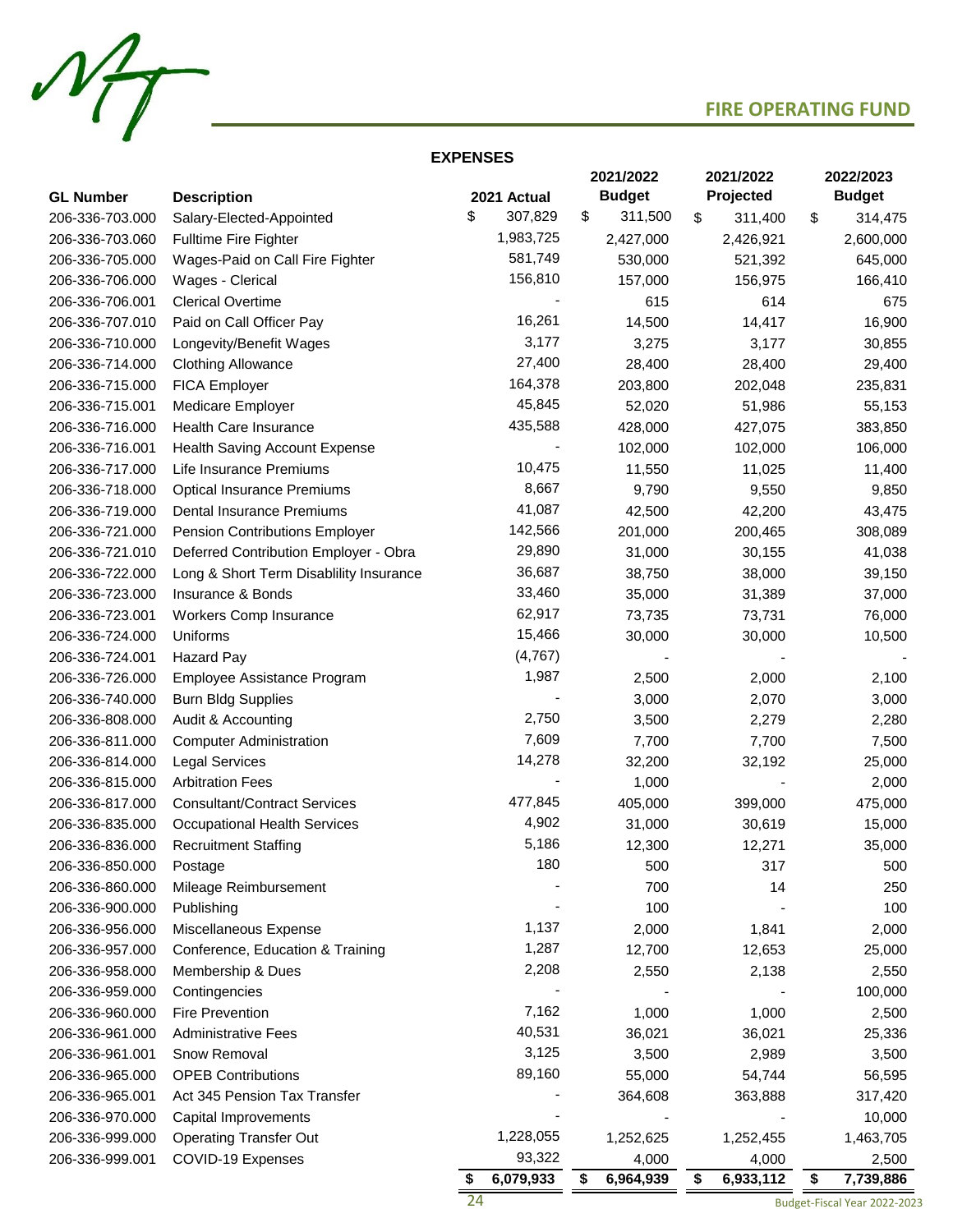

## **FIRE STATION #1 FIRE OPERATING FUND**

|                                    |                                              |               | 2021/2022 |               | 2021/2022 |         |               | 2022/2023 |
|------------------------------------|----------------------------------------------|---------------|-----------|---------------|-----------|---------|---------------|-----------|
| <b>GL Number</b>                   | <b>Description</b>                           | 2021 Actual   |           | <b>Budget</b> | Projected |         | <b>Budget</b> |           |
| 206-337-727.000 Office Supplies    |                                              | \$<br>867     | \$        | 2,000         | \$        | 1,810   | \$            | 2,500     |
|                                    | 206-337-740.000 Operating Supplies           | 3,032         |           | 2,000         |           | 2,000   |               | 2,000     |
|                                    | 206-337-760.000 Rescue Supplies              | 5,110         |           | 9,000         |           | 9,000   |               | 9,000     |
|                                    | 206-337-777.000 Custodial Supplies           | 2,175         |           | 2,500         |           | 2,352   |               | 3,000     |
| 206-337-863.000 Gasoline & Oil     |                                              | 8,680         |           | 14,650        |           | 14,647  |               | 17,500    |
|                                    | 206-337-920.000 Utility Bill - Water         | 1,782         |           | 3,000         |           | 2,840   |               | 3,500     |
|                                    | 206-337-920.001 Utility Bill - Edison        | 30,062        |           | 36,000        |           | 35,935  |               | 40,000    |
| 206-337-920.002 Utility Bill - Gas |                                              | 1,674         |           | 13,500        |           | 13,500  |               | 15,000    |
|                                    | 206-337-920.003 Utility Bill - Telephone     | 6,680         |           | 14,000        |           | 13,869  |               | 14,000    |
|                                    | 206-337-931.000 Building & Grounds Upkeep    | 16,964        |           | 13,850        |           | 13,806  |               | 15,000    |
|                                    | 206-337-933.000 Equipment Maintenance        | 10,108        |           | 8,000         |           | 7,931   |               | 12,000    |
|                                    | 206-337-933.001 Office Equipment Maintenance |               |           | 580           |           | 580     |               | 500       |
|                                    | 206-337-933.005 Vehicle Maintenance/Repair   | 39,936        |           | 22,000        |           | 21,872  |               | 30,000    |
|                                    | 206-337-956.000 Miscellaneous Expense        | 791           |           | 1,000         |           | 1,000   |               | 1,000     |
| 206-337-977.000 Equipment          |                                              | 3,340         |           | 2,500         |           | 2,323   |               | 4,500     |
|                                    | 206-337-977.002 Computer Equipment/Software  | 181           |           | 1,520         |           | 1,500   |               | 2,500     |
|                                    |                                              | \$<br>131,382 | \$        | 146,100       | \$        | 144,965 | \$            | 172,000   |

## **FIRE OPERATING FUND FIRE STATION #2**

|                                    |                                              |    |             | 2021/2022 |               | 2021/2022 |           | 2022/2023 |               |
|------------------------------------|----------------------------------------------|----|-------------|-----------|---------------|-----------|-----------|-----------|---------------|
| <b>GL Number</b>                   | <b>Description</b>                           |    | 2021 Actual |           | <b>Budget</b> |           | Projected |           | <b>Budget</b> |
| 206-338-727.000 Office Supplies    |                                              | \$ | 665         | \$        | 1,200         | \$        | 1,000     | \$        | 750           |
|                                    | 206-338-740.000 Operating Supplies           |    | 2,241       |           | 4,000         |           | 2,000     |           | 2,000         |
|                                    | 206-338-760.000 Rescue Supplies              |    | 5,110       |           | 9,000         |           | 9,000     |           | 9,000         |
|                                    | 206-338-777.000 Custodial Supplies           |    | 1,926       |           | 3,500         |           | 2,086     |           | 2,500         |
| 206-338-863.000 Gasoline & Oil     |                                              |    | 7,488       |           | 8,500         |           | 8,414     |           | 12,000        |
|                                    | 206-338-920.000 Utility Bill - Water         |    | 3,042       |           | 3,500         |           | 3,123     |           | 3,500         |
|                                    | 206-338-920.001 Utility Bill - Edison        |    | 10,200      |           | 10,150        |           | 10,146    |           | 12,500        |
| 206-338-920.002 Utility Bill - Gas |                                              |    | 5,841       |           | 8,000         |           | 8,000     |           | 8,000         |
|                                    | 206-338-920.003 Utility Bill - Telephone     |    | 5,823       |           | 6,250         |           | 5,177     |           | 5,500         |
|                                    | 206-338-931.000 Building & Grounds Upkeep    |    | 19,052      |           | 12,300        |           | 12,173    |           | 15,000        |
|                                    | 206-338-933.000 Equipment Maintenance        |    | 7,868       |           | 11,000        |           | 9,430     |           | 12,000        |
|                                    | 206-338-933.001 Office Equipment Maintenance |    |             |           | 100           |           |           |           | 100           |
|                                    | 206-338-933.005 Vehicle Maintenance/Repair   |    | 24,174      |           | 31,000        |           | 30,991    |           | 32,000        |
|                                    | 206-338-956.000 Miscellaneous Expense        |    | 699         |           | 750           |           | 479       |           | 750           |
| 206-338-977.000 Equipment          |                                              |    | 3,380       |           | 3,800         |           | 3,702     |           | 7,500         |
|                                    | 206-338-977.002 Computer Equipment/Software  |    | 1,750       |           | 4,500         |           | 2,356     |           | 2,750         |
|                                    |                                              | S  | 99,258      |           | 117,550       | \$        | 108,077   | \$        | 125,850       |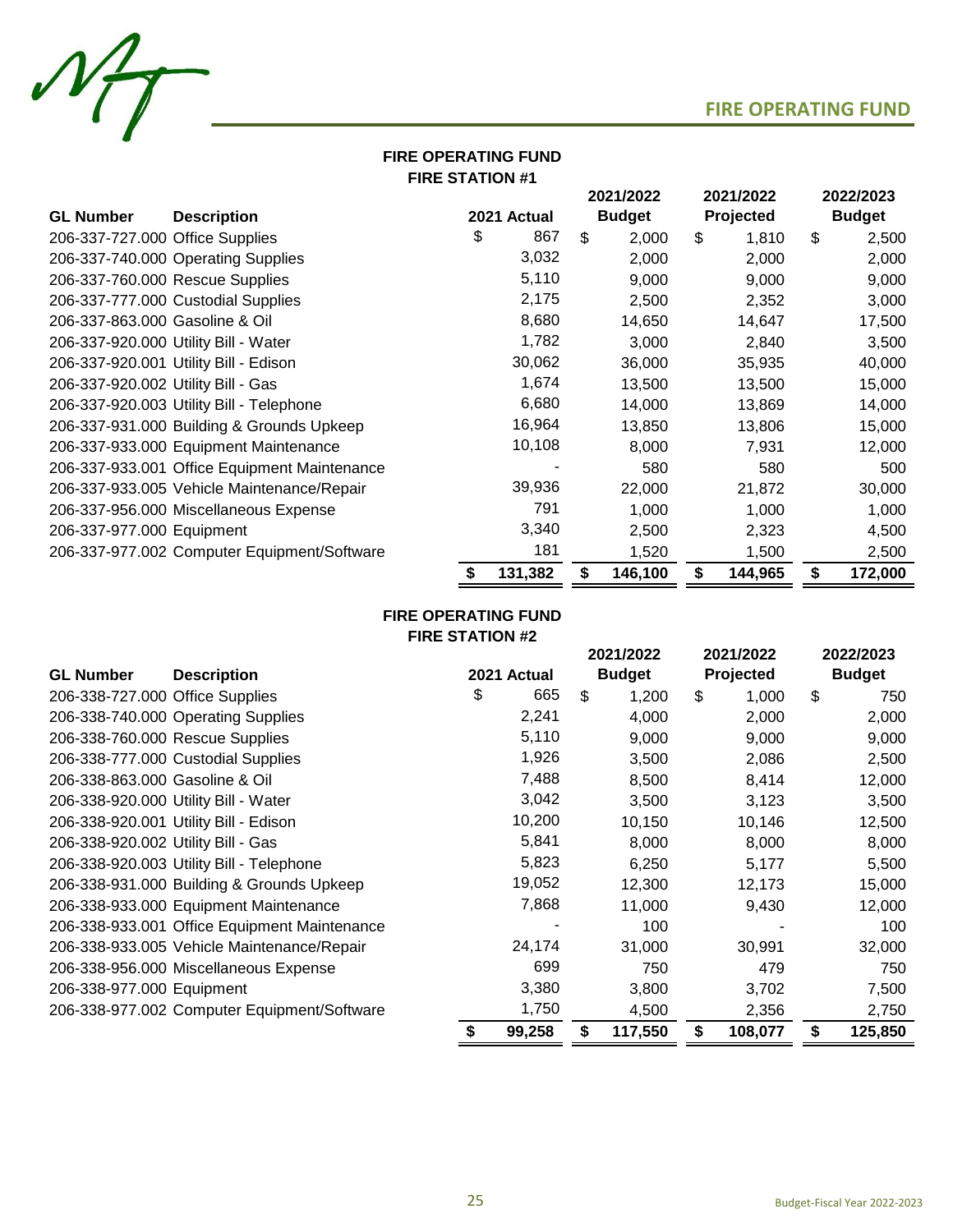

## **FIRE OPERATING FUND FIRE STATION #3**

|                                    |                                              |               | 2021/2022 |               | 2021/2022 |           | 2022/2023 |               |
|------------------------------------|----------------------------------------------|---------------|-----------|---------------|-----------|-----------|-----------|---------------|
| <b>GL Number</b>                   | <b>Description</b>                           | 2021 Actual   |           | <b>Budget</b> |           | Projected |           | <b>Budget</b> |
| 206-339-727.000 Office Supplies    |                                              | \$<br>1,461   | \$        | 1,550         | \$        | 1,192     | \$        | 1,500         |
|                                    | 206-339-740.000 Operating Supplies           | 2,274         |           | 2,000         |           | 2,000     |           | 2,500         |
|                                    | 206-339-760.000 Rescue Supplies              | 5,110         |           | 9,000         |           | 9,000     |           | 9,000         |
|                                    | 206-339-777.000 Custodial Supplies           | 2,035         |           | 1,700         |           | 1,675     |           | 3,000         |
| 206-339-863.000 Gasoline & Oil     |                                              | 6,313         |           | 10,000        |           | 9,908     |           | 12,000        |
|                                    | 206-339-920.000 Utility Bill - Water         | 4,076         |           | 5,000         |           | 4,608     |           | 5,500         |
|                                    | 206-339-920.001 Utility Bill - Edison        | 18,305        |           | 18,900        |           | 18,850    |           | 20,000        |
| 206-339-920.002 Utility Bill - Gas |                                              | 5,166         |           | 4,750         |           | 3,844     |           | 5,000         |
|                                    | 206-339-920.003 Utility Bill - Telephone     | 16,040        |           | 17,000        |           | 16,618    |           | 17,000        |
|                                    | 206-339-931.000 Building & Grounds Upkeep    | 20,892        |           | 17,500        |           | 16,733    |           | 17,500        |
|                                    | 206-339-933.000 Equipment Maintenance        | 6,991         |           | 8,000         |           | 7,994     |           | 9,500         |
|                                    | 206-339-933.001 Office Equipment Maintenance |               |           | 100           |           |           |           | 100           |
|                                    | 206-339-933.005 Vehicle Maintenance/Repair   | 30,547        |           | 39,500        |           | 39,500    |           | 30,000        |
|                                    | 206-339-956.000 Miscellaneous Expense        | 762           |           | 500           |           | 456       |           | 500           |
| 206-339-977.000 Equipment          |                                              | 3,626         |           | 4,100         |           | 4,032     |           | 7,500         |
|                                    | 206-339-977.002 Computer Equpment/Software   | 489           |           | 2,000         |           | 1,954     |           | 4,500         |
|                                    |                                              | \$<br>124,087 | \$        | 141,600       | \$        | 138,364   | \$        | 145,100       |

## **FIRE STATION #4 FIRE OPERATING FUND**

|                                    |                                              |               | 2021/2022 |               | 2021/2022 |           | 2022/2023     |
|------------------------------------|----------------------------------------------|---------------|-----------|---------------|-----------|-----------|---------------|
| <b>GL Number</b>                   | <b>Description</b>                           | 2021 Actual   |           | <b>Budget</b> |           | Projected | <b>Budget</b> |
| 206-340-727.000 Office Supplies    |                                              | \$<br>2,632   | \$        | 1,175         | \$        | 1,000     | \$<br>500     |
|                                    | 206-340-740.000 Operating Supplies           | 2,267         |           | 2,500         |           | 2,000     | 2,500         |
|                                    | 206-340-760.000 Rescue Supplies              | 5,110         |           | 9,000         |           | 9,000     | 9,000         |
|                                    | 206-340-777.000 Custodial Supplies           | 2,025         |           | 3,000         |           | 1,948     | 3,000         |
| 206-340-863.000 Gasoline & Oil     |                                              | 6,344         |           | 10,000        |           | 9,736     | 12,000        |
|                                    | 206-340-920.000 Utility Bill - Water         | 2,624         |           | 3,000         |           | 2,768     | 3,000         |
|                                    | 206-340-920.001 Utility Bill - Edison        | 18,225        |           | 17,500        |           | 16,754    | 20,000        |
| 206-340-920.002 Utility Bill - Gas |                                              | 4,180         |           | 5,800         |           | 5,790     | 6,500         |
|                                    | 206-340-920.003 Utility Bill - Telephone     | 16,791        |           | 17,500        |           | 17,480    | 17,500        |
|                                    | 206-340-931.000 Building & Grounds Upkeep    | 14,502        |           | 17,500        |           | 13,527    | 17,500        |
|                                    | 206-340-933.000 Equipment Maintenance        | 8,002         |           | 8,500         |           | 8,001     | 9,500         |
|                                    | 206-340-933.001 Office Equipment Maintenance | 45            |           | 150           |           | 102       | 150           |
|                                    | 206-340-933.005 Vehicle Maintenance/Repair   | 11,751        |           | 17,400        |           | 17,365    | 20,000        |
|                                    | 206-340-956.000 Miscellaneous Expense        | 3,960         |           | 500           |           | 394       | 500           |
| 206-340-977.000 Equipment          |                                              | 3,351         |           | 3,825         |           | 3,811     | 7,500         |
|                                    | 206-340-977.002 Computer Equipment/Software  | 6,164         |           | 1,800         |           | 1,800     | 2,500         |
|                                    |                                              | \$<br>107,971 | \$        | 119,150       | \$        | 111,476   | \$<br>131,650 |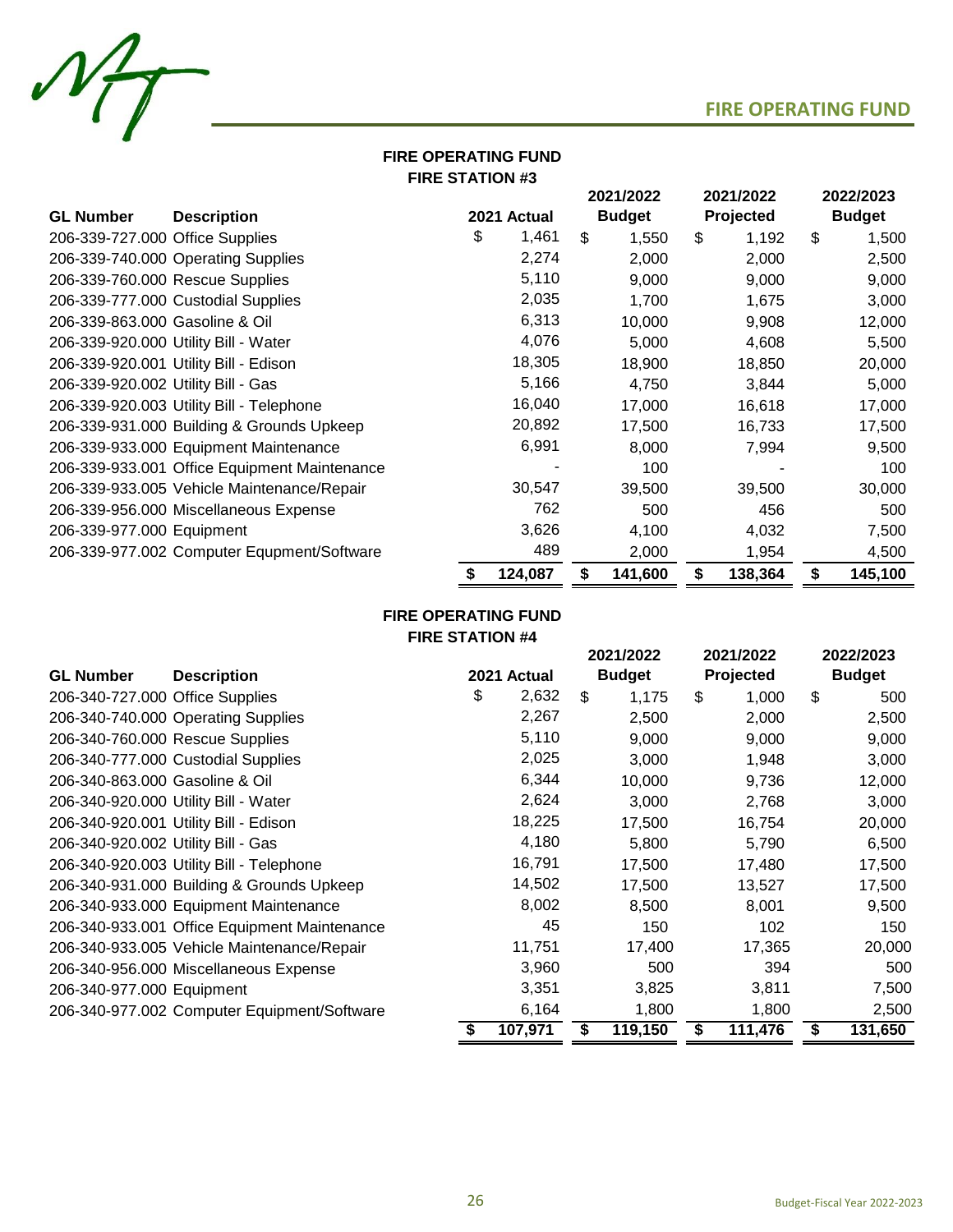



## **Park and Recreation Fund – 208**

## **Purpose**

To provide a comprehensive parks and recreation program for our residents. This includes, but is not limited to, a Recreation Center with aquatics, gymnasium and workout areas and instructional, athletic and passive programs for all ages. This fund is also used for special events geared primarily for families and park operations

## **Activities**

To perform the care and management of the Macomb Township Recreation Center which opened its doors on July 19, 2004. This state of the art 57,000 square foot facility offers 2 pools (with water slide, a lazy river and other water features), a gymnasium, aerobics room, complete workout area, running track, soft play indoor playscape, child watch room, teen room and a party room. On June 18, 2007 the Recreation Center opened its phase II expansion which includes a second gymnasium, improved and expanded workout facilities, an improved figure eight running track, an additional party room for a total of 92,000 square feet.

To provide a comprehensive recreation program to the residents of Macomb Township.

To perform the care and management of the townships three parks totaling 126 acres including the following:

**Waldenburg Park** is a developed park approximately 17 acres in size located on 21 Mile Road about ¼ mile east of Romeo Plank Road. It offers a children's play area, picnic pavilions, basketball court, 2 sand volleyball courts, restrooms and a walking trail.

**Macomb Corners Park** opened in the summer of 2004. It is a 94 acre (35 developed) park site located on the north side of 25 Mile Road just east of Luchtman Road. The amenities of the park includes 2 soccer fields, 2 football fields, 3 lighted ball diamonds, inline skating rink, playscape, picnic pavilions and a rest room/concession building. The park is both an active park hosting sporting events, and an inviting location for family activities. In 2011 phase II of the park was opened and the amenities include 3 lighted ball diamonds, 3 soccer fields, 2 sand volleyball courts and a one mile walking path that encompasses the entire park.

**Macomb Town Center Park** is a 15 acre park located on the south side of 25 Mile Road just west of Broughton Road. It is used for primarily for football, lacrosse, other athletic events and sports camps.

**Pitchford Park** is a 12.39 acre park located north of 22 Mile Road just west of Romeo Plank Road. Amenities will include a dog park, 4 pickle ball courts, 2 tennnis courts, a walking path, a playscape, and a restroom area.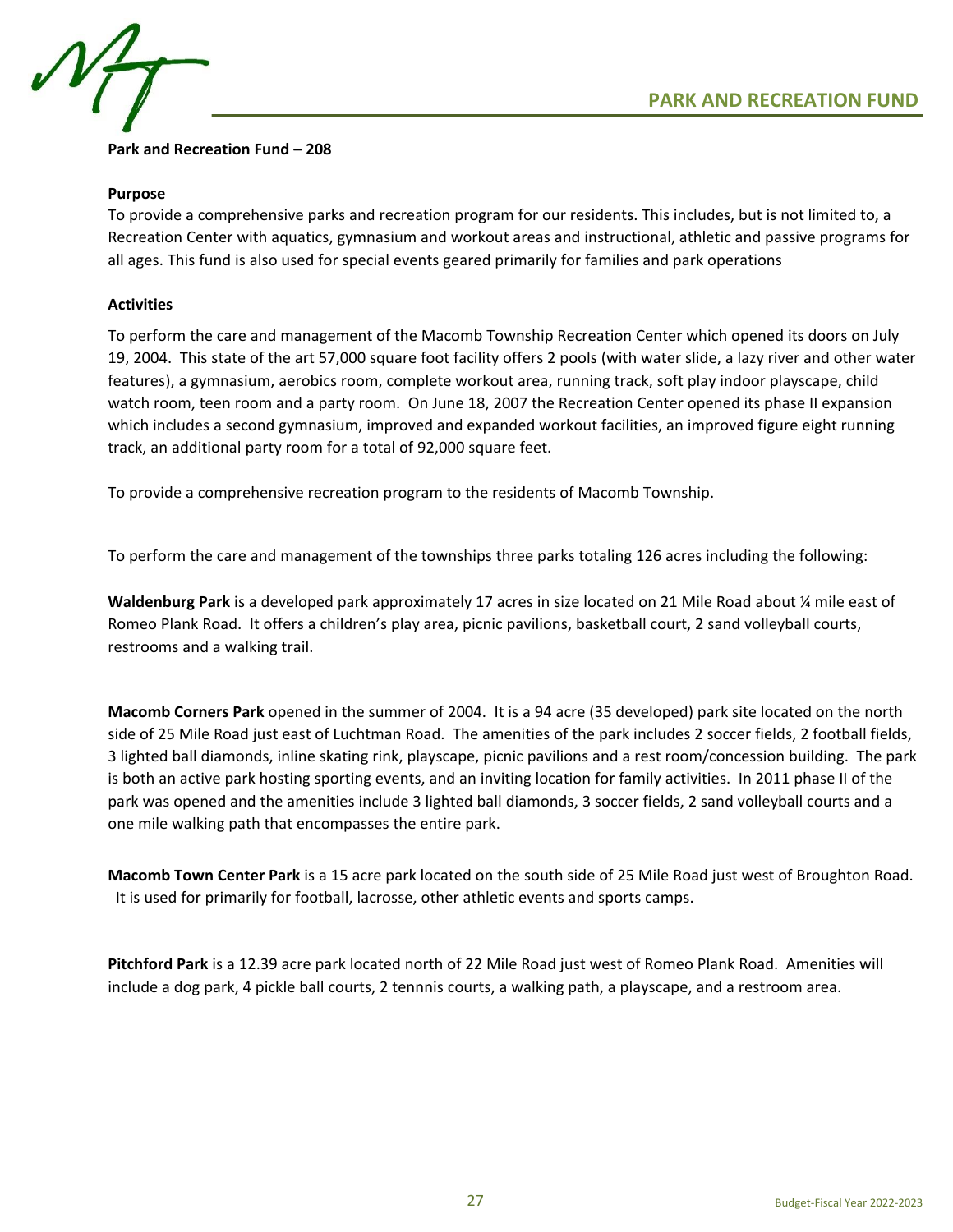



## **PARK AND RECREATION FUND SUMMARY**

|                                                    | 2021 Actual   | 2021/2022<br><b>Budget</b> | 2021/2022<br>Projected | 2022/2023<br><b>Budget</b> |
|----------------------------------------------------|---------------|----------------------------|------------------------|----------------------------|
| <b>Revenues</b>                                    |               |                            |                        |                            |
| <b>Property Taxes and Fees</b>                     | \$3,030,393   | \$3,100,000                | \$<br>3,111,038        | \$3,270,000                |
| <b>Federal Grants</b>                              | 35,242        |                            |                        |                            |
| <b>Charges for Services</b>                        | 1,091,137     | 2,198,300                  | 1,991,144              | 1,768,300                  |
| Interest Income                                    | 4,744         | 7,000                      | 3,150                  | 6,000                      |
| Other                                              |               |                            |                        |                            |
| <b>Total Revenues</b>                              | \$4,161,515   | \$5,305,300                | 5,105,331<br>\$        | \$5,044,300                |
| <b>Expenditures</b>                                |               |                            |                        |                            |
| Recreation and culture                             | \$1,904,663   | \$2,518,922                | 2,449,354<br>\$.       | \$3,669,944                |
| <b>Capital Outlay</b>                              | 27,400        | 600,000                    | 300,000                | 2,200,000                  |
| <b>Debt Service</b>                                |               |                            |                        |                            |
| <b>Total Expenditures</b>                          | \$1,932,063   | \$3,118,922                | \$2,749,354            | \$5,869,944                |
| <b>Excess of Revenue Over (Under) Expenditures</b> | \$2,229,452   | \$2,186,379                | 2,355,977<br>\$        | (825, 644)<br>S.           |
| <b>Other Financing Sources (Uses)</b>              |               |                            |                        |                            |
| <b>Sale of Fixed Asset</b>                         | \$            | \$                         | \$<br>27,959           | 30,000<br>\$               |
| <b>Transfers In</b>                                |               |                            |                        | 2,200,000                  |
| <b>Transfers Out</b>                               | (1,748,640)   | (1,669,355)                | (1,661,580)            | (1,612,205)                |
| Debt Issuance                                      |               |                            |                        |                            |
| <b>Total Other Financing Sources</b>               | \$(1,748,640) | \$(1,669,355)              | \$(1,633,621)          | \$<br>617,795              |
| <b>Net Change in Fund Balances</b>                 | \$<br>480,812 | 517,024<br>\$              | 722,356<br>\$          | (207, 849)<br>S.           |
| <b>Fund Balance, Beginning</b>                     | \$3,582,340   | \$4,063,153                | 4,063,153<br>\$        | \$4,785,509                |
| <b>Fund Balance, Ending</b>                        | \$4,063,153   | \$4,580,176                | \$4,785,509            | \$4,577,659                |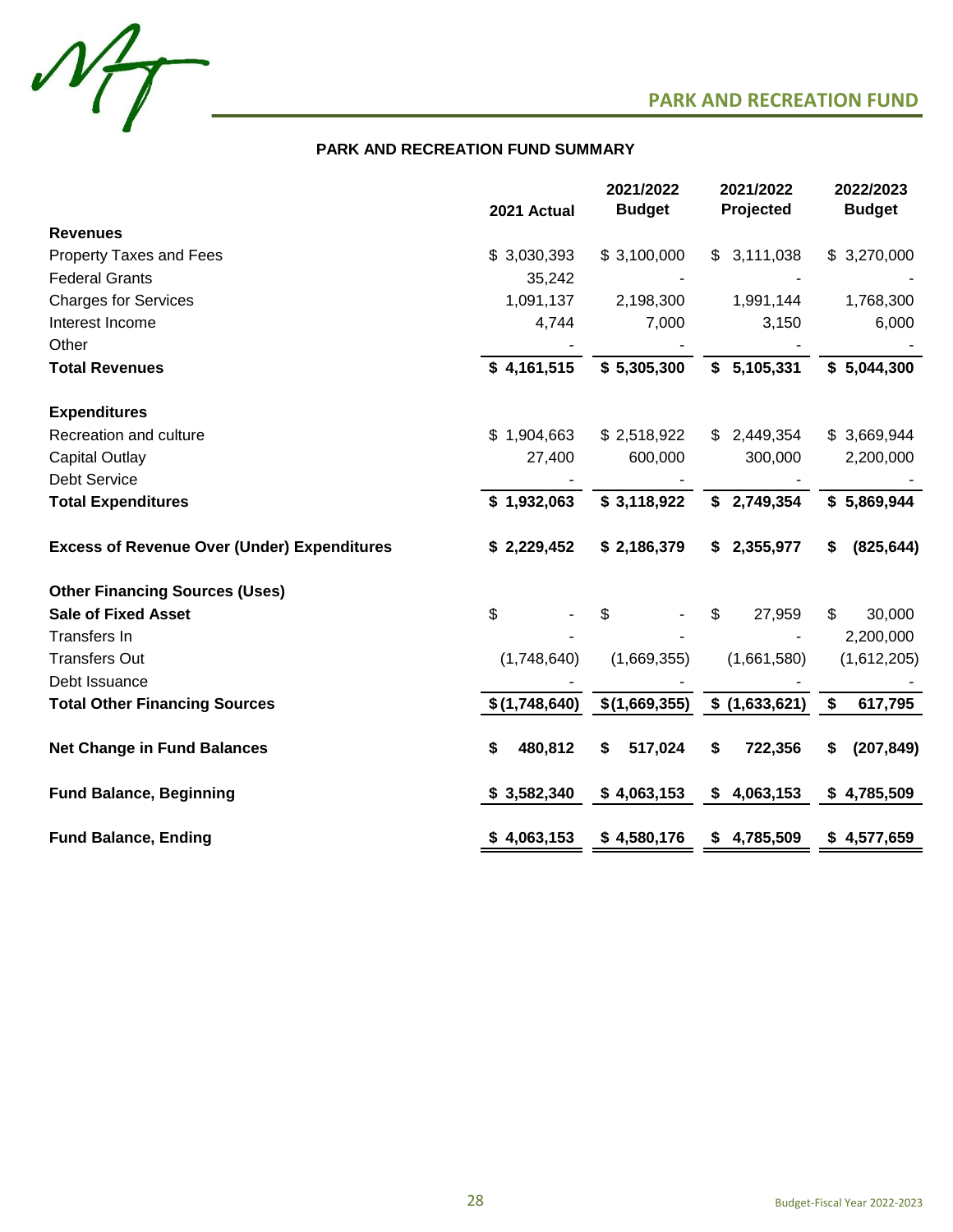$M_{\overline{I}}$ 

## **PARK AND RECREATION FUND**

| <b>FULL TIME STAFFING SUMMARY</b>      |  |
|----------------------------------------|--|
| <b>I</b> IPark and Recreation Director |  |
| Aquatics Supervisor                    |  |
| <b>Facility Supervisor</b>             |  |
| Recreation Program Leader              |  |
| Recreation Programmer 1                |  |
| <b>IClerical</b>                       |  |
| Lead Maintenance Worker                |  |
| <b>Ground Maintenance Worker</b>       |  |
| Total                                  |  |

## **REVENUES**

## **Park and Recreation Revenue**

|                  |                                          |             | 2021/2022     | 2021/2022       | 2022/2023     |
|------------------|------------------------------------------|-------------|---------------|-----------------|---------------|
| <b>GL Number</b> | <b>Description</b>                       | 2021 Actual | <b>Budget</b> | Projected       | <b>Budget</b> |
| 208-000-403.000  | <b>Property Tax Collections</b>          | \$3,030,393 | \$3,100,000   | \$3,111,038     | \$3,270,000   |
| 208-000-528.000  | <b>Other Federal Grants-Cares/ARP</b>    | 35,242      | 900,000       |                 |               |
| 208-000-601.000  | <b>Independent Contractor Activities</b> | 32,283      | 32,000        | 39,151          | 40,000        |
| 208-000-601.001  | <b>Recreation Activities</b>             | 30,738      | 7,000         | 13,500          | 10,000        |
| 208-000-601.004  | <b>Community Events/Sponsorships</b>     | 12,101      | 55,000        | 50,000          | 55,000        |
| 208-000-603.000  | Trips                                    | (743)       | 10,000        | 32,885          | 20,000        |
| 208-000-608.001  | Senior Center Program                    | (9)         | 500           | 12,000          | 10,000        |
| 208-000-665.000  | Gain/(Loss) on Investment Income         | 4,744       | 7,000         | 3,150           | 6,000         |
| 208-000-667.000  | <b>Park Rental Fees</b>                  | 83,111      | 50,000        | 42,448          | 50,000        |
| 208-000-668.000  | <b>Concession Services</b>               | 2,670       | 4,000         | 6,470           | 4,000         |
| 208-000-673.000  | Gain on Sale of Fixed Asset              |             |               | 27,959          | 30,000        |
| 208-000-675.000  | Donations                                |             |               | 3,200           | 500           |
| 208-000-676.003  | Qualified Leave Wages Reimbursement      |             |               | 692             |               |
| 208-000-694.000  | Miscellaneous Income                     | 4,105       | 100           | 4,730           | 4,000         |
| 208-000-699.000  | <b>Operating Transfer In</b>             |             |               |                 | 2,200,000     |
|                  |                                          | \$3,234,635 | \$4,165,600   | 3,347,222<br>\$ | 5,699,500     |

## **Recreation Center Revenue**

| <b>GL Number</b> | <b>Description</b>                       | 2021 Actual  | 2021/2022<br><b>Budget</b> | 2021/2022<br>Projected |   | 2022/2023<br><b>Budget</b> |
|------------------|------------------------------------------|--------------|----------------------------|------------------------|---|----------------------------|
| 208-000-601.010  | <b>Independent Contractor Activities</b> | \$<br>93,612 | \$<br>150,000              | \$<br>195,000          | S | 150,000                    |
| 208-000-601.011  | <b>Recreation Activities</b>             | 48,819       | 65,000                     | 61.200                 |   | 60,000                     |
| 208-000-607.000  | <b>Membership Fees</b>                   | 684,590      | 700,000                    | 945,000                |   | 890,000                    |
| 208-000-607.001  | Daily Admissions                         | 76.881       | 150,000                    | 450,000                |   | 385,000                    |
| 208-000-607.002  | <b>Special Events</b>                    | 7.646        | 10,000                     | 15,500                 |   | 10,000                     |
| 208-000-607-003  | Child Watch Fees                         | ٠            | 2,000                      |                        |   | 2,000                      |
| 208-000-607-.004 | <b>Gift Certificates</b>                 | 810          | 1,500                      | 4.418                  |   | 1,000                      |
| 208-000-667.010  | <b>Rental Fees</b>                       | 2,715        | 50,000                     | 93.900                 |   | 60,000                     |
| 208-000-676.000  | Apparel                                  | 5,128        | 1,200                      | 2.550                  |   | 1.800                      |
| 208-000-694.010  | Miscellaneous Income                     | 6,680        | 10,000                     | 18,500                 |   | 15,000                     |
|                  |                                          | 926,880      | \$1,139,700                | 1,786,068              | S | 1,574,800                  |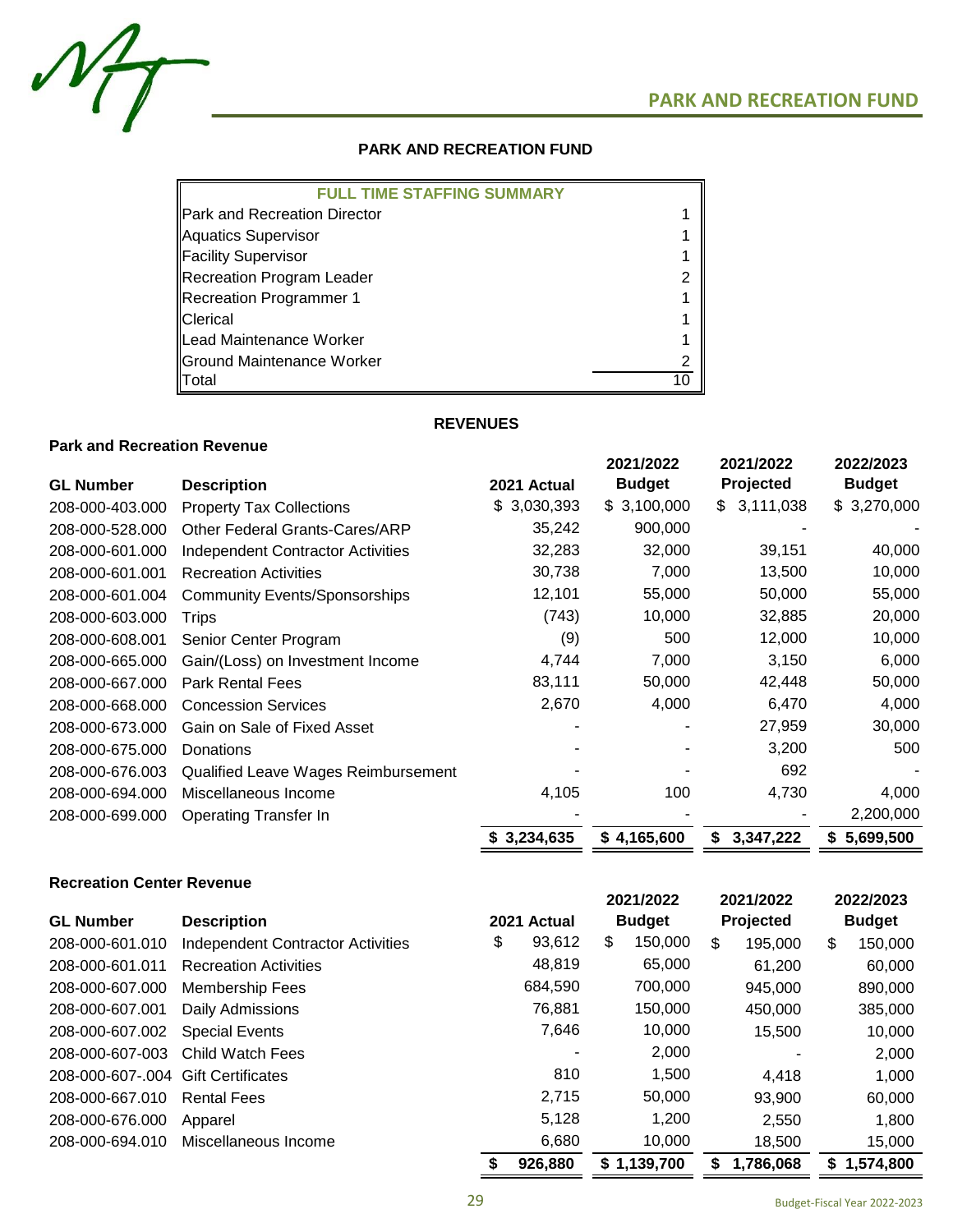

## **PARK AND RECREATION FUND Park and Recreation Administration**

 $M_{\overline{1}}$ 

|                  |                                                             |               | 2021/2022 |                 | 2021/2022 |                 | 2022/2023 |               |
|------------------|-------------------------------------------------------------|---------------|-----------|-----------------|-----------|-----------------|-----------|---------------|
| <b>GL Number</b> | <b>Description</b>                                          | 2021 Actual   |           | <b>Budget</b>   |           | Projected       |           | <b>Budget</b> |
| 208-751-703.000  | Salary-Elected-Appointed                                    | \$<br>105,623 | \$        | 108,000         | \$        | 107,220         | \$        | 109,575       |
| 208-751-704.060  | Program Staff                                               | 117,893       |           | 121,500         |           | 119,780         |           | 172,755       |
| 208-751-706.000  | Wages-Clerical                                              | 65,332        |           | 55,000          |           | 53,430          |           | 57,590        |
| 208-751-706.050  | Grounds & Maintenance Worker                                |               |           |                 |           | 93,500          |           | 176,500       |
| 208-751-706.051  | Grounds & Maintenance Worker Overtime                       |               |           |                 |           | 5,000           |           | 5,000         |
| 208-751-710.000  | Longevity/Benefit Wages                                     | 28,780        |           | 12,500          |           | 12,621          |           | 17,075        |
| 208-751-715.000  | <b>FICA Employer</b>                                        | 19,396        |           | 18,414          |           | 24,549          |           | 33,390        |
| 208-751-715.001  | Medicare Employer                                           | 4,536         |           | 4,307           |           | 5,741           |           | 7,811         |
| 208-751-716.000  | <b>Health Care Insurance</b>                                | 56,167        |           | 61,125          |           | 73,560          |           | 96,200        |
| 208-751-716.001  | <b>Health Saving Account Expense</b>                        |               |           |                 |           | 26,000          |           | 30,000        |
| 208-751-717.000  | Life Insurance Premiums                                     | 1,048         |           | 1,215           |           | 1,435           |           | 1,720         |
| 208-751-718.000  | <b>Optical Insurance Premiums</b>                           | 856           |           | 970             |           | 1,360           |           | 2,180         |
| 208-751-719.000  | Dental Insurance Premiums                                   | 3,768         |           | 4,280           |           | 5,780           |           | 8,310         |
| 208-751-720.000  | Unemployment Compensation                                   |               |           | 150             |           | 1,790           |           | 1,000         |
| 208-751-721.000  | Pension Contribution Employer 401(a)                        | 27,379        |           | 28,450          |           | 37,775          |           | 51,645        |
| 208-751-722.000  |                                                             | 4,359         |           |                 |           |                 |           | 8,085         |
| 208-751-723.000  | Long & Short Term Disability Insurance<br>Insurance & Bonds | 25,747        |           | 4,900<br>28,200 |           | 5,375<br>28,200 |           |               |
|                  |                                                             |               |           |                 |           |                 |           | 29,050        |
| 208-751-723.001  | <b>Workers Compensation Insurance</b>                       | 6,117         |           | 6,525           |           | 6,525           |           | 6,860         |
| 208-751-726.000  | Employee Assistance Program                                 | 175           |           | 225             |           | 227             |           | 270           |
| 208-751-727.000  | <b>Office Supplies</b>                                      | 4,741         |           | 6,000           |           | 7,660           |           | 7,500         |
| 208-751-730.000  | Publications                                                | 1,449         |           | 1,000           |           | 1,126           |           | 1,000         |
| 208-751-740.000  | <b>Operating Supplies</b>                                   | 14            |           | 1,000           |           | 1,200           |           | 1,000         |
| 208-751-750.000  | <b>Activity Supplies</b>                                    | 1,829         |           | 10,000          |           | 22,414          |           | 20,000        |
| 208-751-808.000  | Audit & Accounting                                          | 1,900         |           | 2,200           |           | 1,575           |           | 1,615         |
| 208-751-811.000  | <b>Computer Administration</b>                              | 9,242         |           | 9,000           |           | 8,749           |           | 10,000        |
| 208-751-817.000  | <b>Consultant Services</b>                                  | 215           |           | 300             |           | 190             |           | 300           |
| 208-751-818.000  | Independent Contractor Program                              | 10,871        |           | 35,000          |           | 50,621          |           | 50,000        |
| 208-751-835.000  | <b>Occupational Health Services</b>                         | 1,437         |           | 2,000           |           | 2,200           |           | 2,000         |
| 208-751-836.000  | <b>Recruitment Staffing</b>                                 | 790           |           | 1,000           |           | 388             |           | 1,000         |
| 208-751-850.000  | Postage                                                     |               |           | 20,000          |           | 18,500          |           | 20,000        |
| 208-751-901.000  | Printing                                                    | 1,175         |           | 15,000          |           | 10,400          |           | 15,000        |
| 208-751-920.000  | Utility Bill - Water                                        | 623           |           | 3,000           |           | 2,493           |           | 3,000         |
| 208-751-920.001  | Utility Bill - Edison                                       | 7,084         |           | 8,000           |           | 6,121           |           | 8,000         |
| 208-751-920.002  | Utility Bill - Gas                                          | 1,369         |           | 2,000           |           | 2,360           |           | 2,500         |
| 208-751-920.003  | Utility Bill - Telephone                                    | 547           |           | 1,000           |           | 1,327           |           | 1,500         |
| 208-751-931.000  | <b>Buildings &amp; Grounds Upkeep</b>                       | 159           |           | 1,000           |           | 551             |           | 1,000         |
| 208-751-933.000  | <b>Equipment Maintenance</b>                                | 264           |           | 500             |           | 574             |           | 1,500         |
| 208-751-933.001  | Office Equipment Maintenance                                | 396           |           | 1,500           |           |                 |           |               |
| 208-751-942.000  | <b>Facility Rental Fees</b>                                 | 1,478         |           | 2,500           |           | 2,190           |           | 2,200         |
| 208-751-943.000  | <b>Trips</b>                                                | (2, 852)      |           | 10,000          |           | 9,693           |           | 10,000        |
| 208-751-945.000  | <b>Equipment Rental</b>                                     | 625           |           | 10,000          |           | 6,537           |           | 10,000        |
| 208-751-956.000  | Miscellaneous Expense                                       | 161           |           | 300             |           | 100             |           |               |
| 208-751-956.005  | <b>Bank Fees</b>                                            | 11,098        |           | 20,000          |           | 24,091          |           | 25,000        |
| 208-751-957.000  | Conference, Education & Training                            |               |           | 3,000           |           | 1,000           |           | 2,500         |
| 208-751-958.000  | Membership & Dues                                           | 1,779         |           | 1,000           |           | 675             |           | 1,200         |
| 208-751-961.001  | Snow Removal                                                | 4,687         |           | 5,000           |           | 4,483           |           | 5,000         |
| 208-751-965.000  | <b>OPEB Contributions</b>                                   | 63,676        |           | 65,830          |           | 39,096          |           | 40,420        |
| 208-751-970.000  | Capital Improvement                                         |               |           | 110,000         |           |                 |           |               |
| 208-751-977.001  | Office Equipment                                            | 894           |           | 2,000           |           |                 |           |               |
| 208-751-977.002  | Computer Equipment/Software                                 | 2,792         |           | 10,000          |           | 1,000           |           | 12,000        |
| 208-751-977.005  | Vehicles                                                    |               |           |                 |           |                 |           | 10,000        |
| 208-751-999.001  | COVID-19 Expenses                                           | 30,465        |           |                 |           |                 |           |               |
|                  |                                                             | \$<br>626,083 | \$        | 814,891         | \$        | 837,181         | \$        | 1,080,252     |
|                  |                                                             |               |           |                 |           |                 |           |               |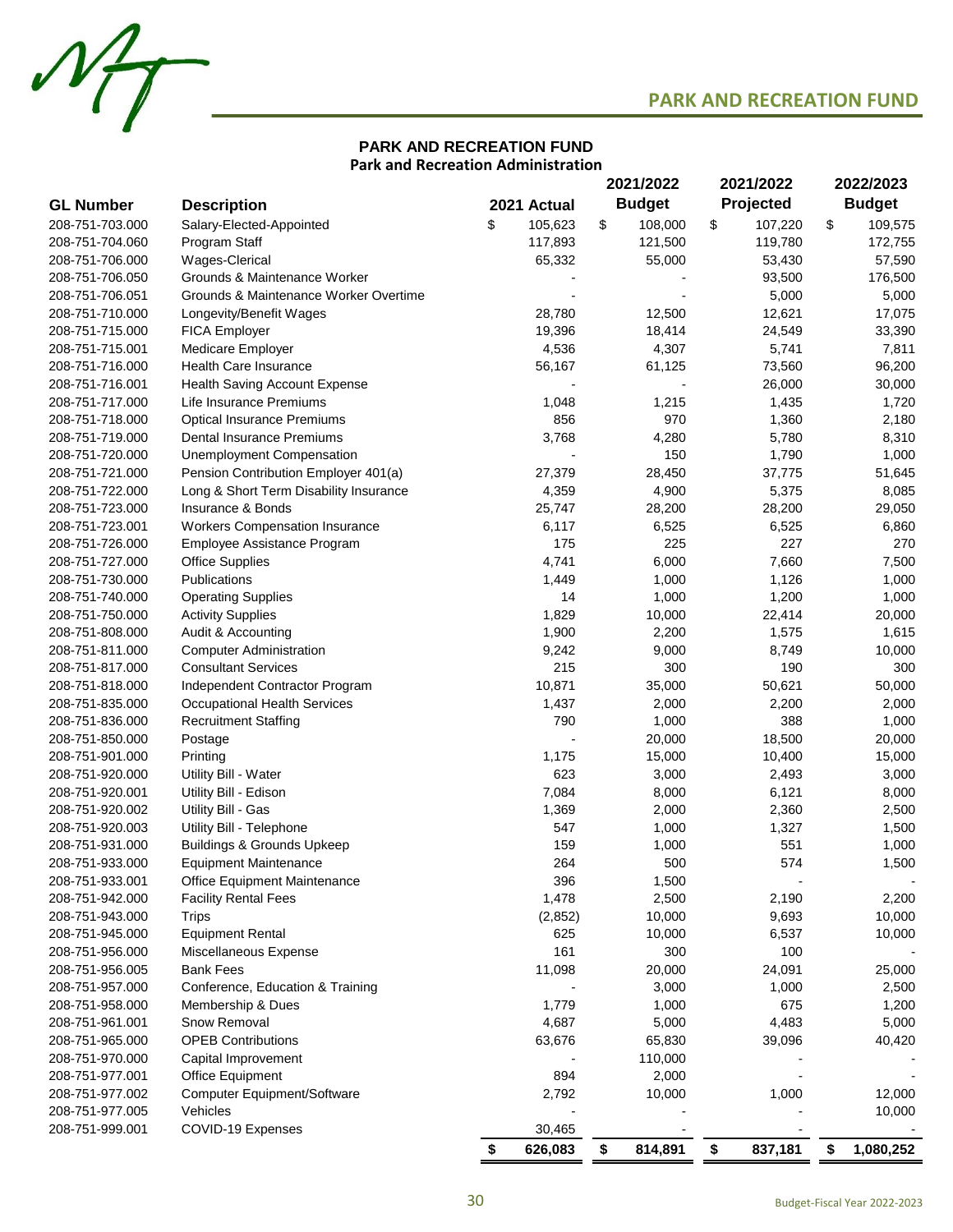

# $M_{\overline{1}}$

## **Recreation Center PARK AND RECREATION FUND**

|                  |                                        |               | 2021/2022     | 2021/2022     | 2022/2023     |  |
|------------------|----------------------------------------|---------------|---------------|---------------|---------------|--|
| <b>GL Number</b> | <b>Description</b>                     | 2021 Actual   | <b>Budget</b> | Projected     | <b>Budget</b> |  |
| 208-752-703.000  | Salary-Elected-Appointed               | \$<br>148,348 | \$<br>154,500 | 153,060<br>\$ | \$<br>164,190 |  |
| 208-752-707.000  | Wages Temps-Part-time                  | 277,848       | 425,000       | 356,748       | 400,000       |  |
| 208-752-710.000  | Longevity/Benefit Wages                | 3,500         | 4,500         | 5,300         | 17,600        |  |
| 208-752-715.000  | <b>FICA Employer</b>                   | 26,288        | 36,208        | 34,139        | 36,071        |  |
| 208-752-715.001  | Medicare Employer                      | 6,148         | 8,468         | 7,984         | 8,437         |  |
| 208-752-716.000  | <b>Health Care Insurance</b>           | 24,085        | 25,200        | 22,435        | 19,735        |  |
| 208-752-716.001  | <b>Health Saving Account Expense</b>   |               |               | 5,000         | 5,000         |  |
| 208-752-717.000  | Life Insurance Premiums                | 589           | 640           | 560           | 580           |  |
| 208-752-718.000  | <b>Optical Insurance Premiums</b>      | 449           | 490           | 460           | 475           |  |
| 208-752-719.000  | <b>Dental Insurance Premiums</b>       | 2,105         | 2,300         | 2,110         | 2,500         |  |
| 208-752-721.000  | Pension Contribution Employer 401(a)   | 15,014        | 15,450        | 15,850        | 16,420        |  |
| 208-752-722.000  | Long & Short Term Disability Insurance | 2,456         | 2,650         | 2,530         | 2,660         |  |
| 208-752-723.001  | <b>Workers Compensation Insurance</b>  | 6,117         | 6,525         | 6,400         | 6,595         |  |
| 208-752-726.000  | <b>Employee Assistance</b>             | 1,826         | 2,000         | 1,600         | 1,680         |  |
| 208-752-740.000  | <b>Operating Supplies</b>              | 38,717        | 75,000        | 53,843        | 75,000        |  |
| 208-752-750.000  | <b>Activity Supplies</b>               | 5,687         | 6,000         | 7,927         | 8,500         |  |
| 208-752-750.001  | <b>Catering Services</b>               | 24            | 20,000        | 19,620        | 20,000        |  |
| 208-752-755.000  | Apparel                                | 1,418         | 2,500         | 5,000         | 4,000         |  |
| 208-752-777.000  | <b>Custodial Supplies</b>              | 10,265        | 35,000        | 19,301        | 25,000        |  |
| 208-752-777.001  | Chemicals                              | 11,745        | 15,000        | 14,343        | 16,000        |  |
| 208-752-817.000  | <b>Contracted Services</b>             | 3,028         | 4,000         | 3,363         | 4,000         |  |
| 208-752-818.000  | Independent Contractor Program         | 32,762        | 100,000       | 130,318       | 135,000       |  |
| 208-752-850.000  | Postage                                |               | 100           | 13            |               |  |
| 208-752-901.000  | Printing                               |               | 2,000         | 1,420         | 2,000         |  |
| 208-752-920.000  | Utility Bill - Water                   | 35,494        | 40,000        | 25,000        | 25,000        |  |
| 208-752-920.001  | Utility Bill - Edison                  | 210,100       | 225,000       | 252,120       | 260,000       |  |
| 208-752-920.002  | Utility Bill - Gas                     | 45,405        | 50,000        | 79,100        | 80,000        |  |
| 208-752-920.003  | Utility Bill - Telephone               | 5,676         | 6,000         | 6,554         | 7,500         |  |
| 208-752-931.000  | <b>Buildings &amp; Grounds Upkeep</b>  | 221,318       | 200,000       | 118,594       | 200,000       |  |
| 208-752-933.000  | <b>Equipment Maintenance</b>           | 9,101         | 25,000        | 20,000        | 20,000        |  |
| 208-752-933.004  | <b>HVAC Maintenance</b>                | 13,734        | 30,000        | 39,500        | 25,000        |  |
| 208-752-945.000  | <b>Equipment Rental</b>                | 180           | 2,500         | 1,050         | 2,500         |  |
| 208-752-956.000  | Miscellaneous Expense                  | 568           | 1,000         | 292           |               |  |
| 208-752-957.000  | Conference, Education & Training       | 2,190         | 4,000         | 4,200         | 4,200         |  |
| 208-752-970.000  | Capital Improvement                    |               |               |               | 230,000       |  |
| 208-752-977.000  | Equipment                              | 1,255         | 50,000        | 14,000        | 180,000       |  |
|                  |                                        | \$1,163,443   | \$1,577,031   | \$1,429,734   | \$2,005,643   |  |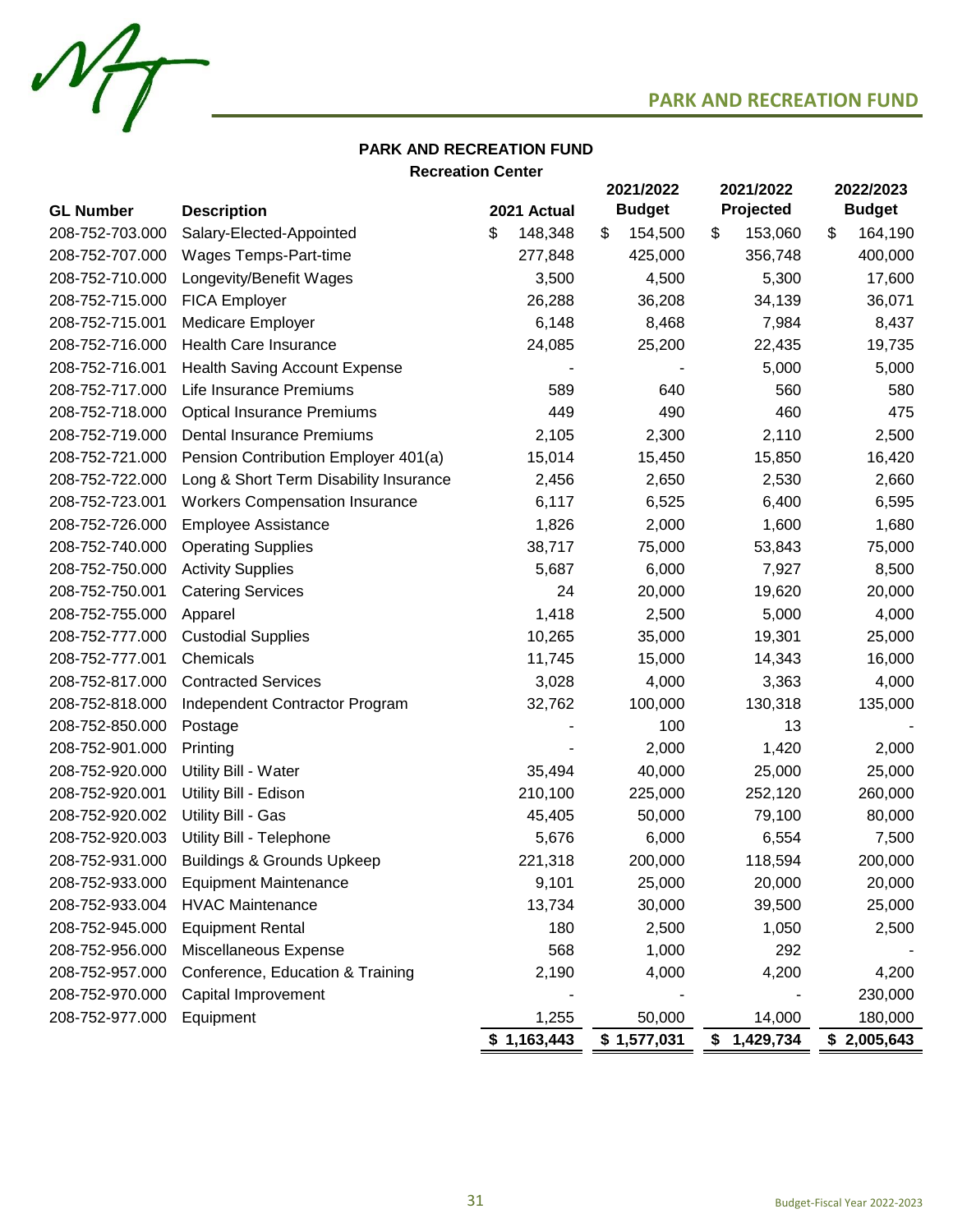

## **PARK AND RECREATION FUND Park Operations**

|                  |                                       |              | 2021/2022<br>2021/2022 |              | 2022/2023     |  |
|------------------|---------------------------------------|--------------|------------------------|--------------|---------------|--|
| <b>GL Number</b> | <b>Description</b>                    | 2021 Actual  | <b>Budget</b>          | Projected    | <b>Budget</b> |  |
| 208-753-707.000  | Wages Temps-Part time                 | \$<br>٠      | \$<br>-                | \$<br>42,000 | \$<br>100,000 |  |
| 208-753-715.000  | FICA Employer                         |              |                        | 2,605        | 6,200         |  |
| 208-753-715.001  | Medicare Employer                     |              |                        | 610          | 1,450         |  |
| 208-753-740.000  | <b>Operating Supplies</b>             | 44,686       | 35,000                 | 30,000       | 40,000        |  |
| 208-753-777.000  | <b>Custodial Supplies</b>             | 6,408        | 7,000                  | 4,885        | 6,000         |  |
| 208-753-863.000  | Gasoline & Oil                        | 602          | 1,500                  | 4,000        | 4,000         |  |
| 208-753-920.000  | Utility Bill - Water                  | 25,291       | 20,000                 | 28,214       | 28,000        |  |
| 208-753-920.001  | Utility Bill - Edison                 | 17,035       | 14,000                 | 20,488       | 21,000        |  |
| 208-753-931.000  | <b>Buildings &amp; Grounds Upkeep</b> | 18,576       | 30,000                 | 23,347       | 89,400        |  |
| 208-753-933.005  | Vehicle Maintenance/Repair            | 290          | 1,500                  | 191          | 1,000         |  |
| 208-753-945.000  | <b>Equipment Rental</b>               | 2,050        | 3,000                  | 1,099        | 2,000         |  |
| 208-753-970.000  | Capital Improvement                   |              |                        |              | 235,000       |  |
| 208-753-974.007  | Romeo Plank Park                      | 27,400       | 600,000                | 300,000      | 2,200,000     |  |
| 208-753-977.000  | Equipment                             | 199          | 15,000                 | 25,000       | 20,000        |  |
| 208-753-977.005  | Vehicles                              |              |                        |              | 30,000        |  |
|                  |                                       | 142,538<br>S | 727,000<br>\$          | 482,439      | \$2,784,050   |  |

## **Debt/Operating Transfer Out**

|                  |                                        |             | 2021/2022     | 2021/2022        | 2022/2023     |
|------------------|----------------------------------------|-------------|---------------|------------------|---------------|
| <b>GL Number</b> | <b>Description</b>                     | 2021 Actual | <b>Budget</b> | <b>Projected</b> | <b>Budget</b> |
|                  | 208-906-999.000 Operating Transfer Out | \$1.748.640 | \$1,669,355   | \$1,661,580      | \$1,612,205   |
|                  |                                        | \$1.748.640 | \$1,669,355   | \$1,661,580      | \$1.612.205   |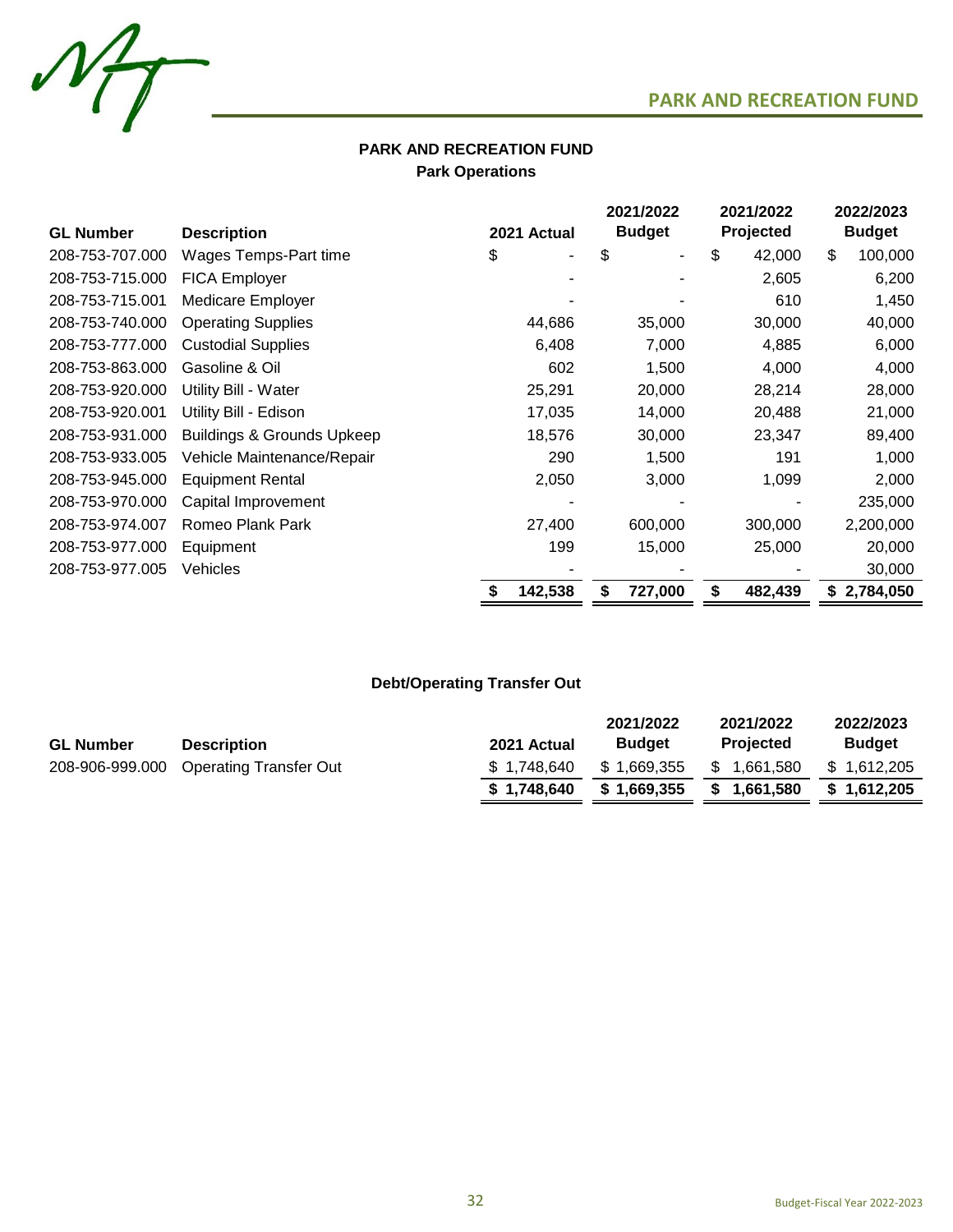

**Parks and Recreation Revolving Fund – 209**

## **Purpose**

This fund was established to provide for future bond payments scheduled after the current Park and Recreation millage expires. The fund will only be set up for budgeted revenue since Macomb Township will not be paying anything out of this fund until the year 2022.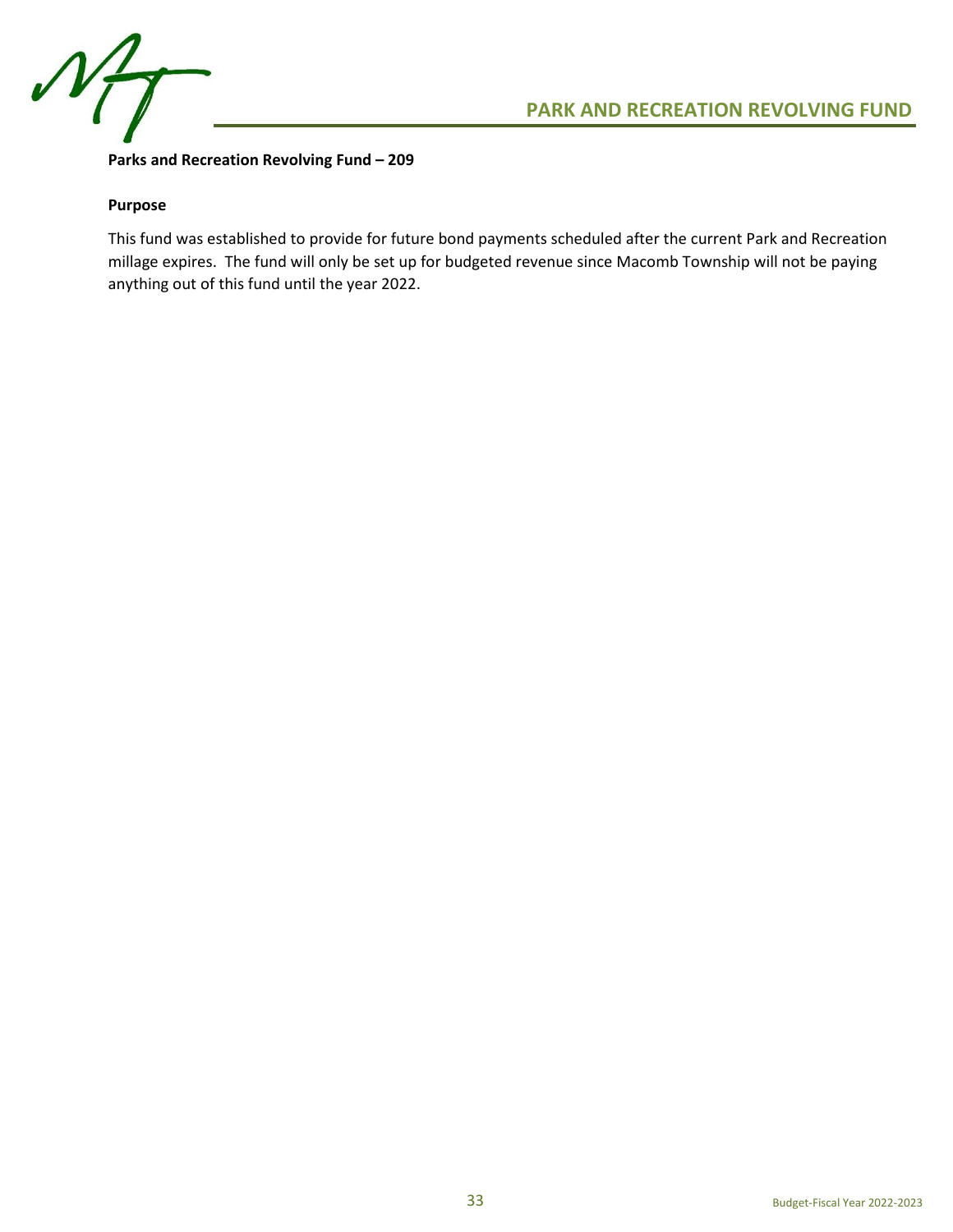

## **PARK AND RECREATION REVOLVING FUND SUMMARY**

|                                                    | 2021 Actual               |                | 2021/2022<br><b>Budget</b> |    | 2021/2022<br>Projected |    | 2022/2023<br><b>Budget</b> |
|----------------------------------------------------|---------------------------|----------------|----------------------------|----|------------------------|----|----------------------------|
| <b>Revenues</b>                                    |                           |                |                            |    |                        |    |                            |
| Property Taxes and Fees                            | \$                        |                | \$                         | \$ |                        | \$ |                            |
| <b>Charges for Services</b>                        |                           |                |                            |    |                        |    |                            |
| Interest Income                                    |                           | 273            | 400                        |    | 60                     |    | 60                         |
| <b>Total Revenues</b>                              | $\boldsymbol{\mathsf{s}}$ | 273            | \$<br>400                  | \$ | 60                     | \$ | 60                         |
| <b>Expenditures</b>                                |                           |                |                            |    |                        |    |                            |
| Recreation and culture                             | \$                        |                | \$                         | \$ |                        | \$ |                            |
| <b>Capital Outlay</b>                              |                           |                |                            |    |                        |    |                            |
| <b>Total Expenditures</b>                          | $\mathbf{\hat{s}}$        |                | \$<br>$\blacksquare$       | \$ |                        | \$ |                            |
| <b>Excess of Revenue Over (Under) Expenditures</b> | \$                        | 273            | \$<br>400                  | \$ | 60                     | \$ | 60                         |
| <b>Other Financing Sources (Uses)</b>              |                           |                |                            |    |                        |    |                            |
| Transfers In                                       | \$                        |                | \$                         |    |                        |    |                            |
| <b>Transfers Out</b>                               |                           |                |                            |    |                        |    |                            |
| <b>Total Other Financing Sources</b>               | \$                        | $\blacksquare$ | \$<br>$\blacksquare$       | \$ |                        | \$ |                            |
| <b>Net Change in Fund Balances</b>                 | \$                        | 273            | \$<br>400                  | \$ | 60                     | \$ | 60                         |
| <b>Fund Balance, Beginning</b>                     | \$                        | 659,718        | \$<br>659,991              | \$ | 659,991                | \$ | 660,051                    |
| <b>Fund Balance, Ending</b>                        | \$                        | 659,991        | \$<br>660,391              | \$ | 660,051                | \$ | 660,111                    |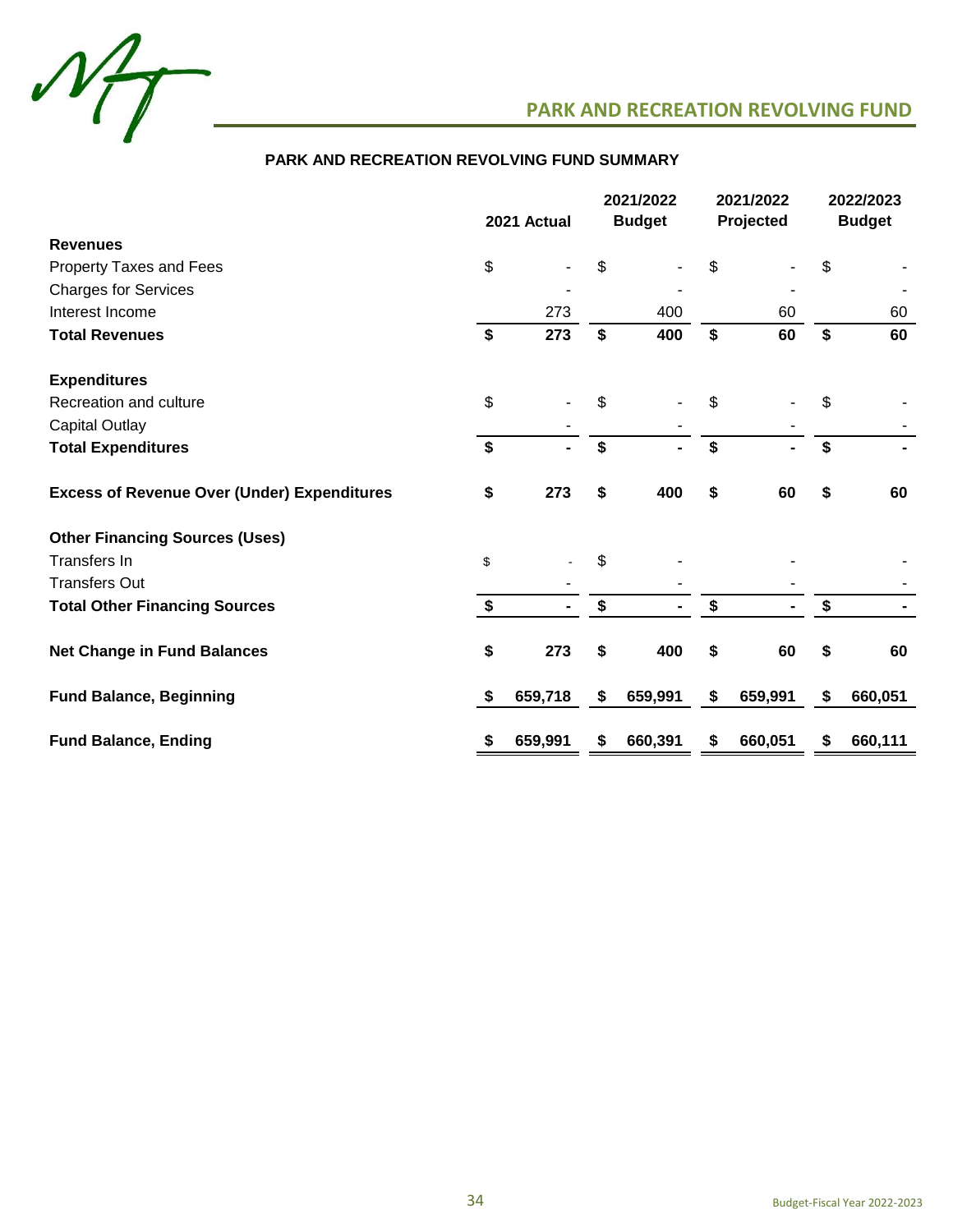

## **PARK AND RECREATION REVOLVING FUND**

|                  |                                                  | <b>REVENUES</b> |             |                            |                               |                            |
|------------------|--------------------------------------------------|-----------------|-------------|----------------------------|-------------------------------|----------------------------|
| <b>GL Number</b> | <b>Description</b>                               |                 | 2021 Actual | 2021/2022<br><b>Budget</b> | 2021/2022<br><b>Projected</b> | 2022/2023<br><b>Budget</b> |
|                  | 209-000-665.000 Gain/(Loss) on Investment Income | \$              | 273         | 400                        | \$<br>60                      | 60                         |
|                  | 209-000-699.000 Operating Transfer In            |                 |             |                            | ۰                             | -                          |
|                  |                                                  |                 | 273         | 400                        | 60                            | 60                         |

|                               |                                        | <b>EXPENSES</b> |             |        |                            |                               |    |                            |                          |
|-------------------------------|----------------------------------------|-----------------|-------------|--------|----------------------------|-------------------------------|----|----------------------------|--------------------------|
| <b>GL Number</b>              | <b>Description</b>                     |                 | 2021 Actual |        | 2021/2022<br><b>Budget</b> | 2021/2022<br><b>Projected</b> |    | 2022/2023<br><b>Budget</b> |                          |
| 209-906-956.000 Miscellaneous |                                        |                 | S           | $\sim$ |                            | $-$ \$                        | ۰. |                            |                          |
|                               | 209-906-999.000 Operating Transfer Out |                 |             |        |                            |                               |    |                            | $\overline{\phantom{a}}$ |
|                               |                                        |                 |             | $\sim$ |                            |                               |    |                            |                          |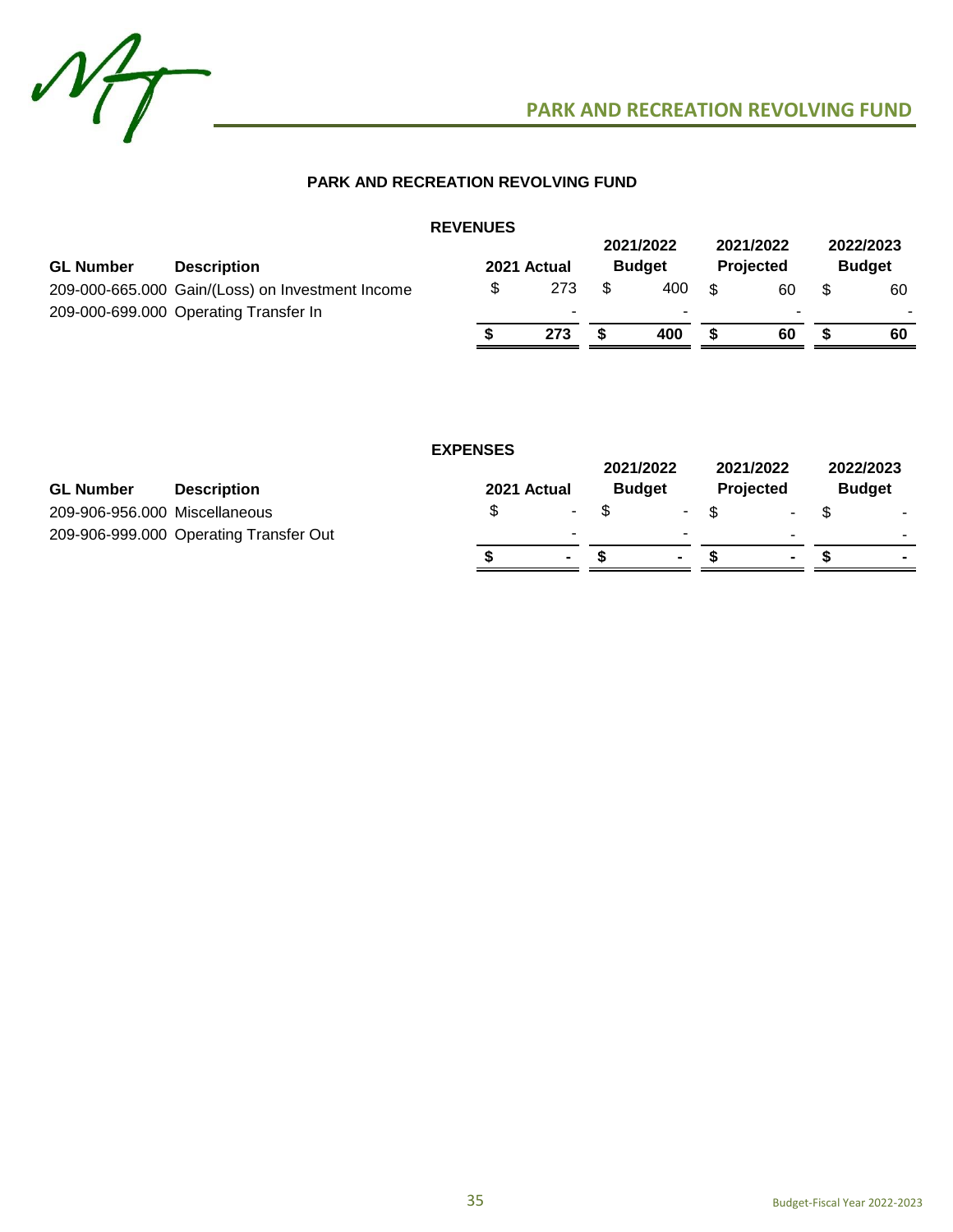



## **Law Enforcement Fund – 266**

## **Purpose**

To provide for the safety and welfare for the residents of Macomb Township through a contract with the Macomb County Sheriff's Office.

## **Activities**

To furnish community policing for businesses, schools and residential neighborhoods, road patrol officers for protection and investigation, including traffic accidents.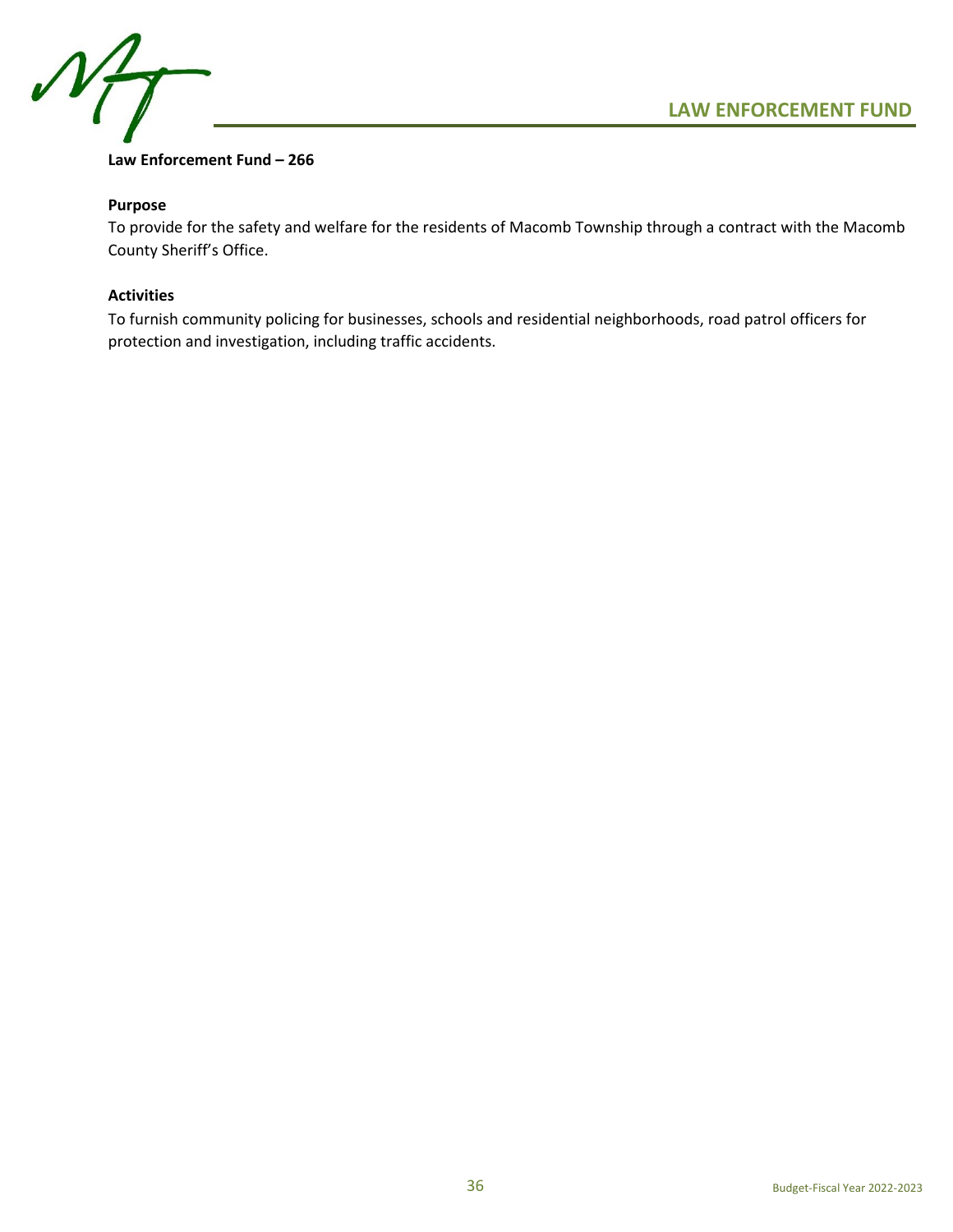



## **LAW ENFORCEMENT FUND SUMMARY**

|                                                    |             | 2021/2022      | 2021/2022    | 2022/2023     |
|----------------------------------------------------|-------------|----------------|--------------|---------------|
|                                                    | 2021 Actual | <b>Budget</b>  | Projected    | <b>Budget</b> |
| <b>Revenues</b>                                    |             |                |              |               |
| Property Taxes and Fees                            | \$6,014,884 | \$6,000,000    | \$6,065,709  | \$6,390,000   |
| <b>Federal Grants</b>                              | 529,819     |                |              |               |
| State-shared revenue and grants                    | 24,742      | 23,050         | 28,286       | 25,050        |
| Gain/(Loss) on Investment Income                   | 3,047       | 2,500          | 2,000        | 2,000         |
| <b>Total Revenues</b>                              | \$6,572,493 | \$6,025,550    | \$6,095,995  | \$6,417,050   |
| <b>Expenditures</b>                                |             |                |              |               |
| <b>Public Safetly</b>                              | \$5,555,886 | \$5,986,000    | \$5,743,825  | \$6,195,350   |
| <b>Capital Outlay</b>                              |             |                |              |               |
| <b>Total Expenditures</b>                          | \$5,555,886 | \$5,986,000    | \$5,743,825  | \$6,195,350   |
| <b>Excess of Revenue Over (Under) Expenditures</b> | \$1,016,607 | \$<br>39,550   | 352,170<br>S | 221,700<br>S. |
| <b>Other Financing Sources (Uses)</b>              |             |                |              |               |
| Transfers In                                       | \$          |                |              |               |
| <b>Total Other Financing Sources</b>               | \$          | $\blacksquare$ | \$           | \$            |
| <b>Net Change in Fund Balances</b>                 | \$1,016,607 | \$<br>39,550   | 352,170<br>S | 221,700<br>S  |
| <b>Fund Balance, Beginning</b>                     | \$2,762,185 | \$3,778,792    | \$3,778,792  | \$4,130,962   |
| <b>Fund Balance, Ending</b>                        | \$3,778,792 | \$3,818,342    | \$4,130,962  | \$4,352,662   |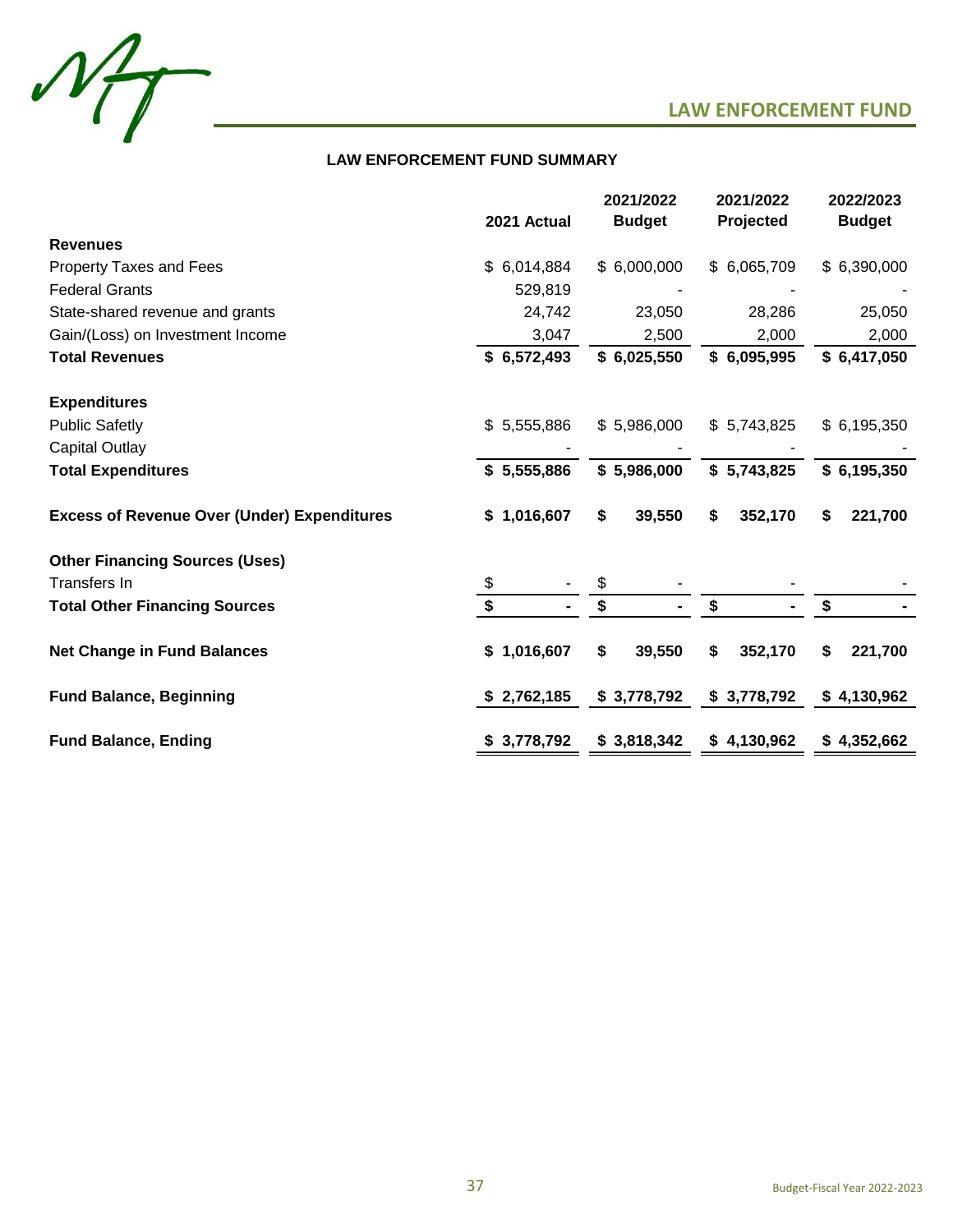

## **LAW ENFORCEMENT FUND**

## **REVENUES**

|                                 |                                            |             | 2021/2022     | 2021/2022                | 2022/2023     |
|---------------------------------|--------------------------------------------|-------------|---------------|--------------------------|---------------|
| <b>GL Number</b>                | <b>Description</b>                         | 2021 Actual | <b>Budget</b> | <b>Projected</b>         | <b>Budget</b> |
| 266-000-403.000 Tax Collection  |                                            | \$6,014,884 | \$6,000,000   | \$6,065,709              | \$6,390,000   |
|                                 | 266-000-528,000 Other Federal Grants-Cares | 529,819     |               |                          |               |
|                                 | 266-000-574.000 State Share Revenue        | 24,664      | 23,000        | 28,192                   | 25,000        |
| 266-000-665,000 Interest Income |                                            | 3.047       | 2.500         | 2,000                    | 2,000         |
|                                 | 266-000-694.000 Miscellaneoous Revenue     | 79          | 50            | 94                       | 50            |
|                                 | 266-000-699.000 Operating Transfer In      |             |               | $\overline{\phantom{0}}$ | ۰.            |
|                                 |                                            | \$6,572,493 | \$6,025,550   | \$6,095,995              | \$6,417,050   |

|                                    |                                          | <b>EXPENSES</b> |                            |                               |                            |
|------------------------------------|------------------------------------------|-----------------|----------------------------|-------------------------------|----------------------------|
| <b>GL Number</b>                   | <b>Description</b>                       | 2021 Actual     | 2021/2022<br><b>Budget</b> | 2021/2022<br><b>Projected</b> | 2022/2023<br><b>Budget</b> |
|                                    | 266-301-802.000 Sheriff Deputy Expense   | \$5,547,399     | \$5,975,000                | \$5,702,525                   | \$6,144,600                |
|                                    | 266-301-920.000 Utility Bill - Water     |                 | 800                        | 1,600                         | 2,000                      |
|                                    | 266-301-920.001 Utility Bill - Edison    | 6,142           | 6,500                      | 21,475                        | 23,000                     |
| 266-301-920.002 Utility Bill - Gas |                                          | 1,450           | 1,900                      | 14,550                        | 22,100                     |
|                                    | 266-301-920.003 Utility Bill - Telephone | 663             | 1,600                      | 3,075                         | 3,150                      |
| 266-301-956.000 Miscellaneous      |                                          | 232             | 200                        | 600                           | 500                        |
|                                    |                                          | \$5,555,886     | \$5,986,000                | \$5,743,825                   | \$6,195,350                |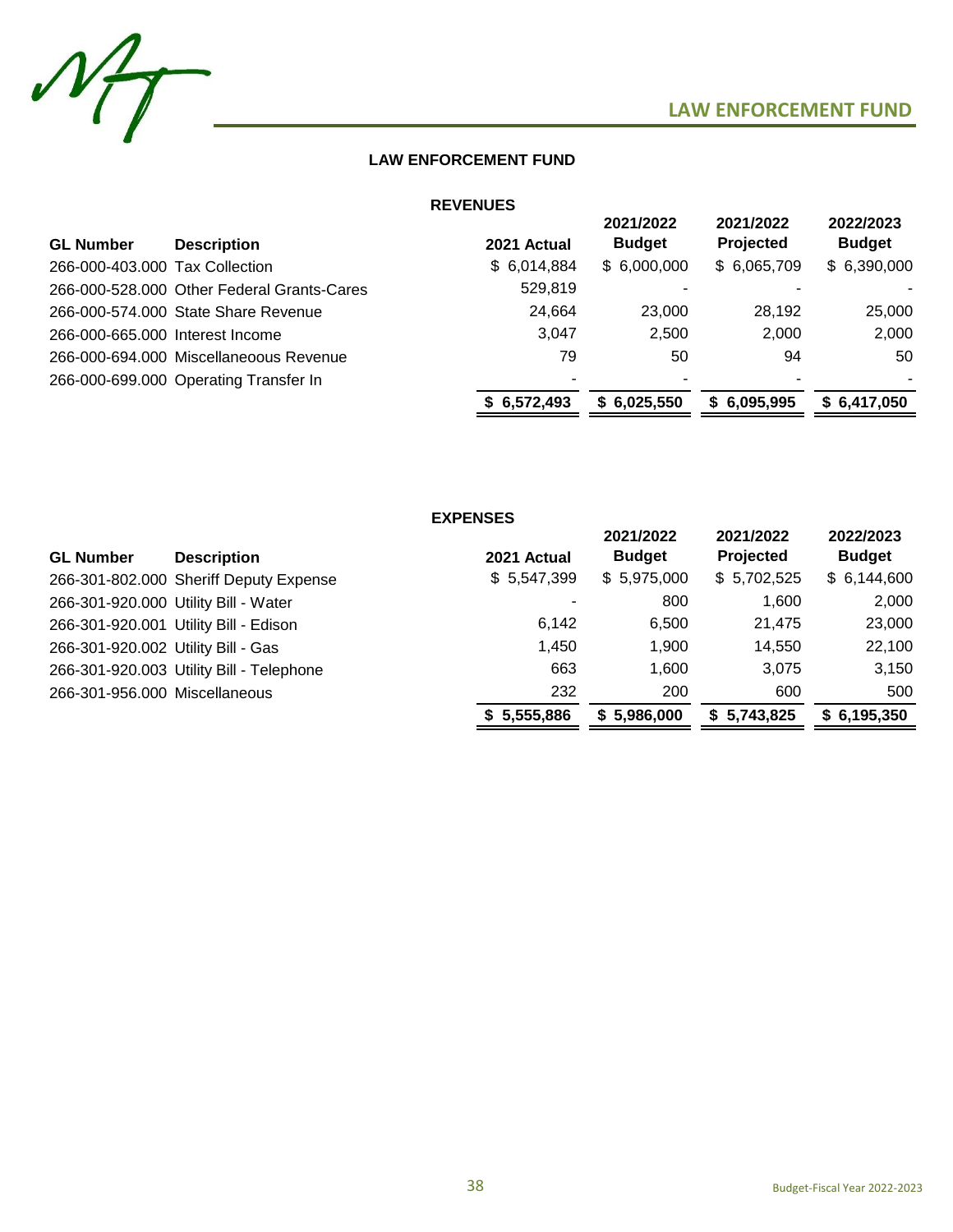



## **Fire Improvement Fund – 663**

## **Purpose**

To provide capital improvements for the Fire Department including, but not limited to, vehicles, fire apparatus, and buildings.

## **Activities**

Through capital improvements, the Macomb Township Fire Department will provide the following:

Quick response and action to reduce or eliminate real or perceived emergencies.

Fire safety and fire prevention and other safety education to the community.

Superior and proactive training to the members of the Fire Department to develop and retain a staff of paid on call and full time firefighters.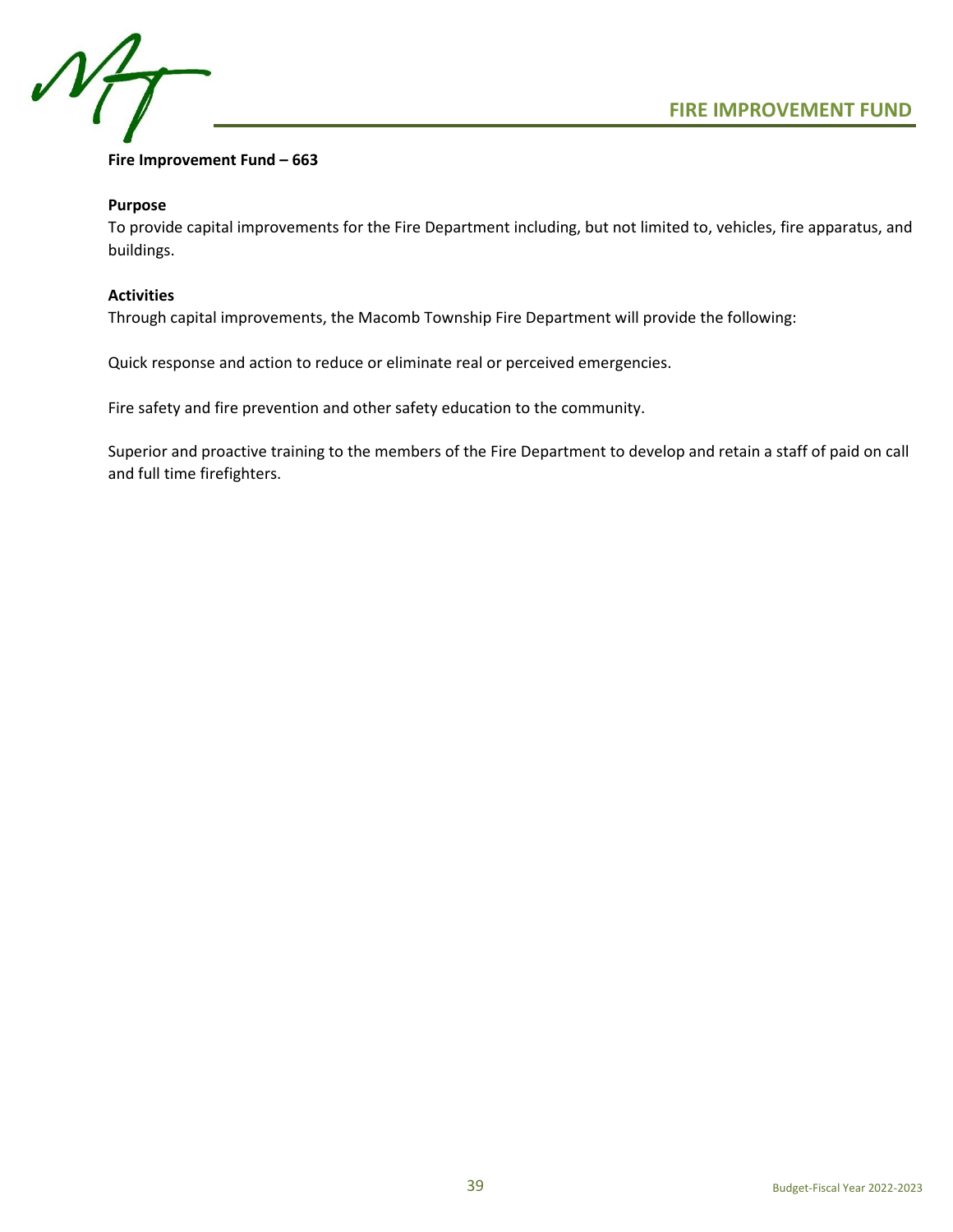

## **FIRE IMPROVEMENT FUND SUMMARY**

|                                                    | 2021 Actual      | 2021/2022<br><b>Budget</b> | 2021/2022<br>Projected | 2022/2023<br><b>Budget</b> |
|----------------------------------------------------|------------------|----------------------------|------------------------|----------------------------|
| <b>Revenues</b>                                    |                  |                            |                        |                            |
| <b>Property Taxes and Fees</b>                     | \$               | \$                         | \$                     | \$                         |
| <b>Charges for Services</b>                        |                  |                            |                        |                            |
| Interest Income                                    | 4,061            | 5,000                      | 1,000                  | 1,200                      |
| Other                                              | 269              |                            | 363                    |                            |
| <b>Total Revenues</b>                              | \$<br>4,330      | \$<br>5,000                | \$<br>1,363            | \$<br>1,200                |
| <b>Expenditures</b>                                |                  |                            |                        |                            |
| <b>Public Safety</b>                               | \$<br>410,718    | \$1,006,400                | \$<br>637,523          | \$2,261,732                |
| <b>Capital Outlay</b>                              |                  |                            |                        |                            |
| <b>Total Expenditures</b>                          | \$<br>410,718    | \$1,006,400                | \$<br>637,523          | \$2,261,732                |
| <b>Excess of Revenue Over (Under) Expenditures</b> | \$<br>(406, 388) | \$(1,001,400)              | \$<br>(636, 160)       | \$(2,260,532)              |
| <b>Other Financing Sources (Uses)</b>              |                  |                            |                        |                            |
| Transfers In                                       | \$<br>325,000    | \$<br>325,000              | \$<br>325,000          | \$<br>560,000              |
| <b>Transfers Out</b>                               |                  |                            |                        |                            |
| <b>Total Other Financing Sources</b>               | \$<br>325,000    | \$<br>325,000              | \$<br>325,000          | \$<br>560,000              |
| <b>Net Change in Fund Balances</b>                 | \$<br>(81, 388)  | \$<br>(676, 400)           | \$<br>(311, 160)       | \$(1,700,532)              |
| <b>Fund Balance, Beginning</b>                     | \$2,381,852      | \$2,300,464                | \$2,300,464            | \$1,989,304                |
| <b>Fund Balance, Ending</b>                        | \$2,300,464      | \$1,624,064                | \$1,989,304            | \$<br>288,772              |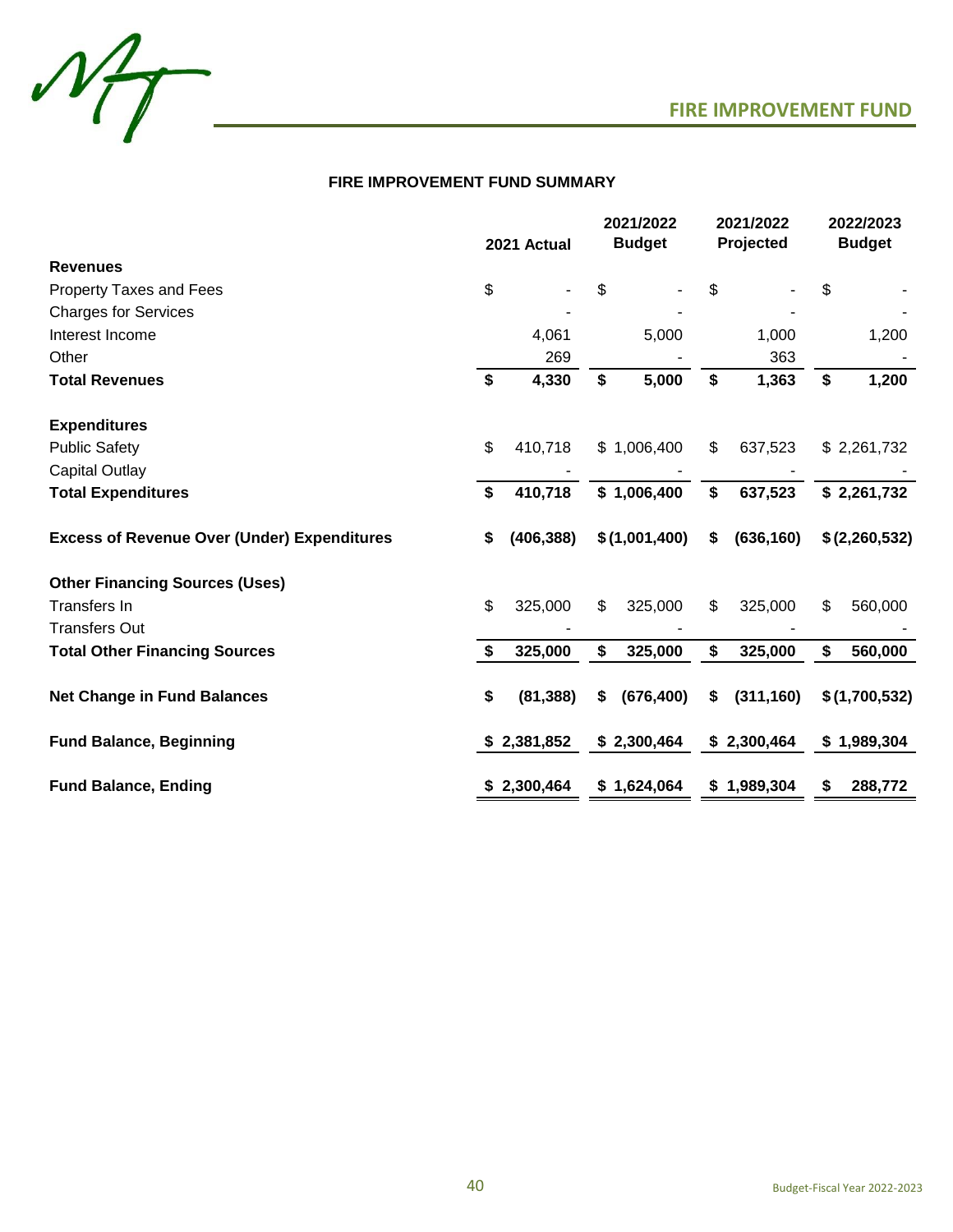

## **FIRE IMPROVEMENT FUND**

|                  |                                                  | <b>REVENUES</b> |             |                            |                               |                            |
|------------------|--------------------------------------------------|-----------------|-------------|----------------------------|-------------------------------|----------------------------|
| <b>GL Number</b> | <b>Description</b>                               |                 | 2021 Actual | 2021/2022<br><b>Budget</b> | 2021/2022<br><b>Projected</b> | 2022/2023<br><b>Budget</b> |
|                  | 663-000-665.000 Gain/(Loss) on Investment Income |                 | \$<br>4.061 | \$<br>5.000                | \$<br>1.000                   | 1,200                      |
|                  | 663-000-694.000 Miscellaneous Revenue            |                 | 269         |                            | 363                           |                            |
|                  | 663-000-699.000 Operating Transfer In            |                 | 325,000     | 325,000                    | 325,000                       | 560,000                    |
|                  |                                                  |                 | 329,330     | 330,000                    | 326,363                       | 561,200                    |

|                                 |                                          | <b>EXPENSES</b> |                          |                            |                |                        |                            |
|---------------------------------|------------------------------------------|-----------------|--------------------------|----------------------------|----------------|------------------------|----------------------------|
| <b>GL Number</b>                | <b>Description</b>                       |                 | 2021 Actual              | 2021/2022<br><b>Budget</b> |                | 2021/2022<br>Projected | 2022/2023<br><b>Budget</b> |
|                                 | 663-336-800.000 Other Services & Charges | \$              | ۰.                       |                            | $\blacksquare$ | \$<br>1,950            | \$<br>5,580                |
| 663-336-956.000 Miscellaneous   |                                          |                 | -                        |                            |                | 15                     | 20                         |
| 663-336-977.000 Equipment       |                                          |                 | 410.718                  |                            | 1.006.400      | 614.498                | 2,192,232                  |
| 663-336-991.000 Lease Principle |                                          |                 |                          |                            |                | 19.155                 | 57,780                     |
|                                 | 663-336-993.000 Lease Interest Expense   |                 | $\overline{\phantom{0}}$ |                            |                | 1.905                  | 6,120                      |
|                                 |                                          |                 | 410,718                  | S                          | 1,006,400      | 637,523                | \$2,261,732                |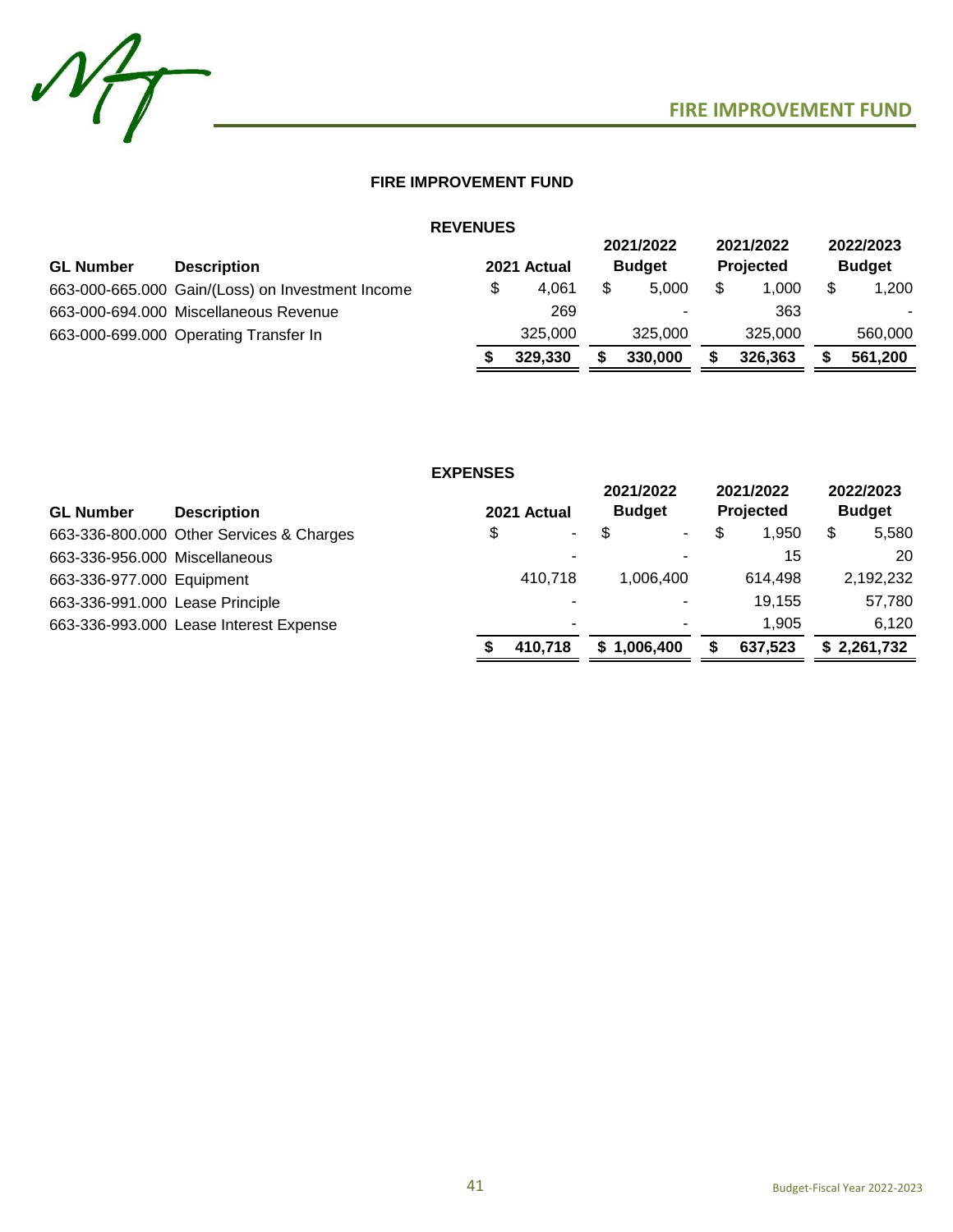



## **Municipal Roadway Fund – 204**

## **Purpose**

To provide, maintain, and enhance all areas of infrastructure throughout Macomb Township in conjunction with the Macomb County Road Commission, contractors and developers.

## **Activities**

Participate with Macomb County Road Commission to obtain funding for, and facilitate road, sidewalk and pathway improvements in the Township.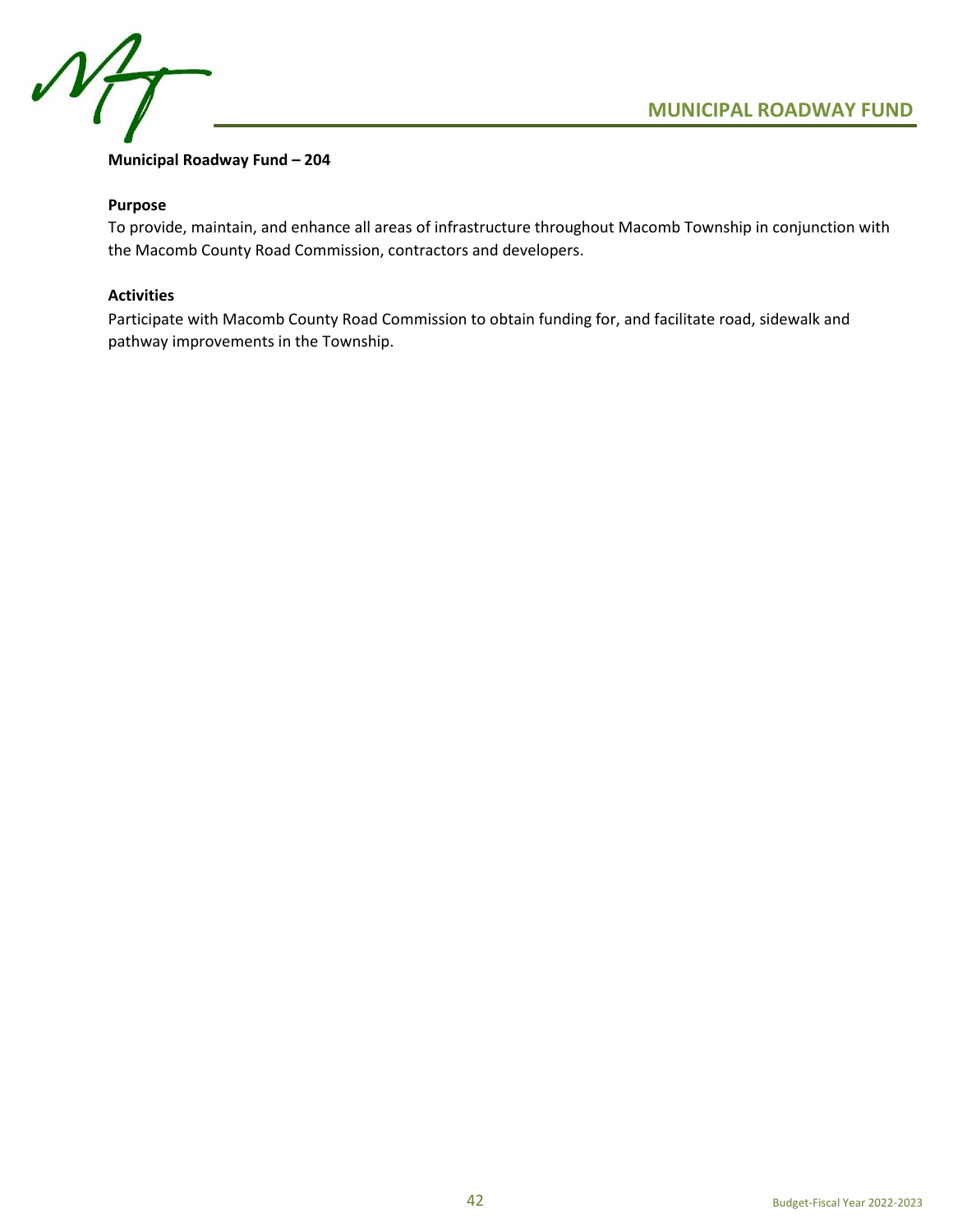



## **MUNICIPAL ROADWAY FUND SUMMARY**

|                                                    |                | 2021/2022      | 2021/2022      | 2022/2023        |
|----------------------------------------------------|----------------|----------------|----------------|------------------|
|                                                    | 2021 Actual    | <b>Budget</b>  | Projected      | <b>Budget</b>    |
| <b>Revenues</b>                                    |                |                |                |                  |
| <b>Federal Grants</b>                              | \$             | \$             | \$             | \$4,225,000      |
| <b>Telecommunications Fees</b>                     | 42,901         | 20,000         | 20,000         | 20,000           |
| <b>Special Assessment</b>                          |                |                |                | 25,000           |
| Interest Income                                    | 4,978          | 4,500          | 2,500          | 3,500            |
| Other                                              | 5,603          |                |                |                  |
| <b>Total Revenues</b>                              | \$<br>53,481   | \$<br>24,500   | \$<br>22,500   | \$4,273,500      |
|                                                    |                |                |                |                  |
| <b>Expenditures</b>                                |                |                |                |                  |
| Miscellaneous Expense                              | \$<br>15       | \$<br>50       | \$<br>20       | \$<br>50         |
| <b>Capital Outlay</b>                              | 3,915,515      | 5,641,000      | 5,626,846      | 4,929,168        |
| <b>Total Expenditures</b>                          | \$3,915,530    | \$5,641,050    | \$5,626,866    | \$4,929,218      |
|                                                    |                |                |                |                  |
| <b>Excess of Revenue Over (Under) Expenditures</b> | \$ (3,862,048) | \$ (5,616,550) | \$ (5,604,366) | \$<br>(655, 718) |
|                                                    |                |                |                |                  |
| <b>Other Financing Sources (Uses)</b>              |                |                |                |                  |
| Transfers In                                       | 6,000,000      | \$3,000,000    | \$3,000,000    | \$2,000,000      |
| <b>Total Other Financing Sources</b>               | \$6,000,000    | \$3,000,000    | \$3,000,000    | \$2,000,000      |
|                                                    |                |                |                |                  |
| <b>Net Change in Fund Balances</b>                 | \$2,137,952    | \$(2,616,550)  | \$ (2,604,366) | \$1,344,282      |
|                                                    |                |                |                |                  |
| <b>Fund Balance, Beginning</b>                     | \$1,149,548    | \$3,287,500    | \$3,287,500    | \$<br>683,134    |
|                                                    |                |                |                |                  |
| <b>Fund Balance, Ending</b>                        | \$3,287,500    | \$<br>670,950  | \$<br>683,134  | \$2,027,416      |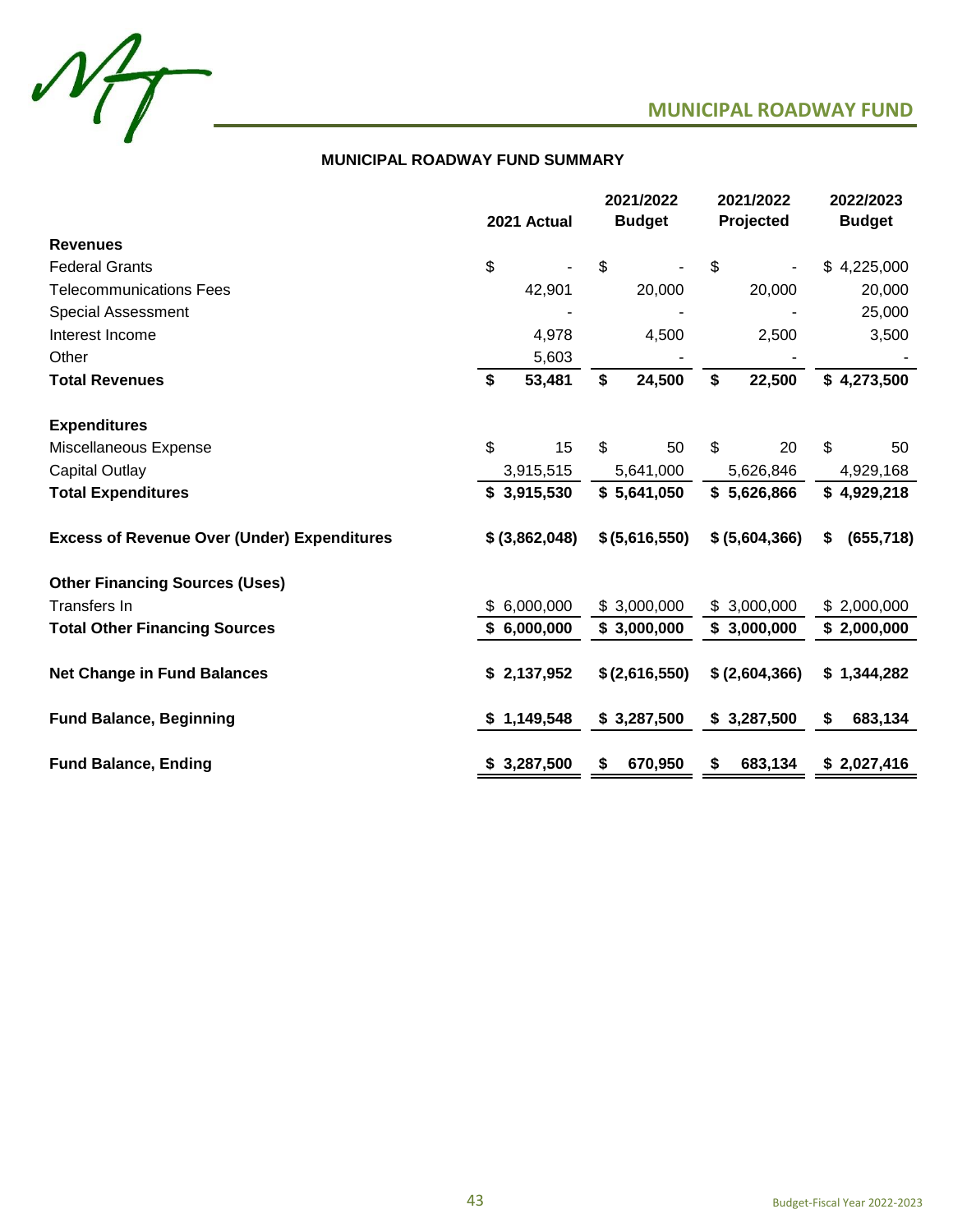

## **MUNICIPAL ROADWAY FUND**

## **REVENUES**

| <b>GL Number</b>              | <b>Description</b>                               | 2021 Actual | 2021/2022<br><b>Budget</b> | 2021/2022<br>Projected         | 2022/2023<br><b>Budget</b> |
|-------------------------------|--------------------------------------------------|-------------|----------------------------|--------------------------------|----------------------------|
| 204-000-501.000 Federal Grant |                                                  | \$<br>٠.    | \$<br>۰.                   | \$<br>$\overline{\phantom{a}}$ | 4,225,000<br>\$.           |
| 204-000-651.001 Metro Act Fee |                                                  | 42.901      | 20,000                     | 20,000                         | 20,000                     |
|                               | 204-000-665.000 Gain/(Loss) on Investment Income | 4,978       | 4,500                      | 2,500                          | 3,500                      |
|                               | 204-000-672.001 Special Assessment Revenue       |             |                            |                                | 25,000                     |
|                               | 204-000-676.002 Sidewalk Abeyance Charges        | 5,547       |                            |                                | $\sim$                     |
|                               | 204-000-694.000 Miscellaneous Revenue            | 56          |                            |                                |                            |
|                               | 204-000-699.000 Operating Transfer In            | 6,000,000   | 3,000,000                  | 3,000,000                      | 2,000,000                  |
|                               |                                                  | \$6,053,481 | \$3,024,500                | \$3,022,500                    | \$6,273,500                |

|                                |                                               | <b>EXPENSES</b> |             |    |               |    |                  |    |               |
|--------------------------------|-----------------------------------------------|-----------------|-------------|----|---------------|----|------------------|----|---------------|
|                                |                                               |                 |             |    | 2021/2022     |    | 2021/2022        |    | 2022/2023     |
| <b>GL Number</b>               | <b>Description</b>                            |                 | 2021 Actual |    | <b>Budget</b> |    | <b>Projected</b> |    | <b>Budget</b> |
|                                | 204-444-817.000 Consultantr/Contract Services | \$              | 344.457     | \$ | 240,000       | \$ | 231.440          | \$ | 225,000       |
|                                | 204-444-967.008 Sidewalk Acquisitions         |                 | 156,982     |    | 85,000        |    | 84.554           |    | 75,000        |
| 204-444-974.000 Capital Outlay |                                               |                 | 608.079     |    | 525,000       |    | 520,241          |    | 700,000       |
|                                |                                               | S.              | 1,109,518   |    | 850,000       | S  | 836,235          | S. | 1,000,000     |
|                                |                                               |                 |             |    |               |    |                  |    |               |
| 204-446-956.000 Miscellaneous  |                                               | \$              | 15          | \$ | 50            | \$ | 20               | \$ | 50            |
| 204-446-977.007 Capital Outlay |                                               |                 | 2,805,997   |    | 4.791.000     |    | 4,790,611        |    | 3,929,168     |
|                                |                                               |                 | 2,806,012   | S  | 4,791,050     | S  | 4,790,631        |    | \$3,929,218   |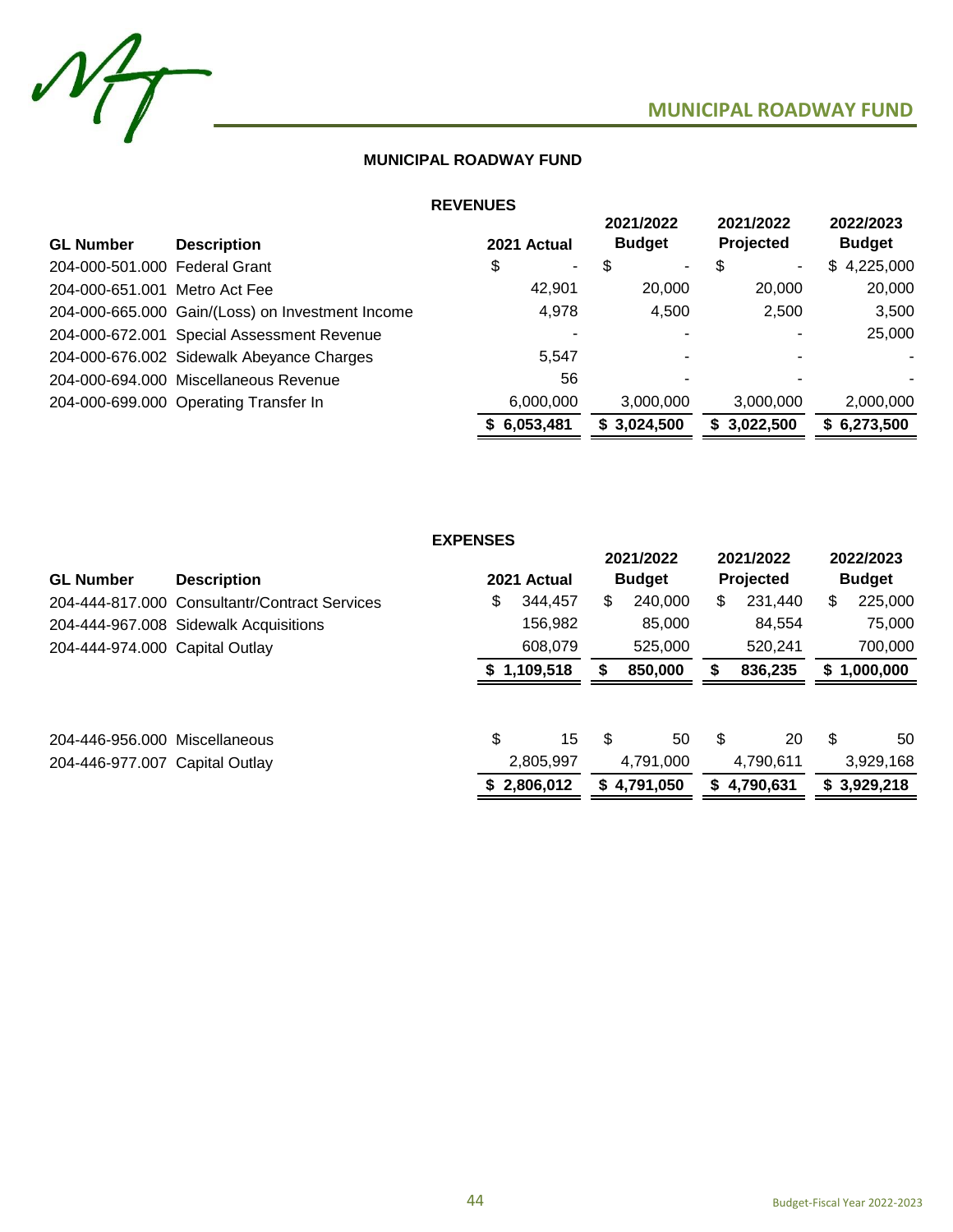

## **Public Improvement Fund – 245**

## **Purpose**

To provide for, set aside and accumulate monies for acquiring, constructing, extending, altering, repairing or equipping public improvements or public buildings.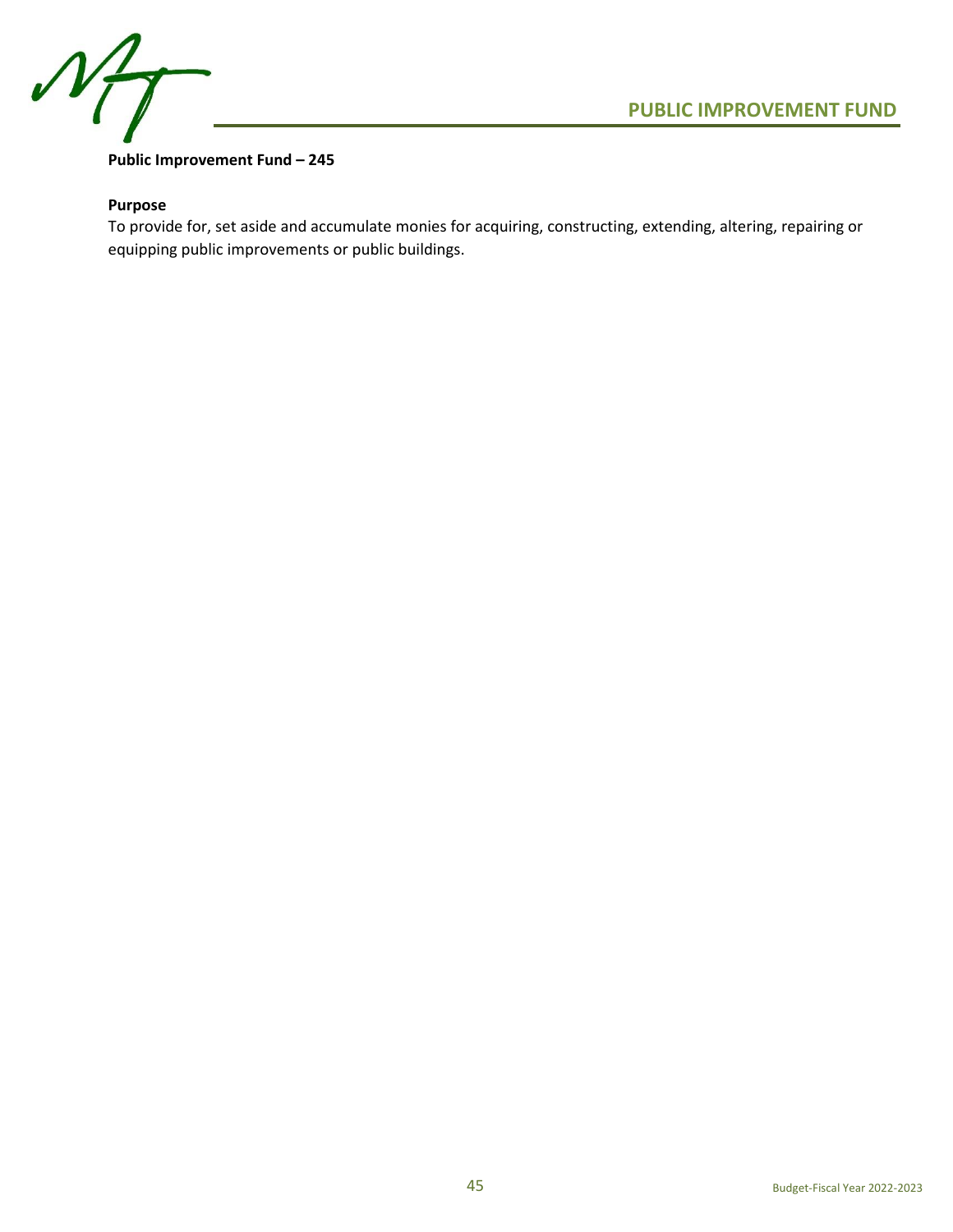

## **PUBLIC IMPROVEMENT FUND SUMMARY**

|                                                    | 2021 Actual |             | 2021/2022<br><b>Budget</b> |             | 2021/2022<br>Projected |             | 2022/2023<br><b>Budget</b> |             |
|----------------------------------------------------|-------------|-------------|----------------------------|-------------|------------------------|-------------|----------------------------|-------------|
| <b>Revenues</b>                                    |             |             |                            |             |                        |             |                            |             |
| <b>Charges for Services</b>                        | \$          |             | \$                         |             | \$                     |             | \$                         |             |
| Interest Income                                    |             | 1,569       |                            | 2,000       |                        | 9,000       |                            | 6,000       |
| <b>Total Revenues</b>                              | \$          | 1,569       | \$                         | 2,000       | \$                     | 9,000       | \$                         | 6,000       |
| <b>Expenditures</b>                                |             |             |                            |             |                        |             |                            |             |
| <b>General Government</b>                          |             | 17,543      |                            | 10,000      |                        | 100,000     |                            | 950,000     |
| <b>Total Expenditures</b>                          | \$          | 17,543      | \$                         | 10,000      | \$                     | 100,000     | \$                         | 950,000     |
| <b>Excess of Revenue Over (Under) Expenditures</b> | \$          | (15, 974)   | \$                         | (8,000)     | \$                     | (91,000)    | S.                         | (944,000)   |
| <b>Other Financing Sources (Uses)</b>              |             |             |                            |             |                        |             |                            |             |
| <b>Transfers In</b>                                | \$          | 10,000      | \$                         | 15,000      | \$                     | 15,000      | \$                         | 15,000      |
| <b>Transfers Out</b>                               |             |             |                            |             |                        |             |                            |             |
| <b>Total Other Financing Sources</b>               | \$          | 10,000      | \$                         | 15,000      | \$                     | 15,000      | \$                         | 15,000      |
| <b>Net Change in Fund Balances</b>                 | \$          | (5, 974)    | \$                         | 7,000       | \$                     | (76,000)    | \$                         | (929,000)   |
| <b>Fund Balance, Beginning</b>                     |             | \$3,259,314 |                            | \$3,253,340 |                        | \$3,253,340 |                            | \$3,177,340 |
| <b>Fund Balance, Ending</b>                        |             | \$3,253,340 |                            | \$3,260,340 |                        | \$3,177,340 |                            | \$2,248,340 |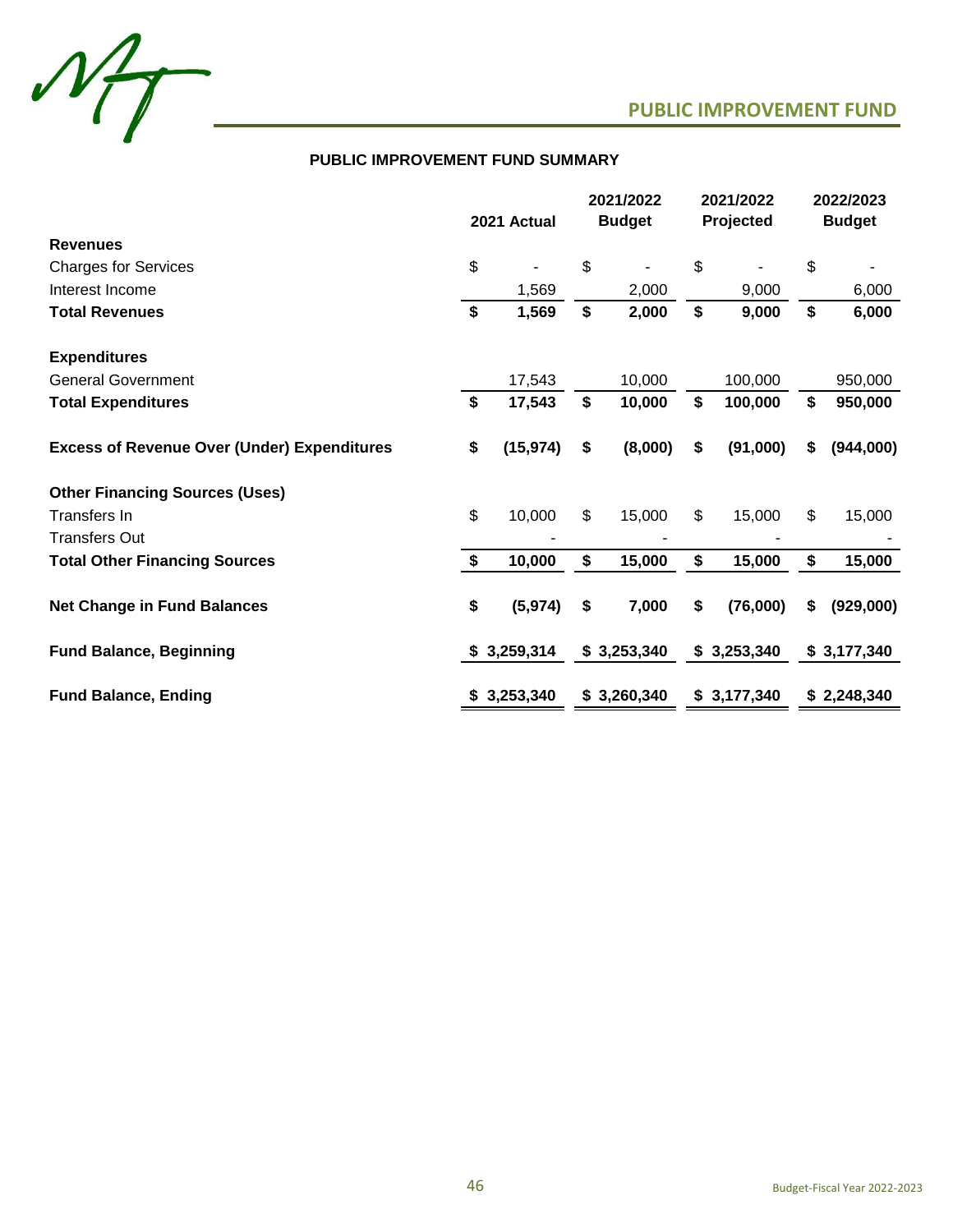

## **PUBLIC IMPROVEMENT FUND**

## **REVENUES**

| <b>GL Number</b> | <b>Description</b>                               | <b>NEVENUES</b> | 2021 Actual | 2021/2022<br><b>Budget</b> | 2021/2022<br><b>Projected</b> | 2022/2023<br><b>Budget</b> |
|------------------|--------------------------------------------------|-----------------|-------------|----------------------------|-------------------------------|----------------------------|
|                  | 245-000-665.000 Gain/(Loss) on Investment Income |                 | 1.569       | 2.000                      | 9.000                         | 6.000                      |
|                  | 245-000-699.000 Operating Transfer In            |                 | 10.000      | 15.000                     | 15.000                        | 15,000                     |
|                  |                                                  |                 | 11,569      | 17.000                     | 24.000                        | 21.000                     |

|                  |                                           | <b>EXPENSES</b> |                  |                            |                        |                            |
|------------------|-------------------------------------------|-----------------|------------------|----------------------------|------------------------|----------------------------|
| <b>GL Number</b> | <b>Description</b>                        |                 | 2021 Actual      | 2021/2022<br><b>Budget</b> | 2021/2022<br>Projected | 2022/2023<br><b>Budget</b> |
|                  | 245-229-977.000 Equipment-Broadcast Media | \$              | $\sim$ 100 $\mu$ | $\blacksquare$             | ۰.                     | ۰.                         |
|                  | 245-262-977.000 Equipment-Election        |                 | 17.543           | 10.000                     | ۰                      |                            |
|                  | 245-901-974.000 Capital Improvement-Parks |                 | -                | $\overline{\phantom{0}}$   | 100.000                | 950,000                    |
|                  | 245-901-999.000 Operating Transfer Out    |                 | -                | $\overline{\phantom{0}}$   |                        |                            |
|                  |                                           |                 | 17,543           | 10.000                     | 100.000                | 950,000                    |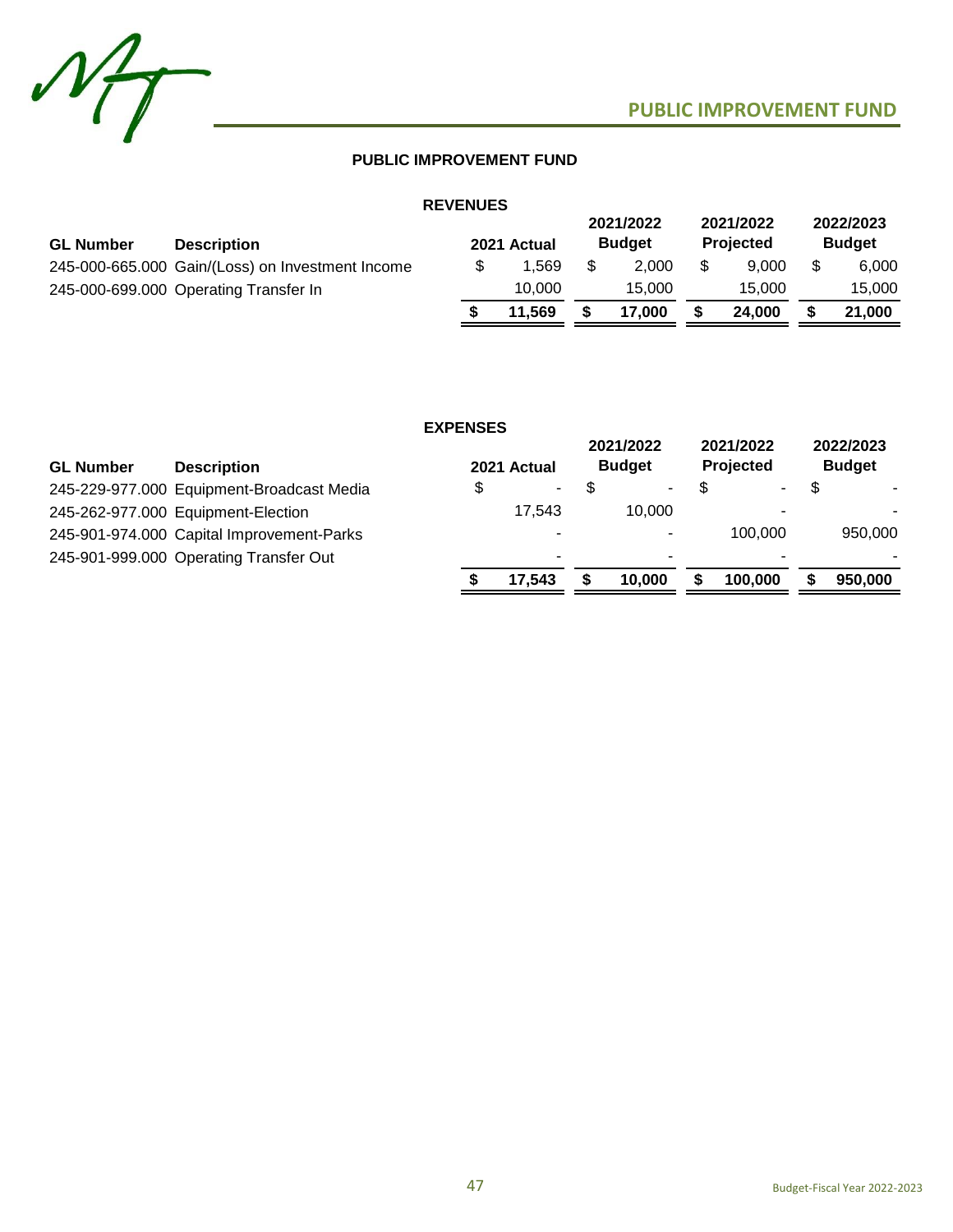

## **Building Authority Fund – 469**

## **Purpose**

The Building Authority is a separate legal identity from Macomb Township but operates in conformity with many of the Township's policies and procedures. The Building Authority is reported in the Township's financial statements. The Building Authority was formed to help finance some of the Township's capital construction projects. A Building Authority Board has been appointed by the Township Board of Trustees.

## **Activities**

Revenues in this fund come from the acquisition of bonds and investment income. Expenditures are costs associated with the construction of capital improvements.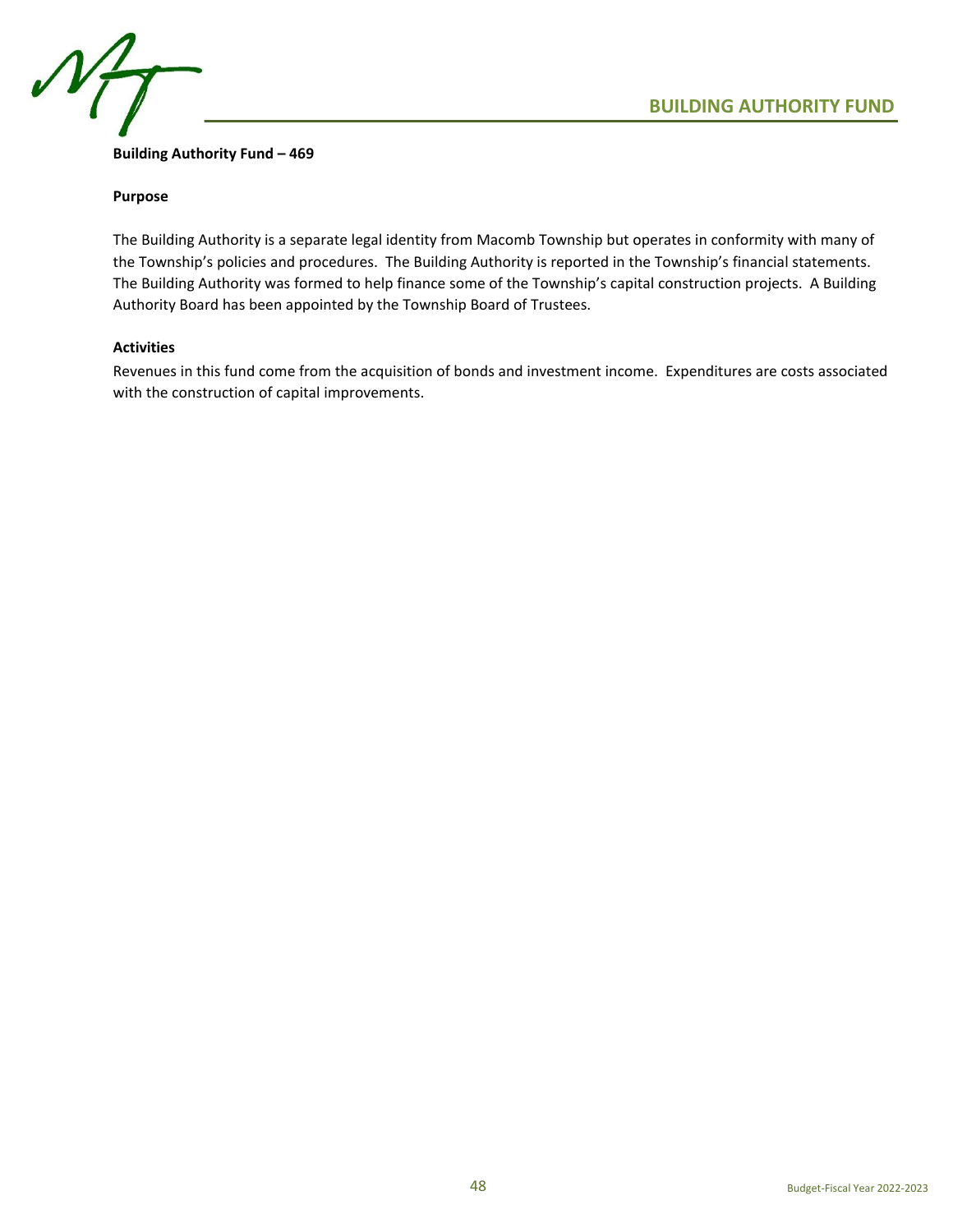



## **BUILDING AUTHORITY FUND SUMMARY**

|                                                    | 2021 Actual |                 |    | 2021/2022<br><b>Budget</b> | 2021/2022<br>Projected | 2022/2023<br><b>Budget</b> |            |
|----------------------------------------------------|-------------|-----------------|----|----------------------------|------------------------|----------------------------|------------|
| <b>Revenues</b>                                    |             |                 |    |                            |                        |                            |            |
| Interest Income                                    | \$          | 1,973           | \$ | 25                         | \$<br>55               | \$                         |            |
| Other                                              |             |                 |    |                            |                        |                            |            |
| <b>Total Revenues</b>                              | \$          | 1,973           | \$ | 25                         | \$<br>55               | \$                         |            |
| <b>Expenditures</b>                                |             |                 |    |                            |                        |                            |            |
| <b>General Government</b>                          | \$          | 420             | \$ | 185                        | \$<br>435              | \$                         | 95         |
| <b>Capital Outlay</b>                              |             | 4,320,400       |    | 200,000                    | 204,705                |                            | 125,000    |
| <b>Total Expenditures</b>                          | \$          | 4,320,820       | \$ | 200,185                    | \$<br>205,140          | \$                         | 125,095    |
| <b>Excess of Revenue Over (Under) Expenditures</b> |             | $$$ (4,318,848) | \$ | (200, 160)                 | \$<br>(205, 085)       | \$                         | (125,095)  |
| <b>Other Financing Sources (Uses)</b>              |             |                 |    |                            |                        |                            |            |
| <b>Transfers In</b>                                | \$          |                 | \$ |                            | \$                     | \$                         |            |
| <b>Transfers Out</b>                               |             |                 |    | (5,000)                    |                        |                            | (109, 894) |
| <b>Bond Issuance Expense</b>                       |             |                 |    |                            |                        |                            |            |
| <b>Bond Premium</b>                                |             |                 |    |                            |                        |                            |            |
| <b>Bond Proceeds</b>                               |             |                 |    |                            |                        |                            |            |
| <b>Total Other Financing Sources</b>               | \$          |                 | \$ | (5,000)                    | \$                     | \$                         | (109, 894) |
| <b>Net Change in Fund Balances</b>                 |             | $$$ (4,318,848) | \$ | (205, 160)                 | \$<br>(205, 085)       | \$                         | (234, 989) |
| <b>Fund Balance, Beginning</b>                     | \$          | 4,758,921       | \$ | 440,074                    | \$<br>440,074          | \$                         | 234,989    |
| <b>Fund Balance, Ending</b>                        | \$          | 440,074         | \$ | 234,914                    | \$<br>234,989          | \$                         |            |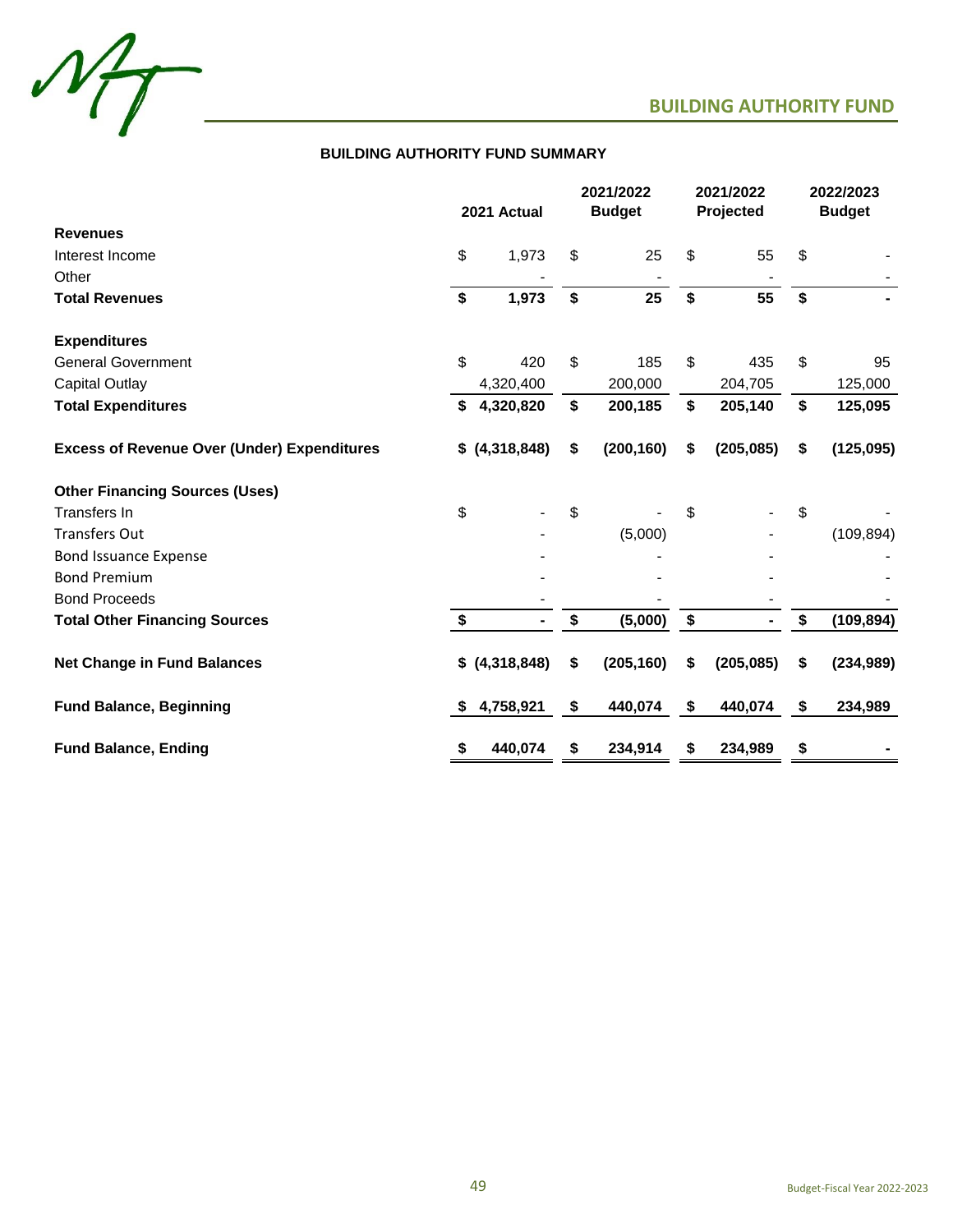

## **BUILDING AUTHORITY FUND**

| <b>GL Number</b><br><b>Description</b>                    |  | 2021 Actual | 2021/2022<br><b>Budget</b> |    | 2021/2022 | <b>Projected</b> | 2022/2023<br><b>Budget</b> |                |
|-----------------------------------------------------------|--|-------------|----------------------------|----|-----------|------------------|----------------------------|----------------|
| 469-000-665.000 Interest Income - 2018 Public Safety Bond |  | 1.973       |                            | 25 |           | 55               |                            |                |
| 469-000-698.000 Proceeds from Bond                        |  |             |                            |    |           | $\,$             |                            |                |
|                                                           |  | 1.973       |                            | 25 |           | 55               |                            | $\blacksquare$ |

|                  |                                               | <b>EXPENSES</b> |             |                            |    |                               |    |                            |
|------------------|-----------------------------------------------|-----------------|-------------|----------------------------|----|-------------------------------|----|----------------------------|
| <b>GL Number</b> | <b>Description</b>                            |                 | 2021 Actual | 2021/2022<br><b>Budget</b> |    | 2021/2022<br><b>Projected</b> |    | 2022/2023<br><b>Budget</b> |
|                  | 469-279-800.000 Other Services and Charges    | \$              | $\sim$      | \$<br>50                   | \$ | 15                            | \$ | 25                         |
|                  | 469-279-801.000 Bond Issuance Expenses        |                 |             |                            |    |                               |    |                            |
|                  | 469-279-956.000 Miscellaneous Expense         |                 | 420         | 135                        |    | 420                           |    | 70                         |
|                  | 469-279-974.000 Capital Outlay-Fire Station 1 |                 | 4,320,400   | 200,000                    |    | 204.705                       |    | 125,000                    |
|                  | 469-279-999.000 Operating Transfer Out        |                 |             | 5.000                      |    |                               |    | 109,894                    |
|                  |                                               |                 | 4.320.820   | \$<br>205.185              | S  | 205.140                       | S  | 234,989                    |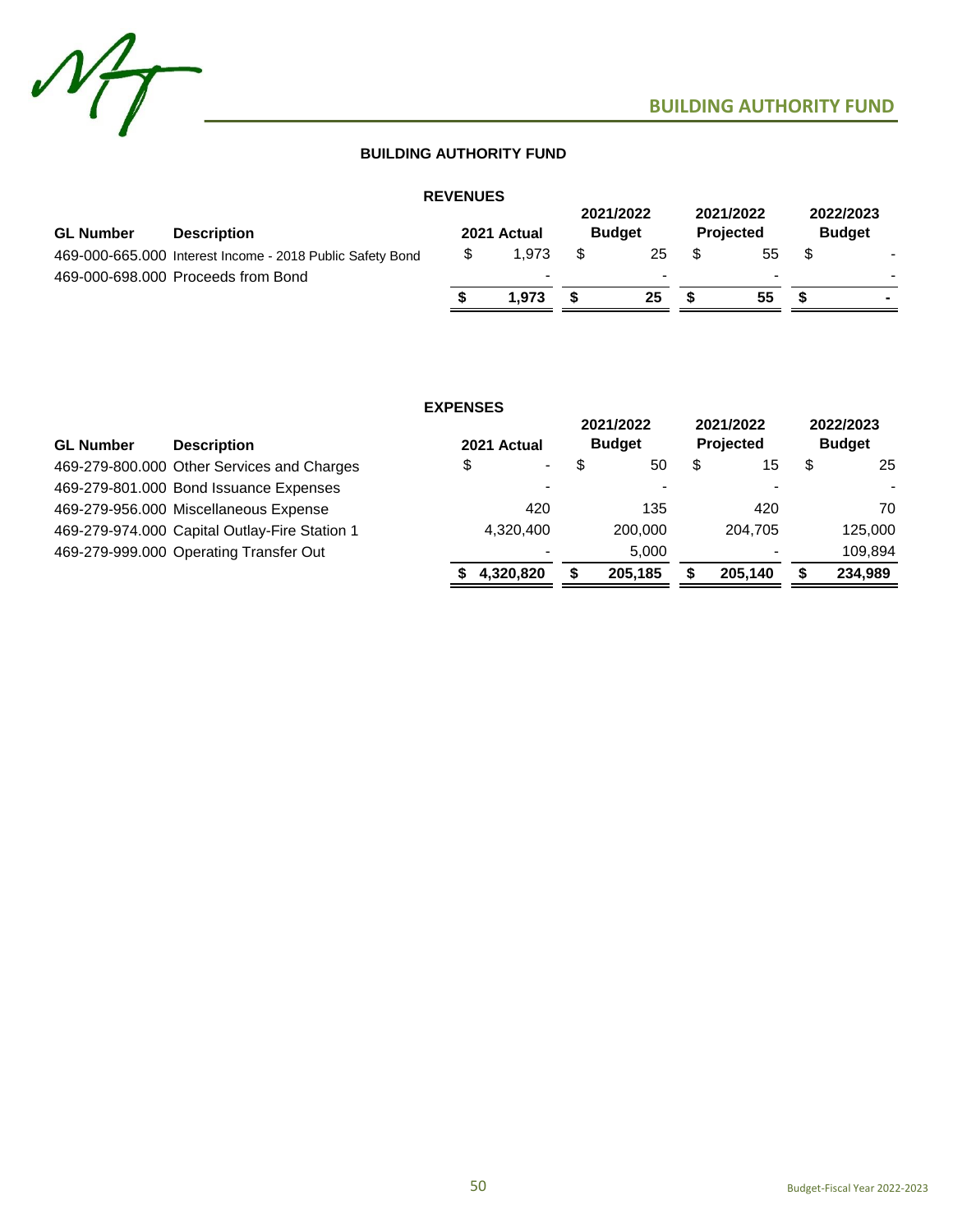

## **Fire Pension Fund – 732**

## **Purpose**

The Township is the administrator of a single-employer public employee's retirement system that covers some fulltime fire fighters of the Township. The system provides retirement, death, and disability benefits to those plan members and their beneficiaries.

## **Activities**

Revenues in this fund come from Township tax collections, employee contributions and investment income. Expenditures are comprised of employee pension payments and administration costs.

## **Resources Needed**

The obligation to contribute to and maintain the system for these employees was established by a vote of the taxpayers in 1988 and requires a contribution from the employees of 5 percent of gross base wages. The funding policy provides for tax collections at actuarially determined rates that, expressed as percentages of annual covered payroll, are intended to accumulate sufficient assets to pay pension benefits when due. Administrative costs of the plan are financed through investment earnings.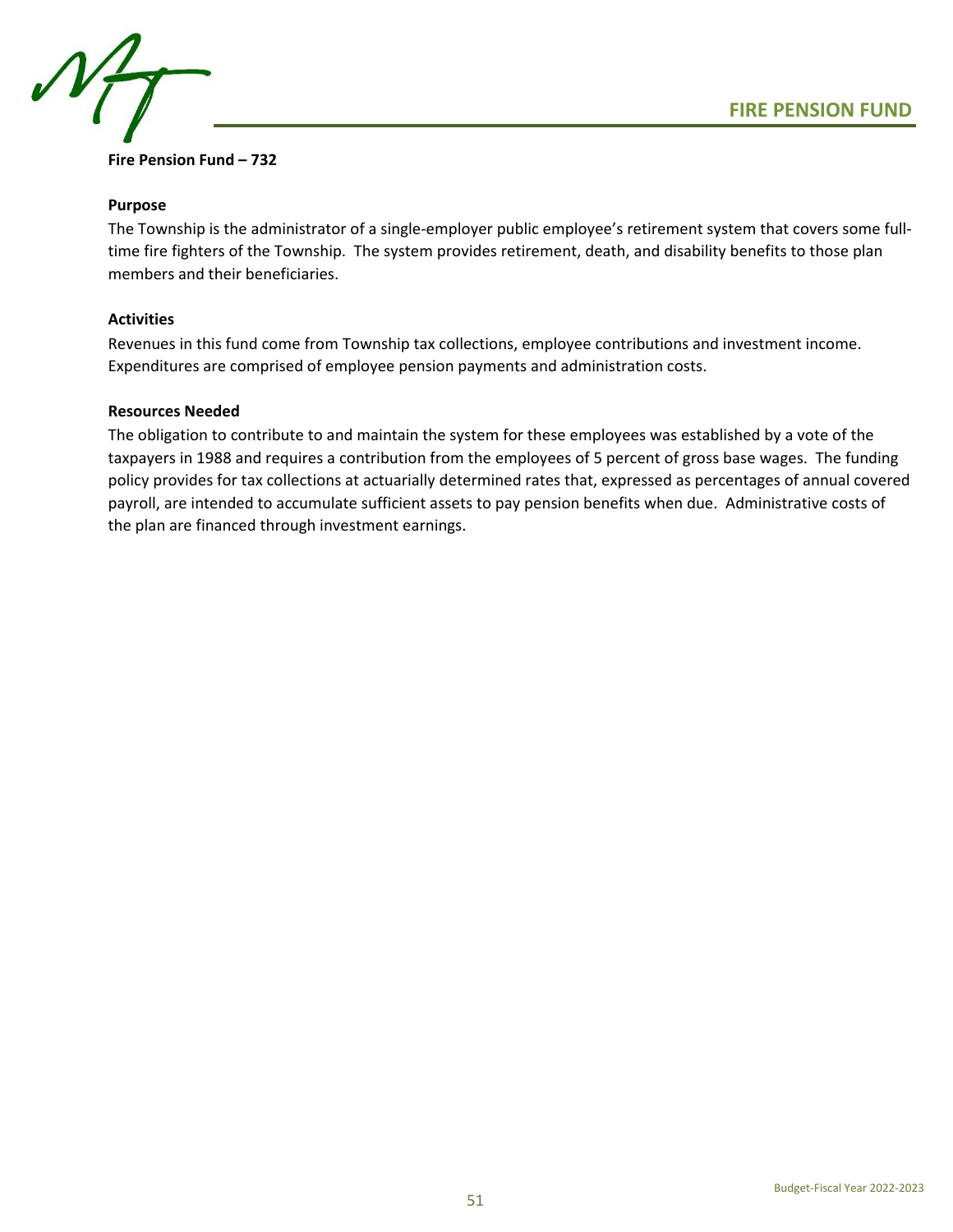



## **FIRE PENSION FUND SUMMARY**

|                                                    | 2021 Actual |             | 2021/2022<br><b>Budget</b> |             | 2021/2022<br>Projected |             | 2022/2023<br><b>Budget</b> |             |
|----------------------------------------------------|-------------|-------------|----------------------------|-------------|------------------------|-------------|----------------------------|-------------|
|                                                    |             |             |                            |             |                        |             |                            |             |
| <b>Revenues</b>                                    |             |             |                            |             |                        |             |                            |             |
| <b>Employer Contributions</b>                      | \$          | 391,402     | \$                         | 360,000     | \$                     | 363,888     | \$                         | 317,420     |
| <b>Employee Contributions</b>                      |             | 35,730      |                            | 35,500      |                        | 35,500      |                            | 35,500      |
| Investment Income                                  |             | 1,025,016   |                            | (193, 200)  |                        | (193, 200)  |                            | 25,000      |
| Other                                              |             | 2           |                            |             |                        | 363         |                            |             |
| <b>Total Revenues</b>                              |             | \$1,452,150 | \$                         | 202,300     | S                      | 206,551     | \$                         | 377,920     |
| <b>Expenditures</b>                                |             |             |                            |             |                        |             |                            |             |
| <b>Investment Losses</b>                           | \$          |             | \$                         |             | \$                     |             | \$                         |             |
| <b>Benefit Payments</b>                            |             | 164,229     |                            | 157,050     |                        | 157,030     |                            | 157,050     |
| <b>Administrative Expenses</b>                     |             | 15,149      |                            | 16,860      |                        | 10,892      |                            | 21,340      |
| <b>Total Expenditures</b>                          | \$          | 179,378     | \$                         | 173,910     | \$                     | 167,922     | \$                         | 178,390     |
| <b>Excess of Revenue Over (Under) Expenditures</b> |             | \$1,272,772 | \$                         | 28,390      | \$                     | 38,629      | \$                         | 199,530     |
| <b>Fund Balance, Beginning</b>                     |             | \$3,576,412 |                            | \$4,849,184 |                        | \$4,849,184 |                            | \$4,887,813 |
| <b>Fund Balance, Ending</b>                        | S           | 4,849,184   |                            | \$4,877,574 | \$                     | 4,887,813   |                            | \$5,087,343 |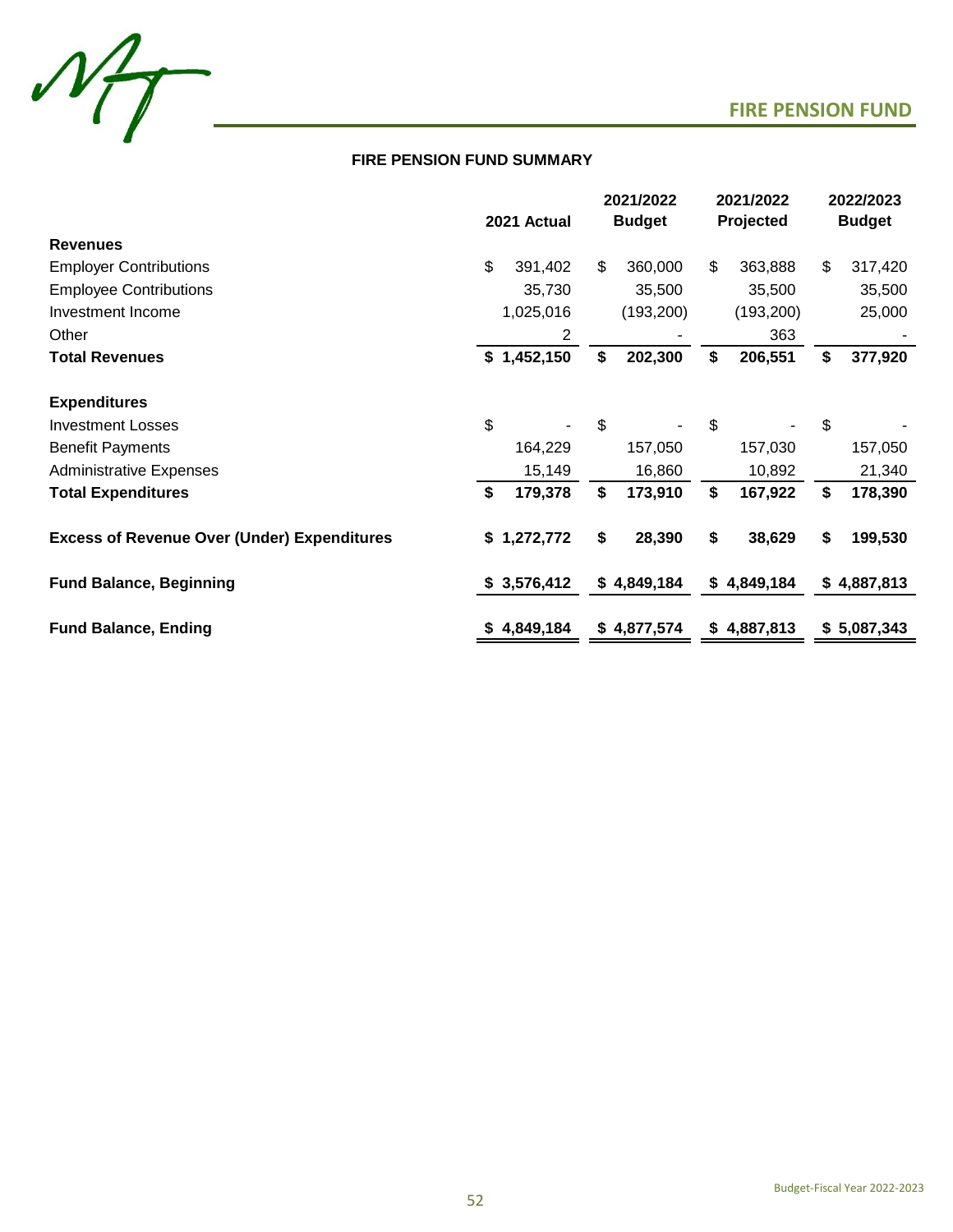

## **FIRE PENSION FUND**

| <b>REVENUES</b>  |                                                  |    |             |     |                            |   |                        |   |                            |
|------------------|--------------------------------------------------|----|-------------|-----|----------------------------|---|------------------------|---|----------------------------|
| <b>GL Number</b> | <b>Description</b>                               |    | 2021 Actual |     | 2021/2022<br><b>Budget</b> |   | 2021/2022<br>Projected |   | 2022/2023<br><b>Budget</b> |
|                  | 732-000-403.000 Property Tax Collection          | \$ | 391,402     | \$. | 360,000                    | S | 363,888                | S | 317,420                    |
|                  | 732-000-404.000 Employee Contribution            |    | 35,730      |     | 35,500                     |   | 35.500                 |   | 35,500                     |
|                  | 732-000-665.000 Gain/(Loss) on Investment Income |    | 1,025,016   |     | (193, 200)                 |   | (193, 200)             |   | 25,000                     |
|                  | 732-000-694.000 Miscellaneous Revenue            |    | 2           |     |                            |   | 363                    |   | ۰                          |
|                  |                                                  |    | \$1,452,150 |     | 202.300                    |   | 206,551                |   | 377,920                    |

|                               |                                                  | <b>EXPENSES</b> |             |     |               |               |               |
|-------------------------------|--------------------------------------------------|-----------------|-------------|-----|---------------|---------------|---------------|
|                               |                                                  |                 |             |     | 2021/2022     | 2021/2022     | 2022/2023     |
| <b>GL Number</b>              | <b>Description</b>                               |                 | 2021 Actual |     | <b>Budget</b> | Projected     | <b>Budget</b> |
|                               | 732-336-703.090 Fire Fighter Pension             | \$              | 164.229     | \$. | 157,050       | \$<br>157,030 | 157,050       |
|                               | 732-336-808.000 Audit & Accounting               |                 | 5,100       |     | 5,250         | 4,227         | 4,230         |
| 732-336-814.000 Legal Fees    |                                                  |                 | -           |     |               | 4,390         | 7,000         |
| 732-336-956.000 Miscellaneous |                                                  |                 | 10.049      |     | 11.610        | 275           | 6,110         |
|                               | 732-336-957.000 Conference, Education & Training |                 |             |     |               | 2,000         | 4.000         |
|                               |                                                  |                 | 179.378     |     | 173.910       | 167,922       | 178,390       |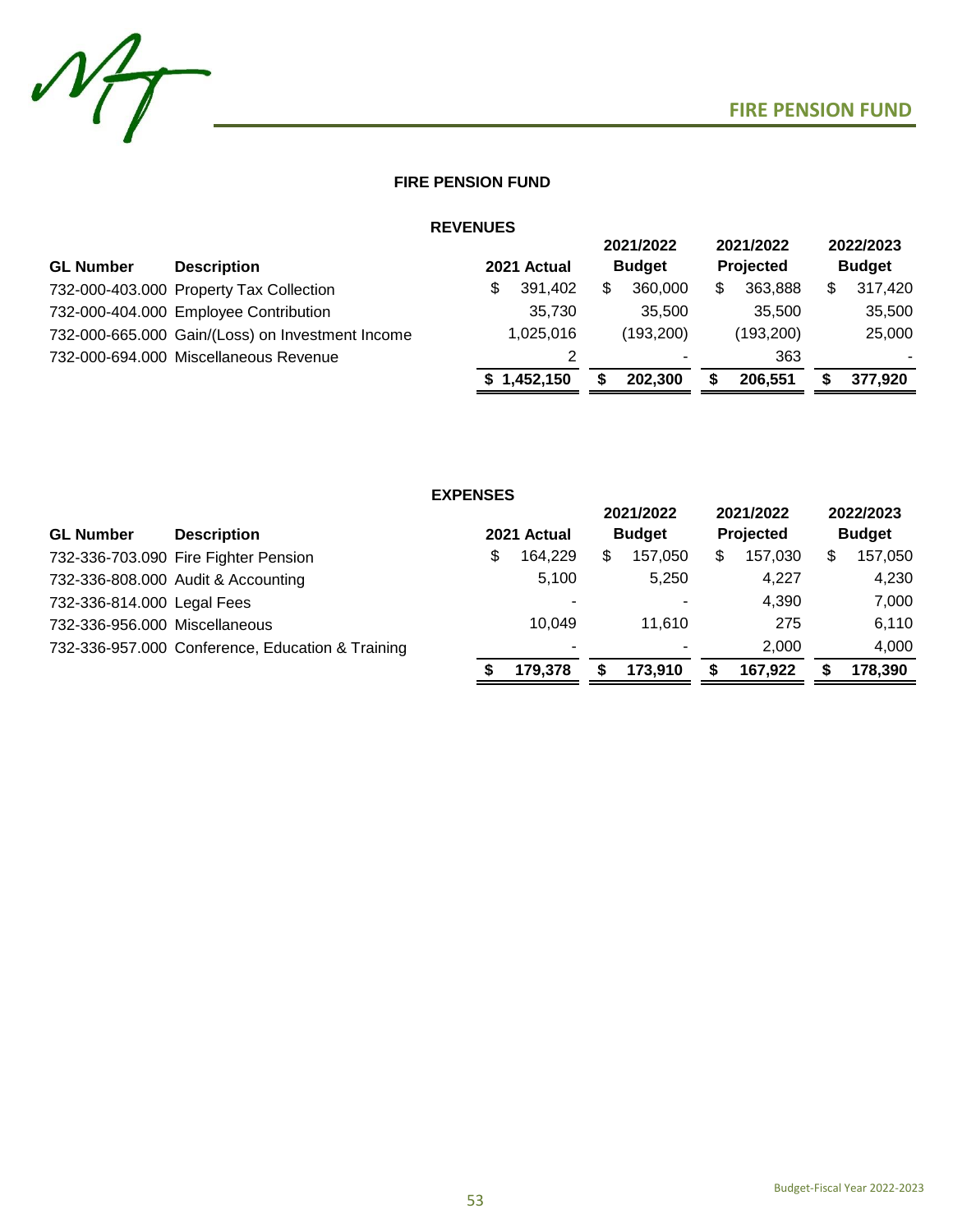



## **Retiree Health Care Fund – 736**

## **Purpose**

The Township provides retiree healthcare benefits to some full-time employees upon retirement in accordance with labor contracts.

## **Activities**

Revenues are generated from Township contributions made in accordance with an actuarial valuation.

## **Resources Needed**

The funding strategy provides for periodic employer contributions at actuarially determined rates that, expressed as percentages of annual covered payroll, are intended to accumulate sufficient assets to pay health benefits when due. Administrative costs of the plan are financed through investment earnings.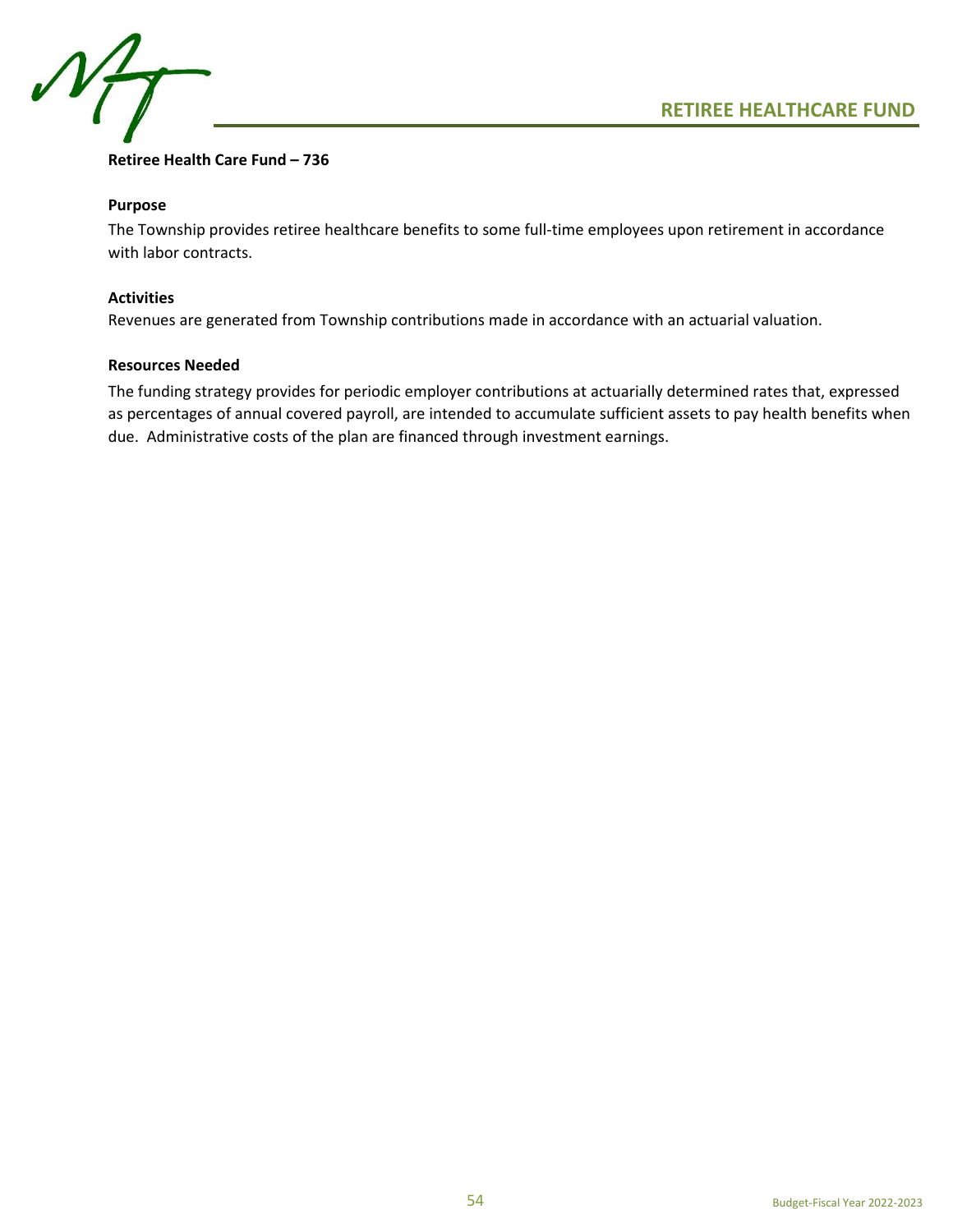

## **RETIREE HEALTHCARE FUND SUMMARY**

|                                                    | 2021 Actual |              | 2021/2022<br><b>Budget</b> |               | 2021/2022<br>Projected |               | 2022/2023<br><b>Budget</b> |              |
|----------------------------------------------------|-------------|--------------|----------------------------|---------------|------------------------|---------------|----------------------------|--------------|
| <b>Revenues</b>                                    |             |              |                            |               |                        |               |                            |              |
| <b>Employer Contributions</b>                      | \$          | 741,839      | \$                         | 484,516       | \$                     | 484,516       | \$                         | 470,890      |
| <b>Employee Contributions</b>                      |             |              |                            |               |                        |               |                            |              |
| Investment Income                                  |             | 6,463,308    |                            | (1,000,000)   |                        | (1,000,000)   |                            | 50,000       |
| <b>Total Revenues</b>                              | \$          | 7,205,147    | \$                         | (515, 484)    | \$                     | (515, 484)    | \$                         | 520,890      |
| <b>Expenditures</b>                                |             |              |                            |               |                        |               |                            |              |
| <b>Investment Losses</b>                           | \$          |              | \$                         |               | \$                     |               | \$                         |              |
| <b>Benefit Payments</b>                            |             | 530,381      |                            | 583,810       |                        | 584,785       |                            | 641,560      |
| <b>Administrative Expenses</b>                     |             | 13,400       |                            | 8,300         |                        | 6,633         |                            | 12,135       |
| <b>Total Expenditures</b>                          | \$          | 543,781      | \$                         | 592,110       | \$                     | 591,418       | \$                         | 653,695      |
| <b>Excess of Revenue Over (Under) Expenditures</b> | S.          | 6,661,366    |                            | \$(1,107,594) | \$                     | (1, 106, 902) | \$                         | (132, 805)   |
| <b>Fund Balance, Beginning</b>                     |             | \$30,348,543 |                            | \$37,009,909  |                        | \$37,009,909  |                            | \$35,903,006 |
| <b>Fund Balance, Ending</b>                        |             | \$37,009,909 |                            | \$35,902,315  |                        | \$35,903,006  |                            | \$35,770,201 |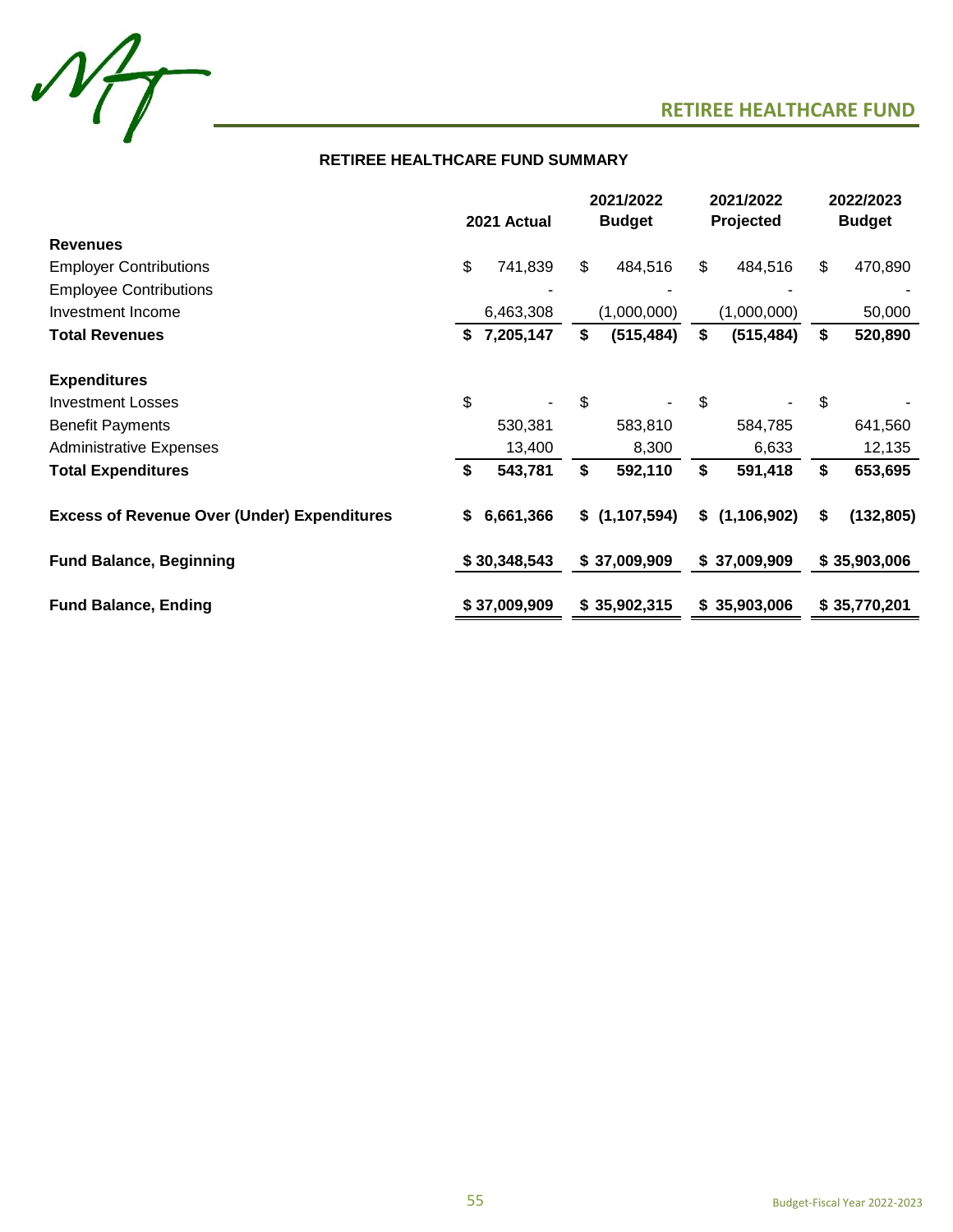



## **RETIREE HEALTHCARE FUND**

## **REVENUES**

| <b>Description</b> |                                                                                                                                    |         |                                         |            |                                             |            |                                                | 2022/2023<br><b>Budget</b> |
|--------------------|------------------------------------------------------------------------------------------------------------------------------------|---------|-----------------------------------------|------------|---------------------------------------------|------------|------------------------------------------------|----------------------------|
|                    |                                                                                                                                    |         |                                         |            |                                             |            |                                                | 50,000                     |
|                    |                                                                                                                                    | 3.144   |                                         | 30.965     |                                             | 30.965     |                                                | 2.000                      |
|                    |                                                                                                                                    | 738.695 |                                         | 453.551    |                                             | 453.551    |                                                | 468.890                    |
|                    |                                                                                                                                    |         |                                         | (515, 484) |                                             | (515, 484) |                                                | 520,890                    |
|                    | 736-000-665.000 Gain/(Loss) on Investment Income<br>736-000-694.000 Miscellaneous Revenue<br>736-000-699.000 Operating Transfer In |         | 2021 Actual<br>\$6,463,308<br>7,205,147 |            | 2021/2022<br><b>Budget</b><br>\$(1,000,000) |            | 2021/2022<br><b>Projected</b><br>\$(1,000,000) |                            |

|                  |                                            | <b>EXPENSES</b> |             |    |                            |    |                               |   |                            |
|------------------|--------------------------------------------|-----------------|-------------|----|----------------------------|----|-------------------------------|---|----------------------------|
| <b>GL Number</b> | <b>Description</b>                         |                 | 2021 Actual |    | 2021/2022<br><b>Budget</b> |    | 2021/2022<br><b>Projected</b> |   | 2022/2023<br><b>Budget</b> |
|                  | 736-274-716.000 Health Care Insurance      | \$              | 499,789     | \$ | 552,200                    | \$ | 551,000                       | S | 606,100                    |
|                  | 736-274-717.000 Life Insurance Premiums    |                 | 1,305       |    | 1,460                      |    | 1.915                         |   | 1,600                      |
|                  | 736-274-718.000 Optical Insurance Premiums |                 | 4,743       |    | 5.300                      |    | 5.290                         |   | 5.450                      |
|                  | 736-274-719,000 Dental Insurance Premiums  |                 | 24,545      |    | 24,850                     |    | 26,580                        |   | 28,410                     |
|                  | 736-274-808.000 Audit & Accounting         |                 | 7,400       |    | 7,800                      |    | 6.133                         |   | 6,135                      |
|                  | 736-274-956.000 Miscellaneous Expense      |                 | 6,000       |    | 500                        |    | 500                           |   | 6,000                      |
|                  |                                            |                 | 543,781     | S  | 592,110                    | S  | 591,418                       | S | 653,695                    |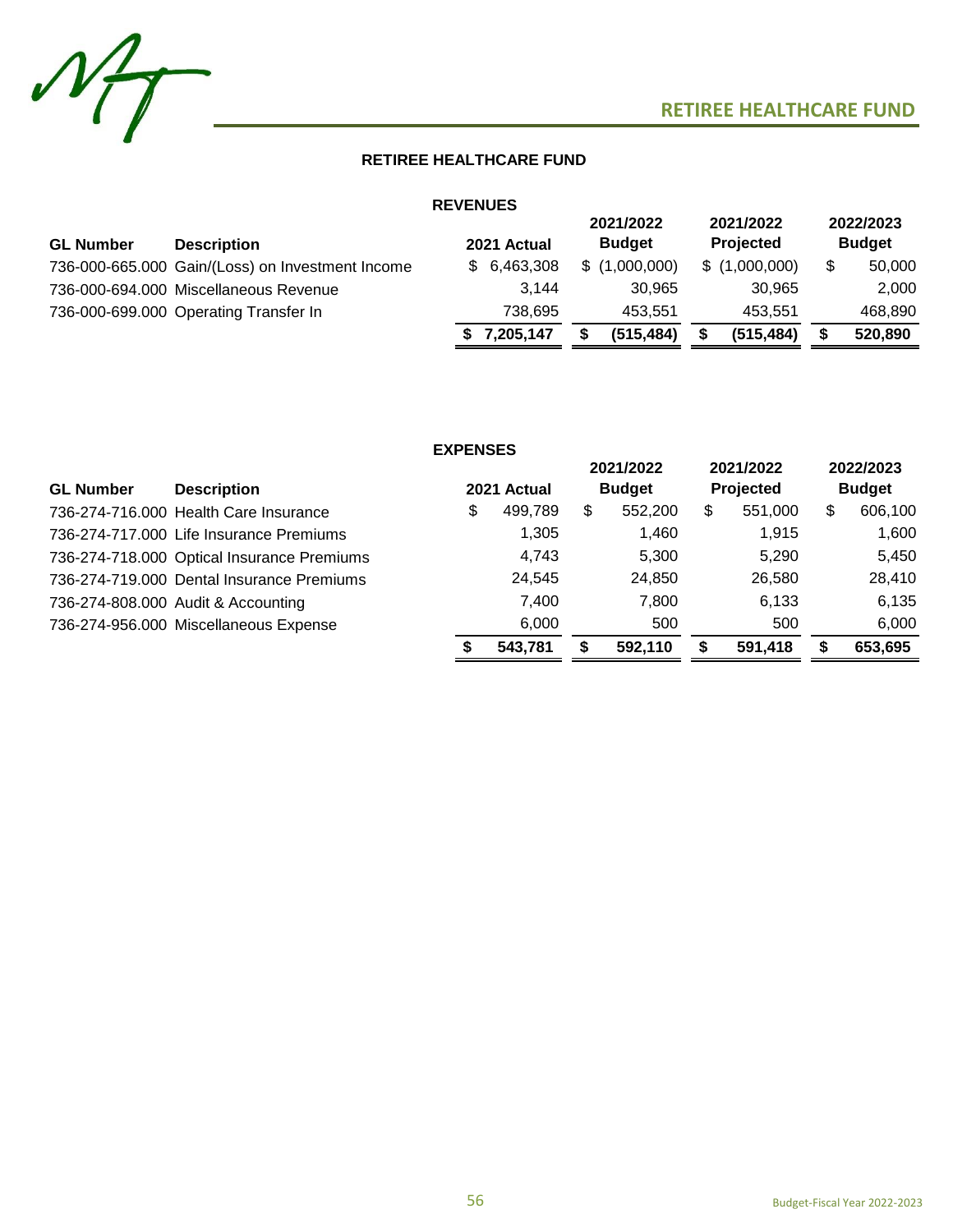

## **Departement of Public Works Fund – 591**

## **Purpose**

The Departement of Public fund is an enterprise fund which operates much like a business. It is self supporting and designed to meet its obligations free of taxation. The fund is used to provide water and sewer services to residential, industrial and commercial consumers.

## **Activities**

The Macomb Township Department of Public Works provides the following:

Accurate and continuous readings of all water meters

Maintains fire hydrants by keeping them in proper working order

Responds to service calls

Inspects, assists and supervises subcontractors in the installation of water mains, sanitary sewers and storm sewers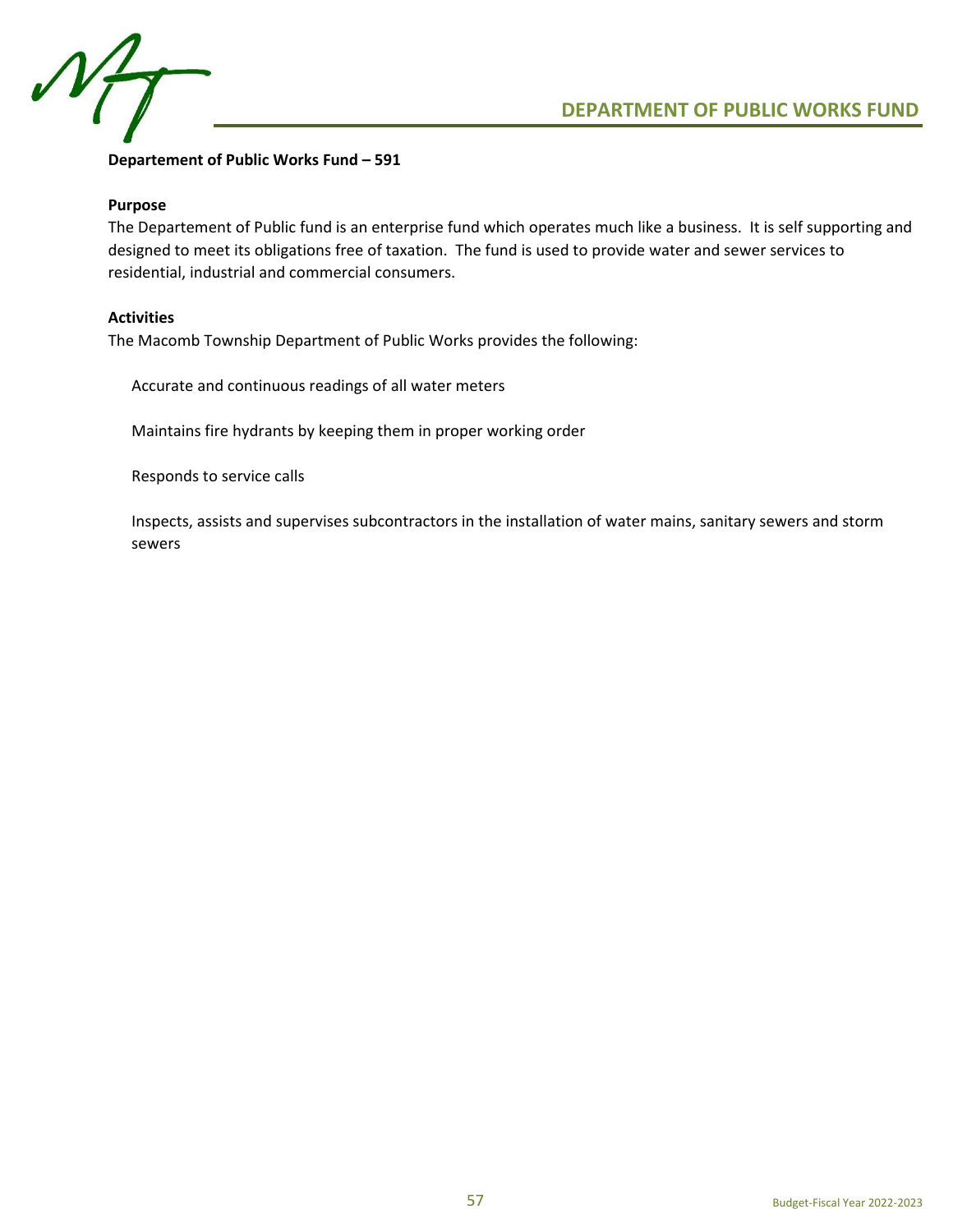

## **DEPARTMENT OF PUBLIC WORKS FUND SUMMARY**

|                                       | 2021 Actual |               | 2021/2022<br><b>Budget</b> |    | 2021/2022<br>Projected | 2022/2023<br><b>Budget</b> |               |  |
|---------------------------------------|-------------|---------------|----------------------------|----|------------------------|----------------------------|---------------|--|
| <b>Operating Revenue</b>              |             |               |                            |    |                        |                            |               |  |
| Sale of Water                         | \$          | 18,049,289    | \$<br>21,002,700           | S  | 18,000,101             | \$                         | 21,002,700    |  |
| Sewage Disposal Charges               |             | 13,902,383    | 15,700,000                 |    | 13,865,000             |                            | 15,680,000    |  |
| <b>Charges for Services</b>           |             | 1,725,019     | 1,966,000                  |    | 1,966,709              |                            | 1,853,000     |  |
| <b>Total Revenues</b>                 | S           | 33,676,691    | \$<br>38,668,700           | S  | 33,831,810             | \$                         | 38,535,700    |  |
| <b>Operating Expenses</b>             |             |               |                            |    |                        |                            |               |  |
| Cost of Water                         | \$          | 13,390,452    | \$<br>13,502,100           | S  | 13,705,621             | \$                         | 14,502,320    |  |
| Cost of Sewage Disposal               |             | 8,964,758     | 10,000,000                 |    | 9,518,247              |                            | 10,500,000    |  |
| Operation and Maintenance             |             | 915,641       | 3,005,500                  |    | 2,013,636              |                            | 3,420,324     |  |
| <b>General and Administrative</b>     |             | 2,402,165     | 2,706,670                  |    | 2,654,926              |                            | 2,862,033     |  |
| Contribution to Retiree Health Fund   |             | 178,321       | 184,400                    |    | 109,487                |                            | 113,190       |  |
| Depreciation                          |             | 4,183,159     | 4,500,000                  |    | 4,500,000              |                            | 4,500,000     |  |
| <b>Total Expenditures</b>             | S           | 30,034,495    | \$<br>33,898,670           | S  | 32,501,917             | \$                         | 35,897,867    |  |
| <b>Operating Surplus/(Loss)</b>       | \$          | 3,642,196     | \$<br>4,770,030            | S  | 1,329,893              | S                          | 2,637,834     |  |
| <b>Nonoperating Revenue (Expense)</b> |             |               |                            |    |                        |                            |               |  |
| Investment Income                     | \$          | 135,578       | \$<br>200,000              | \$ | (120, 850)             | \$                         | 50,000        |  |
| <b>Federal Revenue</b>                |             | 47,913        | 1,600                      |    | 3,151                  |                            | 1,550         |  |
| Land Acquistion                       |             |               |                            |    | (201, 423)             |                            |               |  |
| <b>Interest Expense</b>               |             | (1, 137, 044) | (1,450,000)                |    | (1,400,160)            |                            | (1,350,000)   |  |
| <b>Special Assessment</b>             |             |               |                            |    |                        |                            |               |  |
| <b>Bond Proceeds</b>                  |             |               |                            |    |                        |                            |               |  |
| <b>Bond Issuance Expense</b>          |             | (74, 714)     |                            |    |                        |                            |               |  |
| <b>Other Revenue</b>                  |             | 1,532         | 10,000                     |    |                        |                            | 20,000        |  |
| Loss - Before Contributions           | \$          | (1,026,735)   | \$<br>(1, 238, 400)        | \$ | (1,719,282)            | \$                         | (1, 278, 450) |  |
| <b>Captial Contribtuions</b>          |             |               |                            |    |                        |                            |               |  |
| <b>Capital Grants</b>                 | \$          |               | \$                         | \$ |                        | \$                         |               |  |
| Developers                            |             | 1,849,713     | 1,000,000                  |    | 3,298,604              |                            | 1,000,000     |  |
| Tap Fees and frontage Charges         |             | 573,702       | 453,500                    |    | 842,450                |                            | 689,000       |  |
| <b>Total Capital Contributions</b>    | \$          | 2,423,416     | \$<br>1,453,500            | \$ | 4,141,054              | \$                         | 1,689,000     |  |
| <b>Change in Net Assets</b>           | \$          | 5,038,876     | \$<br>4,985,130            | \$ | 3,751,665              | \$                         | 3,048,384     |  |
| Net Assets, Beginning on Year         |             | 185,971,484   | \$191,010,360              |    | \$191,010,360          |                            | \$194,762,024 |  |
| Net Assets, End of Year               |             | \$191,010,360 | \$195,995,490              |    | \$194,762,024          |                            | \$197,810,408 |  |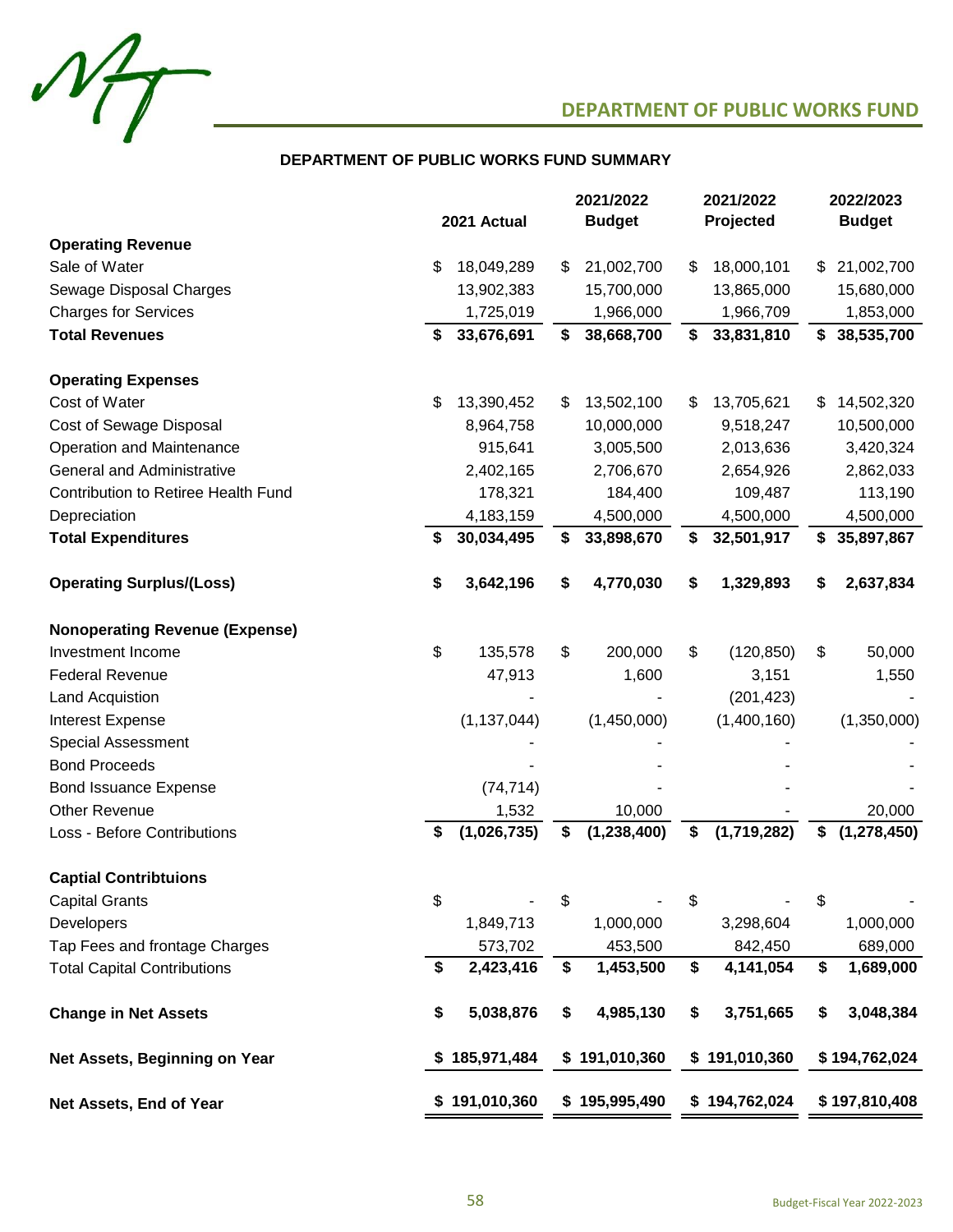$M_{\mathcal{T}}$ 

## **DEPARTMENT OF PUBLIC WORKS FUND**

## **DEPARTMENT OF PUBLIC WORKS FUND**

| <b>FULL TIME STAFFING SUMMARY</b>   |   |
|-------------------------------------|---|
| <b>IDPW Director</b>                |   |
| Assistant Superintendent            |   |
| <b>Water &amp; Sewer Supervisor</b> |   |
| <b>Illnspector</b>                  |   |
| Lead Utility Worker                 |   |
| <b>Advanced Utility Worker</b>      |   |
| Utility Worker                      | 5 |
| <b>Accounting Clerk</b>             |   |
| Administrative Assistant            |   |
| <b>IClerical</b>                    |   |
| <b>IT</b> otal                      |   |

## **REVENUES**

| <b>GL Number</b> | 2021 Actual<br><b>Description</b>         |                  | 2021/2022<br><b>Budget</b> | 2021/2022<br>Projected | 2022/2023<br><b>Budget</b> |
|------------------|-------------------------------------------|------------------|----------------------------|------------------------|----------------------------|
| 591-000-528.000  | <b>Other Federal Grants-Cares</b>         | \$<br>45,996     | \$                         | \$                     | \$                         |
| 591-000-600.000  | <b>Water Metered Sales</b>                | 18,049,245       | 21,000,000                 | 18,000,000             | 21,000,000                 |
| 591-000-600.001  | <b>Lateral Water Fees</b>                 | 30,866           | 32,000                     | 277,458                | 200,000                    |
| 591-000-600.002  | <b>Lateral Sewer Fees</b>                 | 114,637          | 140,000                    | 275,392                | 200,000                    |
| 591-000-600.003  | Inflo Fees Customer Service               | 40,300           | 40,000                     | 28,000                 | 30,000                     |
| 591-000-600.004  | Cust Mtr Charge Installation              | 119,328          | 110,000                    | 98,000                 | 100,000                    |
| 591-000-600.005  | <b>Customer Installation &amp; Repair</b> | 4,597            | 5,000                      | 7,000                  | 9,000                      |
| 591-000-600.006  | Sewer Inspection Monies                   | 6,165            | 5,000                      | 6,590                  | 8,000                      |
| 591-000-600.007  | <b>Engineer Charges</b>                   | 165,737          | 150,000                    | 190,000                | 150,000                    |
| 591-000-600.008  | Water Tap Connection                      | 4,200            | 6,500                      | 14,600                 | 14,000                     |
| 591-000-600.009  | Capital Charges Tap Sewer                 | 379,984          | 450,000                    | 375,000                | 300,000                    |
| 591-000-600.010  | <b>Const. Inspection Monies</b>           | 267,105          | 400,000                    | 584,970                | 500,000                    |
| 591-000-600.011  | Cap Charge Water                          | 205,218          | 250,000                    | 223,000                | 250,000                    |
| 591-000-600.012  | Contr. Reg. Fee                           | 1,785            | 2,000                      | 2,810                  | 2,000                      |
| 591-000-602.000  | Sales of Bulk Water                       | 44               | 200                        | 101                    | 200                        |
| 591-000-602.001  | <b>Sewer Metered Sales</b>                | 13,709,544       | 15,500,000                 | 13,700,000             | 15,500,000                 |
| 591-000-614.000  | Tap Fees & Frontage Charges               | 424,000          | 275,000                    | 275,000                | 275,000                    |
| 591-000-616.001  | Penalty on Delinquent WS Billing          | 126,495          | 134,000                    | 128,830                | 134,000                    |
| 591-000-626.001  | Snow Removal Admin Fee                    | 14,203           |                            | 13,584                 | 15,000                     |
| 591-000-642.000  | <b>Clinton Twp Water Sales</b>            |                  | 2,500                      |                        | 2,500                      |
| 591-000-643.000  | S.M.D.A.                                  | 192,839          | 200,000                    | 165,000                | 180,000                    |
| 591-000-657.000  | Late Charges/Penalties                    | 326,350          | 350,000                    | 284,340                | 325,000                    |
| 591-000-665.000  | Gain/(Loss) on Investment Income          | 135,578          | 200,000                    | (120, 850)             | 50,000                     |
| 591-000-672.001  | <b>Special Assessment</b>                 |                  |                            |                        |                            |
| 591-000-673.000  | Gain on Sale of Fixed Asset               | 1,532            | 10,000                     |                        | 20,000                     |
| 591-000-674.000  | <b>Contribution From Developer</b>        | 1,849,713        | 1,000,000                  | 3,298,604              | 1,000,000                  |
| 591-000-676.003  | Qualified Leave Wages Reimbursement       |                  |                            | 1,358                  |                            |
| 591-000-688.000  | Fed Grant Rev int rebate                  | 1,916            | 1,600                      | 1,793                  | 1,550                      |
| 591-000-694.000  | <b>Miscellaneous Revenues</b>             | 67,752           | 70,000                     | 24,585                 | 30,000                     |
|                  |                                           | 36,285,129<br>\$ | 40,333,800<br>\$           | 37,855,165<br>\$       | 40,296,250<br>\$           |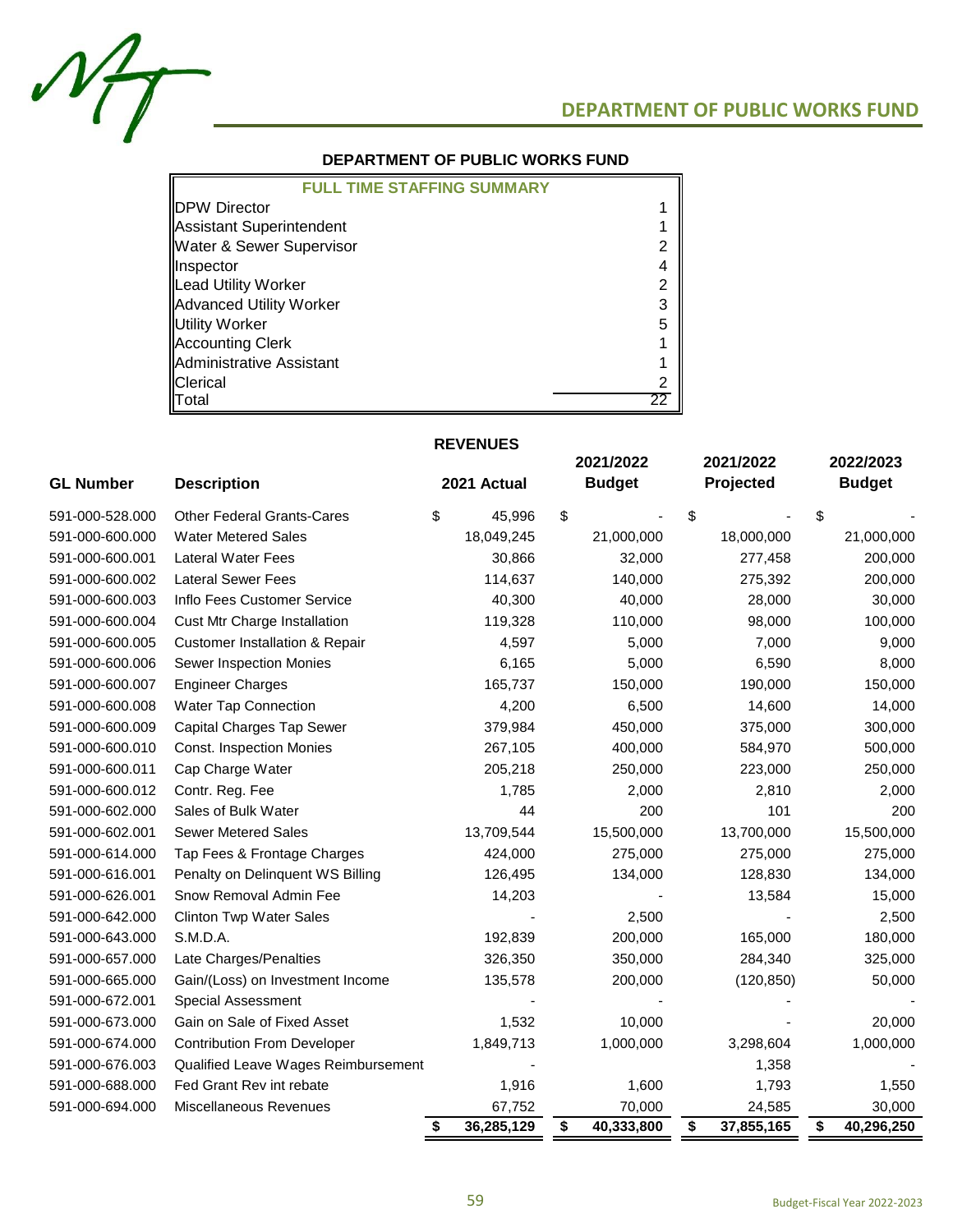$M_{\overline{I}}$ 

## **DEPARTMENT OF PUBLIC WORKS FUND**

## **DEPARTMENT OF PUBLIC WORKS FUND EXPENSES**

|                  |                                         |                  | 2021/2022 |               | 2021/2022 |            | 2022/2023 |               |
|------------------|-----------------------------------------|------------------|-----------|---------------|-----------|------------|-----------|---------------|
| <b>GL Number</b> | <b>Description</b>                      | 2021 Actual      |           | <b>Budget</b> |           | Projected  |           | <b>Budget</b> |
| 591-536-703.000  | Salary - Elected - Appointed            | \$<br>383,377    | \$        | 392,000       | \$        | 393,175    | \$        | 459,155       |
| 591-536-704.000  | Wages-Inspectors-Appraisers             | 275,424          |           | 285,500       |           | 273,250    |           | 293,325       |
| 591-536-704.001  | Inspectors-Appraisers Overtime          | 24,848           |           | 35,000        |           | 32,000     |           | 35,000        |
| 591-536-704.050  | <b>Wages-Utility Worker</b>             | 489,135          |           | 600,000       |           | 545,600    |           | 602,925       |
| 591-536-704.051  | Utility Worker Overtime                 | 26,707           |           | 35,000        |           | 28,625     |           | 30,000        |
| 591-536-706.000  | Wages-Clerical                          | 217,885          |           | 225,000       |           | 220,055    |           | 227,520       |
| 591-536-706.001  | <b>Clerical Overtime</b>                |                  |           | 1,000         |           |            |           | 500           |
| 591-536-707.000  | Wages Temps-Part time                   |                  |           |               |           | 32,500     |           | 41,725        |
| 591-536-710.000  | Longevity/Benefit Wages                 | 50,608           |           | 60,000        |           | 127,000    |           | 49,050        |
| 591-536-715.000  | <b>FICA Employer</b>                    | 91,321           |           | 101,280       |           | 105,390    |           | 107,831       |
| 591-536-715.001  | Medicare Employer                       | 21,357           |           | 23,690        |           | 24,648     |           | 25,218        |
| 591-536-716.000  | <b>Health Care Insurance</b>            | 355,171          |           | 406,700       |           | 313,800    |           | 280,500       |
| 591-536-716.001  | Health Saving Account Expense           |                  |           |               |           | 60,000     |           | 78,000        |
| 591-536-717.000  | Life Insurance Premiums                 | 5,227            |           | 5,900         |           | 5,400      |           | 5,835         |
| 591-536-718.000  | <b>Optical Insurance Premiums</b>       | 5,199            |           | 6,000         |           | 5,200      |           | 5,620         |
| 591-536-719.000  | Dental Insurance Premiums               | 23,859           |           | 27,300        |           | 24,500     |           | 26,460        |
| 591-536-721.000  | Pension Contribution Employer 401(a)    | 130,213          |           | 150,250       |           | 146,305    |           | 158,295       |
| 591-536-722.000  | Long & Short Term Disablility Ins.      | 20,629           |           | 24,500        |           | 22,050     |           | 23,815        |
| 591-536-723.001  | <b>Workers Compensation Insurance</b>   | 50,683           |           | 50,000        |           | 52,649     |           | 53,550        |
| 591-536-723.002  | <b>Retiree Health Care Contribution</b> | (197,090)        |           | 10,000        |           |            |           | 10,000        |
| 591-536-725.000  | <b>Compensated Absences</b>             | 5,264            |           | 25,000        |           | 15,000     |           | 20,000        |
| 591-536-726.000  | Employee Assistance Program             | 604              |           | 700           |           | 636        |           | 650           |
| 591-536-740.000  | <b>Operating Supplies</b>               | 19,485           |           | 25,000        |           | 28,000     |           | 25,000        |
| 591-536-740.001  | Supplies & Expense Cust                 | 53,897           |           | 100,000       |           | 69,250     |           | 90,000        |
| 591-536-777.000  | <b>Custodial Supplies</b>               | 1,799            |           | 1,500         |           | 1,888      |           | 2,000         |
| 591-536-781.000  | <b>Repair Parts Meters</b>              |                  |           | 75,000        |           | 52,064     |           | 75,000        |
| 591-536-835.000  | <b>Occupational Health Services</b>     | 1,475            |           | 2,000         |           | 1,980      |           | 2,000         |
| 591-536-836.000  | <b>Recruitment Staffing</b>             | 1,852            |           | 1,500         |           | 1,300      |           | 1,500         |
| 591-536-930.000  | Storm Maintenance                       | 56,943           |           | 100,000       |           | 50,128     |           | 75,000        |
| 591-536-931.000  | <b>Building &amp; Grounds Upkeep</b>    | 44,255           |           | 150,000       |           | 71,747     |           | 400,000       |
| 591-536-933.000  | <b>Equipment Maintenance</b>            | 20,806           |           | 30,000        |           | 28,110     |           | 30,000        |
| 591-536-934.000  | San Swr Cleaning & CCTV                 | 236,667          |           | 400,000       |           | 589,448    |           | 600,000       |
| 591-536-935.000  | Sewer Main Maintenance                  | 76,922           |           | 500,000       |           | 171,874    |           | 300,000       |
| 591-536-935.001  | Watermain Maintenance                   | 26,307           |           | 125,000       |           | 95,615     |           | 125,000       |
| 591-536-935.002  | Repair & Maintenance Hydrants           | 11,531           |           | 25,000        |           | 36,721     |           | 35,000        |
| 591-536-955.000  | <b>Sewer Treatment Fees</b>             | 8,964,758        |           | 10,000,000    |           | 9,518,247  |           | 10,500,000    |
| 591-536-955.001  | Water Purchased                         | 13,388,385       |           | 13,500,000    |           | 13,703,371 |           | 14,500,000    |
| 591-536-957.000  | Conference, Education & Training        | 3,050            |           | 6,500         |           | 7,500      |           | 6,500         |
| 591-536-961.000  | <b>Administrative Fees</b>              | 41,676           |           | 43,000        |           | 38,806     |           | 34,834        |
| 591-536-961.001  | Snow Removal                            | 2,414            |           | 5,000         |           | 2,309      |           | 5,000         |
|                  |                                         | \$<br>24,932,643 | \$        | 27,554,320    | \$        | 26,896,142 | \$        | 29,341,808    |